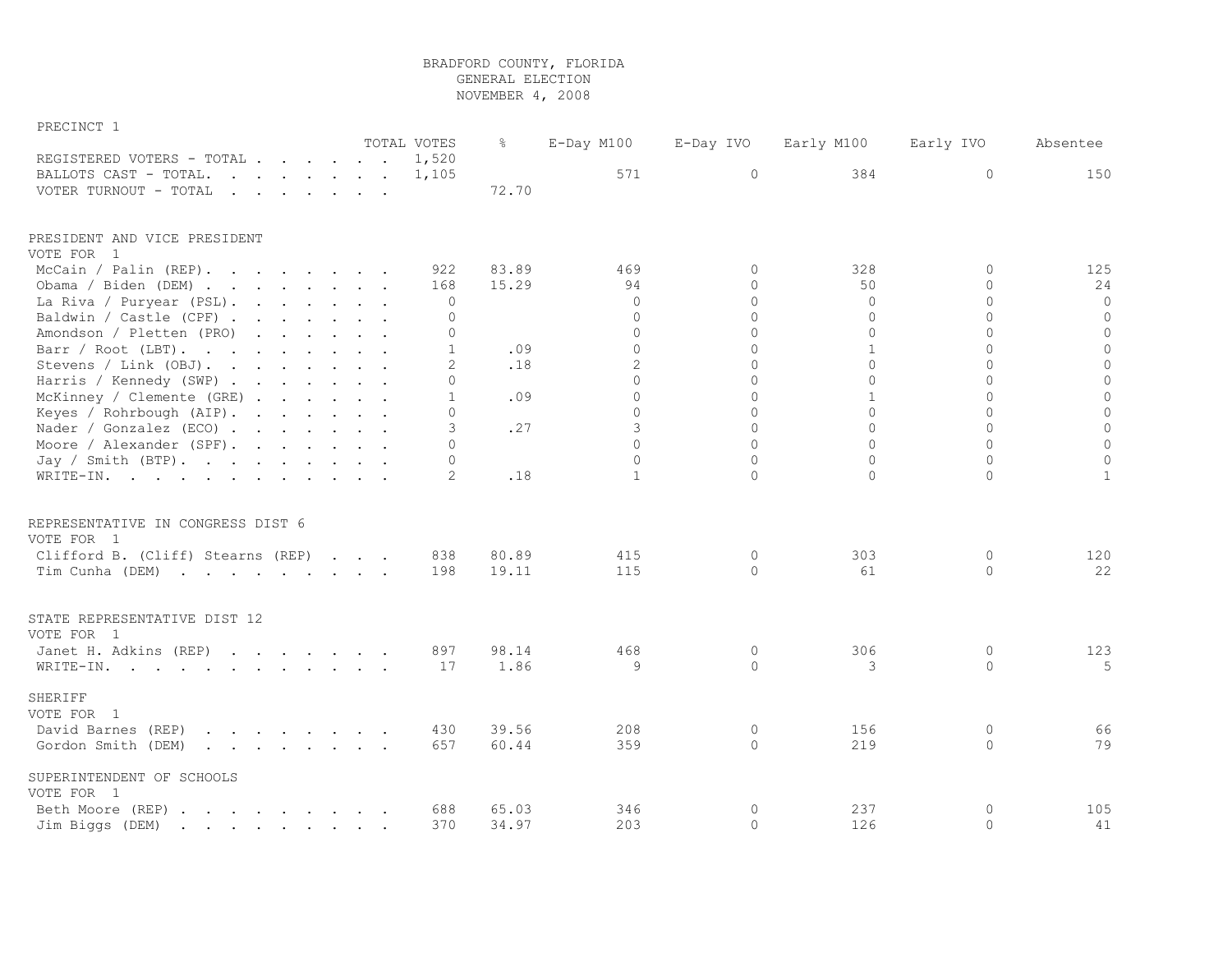|     | SUPREME COURT JUSTICE- WELLS             |        |                                   |                                                                          |                                   |                                 |                      |     |       |     |          |     |          |    |
|-----|------------------------------------------|--------|-----------------------------------|--------------------------------------------------------------------------|-----------------------------------|---------------------------------|----------------------|-----|-------|-----|----------|-----|----------|----|
|     | VOTE FOR 1                               |        |                                   |                                                                          |                                   |                                 |                      |     |       |     |          |     |          |    |
|     | YES                                      |        |                                   |                                                                          | and the state of the state of the |                                 |                      | 523 | 56.91 | 288 | 0        | 175 | $\circ$  | 60 |
|     | $NO.$ $\cdots$ $\cdots$ $\cdots$         |        | $\sim$                            | $\cdot$ $\cdot$ $\cdot$ $\cdot$                                          |                                   | $\sim$                          |                      | 396 | 43.09 | 193 | $\Omega$ | 142 | $\Omega$ | 61 |
|     |                                          |        |                                   |                                                                          |                                   |                                 |                      |     |       |     |          |     |          |    |
|     | DIST 1 APPEALS COURT JUDGE- BENTON       |        |                                   |                                                                          |                                   |                                 |                      |     |       |     |          |     |          |    |
|     | VOTE FOR 1                               |        |                                   |                                                                          |                                   |                                 |                      |     |       |     |          |     |          |    |
|     | YES                                      |        |                                   | and the state of the state of the                                        |                                   | <b>Contract Contract Street</b> |                      | 522 | 57.62 | 298 | $\circ$  | 166 | 0        | 58 |
|     | NO.                                      |        |                                   |                                                                          |                                   |                                 |                      | 384 | 42.38 | 180 | $\Omega$ | 140 | $\Omega$ | 64 |
|     |                                          |        |                                   |                                                                          |                                   |                                 |                      |     |       |     |          |     |          |    |
|     |                                          |        |                                   |                                                                          |                                   |                                 |                      |     |       |     |          |     |          |    |
|     | DIST 1 APPEALS COURT JUDGE- DAVIS        |        |                                   |                                                                          |                                   |                                 |                      |     |       |     |          |     |          |    |
|     | VOTE FOR 1                               |        |                                   |                                                                          |                                   |                                 |                      |     |       |     |          |     |          |    |
|     | YES.                                     |        |                                   |                                                                          |                                   | <b>Contract Contract Street</b> |                      | 508 | 55.76 | 284 | $\circ$  | 161 | $\circ$  | 63 |
|     | NO.                                      |        |                                   |                                                                          |                                   |                                 |                      | 403 | 44.24 | 194 | $\Omega$ | 147 | $\Omega$ | 62 |
|     |                                          |        |                                   |                                                                          |                                   |                                 |                      |     |       |     |          |     |          |    |
|     | DIST 1 APPEALS COURT JUDGE- LEWIS        |        |                                   |                                                                          |                                   |                                 |                      |     |       |     |          |     |          |    |
|     | VOTE FOR 1                               |        |                                   |                                                                          |                                   |                                 |                      |     |       |     |          |     |          |    |
|     | YES                                      |        | and the state of the state of the |                                                                          |                                   | $\cdots$                        |                      | 509 | 56.43 | 282 | $\circ$  | 169 | $\circ$  | 58 |
|     | NO.                                      |        |                                   |                                                                          |                                   | $\sim$                          | $\sim$               | 393 | 43.57 | 193 | $\Omega$ | 135 | $\circ$  | 65 |
|     |                                          |        |                                   |                                                                          |                                   |                                 |                      |     |       |     |          |     |          |    |
|     |                                          |        |                                   |                                                                          |                                   |                                 |                      |     |       |     |          |     |          |    |
|     | DIST 1 APPEALS COURT JUDGE- POLSTON      |        |                                   |                                                                          |                                   |                                 |                      |     |       |     |          |     |          |    |
|     | VOTE FOR 1                               |        |                                   |                                                                          |                                   |                                 |                      |     |       |     |          |     |          |    |
|     | YES                                      |        | $\sim$                            | $\sim$ $\sim$                                                            | $\sim$                            | $\sim$                          | $\ddot{\phantom{a}}$ | 505 | 55.74 | 286 | $\circ$  | 158 | $\circ$  | 61 |
|     | NO.                                      |        |                                   |                                                                          |                                   |                                 |                      | 401 | 44.26 | 189 | $\Omega$ | 150 | $\Omega$ | 62 |
|     |                                          |        |                                   |                                                                          |                                   |                                 |                      |     |       |     |          |     |          |    |
|     | DIST 1 APPEALS COURT JUDGE- ROBERTS      |        |                                   |                                                                          |                                   |                                 |                      |     |       |     |          |     |          |    |
|     | VOTE FOR 1                               |        |                                   |                                                                          |                                   |                                 |                      |     |       |     |          |     |          |    |
|     | YES                                      |        |                                   |                                                                          |                                   |                                 |                      | 504 | 56.00 | 285 | $\circ$  | 161 | 0        | 58 |
|     | NO.                                      |        |                                   |                                                                          | $\sim$ $\sim$                     |                                 |                      | 396 | 44.00 | 188 | $\Omega$ | 144 | $\Omega$ | 64 |
|     |                                          |        |                                   |                                                                          |                                   |                                 |                      |     |       |     |          |     |          |    |
|     | DIST 1 APPEALS COURT JUDGE- VAN NORTWICK |        |                                   |                                                                          |                                   |                                 |                      |     |       |     |          |     |          |    |
|     | VOTE FOR 1                               |        |                                   |                                                                          |                                   |                                 |                      |     |       |     |          |     |          |    |
|     | YES                                      | $\sim$ |                                   | $\sim$ $\sim$ $\sim$                                                     |                                   |                                 |                      | 492 | 55.10 | 270 | $\circ$  | 166 | $\circ$  | 56 |
|     | NO.                                      |        | $\sim$ $\sim$ $\sim$              | $\mathbf{r}$ , $\mathbf{r}$ , $\mathbf{r}$ , $\mathbf{r}$ , $\mathbf{r}$ |                                   |                                 |                      | 401 | 44.90 | 195 | $\Omega$ | 141 | $\Omega$ | 65 |
|     |                                          |        |                                   |                                                                          |                                   |                                 |                      |     |       |     |          |     |          |    |
|     | CONSTITUTIONAL AMENDMENT 1               |        |                                   |                                                                          |                                   |                                 |                      |     |       |     |          |     |          |    |
|     | VOTE FOR 1                               |        |                                   |                                                                          |                                   |                                 |                      |     |       |     |          |     |          |    |
| YES | and the contract of the contract of the  |        |                                   | $\mathbf{r}$ , $\mathbf{r}$ , $\mathbf{r}$                               |                                   | $\sim$                          | $\ddot{\phantom{a}}$ | 384 | 38.32 | 218 | 0        | 128 | $\circ$  | 38 |
|     | NO.                                      |        |                                   |                                                                          |                                   |                                 | $\ddot{\phantom{a}}$ | 618 | 61.68 | 299 | $\circ$  | 221 | $\circ$  | 98 |

VOTE FOR 1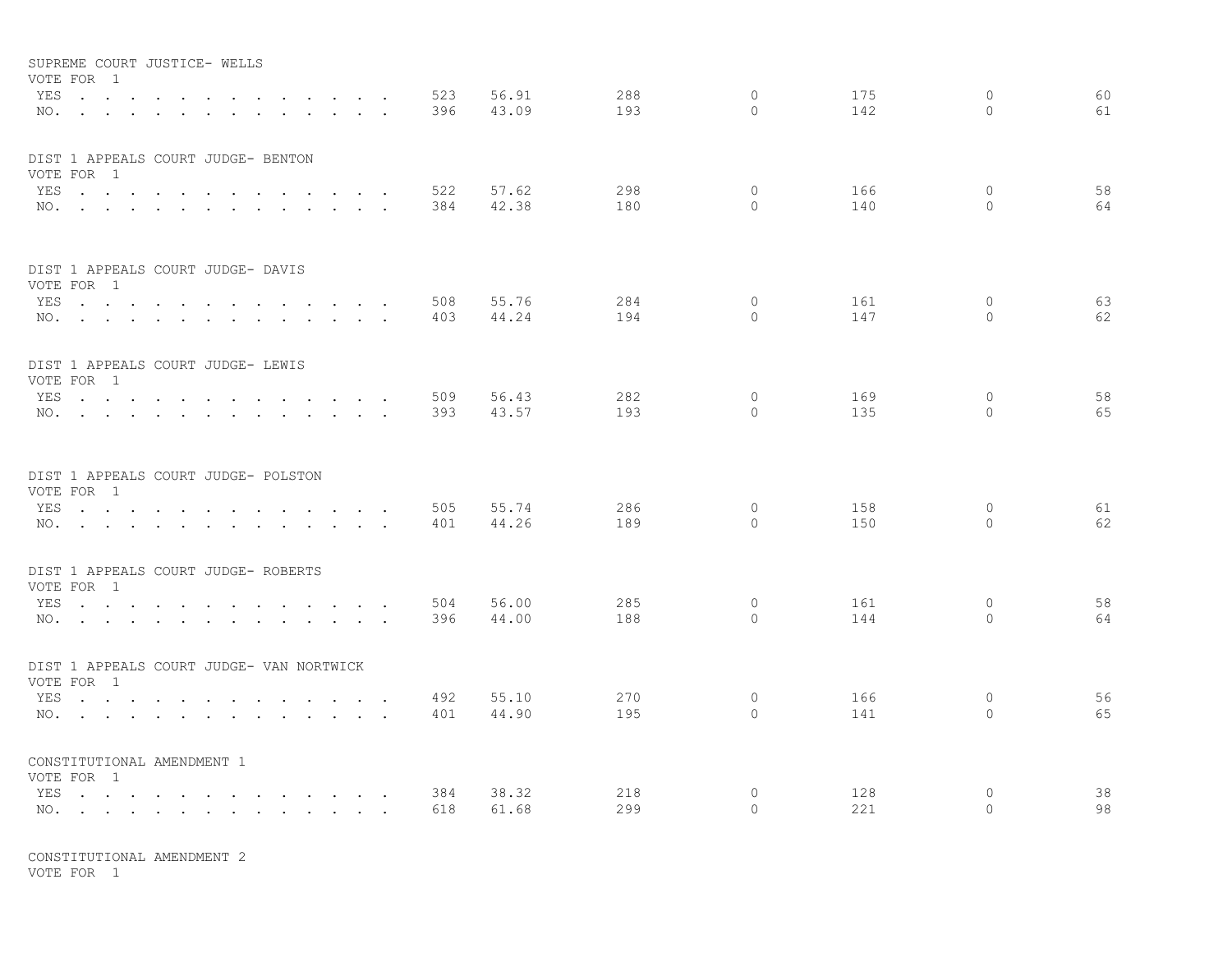| YES<br>NO.<br>the contract of the contract of                                                                                                                                                                                                                                                                                               |                                                                                          |                                                                                                                                                                                                                                                                                                            | 926<br>160     | 85.27<br>14.73 | 470<br>86      | $\Omega$<br>$\Omega$ | 324<br>58      | $\Omega$<br>$\Omega$    | 132<br>16 |
|---------------------------------------------------------------------------------------------------------------------------------------------------------------------------------------------------------------------------------------------------------------------------------------------------------------------------------------------|------------------------------------------------------------------------------------------|------------------------------------------------------------------------------------------------------------------------------------------------------------------------------------------------------------------------------------------------------------------------------------------------------------|----------------|----------------|----------------|----------------------|----------------|-------------------------|-----------|
| CONSTITUTIONAL AMENDMENT 3<br>VOTE FOR 1<br>YES<br>NO.                                                                                                                                                                                                                                                                                      |                                                                                          | $\mathbf{r}$ , and $\mathbf{r}$ , and $\mathbf{r}$                                                                                                                                                                                                                                                         | 548<br>413     | 57.02<br>42.98 | 279<br>214     | 0<br>$\Omega$        | 192<br>147     | 0<br>$\Omega$           | 77<br>52  |
| CONSTITUTIONAL AMENDMENT 4<br>VOTE FOR 1                                                                                                                                                                                                                                                                                                    |                                                                                          |                                                                                                                                                                                                                                                                                                            |                |                |                |                      |                |                         |           |
| YES<br>NO.                                                                                                                                                                                                                                                                                                                                  |                                                                                          | $\sim$ $\sim$ $\sim$ $\sim$ $\sim$ $\sim$<br>$\sim$                                                                                                                                                                                                                                                        | 572<br>375     | 60.40<br>39.60 | 319<br>169     | $\circ$<br>$\Omega$  | 177<br>153     | $\circ$<br>$\Omega$     | 76<br>53  |
| CONSTITUTIONAL AMENDMENT 6<br>VOTE FOR 1                                                                                                                                                                                                                                                                                                    |                                                                                          |                                                                                                                                                                                                                                                                                                            |                |                |                |                      |                |                         |           |
| YES<br>$\mathbf{r}$ , $\mathbf{r}$ , $\mathbf{r}$ , $\mathbf{r}$<br>NO.                                                                                                                                                                                                                                                                     | $\mathbf{r}$ , $\mathbf{r}$ , $\mathbf{r}$<br>$\mathbf{r}$ , $\mathbf{r}$ , $\mathbf{r}$ | $\cdot$ $\cdot$<br>$\sim$ $\sim$                                                                                                                                                                                                                                                                           | 582<br>364     | 61.52<br>38.48 | 303<br>188     | $\circ$<br>$\Omega$  | 199<br>129     | $\circ$<br>$\mathbf{0}$ | 80<br>47  |
| CONSTITUTIONAL AMENDMENT 8<br>VOTE FOR 1                                                                                                                                                                                                                                                                                                    |                                                                                          |                                                                                                                                                                                                                                                                                                            |                |                |                |                      |                |                         |           |
| YES<br>$\mathbf{r}$ . The contract of the contract of the contract of the contract of the contract of the contract of the contract of the contract of the contract of the contract of the contract of the contract of the contract of th<br>NO.<br>$\mathbf{r}$ , and $\mathbf{r}$ , and $\mathbf{r}$ , and $\mathbf{r}$ , and $\mathbf{r}$ | $\mathbf{r}$ , $\mathbf{r}$ , $\mathbf{r}$                                               | $\sim$ $\sim$<br>$\sim$ $\sim$ $\sim$                                                                                                                                                                                                                                                                      | 322<br>652     | 33.06<br>66.94 | 201<br>292     | $\circ$<br>$\Omega$  | 88<br>256      | $\circ$<br>0            | 33<br>104 |
| PRECINCT 2                                                                                                                                                                                                                                                                                                                                  |                                                                                          |                                                                                                                                                                                                                                                                                                            |                |                |                |                      |                |                         |           |
|                                                                                                                                                                                                                                                                                                                                             |                                                                                          |                                                                                                                                                                                                                                                                                                            | TOTAL VOTES    | $\frac{1}{6}$  | E-Day M100     | E-Day IVO            | Early M100     | Early IVO               | Absentee  |
| REGISTERED VOTERS - TOTAL<br>BALLOTS CAST - TOTAL.<br>VOTER TURNOUT - TOTAL                                                                                                                                                                                                                                                                 |                                                                                          | $\mathbf{r}$ . The contract of the contract of the contract of the contract of the contract of the contract of the contract of the contract of the contract of the contract of the contract of the contract of the contract of th<br>$\mathbf{r}$ , and $\mathbf{r}$ , and $\mathbf{r}$ , and $\mathbf{r}$ | 712<br>557     | 78.23          | 256            | $\circ$              | 213            | $\circ$                 | 88        |
| PRESIDENT AND VICE PRESIDENT<br>VOTE FOR 1                                                                                                                                                                                                                                                                                                  |                                                                                          |                                                                                                                                                                                                                                                                                                            |                |                |                |                      |                |                         |           |
| McCain / Palin (REP).                                                                                                                                                                                                                                                                                                                       |                                                                                          |                                                                                                                                                                                                                                                                                                            | 195<br>350     | 35.52<br>63.75 | 77<br>173      | 0<br>0               | 76<br>132      | 0<br>0                  | 42<br>45  |
| Obama / Biden (DEM)<br>La Riva / Puryear (PSL).                                                                                                                                                                                                                                                                                             |                                                                                          |                                                                                                                                                                                                                                                                                                            | $\overline{1}$ | .18            | $\overline{1}$ | 0                    | $\overline{0}$ | 0                       | $\circ$   |
| Baldwin / Castle (CPF)                                                                                                                                                                                                                                                                                                                      |                                                                                          |                                                                                                                                                                                                                                                                                                            | 2              | .36            | 0              | O                    |                | 0                       |           |
| Amondson / Pletten (PRO)                                                                                                                                                                                                                                                                                                                    |                                                                                          |                                                                                                                                                                                                                                                                                                            | 0              |                | 0              | 0                    | $\cap$         | $\overline{0}$          | 0         |
| Barr / Root (LBT).                                                                                                                                                                                                                                                                                                                          |                                                                                          |                                                                                                                                                                                                                                                                                                            | $\Omega$<br>U  |                | $\Omega$       | $\Omega$             | $\Omega$<br>∩  | $\Omega$                | $\Omega$  |
| Stevens / Link (OBJ).<br>Harris / Kennedy (SWP)                                                                                                                                                                                                                                                                                             |                                                                                          |                                                                                                                                                                                                                                                                                                            |                |                | $\Omega$<br>U  | $\Omega$<br>O        |                | 0<br>U                  | 0         |
| McKinney / Clemente (GRE)                                                                                                                                                                                                                                                                                                                   |                                                                                          |                                                                                                                                                                                                                                                                                                            | $\Omega$       |                |                | $\Omega$             |                | $\Omega$                | $\Omega$  |
| Keyes / Rohrbough (AIP).                                                                                                                                                                                                                                                                                                                    |                                                                                          |                                                                                                                                                                                                                                                                                                            | 1              | .18            | 0              | $\Omega$             |                | $\Omega$                |           |
| Nader / Gonzalez (ECO)                                                                                                                                                                                                                                                                                                                      |                                                                                          |                                                                                                                                                                                                                                                                                                            | 0              |                | 0              | $\circ$              | $\Omega$       | 0                       | 0         |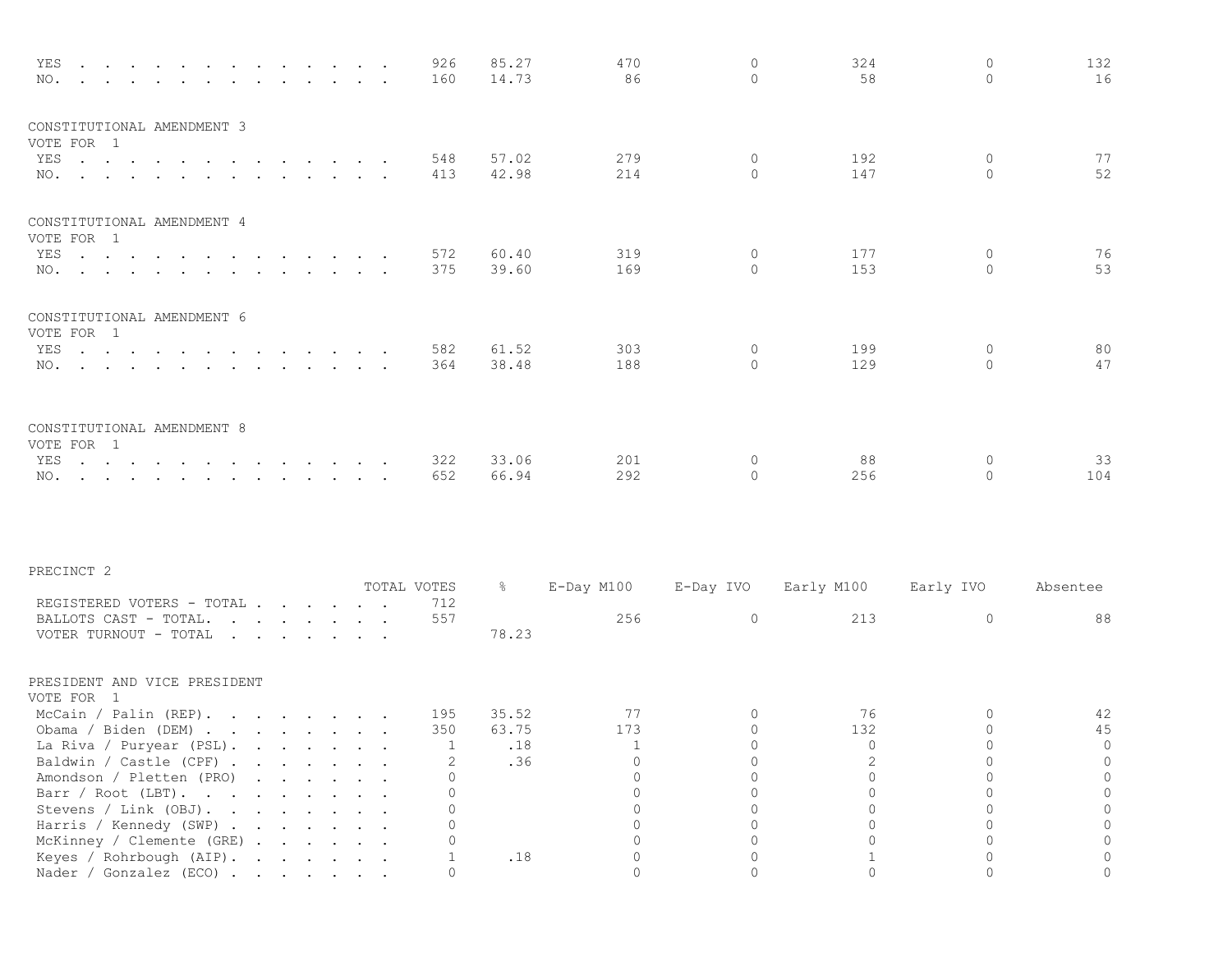| Moore / Alexander (SPF).<br>Jay / Smith (BTP).<br>$\sim$ $\sim$ $\sim$ $\sim$ $\sim$<br>WRITE-IN.<br>$\sim$ $\sim$                                                                                                                                                 | $\overline{0}$<br>$\circ$<br>$\circ$ |                | $\circ$<br>$\Omega$<br>$\Omega$ | $\circ$<br>$\Omega$<br>$\Omega$ | $\Omega$<br>$\Omega$<br>$\Omega$ | $\circ$<br>$\Omega$<br>$\Omega$ | $\circ$<br>$\circ$<br>$\circ$ |
|--------------------------------------------------------------------------------------------------------------------------------------------------------------------------------------------------------------------------------------------------------------------|--------------------------------------|----------------|---------------------------------|---------------------------------|----------------------------------|---------------------------------|-------------------------------|
| REPRESENTATIVE IN CONGRESS DIST 6<br>VOTE FOR 1                                                                                                                                                                                                                    |                                      |                |                                 |                                 |                                  |                                 |                               |
| Clifford B. (Cliff) Stearns (REP)<br>Tim Cunha (DEM)                                                                                                                                                                                                               | 205<br>313                           | 39.58<br>60.42 | 84<br>149                       | $\circ$<br>$\Omega$             | 81<br>119                        | 0<br>$\mathbf{0}$               | 40<br>45                      |
| STATE REPRESENTATIVE DIST 12<br>VOTE FOR 1                                                                                                                                                                                                                         |                                      |                |                                 |                                 |                                  |                                 |                               |
| Janet H. Adkins (REP)<br>WRITE-IN.                                                                                                                                                                                                                                 | 352<br>21                            | 94.37<br>5.63  | 149<br>14                       | 0<br>$\Omega$                   | 132<br>5                         | 0<br>$\Omega$                   | 71<br>2                       |
| SHERIFF<br>VOTE FOR 1                                                                                                                                                                                                                                              |                                      |                |                                 |                                 |                                  |                                 |                               |
| David Barnes (REP)<br>the contract of the contract of the contract of<br>Gordon Smith (DEM)<br>$\mathbf{r}$ , $\mathbf{r}$ , $\mathbf{r}$ , $\mathbf{r}$ , $\mathbf{r}$ , $\mathbf{r}$                                                                             | 111<br>438                           | 20.22<br>79.78 | 41<br>209                       | $\circ$<br>$\Omega$             | 50<br>162                        | $\circ$<br>$\Omega$             | 20<br>67                      |
| SUPERINTENDENT OF SCHOOLS<br>VOTE FOR 1                                                                                                                                                                                                                            |                                      |                |                                 |                                 |                                  |                                 |                               |
| Beth Moore (REP)<br>Jim Biggs (DEM)                                                                                                                                                                                                                                | 199<br>334                           | 37.34<br>62.66 | 87<br>159                       | $\circ$<br>$\Omega$             | 72<br>129                        | $\mathbf{0}$<br>$\Omega$        | 40<br>46                      |
| COUNTY COMMISSIONER DIST 1<br>VOTE FOR 1                                                                                                                                                                                                                           |                                      |                |                                 |                                 |                                  |                                 |                               |
| Ross Chandler (DEM)<br>Malcolm Hill (NPA)                                                                                                                                                                                                                          | 369<br>162                           | 69.49<br>30.51 | 173<br>71                       | $\circ$<br>$\circ$              | 141<br>62                        | 0<br>0                          | 55<br>29                      |
| SUPREME COURT JUSTICE- WELLS                                                                                                                                                                                                                                       |                                      |                |                                 |                                 |                                  |                                 |                               |
| VOTE FOR 1<br>YES<br>the contract of the contract of the contract of the contract of the contract of the contract of the contract of the contract of the contract of the contract of the contract of the contract of the contract of the contract o<br>NO.         | 307<br>173                           | 63.96<br>36.04 | 151<br>78                       | $\circ$<br>$\Omega$             | 110<br>66                        | $\circ$<br>$\Omega$             | 46<br>29                      |
| DIST 1 APPEALS COURT JUDGE- BENTON                                                                                                                                                                                                                                 |                                      |                |                                 |                                 |                                  |                                 |                               |
| VOTE FOR 1<br>YES<br>$\sim$ $\sim$ $\sim$<br>and the state of the state of the<br>$\ddot{\phantom{a}}$<br>$\ddot{\phantom{a}}$<br>$\sim$<br>NO.<br>the contract of the contract of the contract of the contract of the contract of the contract of the contract of | 296<br>170                           | 63.52<br>36.48 | 145<br>74                       | $\circ$<br>$\circ$              | 107<br>65                        | $\circ$<br>$\circ$              | 44<br>31                      |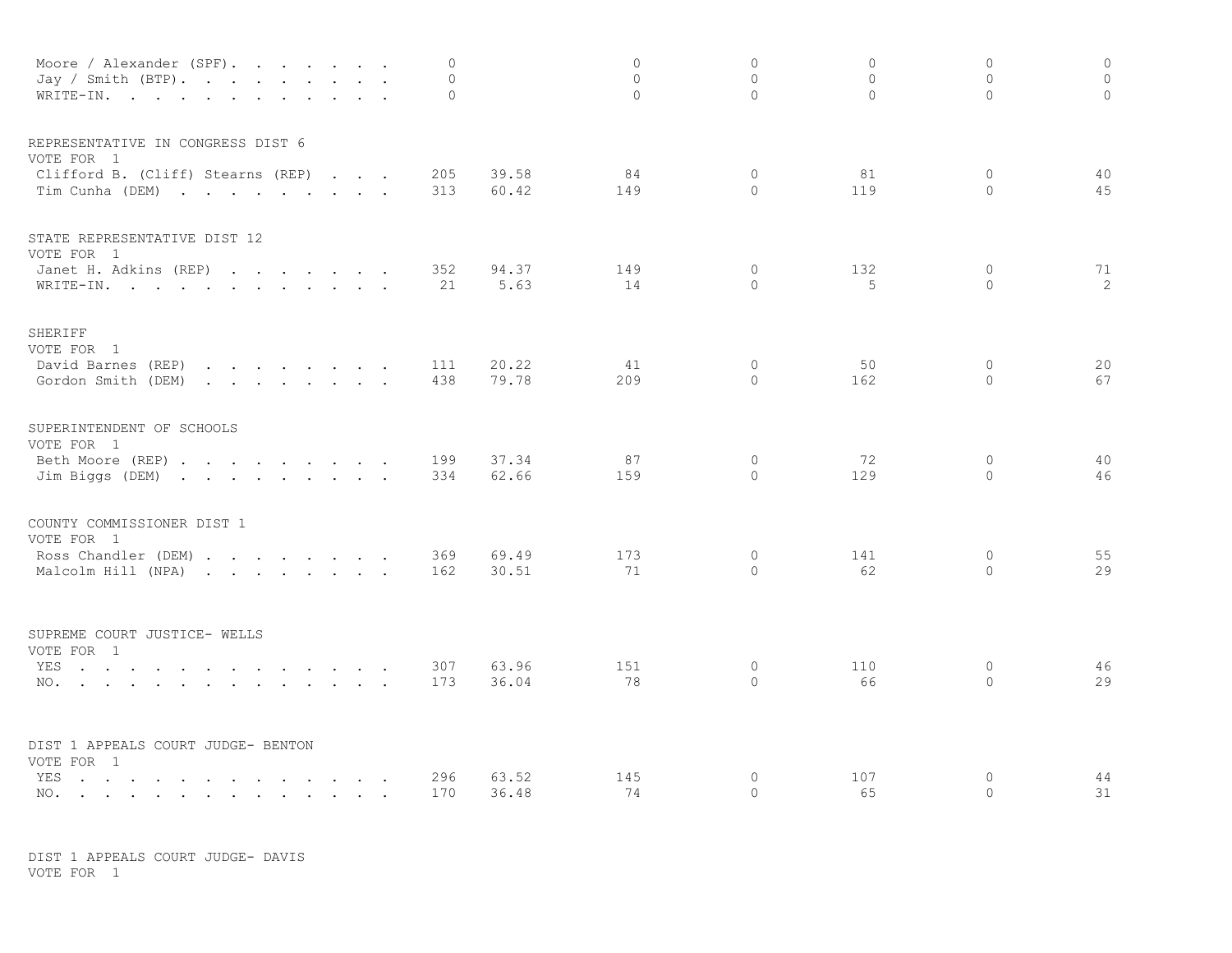| NO.        | YES<br>$\sim$ $\sim$<br>$\sim$ $\sim$                                                                                                                  | $\sim$ |                      |               |                                                                                                                                                                                                                                   |                 |                         |                  | 307<br>152 | 66.88<br>33.12 | 151<br>67  | $\circ$<br>$\Omega$ | 110<br>57 | $\circ$<br>$\Omega$ | 46<br>28 |
|------------|--------------------------------------------------------------------------------------------------------------------------------------------------------|--------|----------------------|---------------|-----------------------------------------------------------------------------------------------------------------------------------------------------------------------------------------------------------------------------------|-----------------|-------------------------|------------------|------------|----------------|------------|---------------------|-----------|---------------------|----------|
|            | DIST 1 APPEALS COURT JUDGE- LEWIS<br>VOTE FOR 1                                                                                                        |        |                      |               |                                                                                                                                                                                                                                   |                 |                         |                  |            |                |            |                     |           |                     |          |
|            | YES<br>NO.                                                                                                                                             |        |                      | $\sim$ $\sim$ | $\ddot{\phantom{a}}$                                                                                                                                                                                                              |                 | $\cdot$ $\cdot$         |                  | 312<br>155 | 66.81<br>33.19 | 155<br>67  | $\circ$<br>$\Omega$ | 115<br>55 | 0<br>$\Omega$       | 42<br>33 |
|            | DIST 1 APPEALS COURT JUDGE- POLSTON<br>VOTE FOR 1                                                                                                      |        |                      |               |                                                                                                                                                                                                                                   |                 |                         |                  |            |                |            |                     |           |                     |          |
|            | YES<br>NO.                                                                                                                                             |        |                      | $\sim 100$    | <b>Contract Contract Contract</b><br>$\mathbf{r}$ , $\mathbf{r}$ , $\mathbf{r}$ , $\mathbf{r}$                                                                                                                                    |                 | $\sim$ $\sim$<br>$\sim$ | $\sim$<br>$\sim$ | 292<br>170 | 63.20<br>36.80 | 137<br>81  | $\circ$<br>$\Omega$ | 110<br>59 | 0<br>$\Omega$       | 45<br>30 |
|            | DIST 1 APPEALS COURT JUDGE- ROBERTS<br>VOTE FOR 1                                                                                                      |        |                      |               |                                                                                                                                                                                                                                   |                 |                         |                  |            |                |            |                     |           |                     |          |
|            | YES<br>NO.                                                                                                                                             |        |                      | $\sim 10$     | $\sim$<br>$\ddot{\phantom{a}}$                                                                                                                                                                                                    |                 |                         |                  | 300<br>161 | 65.08<br>34.92 | 149<br>71  | $\circ$<br>$\circ$  | 106<br>61 | $\circ$<br>$\circ$  | 45<br>29 |
|            | DIST 1 APPEALS COURT JUDGE- VAN NORTWICK<br>VOTE FOR 1                                                                                                 |        |                      |               |                                                                                                                                                                                                                                   |                 |                         |                  |            |                |            |                     |           |                     |          |
| YES        | $\mathcal{A}$ . The set of the set of the set of $\mathcal{A}$<br>NO.                                                                                  |        | $\ddot{\phantom{a}}$ | $\sim$        | and the state of the state of the<br>$\sim$                                                                                                                                                                                       | $\cdot$ $\cdot$ | $\sim$                  | $\sim$ $\sim$    | 279<br>179 | 60.92<br>39.08 | 131<br>88  | $\circ$<br>$\Omega$ | 105<br>60 | $\circ$<br>$\Omega$ | 43<br>31 |
|            | CONSTITUTIONAL AMENDMENT 1<br>VOTE FOR 1                                                                                                               |        |                      |               |                                                                                                                                                                                                                                   |                 |                         |                  |            |                |            |                     |           |                     |          |
|            | YES<br>NO.                                                                                                                                             |        |                      |               |                                                                                                                                                                                                                                   |                 |                         |                  | 243<br>249 | 49.39<br>50.61 | 108<br>121 | $\circ$<br>$\Omega$ | 95<br>87  | $\circ$<br>$\Omega$ | 40<br>41 |
|            | CONSTITUTIONAL AMENDMENT 2<br>VOTE FOR 1                                                                                                               |        |                      |               |                                                                                                                                                                                                                                   |                 |                         |                  |            |                |            |                     |           |                     |          |
|            | YES<br>NO.                                                                                                                                             |        |                      |               |                                                                                                                                                                                                                                   |                 |                         |                  | 428<br>101 | 80.91<br>19.09 | 183<br>56  | 0<br>$\circ$        | 170<br>37 | 0<br>$\circ$        | 75<br>8  |
|            | CONSTITUTIONAL AMENDMENT 3<br>VOTE FOR 1                                                                                                               |        |                      |               |                                                                                                                                                                                                                                   |                 |                         |                  |            |                |            |                     |           |                     |          |
| YES<br>NO. | the contract of the contract of the<br>the contract of the contract of the contract of the contract of the contract of the contract of the contract of |        | $\sim$               |               | $\mathbf{r}$ . The contract of the contract of the contract of the contract of the contract of the contract of the contract of the contract of the contract of the contract of the contract of the contract of the contract of th |                 |                         |                  | 291<br>195 | 59.88<br>40.12 | 126<br>93  | $\circ$<br>$\Omega$ | 119<br>69 | $\circ$<br>$\circ$  | 46<br>33 |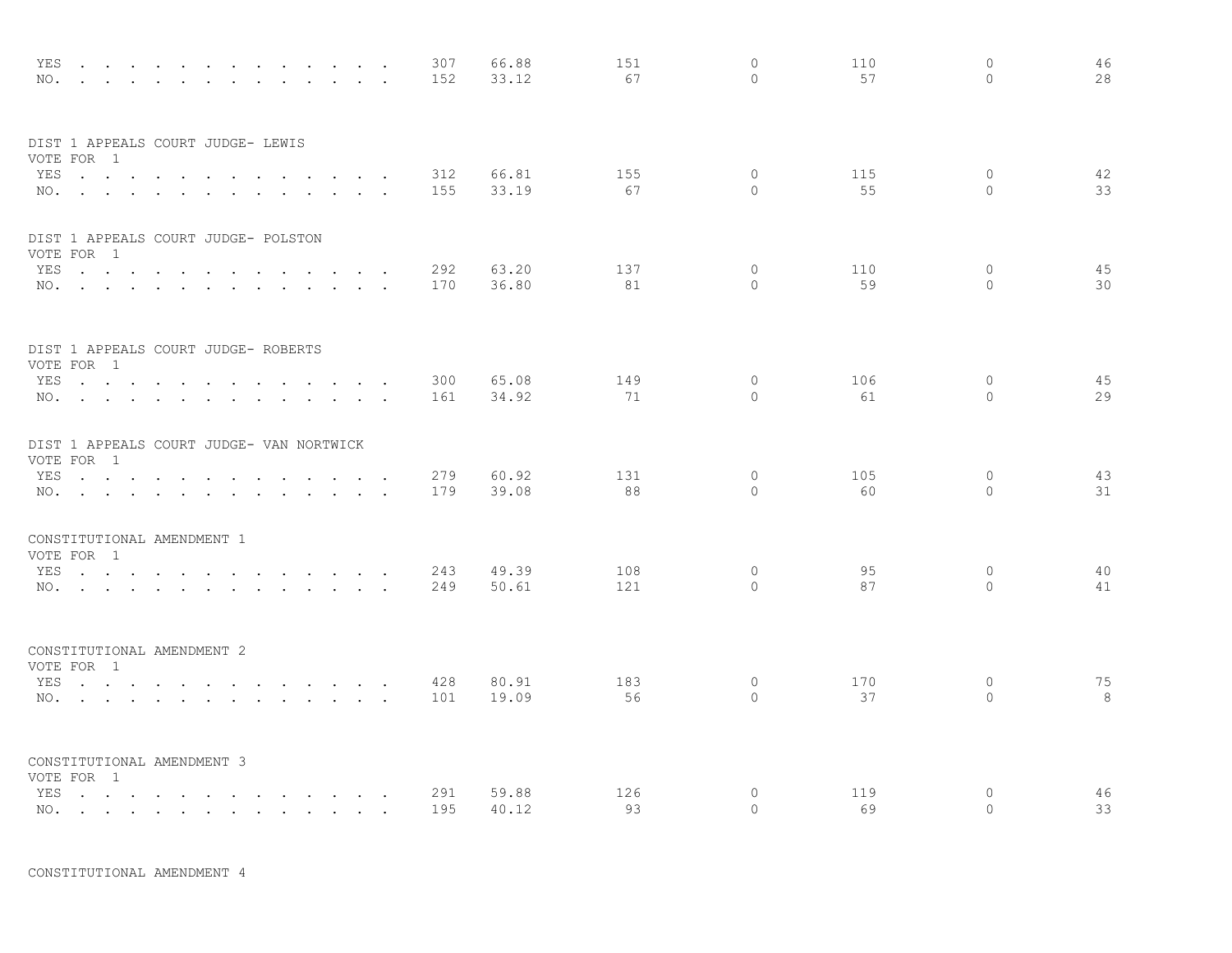| VOTE FOR 1                               |     |       |     |     |    |
|------------------------------------------|-----|-------|-----|-----|----|
| YES 288                                  |     | 59.88 | 136 | 105 | 47 |
| NO.                                      | 193 | 40.12 | 83  | 77  | 33 |
| CONSTITUTIONAL AMENDMENT 6<br>VOTE FOR 1 |     |       |     |     |    |
| YES 301                                  |     | 63.64 | 142 | 112 | 47 |
| NO. 172                                  |     | 36.36 | 75  | 66  | 31 |
| CONSTITUTIONAL AMENDMENT 8<br>VOTE FOR 1 |     |       |     |     |    |
| YES 222                                  |     | 44.85 | 109 | 88  | 25 |
| NO.                                      | 273 | 55.15 | 115 | 103 | 55 |

## PRECINCT 3A

|                                                                                                                              |  |                                                                                                                                                                                                                                                                                                                                                                                                                              |  | TOTAL VOTES | ိဝ    | E-Day M100 | E-Day IVO | Early M100 | Early IVO | Absentee |
|------------------------------------------------------------------------------------------------------------------------------|--|------------------------------------------------------------------------------------------------------------------------------------------------------------------------------------------------------------------------------------------------------------------------------------------------------------------------------------------------------------------------------------------------------------------------------|--|-------------|-------|------------|-----------|------------|-----------|----------|
| REGISTERED VOTERS - TOTAL                                                                                                    |  |                                                                                                                                                                                                                                                                                                                                                                                                                              |  | 378         |       |            |           |            |           |          |
| BALLOTS CAST - TOTAL.                                                                                                        |  | $\mathbf{r} = \mathbf{r} + \mathbf{r} + \mathbf{r} + \mathbf{r} + \mathbf{r} + \mathbf{r} + \mathbf{r} + \mathbf{r}$                                                                                                                                                                                                                                                                                                         |  | 278         |       | 125        |           | 131        |           | 22       |
| VOTER TURNOUT - TOTAL                                                                                                        |  | $\mathbf{r} = \mathbf{r} + \mathbf{r} + \mathbf{r} + \mathbf{r} + \mathbf{r} + \mathbf{r} + \mathbf{r} + \mathbf{r} + \mathbf{r} + \mathbf{r} + \mathbf{r} + \mathbf{r} + \mathbf{r} + \mathbf{r} + \mathbf{r} + \mathbf{r} + \mathbf{r} + \mathbf{r} + \mathbf{r} + \mathbf{r} + \mathbf{r} + \mathbf{r} + \mathbf{r} + \mathbf{r} + \mathbf{r} + \mathbf{r} + \mathbf{r} + \mathbf{r} + \mathbf{r} + \mathbf{r} + \mathbf$ |  |             | 73.54 |            |           |            |           |          |
| PRESIDENT AND VICE PRESIDENT                                                                                                 |  |                                                                                                                                                                                                                                                                                                                                                                                                                              |  |             |       |            |           |            |           |          |
| VOTE FOR 1                                                                                                                   |  |                                                                                                                                                                                                                                                                                                                                                                                                                              |  |             |       |            |           |            |           |          |
| McCain / Palin (REP).                                                                                                        |  |                                                                                                                                                                                                                                                                                                                                                                                                                              |  | 225         | 81.52 | 111        |           | 94         |           | 20       |
| Obama / Biden (DEM)                                                                                                          |  |                                                                                                                                                                                                                                                                                                                                                                                                                              |  | 47          | 17.03 |            |           | 34         |           |          |
| La Riva / Puryear (PSL).                                                                                                     |  |                                                                                                                                                                                                                                                                                                                                                                                                                              |  |             |       |            |           |            |           |          |
| Baldwin / Castle (CPF) $\cdot \cdot \cdot \cdot \cdot \cdot$                                                                 |  |                                                                                                                                                                                                                                                                                                                                                                                                                              |  |             |       |            |           |            |           |          |
| Amondson / Pletten (PRO)                                                                                                     |  |                                                                                                                                                                                                                                                                                                                                                                                                                              |  |             |       |            |           |            |           |          |
| Barr / Root (LBT).                                                                                                           |  |                                                                                                                                                                                                                                                                                                                                                                                                                              |  |             | .72   |            |           |            |           |          |
| Stevens / Link (OBJ).                                                                                                        |  |                                                                                                                                                                                                                                                                                                                                                                                                                              |  |             |       |            |           |            |           |          |
| Harris / Kennedy (SWP)                                                                                                       |  |                                                                                                                                                                                                                                                                                                                                                                                                                              |  |             |       |            |           |            |           |          |
| McKinney / Clemente (GRE)                                                                                                    |  |                                                                                                                                                                                                                                                                                                                                                                                                                              |  |             |       |            |           |            |           |          |
| Keyes / Rohrbough (AIP).                                                                                                     |  |                                                                                                                                                                                                                                                                                                                                                                                                                              |  |             |       |            |           |            |           |          |
| Nader / Gonzalez (ECO)                                                                                                       |  |                                                                                                                                                                                                                                                                                                                                                                                                                              |  |             | .72   |            |           |            |           |          |
| Moore / Alexander (SPF).                                                                                                     |  |                                                                                                                                                                                                                                                                                                                                                                                                                              |  |             |       |            |           |            |           |          |
| Jay / Smith (BTP).                                                                                                           |  |                                                                                                                                                                                                                                                                                                                                                                                                                              |  |             |       |            |           |            |           |          |
| WRITE-IN.<br>the contract of the contract of the contract of the contract of the contract of the contract of the contract of |  |                                                                                                                                                                                                                                                                                                                                                                                                                              |  |             |       |            |           |            |           |          |

REPRESENTATIVE IN CONGRESS DIST 6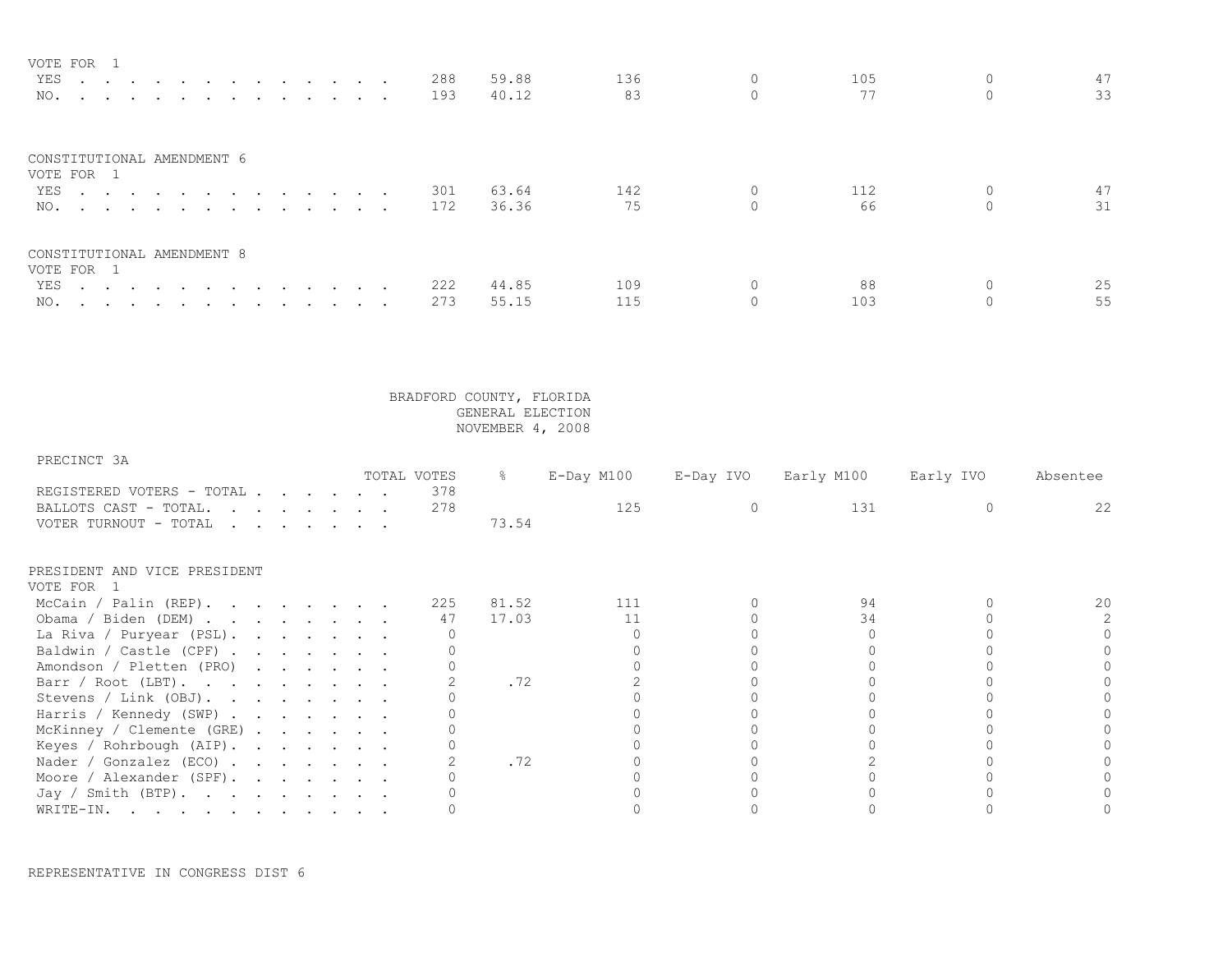| VOTE FOR 1                                                                                                                                                                                                                           |                                                                          |                             |           |           |                |              |                     |          |                     |         |
|--------------------------------------------------------------------------------------------------------------------------------------------------------------------------------------------------------------------------------------|--------------------------------------------------------------------------|-----------------------------|-----------|-----------|----------------|--------------|---------------------|----------|---------------------|---------|
| Clifford B. (Cliff) Stearns (REP)<br>Tim Cunha (DEM)                                                                                                                                                                                 |                                                                          |                             |           | 197<br>66 | 74.90<br>25.10 | 90<br>27     | $\circ$<br>$\Omega$ | 88<br>37 | $\circ$<br>$\Omega$ | 19<br>2 |
|                                                                                                                                                                                                                                      |                                                                          |                             |           |           |                |              |                     |          |                     |         |
| STATE REPRESENTATIVE DIST 12                                                                                                                                                                                                         |                                                                          |                             |           |           |                |              |                     |          |                     |         |
| VOTE FOR 1                                                                                                                                                                                                                           |                                                                          |                             |           | 239       | 99.58          | 110          | $\circ$             | 109      | $\Omega$            | 20      |
| Janet H. Adkins (REP)<br>WRITE-IN.                                                                                                                                                                                                   |                                                                          |                             |           | 1         | .42            | $\mathbf{0}$ | $\Omega$            | 1        | $\Omega$            | $\circ$ |
|                                                                                                                                                                                                                                      |                                                                          |                             |           |           |                |              |                     |          |                     |         |
| SHERIFF<br>VOTE FOR 1                                                                                                                                                                                                                |                                                                          |                             |           |           |                |              |                     |          |                     |         |
| David Barnes (REP)                                                                                                                                                                                                                   |                                                                          |                             |           | 100       | 36.10          | 36           | $\circ$             | 55       | $\circ$             | 9       |
| Gordon Smith (DEM)<br>$\mathbf{r}$ , and $\mathbf{r}$ , and $\mathbf{r}$ , and $\mathbf{r}$                                                                                                                                          |                                                                          |                             |           | 177       | 63.90          | 89           | $\Omega$            | 76       | $\Omega$            | 12      |
| SUPERINTENDENT OF SCHOOLS                                                                                                                                                                                                            |                                                                          |                             |           |           |                |              |                     |          |                     |         |
| VOTE FOR 1<br>Beth Moore (REP)                                                                                                                                                                                                       |                                                                          |                             |           | 164       | 60.97          | 87           | $\circ$             | 65       | $\circ$             | 12      |
| Jim Biggs (DEM)                                                                                                                                                                                                                      |                                                                          |                             |           | 105       | 39.03          | 37           | $\Omega$            | 59       | $\Omega$            | 9       |
|                                                                                                                                                                                                                                      |                                                                          |                             |           |           |                |              |                     |          |                     |         |
| SUPREME COURT JUSTICE- WELLS<br>VOTE FOR 1                                                                                                                                                                                           |                                                                          |                             |           |           |                |              |                     |          |                     |         |
| YES                                                                                                                                                                                                                                  |                                                                          |                             |           | 121       | 51.27          | 50           | $\circ$             | 56       | $\circ$             | 15      |
| NO.                                                                                                                                                                                                                                  |                                                                          |                             |           | 115       | 48.73          | 63           | $\Omega$            | 49       | $\Omega$            | 3       |
| DIST 1 APPEALS COURT JUDGE- BENTON                                                                                                                                                                                                   |                                                                          |                             |           |           |                |              |                     |          |                     |         |
| VOTE FOR 1                                                                                                                                                                                                                           |                                                                          |                             |           |           |                |              |                     |          |                     |         |
| YES<br>$\sim$                                                                                                                                                                                                                        | $\sim$<br>$\sim$ $\sim$ $\sim$                                           |                             |           | 111       | 48.68          | 47           | $\mathbf{0}$        | 50       | $\circ$             | 14      |
| NO.                                                                                                                                                                                                                                  |                                                                          | $\sim$                      | $\bullet$ | 117       | 51.32          | 63           | $\Omega$            | 51       | $\Omega$            | 3       |
| DIST 1 APPEALS COURT JUDGE- DAVIS<br>VOTE FOR 1                                                                                                                                                                                      |                                                                          |                             |           |           |                |              |                     |          |                     |         |
| YES<br>the contract of the contract of<br>$\sim$                                                                                                                                                                                     | <b>Carl Carl Carl Carl</b>                                               | $\ddot{\phantom{0}}$        | $\sim$    | 117       | 50.65          | 49           | $\circ$             | 52       | 0                   | 16      |
| NO.<br>. The contract of the contract of the contract of the contract of the contract of the contract of the contract of the contract of the contract of the contract of the contract of the contract of the contract of the contrac |                                                                          | $\sim$ $\sim$               |           | 114       | 49.35          | 61           | $\circ$             | 50       | $\circ$             | 3       |
| DIST 1 APPEALS COURT JUDGE- LEWIS                                                                                                                                                                                                    |                                                                          |                             |           |           |                |              |                     |          |                     |         |
| VOTE FOR 1                                                                                                                                                                                                                           |                                                                          |                             |           |           |                |              |                     |          |                     |         |
| YES<br>$\ddot{\phantom{0}}$<br>$\sim$<br>$\ddot{\phantom{0}}$                                                                                                                                                                        | $\mathbf{r}$ , $\mathbf{r}$ , $\mathbf{r}$ , $\mathbf{r}$ , $\mathbf{r}$ | $\sim$ $\sim$ $\sim$ $\sim$ |           | 108       | 46.75          | 50           | $\circ$             | 44       | $\circ$             | 14      |
| NO. .<br>and a series of the contract of the contract of the contract of the contract of the contract of the contract of                                                                                                             |                                                                          |                             |           | 123       | 53.25          | 61           | $\Omega$            | 59       | $\Omega$            | 3       |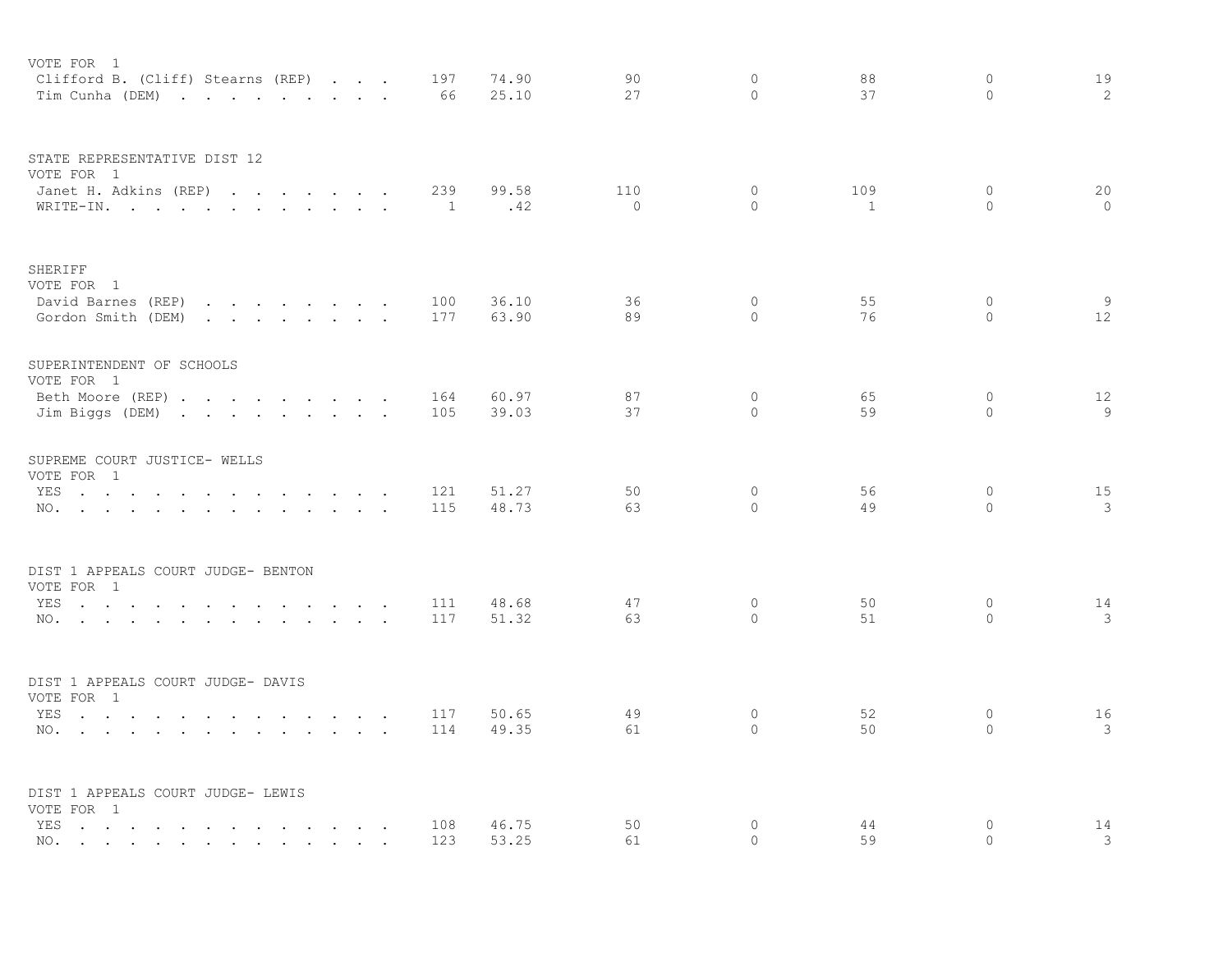| VOTE FOR 1                                                                           | DIST 1 APPEALS COURT JUDGE- POLSTON                                                                                                                                                                                            |                                                                       |                      |     |       |     |          |     |              |                 |
|--------------------------------------------------------------------------------------|--------------------------------------------------------------------------------------------------------------------------------------------------------------------------------------------------------------------------------|-----------------------------------------------------------------------|----------------------|-----|-------|-----|----------|-----|--------------|-----------------|
| YES                                                                                  | $\sim$                                                                                                                                                                                                                         | $\ddot{\phantom{a}}$                                                  |                      | 106 | 46.29 | 49  | $\circ$  | 43  | $\circ$      | 14              |
|                                                                                      | NO.                                                                                                                                                                                                                            |                                                                       | $\sim$ $\sim$        | 123 | 53.71 | 62  | $\cap$   | 58  | $\Omega$     | 3               |
| DIST 1 APPEALS COURT JUDGE- ROBERTS<br>VOTE FOR 1                                    |                                                                                                                                                                                                                                |                                                                       |                      |     |       |     |          |     |              |                 |
| YES                                                                                  | and the contract of the contract of the contract of the contract of the contract of the contract of the contract of the contract of the contract of the contract of the contract of the contract of the contract of the contra | $\sim$ $\sim$ $\sim$ $\sim$ $\sim$                                    | $\sim 10$            | 109 | 48.66 | 51  | $\Omega$ | 44  | $\Omega$     | 14              |
|                                                                                      | NO.                                                                                                                                                                                                                            |                                                                       | $\sim$ $\sim$ $\sim$ | 115 | 51.34 | 58  | $\Omega$ | 54  | $\Omega$     | 3               |
| DIST 1 APPEALS COURT JUDGE- VAN NORTWICK                                             |                                                                                                                                                                                                                                |                                                                       |                      |     |       |     |          |     |              |                 |
| VOTE FOR 1                                                                           | YES                                                                                                                                                                                                                            |                                                                       |                      | 102 | 45.74 | 42  | $\Omega$ | 46  | $\circ$      | 14              |
|                                                                                      | NO.                                                                                                                                                                                                                            |                                                                       |                      | 121 | 54.26 | 65  | $\Omega$ | 53  | $\Omega$     | 3               |
| CONSTITUTIONAL AMENDMENT 1<br>VOTE FOR 1                                             |                                                                                                                                                                                                                                |                                                                       |                      |     |       |     |          |     |              |                 |
|                                                                                      | YES                                                                                                                                                                                                                            |                                                                       |                      | 87  | 34.52 | 42  | $\circ$  | 37  | $\mathbf{0}$ | 8               |
|                                                                                      | NO.                                                                                                                                                                                                                            |                                                                       |                      | 165 | 65.48 | 73  | $\Omega$ | 82  | $\Omega$     | 10              |
| CONSTITUTIONAL AMENDMENT 2<br>VOTE FOR 1                                             |                                                                                                                                                                                                                                |                                                                       |                      |     |       |     |          |     |              |                 |
| YES<br>$\mathcal{A}$ . The set of the set of $\mathcal{A}$ is a set of $\mathcal{A}$ | $\sim$                                                                                                                                                                                                                         | and the contract of the contract of the                               |                      | 229 | 85.13 | 105 | $\circ$  | 104 | $\circ$      | 20              |
| NO.                                                                                  | the contract of the contract of the contract of the contract of the contract of the contract of the contract of                                                                                                                | $\mathbf{r}$ , $\mathbf{r}$ , $\mathbf{r}$ , $\mathbf{r}$             |                      | 40  | 14.87 | 16  | $\Omega$ | 23  | $\Omega$     | 1               |
| CONSTITUTIONAL AMENDMENT 3                                                           |                                                                                                                                                                                                                                |                                                                       |                      |     |       |     |          |     |              |                 |
| VOTE FOR 1<br>YES                                                                    |                                                                                                                                                                                                                                | $\mathbf{r}$ , and $\mathbf{r}$ , and $\mathbf{r}$ , and $\mathbf{r}$ |                      | 122 | 50.41 | 59  | $\circ$  | 53  | $\circ$      | 10              |
|                                                                                      | NO.                                                                                                                                                                                                                            |                                                                       |                      | 120 | 49.59 | 52  | $\Omega$ | 61  | $\Omega$     | $7\overline{ }$ |
| CONSTITUTIONAL AMENDMENT 4<br>VOTE FOR 1                                             |                                                                                                                                                                                                                                |                                                                       |                      |     |       |     |          |     |              |                 |
|                                                                                      | YES                                                                                                                                                                                                                            |                                                                       |                      | 141 | 59.00 | 63  | $\circ$  | 66  | $\circ$      | 12              |
|                                                                                      | NO.                                                                                                                                                                                                                            |                                                                       |                      | 98  | 41.00 | 46  | $\Omega$ | 46  | $\Omega$     | 6               |
| CONSTITUTIONAL AMENDMENT 6<br>VOTE FOR 1                                             |                                                                                                                                                                                                                                |                                                                       |                      |     |       |     |          |     |              |                 |
|                                                                                      | YES                                                                                                                                                                                                                            |                                                                       |                      | 141 | 59.24 | 65  | 0        | 67  | 0            | 9               |
|                                                                                      | NO.                                                                                                                                                                                                                            |                                                                       |                      | 97  | 40.76 | 45  | $\Omega$ | 43  | $\Omega$     | 9               |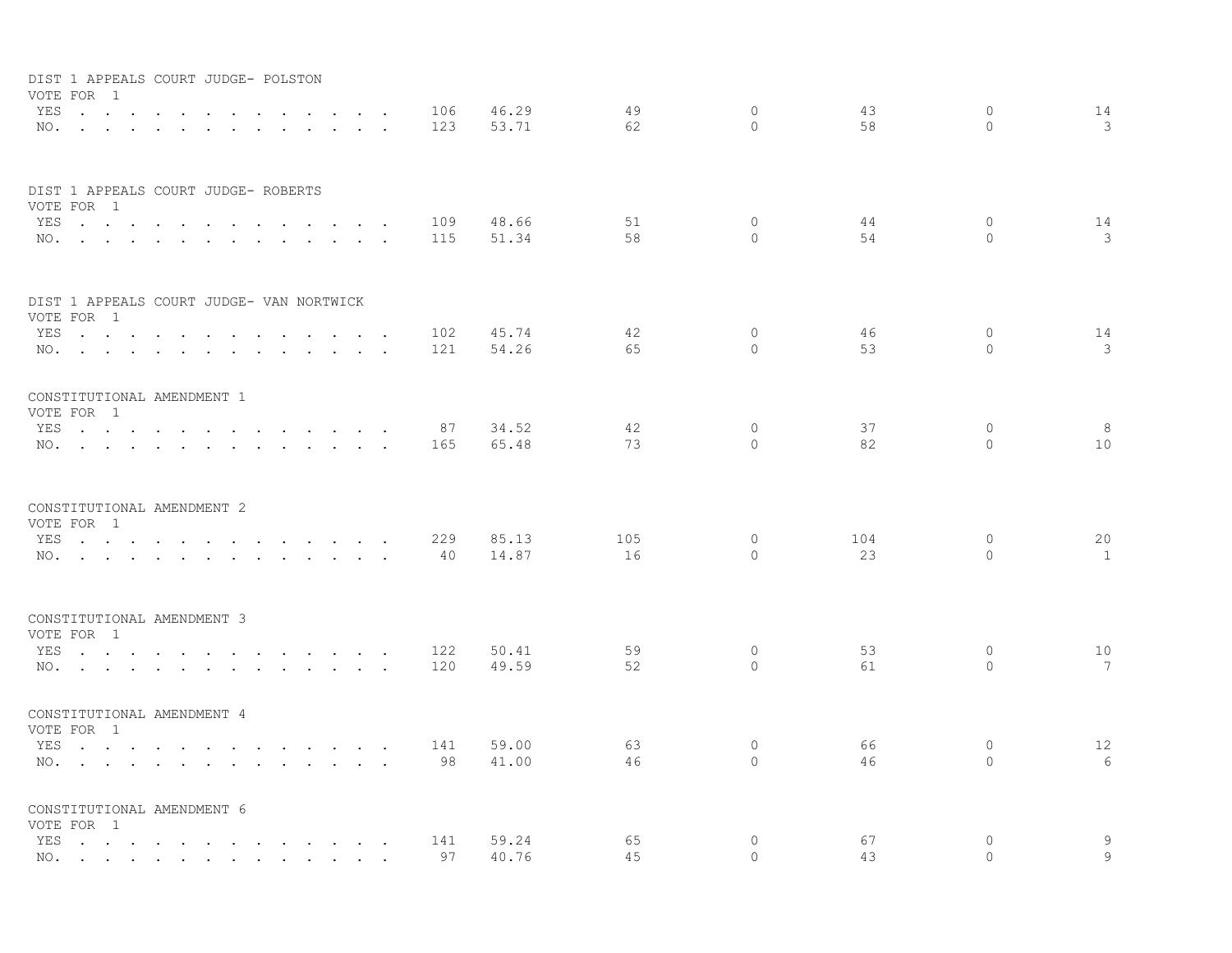| CONSTITUTIONAL AMENDMENT 8 |  |  |  |  |  |  |  |               |              |  |  |  |
|----------------------------|--|--|--|--|--|--|--|---------------|--------------|--|--|--|
| VOTE FOR 1                 |  |  |  |  |  |  |  |               |              |  |  |  |
|                            |  |  |  |  |  |  |  |               | YES 72 29.27 |  |  |  |
|                            |  |  |  |  |  |  |  | NO. 174 70.73 |              |  |  |  |

| PRECINCT 3B                                                                                                                                                                                                                                                |  |  |  |              |               |              |           |              |           |              |
|------------------------------------------------------------------------------------------------------------------------------------------------------------------------------------------------------------------------------------------------------------|--|--|--|--------------|---------------|--------------|-----------|--------------|-----------|--------------|
|                                                                                                                                                                                                                                                            |  |  |  | TOTAL VOTES  | $\frac{6}{6}$ | E-Day M100   | E-Day IVO | Early M100   | Early IVO | Absentee     |
| REGISTERED VOTERS - TOTAL                                                                                                                                                                                                                                  |  |  |  | 320          |               |              |           |              |           |              |
| BALLOTS CAST - TOTAL.                                                                                                                                                                                                                                      |  |  |  | 220          |               | 113          | $\Omega$  | 89           | $\Omega$  | 18           |
| VOTER TURNOUT - TOTAL<br>$\mathbf{r}$ . The set of the set of the set of the set of the set of the set of the set of the set of the set of the set of the set of the set of the set of the set of the set of the set of the set of the set of the set of t |  |  |  |              | 68.75         |              |           |              |           |              |
| PRESIDENT AND VICE PRESIDENT                                                                                                                                                                                                                               |  |  |  |              |               |              |           |              |           |              |
| VOTE FOR 1                                                                                                                                                                                                                                                 |  |  |  |              |               |              |           |              |           |              |
| McCain / Palin (REP).                                                                                                                                                                                                                                      |  |  |  | 172          | 78.90         | 88           | $\Omega$  | 67           |           | 17           |
| Obama / Biden (DEM)                                                                                                                                                                                                                                        |  |  |  | 44           | 20.18         | 23           | $\Omega$  | 20           | $\cap$    | $\mathbf{1}$ |
| La Riva / Puryear (PSL).                                                                                                                                                                                                                                   |  |  |  | $\Omega$     |               | $\Omega$     | $\Omega$  | $\Omega$     | $\Omega$  | $\circ$      |
| Baldwin / Castle (CPF)                                                                                                                                                                                                                                     |  |  |  | $\Omega$     |               | $\bigcap$    | $\Omega$  | $\Omega$     | $\Omega$  | $\circ$      |
| Amondson / Pletten (PRO)                                                                                                                                                                                                                                   |  |  |  | $\Omega$     |               | $\bigcap$    | $\Omega$  | $\Omega$     | $\bigcap$ | $\Omega$     |
| Barr / Root (LBT).                                                                                                                                                                                                                                         |  |  |  | $\mathbf{1}$ | .46           | $\mathbf{1}$ | $\Omega$  | $\Omega$     | $\bigcap$ | $\Omega$     |
| Stevens / Link (OBJ).                                                                                                                                                                                                                                      |  |  |  | $\bigcap$    |               | $\cap$       | $\cap$    | $\cap$       | $\cap$    | $\circ$      |
| Harris / Kennedy (SWP)                                                                                                                                                                                                                                     |  |  |  | $\bigcap$    |               | $\cap$       | $\cap$    | $\cap$       |           | $\circ$      |
| McKinney / Clemente (GRE) $\cdot \cdot \cdot \cdot$                                                                                                                                                                                                        |  |  |  | $\Omega$     |               | $\cap$       | $\cap$    |              |           | $\mathbb O$  |
| Keyes / Rohrbough (AIP).                                                                                                                                                                                                                                   |  |  |  | $\Omega$     |               |              | $\Omega$  |              |           | $\circ$      |
| Nader / Gonzalez (ECO)                                                                                                                                                                                                                                     |  |  |  | $\mathbf{1}$ | .46           | $\Omega$     | $\Omega$  |              | $\Omega$  | $\circ$      |
| Moore / Alexander (SPF).                                                                                                                                                                                                                                   |  |  |  | $\cap$       |               | $\Omega$     | $\Omega$  | $\Omega$     | $\Omega$  | $\circ$      |
| Jay / Smith (BTP).                                                                                                                                                                                                                                         |  |  |  | $\Omega$     |               | $\Omega$     | $\Omega$  | $\Omega$     | $\Omega$  | $\Omega$     |
| WRITE-IN.                                                                                                                                                                                                                                                  |  |  |  | $\Omega$     |               | $\cap$       | $\Omega$  | $\cap$       | $\bigcap$ | $\Omega$     |
| REPRESENTATIVE IN CONGRESS DIST 6                                                                                                                                                                                                                          |  |  |  |              |               |              |           |              |           |              |
| VOTE FOR 1                                                                                                                                                                                                                                                 |  |  |  |              |               |              |           |              |           |              |
| Clifford B. (Cliff) Stearns (REP)                                                                                                                                                                                                                          |  |  |  | 169          | 79.34         | 80           | $\Omega$  | 73           | $\Omega$  | 16           |
| Tim Cunha (DEM)                                                                                                                                                                                                                                            |  |  |  | 44           | 20.66         | 28           | $\cap$    | 15           | $\bigcap$ | 1            |
|                                                                                                                                                                                                                                                            |  |  |  |              |               |              |           |              |           |              |
| STATE REPRESENTATIVE DIST 12                                                                                                                                                                                                                               |  |  |  |              |               |              |           |              |           |              |
| VOTE FOR 1                                                                                                                                                                                                                                                 |  |  |  |              |               |              |           |              |           |              |
| Janet H. Adkins (REP)                                                                                                                                                                                                                                      |  |  |  | 194          | 99.49         | 100          | $\Omega$  | 77           |           | 17           |
| WRITE-IN.                                                                                                                                                                                                                                                  |  |  |  | 1            | .51           | $\Omega$     | $\Omega$  | $\mathbf{1}$ | $\cap$    | $\circ$      |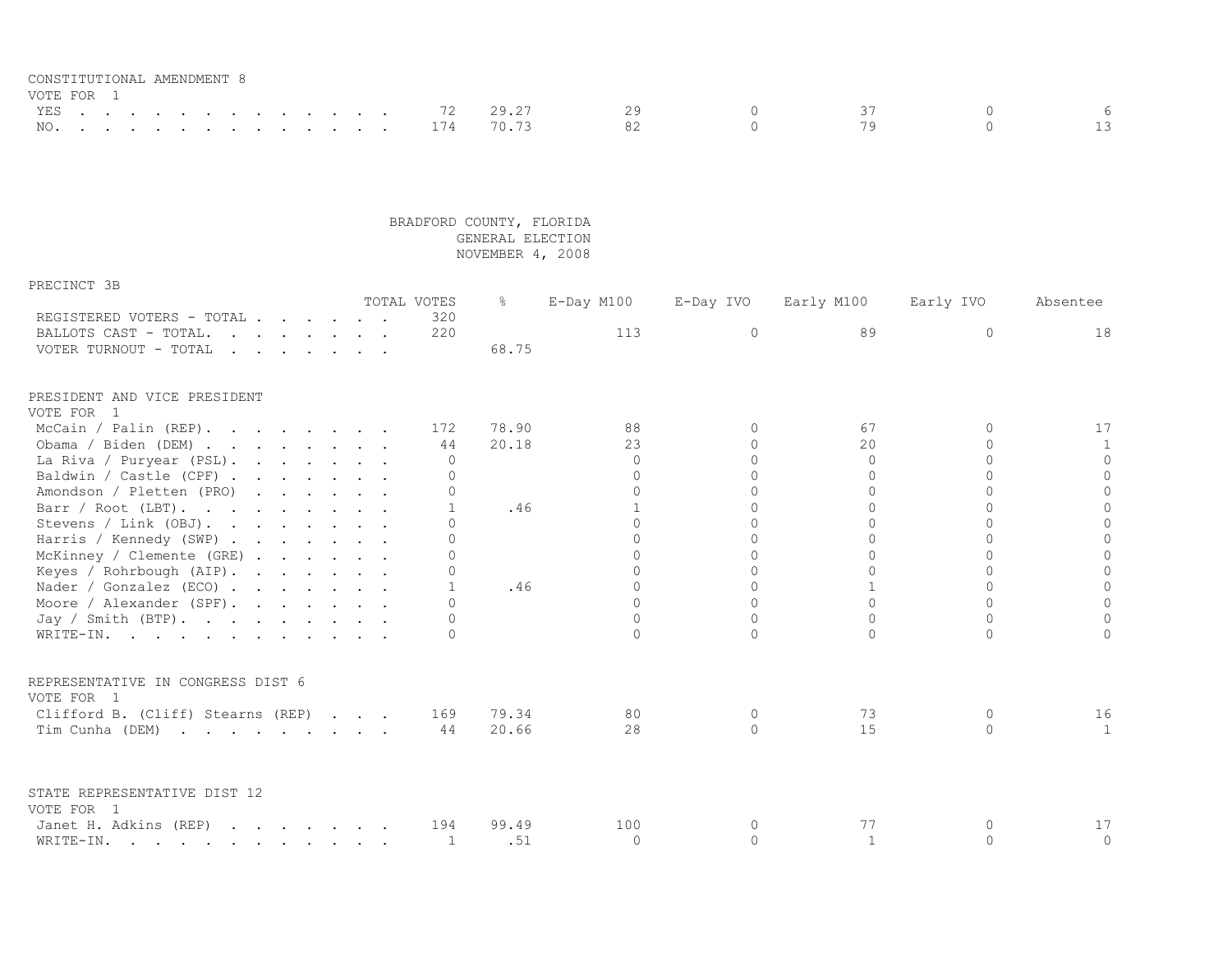| SHERIFF<br>VOTE FOR 1<br>David Barnes (REP)<br>the contract of the contract of the                                                                                                                                                           |                 | 80        | 36.70          | 37       | $\circ$             | 36       | $\circ$             | 7                    |
|----------------------------------------------------------------------------------------------------------------------------------------------------------------------------------------------------------------------------------------------|-----------------|-----------|----------------|----------|---------------------|----------|---------------------|----------------------|
| Gordon Smith (DEM)<br>the contract of the contract of the contract of                                                                                                                                                                        |                 | 138       | 63.30          | 75       | $\bigcap$           | 52       | $\Omega$            | 11                   |
| SUPERINTENDENT OF SCHOOLS<br>VOTE FOR 1                                                                                                                                                                                                      |                 |           |                |          |                     |          |                     |                      |
| Beth Moore (REP)<br>Jim Biggs (DEM)                                                                                                                                                                                                          |                 | 128<br>87 | 59.53<br>40.47 | 64<br>47 | $\circ$<br>$\Omega$ | 47<br>39 | $\circ$<br>$\Omega$ | 17<br>$\mathbf{1}$   |
| COUNTY COMMISSIONER DIST 1<br>VOTE FOR 1                                                                                                                                                                                                     |                 |           |                |          |                     |          |                     |                      |
| Ross Chandler (DEM)<br>Malcolm Hill (NPA)                                                                                                                                                                                                    |                 | 88<br>123 | 41.71<br>58.29 | 44<br>65 | $\circ$<br>$\Omega$ | 35<br>50 | $\circ$<br>$\circ$  | 9<br>8               |
| SUPREME COURT JUSTICE- WELLS<br>VOTE FOR 1                                                                                                                                                                                                   |                 |           |                |          |                     |          |                     |                      |
| YES                                                                                                                                                                                                                                          |                 | 129       | 64.50          | 70       | $\circ$             | 46       | $\circ$             | 13                   |
| NO.                                                                                                                                                                                                                                          |                 | 71        | 35.50          | 31       | $\Omega$            | 36       | $\Omega$            | $\overline{4}$       |
| DIST 1 APPEALS COURT JUDGE- BENTON<br>VOTE FOR 1                                                                                                                                                                                             |                 |           |                |          |                     |          |                     |                      |
| YES<br><b>Contractor</b><br>$\cdot$ $\cdot$                                                                                                                                                                                                  | $\cdot$ $\cdot$ | 123       | 63.08          | 63       | $\circ$             | 48       | $\circ$             | 12                   |
| NO.                                                                                                                                                                                                                                          |                 | 72        | 36.92          | 37       | $\Omega$            | 32       | $\Omega$            | 3                    |
| DIST 1 APPEALS COURT JUDGE- DAVIS<br>VOTE FOR 1                                                                                                                                                                                              |                 |           |                |          |                     |          |                     |                      |
| YES                                                                                                                                                                                                                                          |                 | 121       | 62.37          | 62       | $\circ$             | 47       | $\circ$             | 12                   |
| NO.                                                                                                                                                                                                                                          |                 | 73        | 37.63          | 37       | $\Omega$            | 33       | $\Omega$            | 3                    |
| DIST 1 APPEALS COURT JUDGE- LEWIS                                                                                                                                                                                                            |                 |           |                |          |                     |          |                     |                      |
| VOTE FOR 1<br>YES                                                                                                                                                                                                                            |                 | 128       | 65.98          | 70       | $\circ$             | 46       | $\circ$             | 12                   |
| NO.                                                                                                                                                                                                                                          |                 | 66        | 34.02          | 29       | $\Omega$            | 34       | $\Omega$            | 3                    |
| DIST 1 APPEALS COURT JUDGE- POLSTON                                                                                                                                                                                                          |                 |           |                |          |                     |          |                     |                      |
| VOTE FOR 1                                                                                                                                                                                                                                   |                 |           |                |          |                     |          |                     |                      |
| YES<br>the contract of the contract of the contract of the contract of the contract of the contract of the contract of the contract of the contract of the contract of the contract of the contract of the contract of the contract o<br>NO. |                 | 123<br>70 | 63.73<br>36.27 | 66<br>33 | $\circ$<br>$\Omega$ | 46<br>33 | $\circ$<br>$\Omega$ | 11<br>$\overline{4}$ |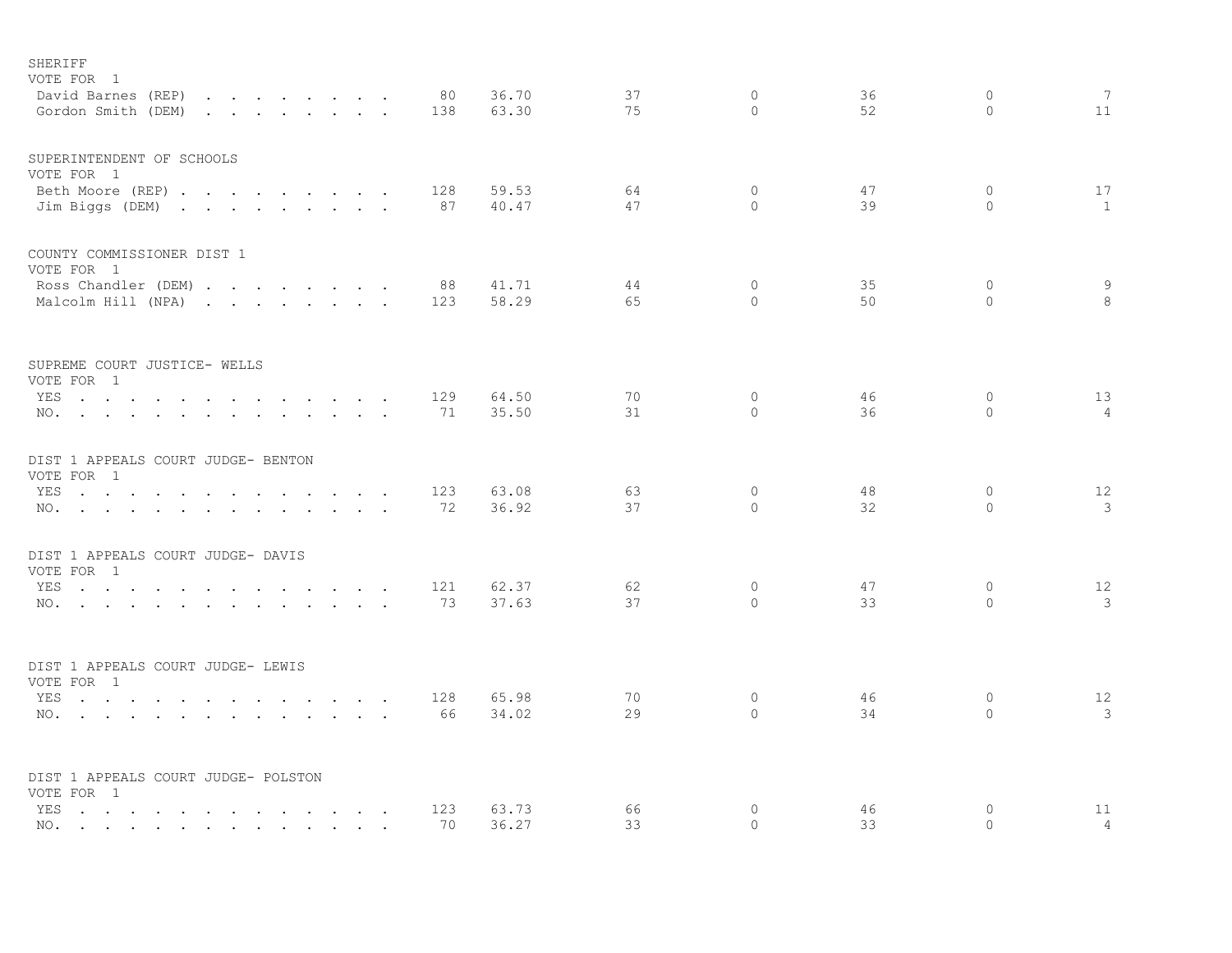| DIST 1 APPEALS COURT JUDGE- ROBERTS<br>VOTE FOR 1<br>YES<br>$NO.$ $.$ $.$ $.$ $.$ $.$ $.$ $.$                                | $\sim 10$<br>$\sim$                                                                                             | <b>Contract</b><br>$\mathbf{r}$ and $\mathbf{r}$                                                                                                                                                                                     | $\sim$          | 126<br>$\ddot{\phantom{a}}$<br>67<br>$\ddot{\phantom{a}}$ | 65.28<br>34.72 | 70<br>30 | $\circ$<br>$\bigcap$    | 43<br>35 | $\circ$<br>$\Omega$      | 13<br>2              |
|------------------------------------------------------------------------------------------------------------------------------|-----------------------------------------------------------------------------------------------------------------|--------------------------------------------------------------------------------------------------------------------------------------------------------------------------------------------------------------------------------------|-----------------|-----------------------------------------------------------|----------------|----------|-------------------------|----------|--------------------------|----------------------|
| DIST 1 APPEALS COURT JUDGE- VAN NORTWICK<br>VOTE FOR 1<br>YES<br>NO.                                                         |                                                                                                                 | $\mathbf{r}$ , $\mathbf{r}$ , $\mathbf{r}$                                                                                                                                                                                           | $\sim$          | 112<br>79                                                 | 58.64<br>41.36 | 61<br>38 | $\circ$<br>$\Omega$     | 40<br>37 | $\circ$<br>$\Omega$      | 11<br>$\overline{4}$ |
| CONSTITUTIONAL AMENDMENT 1<br>VOTE FOR 1<br>YES<br>NO.                                                                       | $\sim$<br>$\sim$                                                                                                | the contract of the contract of the                                                                                                                                                                                                  |                 | 84<br>115                                                 | 42.21<br>57.79 | 40<br>59 | $\circ$<br>$\Omega$     | 37<br>46 | $\mathbf{0}$<br>$\Omega$ | 7<br>10              |
| CONSTITUTIONAL AMENDMENT 2<br>VOTE FOR 1<br>YES<br>$NO.$ $\cdots$ $\cdots$ $\cdots$                                          |                                                                                                                 | the contract of the contract of the contract of the contract of the contract of the contract of the contract of<br>$\mathbf{r}$ , $\mathbf{r}$ , $\mathbf{r}$                                                                        |                 | 178<br>36                                                 | 83.18<br>16.82 | 92<br>19 | 0<br>$\Omega$           | 71<br>14 | 0<br>$\Omega$            | 15<br>3              |
| CONSTITUTIONAL AMENDMENT 3<br>VOTE FOR 1<br>YES<br>NO.                                                                       | $\sim$                                                                                                          | <u>in the second contract of the second contract of the second contract of the second contract of the second contract of the second contract of the second contract of the second contract of the second contract of the second </u> |                 | 95<br>95                                                  | 50.00<br>50.00 | 43<br>52 | $\circ$<br>$\Omega$     | 40<br>38 | $\circ$<br>$\Omega$      | 12<br>5              |
| CONSTITUTIONAL AMENDMENT 4<br>VOTE FOR 1<br>YES<br>and the contract of the con-<br>$NO.$ $\cdots$ $\cdots$ $\cdots$ $\cdots$ | $\ddot{\phantom{1}}$                                                                                            | $\mathbf{L} = \mathbf{L} \mathbf{L} + \mathbf{L} \mathbf{L}$<br>$\ddot{\phantom{0}}$<br>$\mathbf{r} = \mathbf{r} + \mathbf{r} + \mathbf{r} + \mathbf{r} + \mathbf{r}$                                                                | $\cdot$ $\cdot$ | 112<br>81                                                 | 58.03<br>41.97 | 55<br>43 | $\circ$<br>$\circ$      | 46<br>34 | 0<br>$\circ$             | 11<br>$\overline{4}$ |
| CONSTITUTIONAL AMENDMENT 6<br>VOTE FOR 1<br>YES<br>NO.                                                                       |                                                                                                                 | $\mathbf{r}$ , and $\mathbf{r}$ , and $\mathbf{r}$ , and $\mathbf{r}$                                                                                                                                                                |                 | 117<br>75                                                 | 60.94<br>39.06 | 55<br>41 | $\circ$<br>$\Omega$     | 50<br>30 | $\circ$<br>$\circ$       | 12<br>$\overline{4}$ |
| CONSTITUTIONAL AMENDMENT 8<br>VOTE FOR 1<br>YES<br>NO.                                                                       | the contract of the contract of the contract of the contract of the contract of the contract of the contract of |                                                                                                                                                                                                                                      |                 | 78<br>121                                                 | 39.20<br>60.80 | 38<br>60 | $\mathbf{0}$<br>$\circ$ | 34<br>50 | $\mathbf{0}$<br>$\Omega$ | 6<br>11              |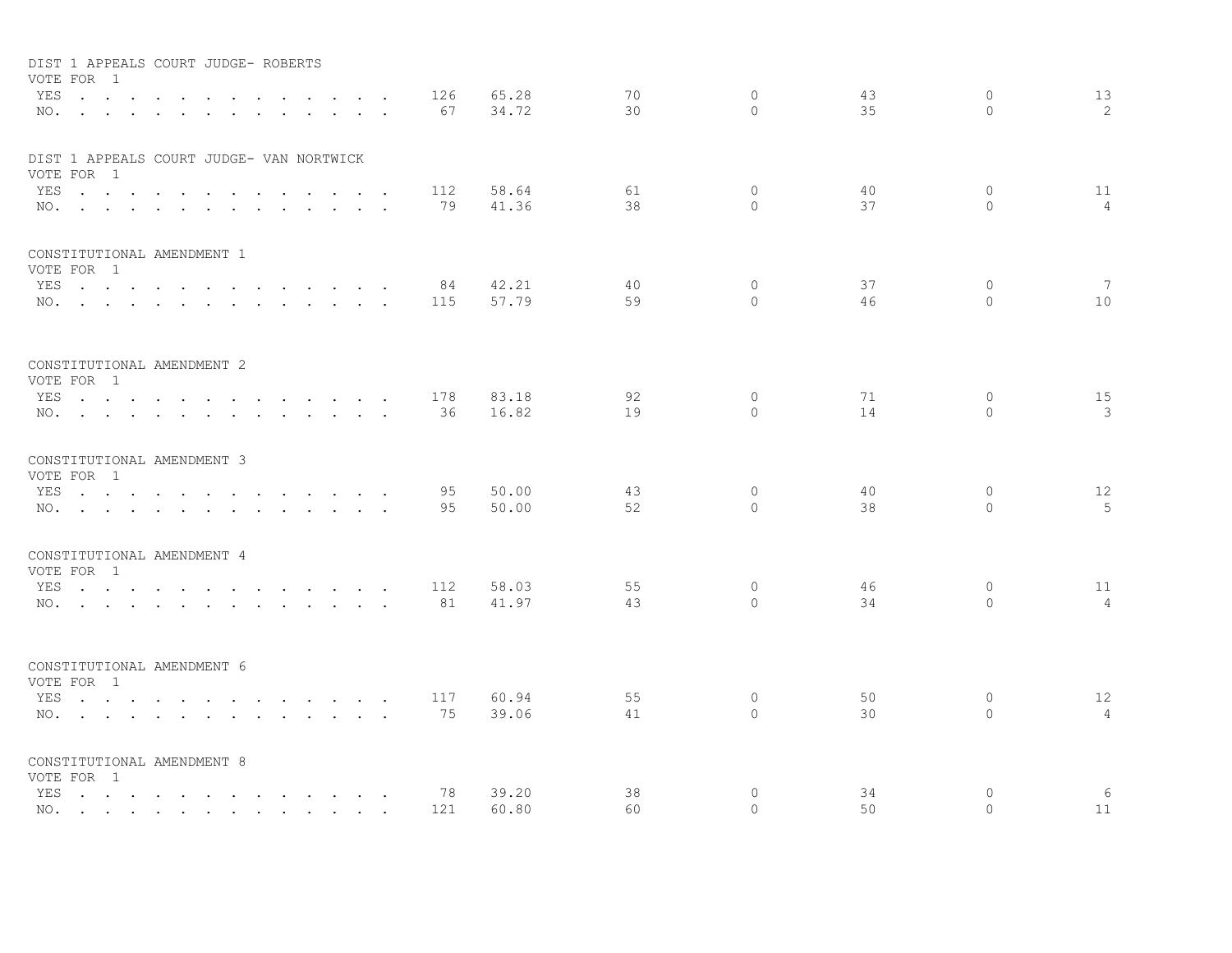| PRECINCT 4                                                                                                                                                                                                                                                 |  |  |  |              |       |               |           |              |           |             |
|------------------------------------------------------------------------------------------------------------------------------------------------------------------------------------------------------------------------------------------------------------|--|--|--|--------------|-------|---------------|-----------|--------------|-----------|-------------|
|                                                                                                                                                                                                                                                            |  |  |  | TOTAL VOTES  | ႜၟ    | $E$ -Day M100 | E-Day IVO | Early M100   | Early IVO | Absentee    |
| REGISTERED VOTERS - TOTAL                                                                                                                                                                                                                                  |  |  |  | 1,489        |       |               |           |              |           |             |
| BALLOTS CAST - TOTAL.                                                                                                                                                                                                                                      |  |  |  | 1,140        |       | 401           | $\circ$   | 586          | $\circ$   | 153         |
| VOTER TURNOUT - TOTAL<br>$\mathbf{r}$ . The contract of the contract of the contract of the contract of the contract of the contract of the contract of the contract of the contract of the contract of the contract of the contract of the contract of th |  |  |  |              | 76.56 |               |           |              |           |             |
| PRESIDENT AND VICE PRESIDENT                                                                                                                                                                                                                               |  |  |  |              |       |               |           |              |           |             |
| VOTE FOR 1                                                                                                                                                                                                                                                 |  |  |  |              |       |               |           |              |           |             |
| McCain / Palin (REP).                                                                                                                                                                                                                                      |  |  |  | 707          | 62.46 | 250           | $\Omega$  | 344          | $\Omega$  | 113         |
| Obama / Biden (DEM)                                                                                                                                                                                                                                        |  |  |  | 419          | 37.01 | 142           | $\Omega$  | 237          | $\Omega$  | 40          |
| La Riva / Puryear (PSL).                                                                                                                                                                                                                                   |  |  |  | $\mathbf{1}$ | .09   | $\mathbf{1}$  | $\Omega$  | $\Omega$     | $\Omega$  | 0           |
| Baldwin / Castle (CPF)                                                                                                                                                                                                                                     |  |  |  | $\mathbf{0}$ |       | $\Omega$      | $\Omega$  | $\Omega$     | $\Omega$  | $\circ$     |
| Amondson / Pletten (PRO)                                                                                                                                                                                                                                   |  |  |  | $\mathbf 0$  |       | $\Omega$      | $\Omega$  | $\circ$      | $\Omega$  | $\circ$     |
| Barr / Root (LBT).                                                                                                                                                                                                                                         |  |  |  | $\mathbf{1}$ | .09   | $\Omega$      | $\Omega$  | $\mathbf{1}$ | $\Omega$  | $\mathbf 0$ |
| Stevens / Link (OBJ).                                                                                                                                                                                                                                      |  |  |  | $\Omega$     |       | $\Omega$      | $\Omega$  | $\Omega$     | $\Omega$  | $\mathbf 0$ |
| Harris / Kennedy (SWP)                                                                                                                                                                                                                                     |  |  |  | $\Omega$     |       | $\Omega$      | $\Omega$  | $\Omega$     | $\Omega$  | $\Omega$    |
| McKinney / Clemente (GRE)                                                                                                                                                                                                                                  |  |  |  | $\circ$      |       | $\Omega$      | $\Omega$  | $\Omega$     | $\Omega$  |             |
| Keyes / Rohrbough (AIP).                                                                                                                                                                                                                                   |  |  |  | 1            | .09   | $\mathbf{1}$  | $\Omega$  | $\Omega$     | $\Omega$  |             |
| Nader / Gonzalez (ECO)                                                                                                                                                                                                                                     |  |  |  | $\cap$       |       | $\Omega$      | $\Omega$  | $\Omega$     | $\Omega$  |             |
| Moore / Alexander (SPF).                                                                                                                                                                                                                                   |  |  |  | $\Omega$     |       | $\Omega$      | $\Omega$  | $\Omega$     | $\Omega$  |             |
| Jay / Smith (BTP).                                                                                                                                                                                                                                         |  |  |  | $\Omega$     |       | $\Omega$      | $\Omega$  | $\Omega$     | $\Omega$  |             |
| WRITE-IN.                                                                                                                                                                                                                                                  |  |  |  | 3            | .27   | $\mathbf{1}$  | $\Omega$  | 2            | $\circ$   | $\cap$      |
| REPRESENTATIVE IN CONGRESS DIST 6<br>VOTE FOR 1                                                                                                                                                                                                            |  |  |  |              |       |               |           |              |           |             |
| Clifford B. (Cliff) Stearns (REP)                                                                                                                                                                                                                          |  |  |  | 713          | 65.47 | 253           | $\circ$   | 345          | $\circ$   | 115         |
| Tim Cunha (DEM)                                                                                                                                                                                                                                            |  |  |  | 376          | 34.53 | 130           | $\Omega$  | 213          | $\Omega$  | 33          |
|                                                                                                                                                                                                                                                            |  |  |  |              |       |               |           |              |           |             |
| STATE REPRESENTATIVE DIST 12                                                                                                                                                                                                                               |  |  |  |              |       |               |           |              |           |             |
| VOTE FOR 1                                                                                                                                                                                                                                                 |  |  |  |              |       |               |           |              |           |             |
| Janet H. Adkins (REP)                                                                                                                                                                                                                                      |  |  |  | 883          | 97.57 | 326           | 0         | 437          | 0         | 120         |
| WRITE-IN.                                                                                                                                                                                                                                                  |  |  |  | 22           | 2.43  | 10            | $\Omega$  | 7            | $\Omega$  | 5           |
| SHERIFF                                                                                                                                                                                                                                                    |  |  |  |              |       |               |           |              |           |             |
| VOTE FOR 1                                                                                                                                                                                                                                                 |  |  |  |              |       |               |           |              |           |             |
| David Barnes (REP)<br>the contract of the contract of the contract of the contract of the contract of the contract of the contract of                                                                                                                      |  |  |  | 336          | 30.05 | 119           | 0         | 163          | 0         | 54          |

Gordon Smith (DEM) . . . . . . . . 782 69.95 276 0 408 0 98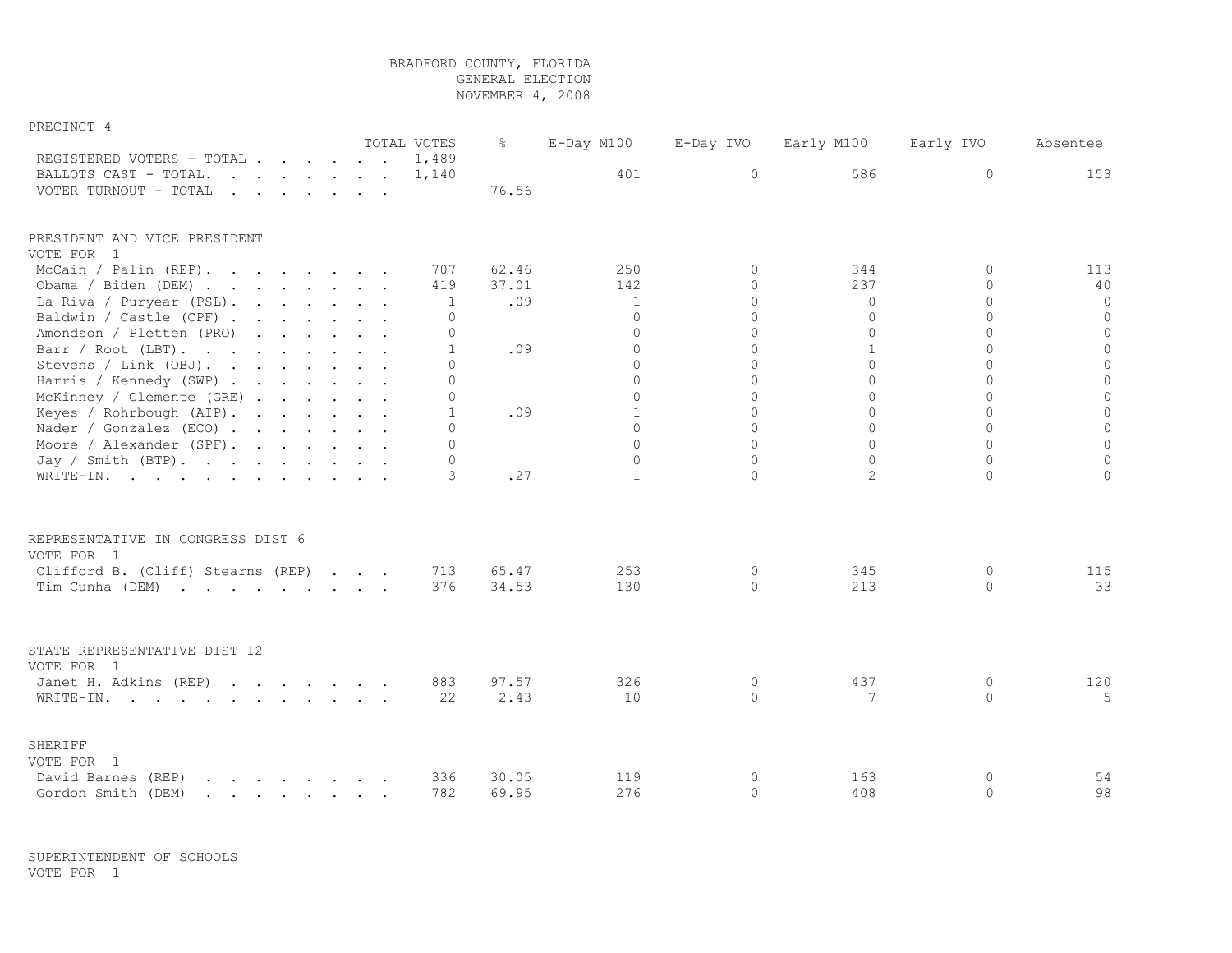|     | Beth Moore (REP)<br>Jim Biggs (DEM)                                                                             |                                  |                          |                                                                                                                                                                                                    |               | 588<br>517 | 53.21<br>46.79 | 220<br>174 | $\circ$<br>$\Omega$ | 289<br>275 | $\circ$<br>$\Omega$ | 79<br>68 |
|-----|-----------------------------------------------------------------------------------------------------------------|----------------------------------|--------------------------|----------------------------------------------------------------------------------------------------------------------------------------------------------------------------------------------------|---------------|------------|----------------|------------|---------------------|------------|---------------------|----------|
|     | SUPREME COURT JUSTICE- WELLS<br>VOTE FOR 1                                                                      |                                  |                          |                                                                                                                                                                                                    |               |            |                |            |                     |            |                     |          |
|     | YES                                                                                                             |                                  |                          | and the state of the state of the                                                                                                                                                                  | $\sim$ $\sim$ | 591        | 60.93          | 216        | 0                   | 298        | 0                   | 77       |
|     | NO.                                                                                                             |                                  |                          |                                                                                                                                                                                                    |               | 379        | 39.07          | 138        | $\Omega$            | 188        | $\circ$             | 53       |
|     | DIST 1 APPEALS COURT JUDGE- BENTON                                                                              |                                  |                          |                                                                                                                                                                                                    |               |            |                |            |                     |            |                     |          |
|     | VOTE FOR 1<br>YES                                                                                               |                                  |                          |                                                                                                                                                                                                    |               | 578        | 60.71          | 212        | $\circ$             | 288        | $\circ$             | 78       |
|     | NO.                                                                                                             |                                  | <b>Contract Contract</b> | the contract of the contract of the contract of the contract of the contract of                                                                                                                    |               | 374        | 39.29          | 138        | $\Omega$            | 185        | $\Omega$            | 51       |
|     | DIST 1 APPEALS COURT JUDGE- DAVIS<br>VOTE FOR 1                                                                 |                                  |                          |                                                                                                                                                                                                    |               |            |                |            |                     |            |                     |          |
|     | YES                                                                                                             |                                  |                          |                                                                                                                                                                                                    |               | 582        | 60.69          | 212        | $\circ$             | 291        | 0                   | 79       |
|     | NO.                                                                                                             |                                  |                          |                                                                                                                                                                                                    |               | 377        | 39.31          | 139        | $\Omega$            | 188        | $\Omega$            | 50       |
|     | DIST 1 APPEALS COURT JUDGE- LEWIS                                                                               |                                  |                          |                                                                                                                                                                                                    |               |            |                |            |                     |            |                     |          |
|     | VOTE FOR 1<br>YES                                                                                               |                                  |                          |                                                                                                                                                                                                    |               | 580        | 61.25          | 207        | $\circ$             | 291        | 0                   | 82       |
|     | $NO.$ $\cdots$ $\cdots$ $\cdots$                                                                                | $\sim$<br>$\sim$                 | $\sim$<br>$\sim$         | the contract of the contract of the contract of the contract of the contract of the contract of the contract of<br>the contract of the contract of the contract of the contract of the contract of |               | 367        | 38.75          | 139        | 0                   | 179        | $\circ$             | 49       |
|     |                                                                                                                 |                                  |                          |                                                                                                                                                                                                    |               |            |                |            |                     |            |                     |          |
|     | DIST 1 APPEALS COURT JUDGE- POLSTON<br>VOTE FOR 1                                                               |                                  |                          |                                                                                                                                                                                                    |               |            |                |            |                     |            |                     |          |
|     | YES                                                                                                             |                                  |                          |                                                                                                                                                                                                    |               | 568        | 59.41          | 213        | 0                   | 282        | 0                   | 73       |
|     | NO.                                                                                                             |                                  |                          |                                                                                                                                                                                                    |               | 388        | 40.59          | 137        | $\Omega$            | 195        | 0                   | 56       |
|     | DIST 1 APPEALS COURT JUDGE- ROBERTS<br>VOTE FOR 1                                                               |                                  |                          |                                                                                                                                                                                                    |               |            |                |            |                     |            |                     |          |
|     | YES                                                                                                             |                                  |                          |                                                                                                                                                                                                    |               | 581        | 61.35          | 215        | $\circ$             | 291        | $\circ$             | 75       |
|     | NO.                                                                                                             |                                  |                          |                                                                                                                                                                                                    |               | 366        | 38.65          | 136        | $\Omega$            | 179        | 0                   | 51       |
|     | DIST 1 APPEALS COURT JUDGE- VAN NORTWICK<br>VOTE FOR 1                                                          |                                  |                          |                                                                                                                                                                                                    |               |            |                |            |                     |            |                     |          |
| YES | $\cdots$                                                                                                        | <b>Contract Contract Service</b> | $\sim$                   | and the contract of the contract of the                                                                                                                                                            |               | 550        | 58.82          | 200        | $\circ$             | 278        | 0                   | 72       |
| NO. | the contract of the contract of the contract of the contract of the contract of the contract of the contract of |                                  |                          |                                                                                                                                                                                                    |               | 385        | 41.18          | 140        | $\Omega$            | 191        | $\Omega$            | 54       |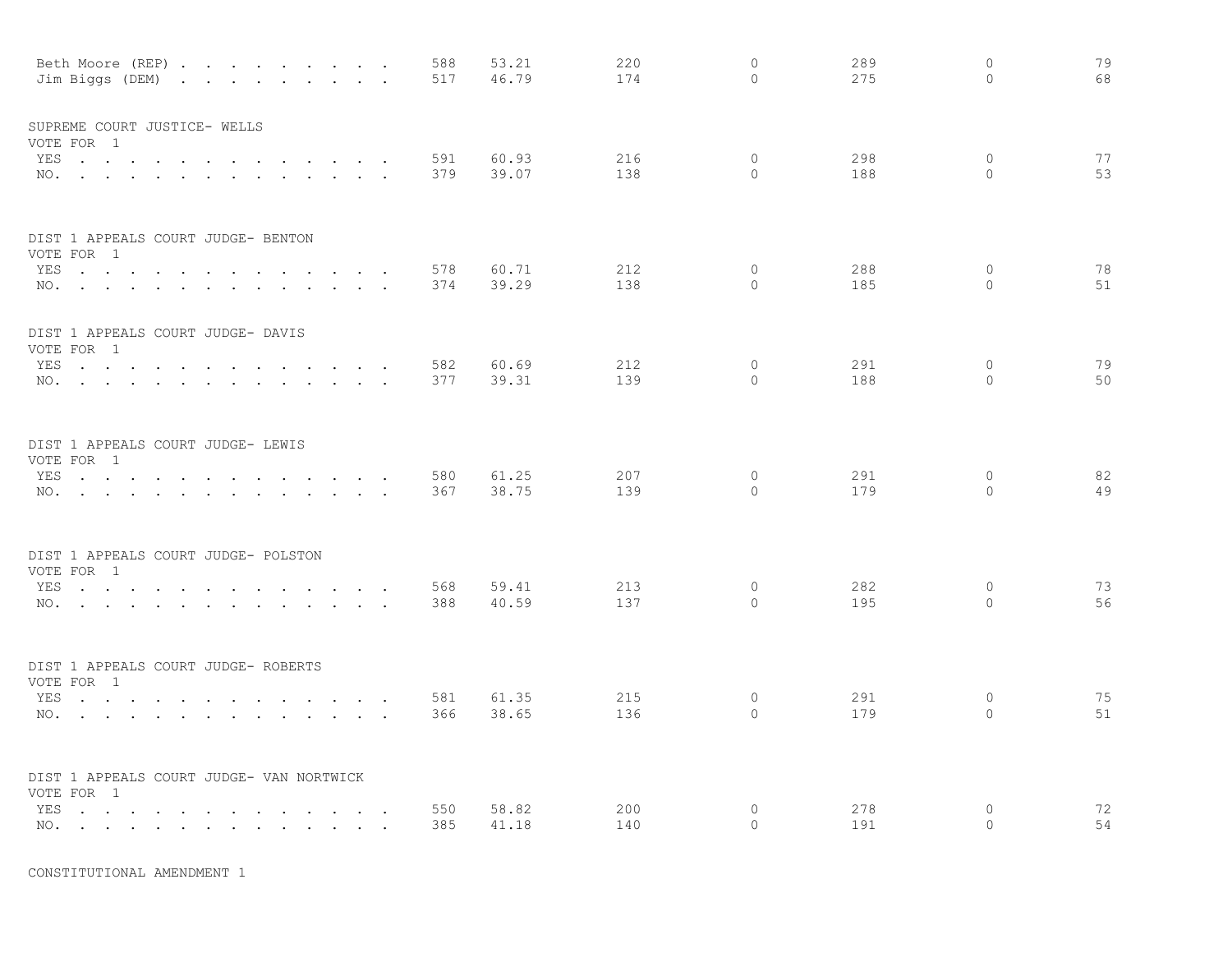| VOTE FOR 1                               |                                  |  |  |               |  |                                                                                                                                                                                                                                   |  |     |       |     |    |                      |     |                     |          |
|------------------------------------------|----------------------------------|--|--|---------------|--|-----------------------------------------------------------------------------------------------------------------------------------------------------------------------------------------------------------------------------------|--|-----|-------|-----|----|----------------------|-----|---------------------|----------|
|                                          | YES                              |  |  |               |  |                                                                                                                                                                                                                                   |  | 477 | 45.87 | 171 |    | $\Omega$             | 248 | $\Omega$            | 58       |
|                                          | $NO.$ $\cdots$ $\cdots$ $\cdots$ |  |  | $\sim$ $\sim$ |  | $\mathbf{r}$ . The set of the set of the set of the set of the set of the set of the set of the set of the set of the set of the set of the set of the set of the set of the set of the set of the set of the set of the set of t |  | 563 | 54.13 | 198 |    | $\Omega$             | 287 | $\Omega$            | 78       |
| CONSTITUTIONAL AMENDMENT 2               |                                  |  |  |               |  |                                                                                                                                                                                                                                   |  |     |       |     |    |                      |     |                     |          |
| VOTE FOR 1                               |                                  |  |  |               |  |                                                                                                                                                                                                                                   |  |     |       |     |    |                      |     |                     |          |
|                                          | YES                              |  |  |               |  |                                                                                                                                                                                                                                   |  | 949 | 86.59 | 331 |    | $\circ$              | 486 | $\circ$             | 132      |
|                                          | NO.                              |  |  |               |  |                                                                                                                                                                                                                                   |  | 147 | 13.41 |     | 57 | $\Omega$             | 76  | $\Omega$            | 14       |
| CONSTITUTIONAL AMENDMENT 3               |                                  |  |  |               |  |                                                                                                                                                                                                                                   |  |     |       |     |    |                      |     |                     |          |
| VOTE FOR 1                               |                                  |  |  |               |  |                                                                                                                                                                                                                                   |  |     |       |     |    |                      |     |                     |          |
|                                          | YES                              |  |  |               |  |                                                                                                                                                                                                                                   |  | 588 | 58.16 | 210 |    | $\Omega$             | 304 | $\mathbf{0}$        | 74       |
|                                          | NO.                              |  |  |               |  |                                                                                                                                                                                                                                   |  | 423 | 41.84 | 150 |    | $\cap$               | 216 | $\Omega$            | 57       |
| CONSTITUTIONAL AMENDMENT 4<br>VOTE FOR 1 |                                  |  |  |               |  |                                                                                                                                                                                                                                   |  |     |       |     |    |                      |     |                     |          |
|                                          | YES                              |  |  |               |  |                                                                                                                                                                                                                                   |  | 608 | 60.56 | 227 |    | $\Omega$             | 298 | $\circ$             | 83       |
|                                          | NO.                              |  |  |               |  |                                                                                                                                                                                                                                   |  | 396 | 39.44 | 130 |    | $\Omega$             | 217 | $\Omega$            | 49       |
| CONSTITUTIONAL AMENDMENT 6<br>VOTE FOR 1 |                                  |  |  |               |  |                                                                                                                                                                                                                                   |  |     |       |     |    |                      |     |                     |          |
|                                          | YES                              |  |  |               |  |                                                                                                                                                                                                                                   |  | 647 | 64.51 | 228 |    | $\circ$              | 333 | $\circ$             | 86       |
|                                          | NO.                              |  |  |               |  |                                                                                                                                                                                                                                   |  | 356 | 35.49 | 127 |    | $\Omega$             | 183 | $\Omega$            | 46       |
|                                          |                                  |  |  |               |  |                                                                                                                                                                                                                                   |  |     |       |     |    |                      |     |                     |          |
| CONSTITUTIONAL AMENDMENT 8               |                                  |  |  |               |  |                                                                                                                                                                                                                                   |  |     |       |     |    |                      |     |                     |          |
| VOTE FOR 1                               |                                  |  |  |               |  |                                                                                                                                                                                                                                   |  |     |       |     |    |                      |     |                     |          |
|                                          | YES                              |  |  |               |  |                                                                                                                                                                                                                                   |  | 397 | 38.47 | 146 |    | $\circ$<br>$\bigcap$ | 197 | $\circ$<br>$\Omega$ | 54<br>83 |
|                                          | NO.                              |  |  |               |  |                                                                                                                                                                                                                                   |  | 635 | 61.53 | 216 |    |                      | 336 |                     |          |

| PRECINCT 5A               |             |               |                |                                                        |          |
|---------------------------|-------------|---------------|----------------|--------------------------------------------------------|----------|
|                           | TOTAL VOTES | $\frac{1}{2}$ |                | E-Day M100      E-Day IVO     Early M100     Early IVO | Absentee |
| REGISTERED VOTERS - TOTAL |             |               |                |                                                        |          |
| BALLOTS CAST - TOTAL. 295 |             |               | $\overline{a}$ | 119                                                    |          |
| VOTER TURNOUT - TOTAL     |             | 70.24         |                |                                                        |          |

PRESIDENT AND VICE PRESIDENT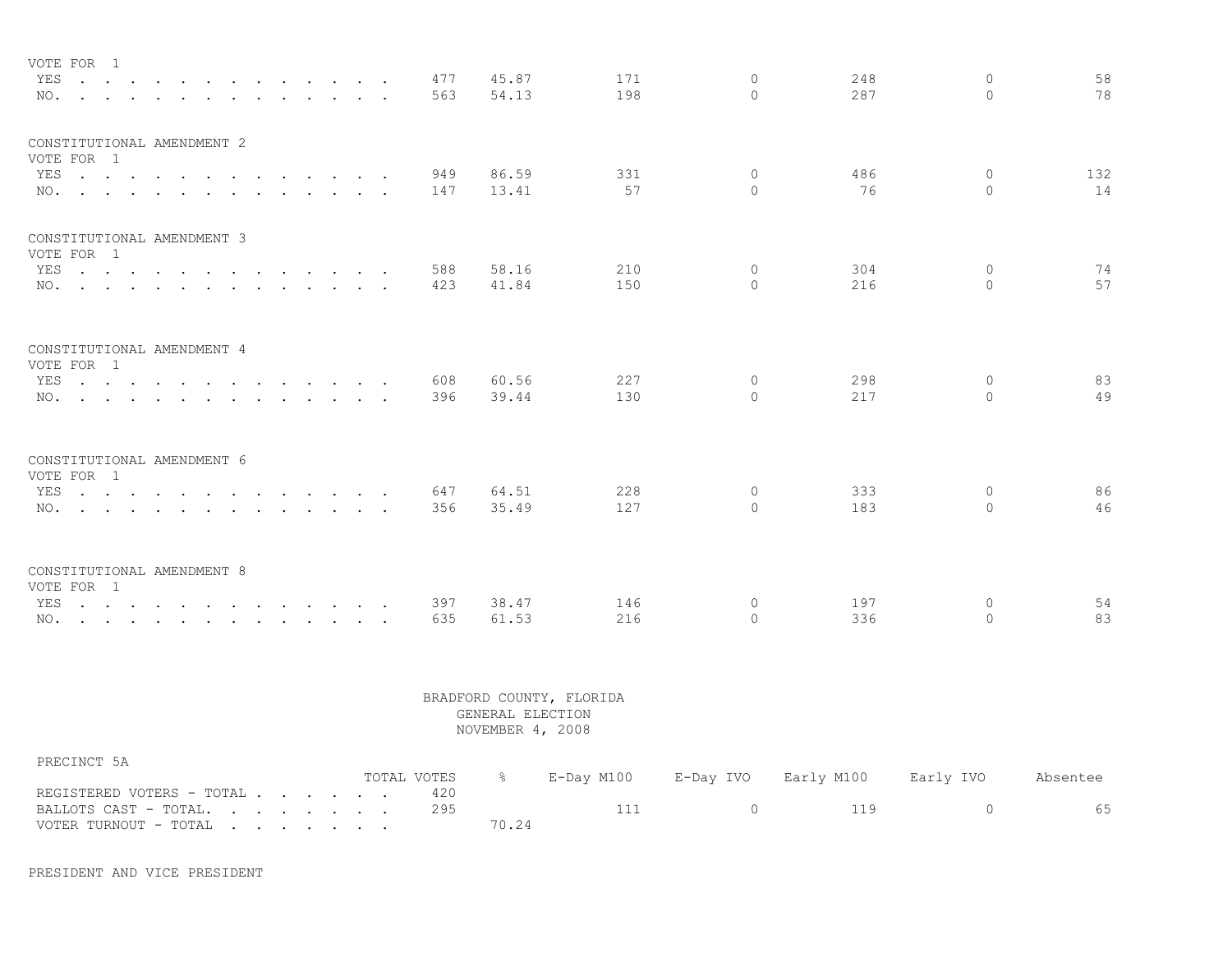| VOTE FOR 1                                                                                                                                                                                                                                                                                              |              |                |              |                     |                      |                         |                    |
|---------------------------------------------------------------------------------------------------------------------------------------------------------------------------------------------------------------------------------------------------------------------------------------------------------|--------------|----------------|--------------|---------------------|----------------------|-------------------------|--------------------|
| McCain / Palin $(REP)$ .                                                                                                                                                                                                                                                                                | 199          | 68.15          | 79           | 0                   | 83                   | $\mathbf{0}$            | 37                 |
| Obama / Biden (DEM)                                                                                                                                                                                                                                                                                     | 87           | 29.79          | 27           | 0                   | 33                   | $\mathbf 0$             | 27                 |
| La Riva / Puryear (PSL).                                                                                                                                                                                                                                                                                | $\circ$      |                | $\circ$      | 0                   | 0                    | $\circ$                 | $\circ$            |
| Baldwin / Castle (CPF) .<br>and the contract of the contract of the                                                                                                                                                                                                                                     | 0            |                | $\mathbf{0}$ | 0                   | 0                    | $\circ$                 | $\mathbf 0$        |
| Amondson / Pletten (PRO)<br>$\mathbf{L} = \mathbf{L} \times \mathbf{L}$                                                                                                                                                                                                                                 | 0            |                | $\Omega$     | $\Omega$            | $\Omega$             | $\Omega$                | $\mathbb O$        |
| Barr / Root (LBT).                                                                                                                                                                                                                                                                                      | 1            | .34            | $\Omega$     | $\Omega$            | $\mathbf{1}$         | $\Omega$                | $\mathbf 0$        |
| Stevens / Link (OBJ).                                                                                                                                                                                                                                                                                   | $\Omega$     |                | $\Omega$     | $\Omega$            | $\Omega$             | $\Omega$                | $\circ$            |
| Harris / Kennedy (SWP)                                                                                                                                                                                                                                                                                  | $\circ$      |                | $\Omega$     | $\Omega$            | $\Omega$             | $\Omega$                | $\mathbb O$        |
| McKinney / Clemente (GRE)                                                                                                                                                                                                                                                                               | $\mathbf{1}$ | .34            | $\mathbf{1}$ | 0                   | 0                    | $\circ$                 | $\mathbb O$        |
| Keyes / Rohrbough (AIP).                                                                                                                                                                                                                                                                                | 0            |                | $\mathbf{0}$ | 0                   | 0                    | $\mathbf 0$             | $\mathbf 0$        |
| Nader / Gonzalez (ECO) $\cdot \cdot \cdot \cdot \cdot \cdot$                                                                                                                                                                                                                                            | 4            | 1.37           | 2            | $\Omega$            | $\mathbf{1}$         | $\Omega$                | $\,1\,$            |
| Moore / Alexander (SPF).                                                                                                                                                                                                                                                                                | $\Omega$     |                | $\Omega$     | $\Omega$            | $\Omega$             | $\Omega$                | $\mathbf 0$        |
| Jay / Smith (BTP).                                                                                                                                                                                                                                                                                      | $\Omega$     |                | $\Omega$     | 0                   | 0                    | $\overline{0}$          | $\mathbf 0$        |
| WRITE-IN.                                                                                                                                                                                                                                                                                               | $\Omega$     |                | $\Omega$     | $\Omega$            | $\Omega$             | $\Omega$                | $\overline{0}$     |
| REPRESENTATIVE IN CONGRESS DIST 6<br>VOTE FOR 1<br>Clifford B. (Cliff) Stearns (REP)<br>Tim Cunha (DEM)                                                                                                                                                                                                 | 192<br>79    | 70.85<br>29.15 | 70<br>28     | $\circ$<br>$\Omega$ | 83<br>30             | $\mathbf{0}$<br>$\circ$ | 39<br>21           |
| STATE REPRESENTATIVE DIST 12<br>VOTE FOR 1<br>Janet H. Adkins (REP)<br>WRITE-IN.                                                                                                                                                                                                                        | 223<br>8     | 96.54<br>3.46  | 90<br>3      | 0<br>$\circ$        | 92<br>$\overline{4}$ | $\mathbb O$<br>$\circ$  | 41<br>$\mathbf{1}$ |
| SHERIFF                                                                                                                                                                                                                                                                                                 |              |                |              |                     |                      |                         |                    |
| VOTE FOR 1                                                                                                                                                                                                                                                                                              |              |                |              |                     |                      |                         |                    |
| David Barnes (REP)<br>the contract of the contract of the contract of the contract of the contract of the contract of the contract of                                                                                                                                                                   | 110          | 38.06          | 41           | $\circ$             | 48                   | 0                       | 21                 |
| Gordon Smith (DEM)<br>$\mathbf{r} = \mathbf{r} + \mathbf{r} + \mathbf{r} + \mathbf{r} + \mathbf{r} + \mathbf{r} + \mathbf{r} + \mathbf{r}$                                                                                                                                                              | 179          | 61.94          | 68           | $\circ$             | 71                   | $\circ$                 | 40                 |
| SUPERINTENDENT OF SCHOOLS<br>VOTE FOR 1<br>Beth Moore (REP)<br>Jim Biggs (DEM)                                                                                                                                                                                                                          | 173<br>116   | 59.86<br>40.14 | 70<br>39     | $\circ$<br>$\circ$  | 73<br>45             | $\circ$<br>$\circ$      | 30<br>32           |
| COUNTY COMMISSIONER DIST 3<br>VOTE FOR 1<br>Dan Sikes (REP)<br>and the contract of the contract of the contract of the contract of the contract of the contract of the contract of the contract of the contract of the contract of the contract of the contract of the contract of the contra<br>$\sim$ | 107          | 37.94          | 40           | 0                   | 41                   | 0                       | 26                 |
| Lila Sellars (DEM)<br>$\mathbf{r}$ , and $\mathbf{r}$ , and $\mathbf{r}$ , and $\mathbf{r}$                                                                                                                                                                                                             | 175          | 62.06          | 66           | 0                   | 74                   | $\mathbf 0$             | 35                 |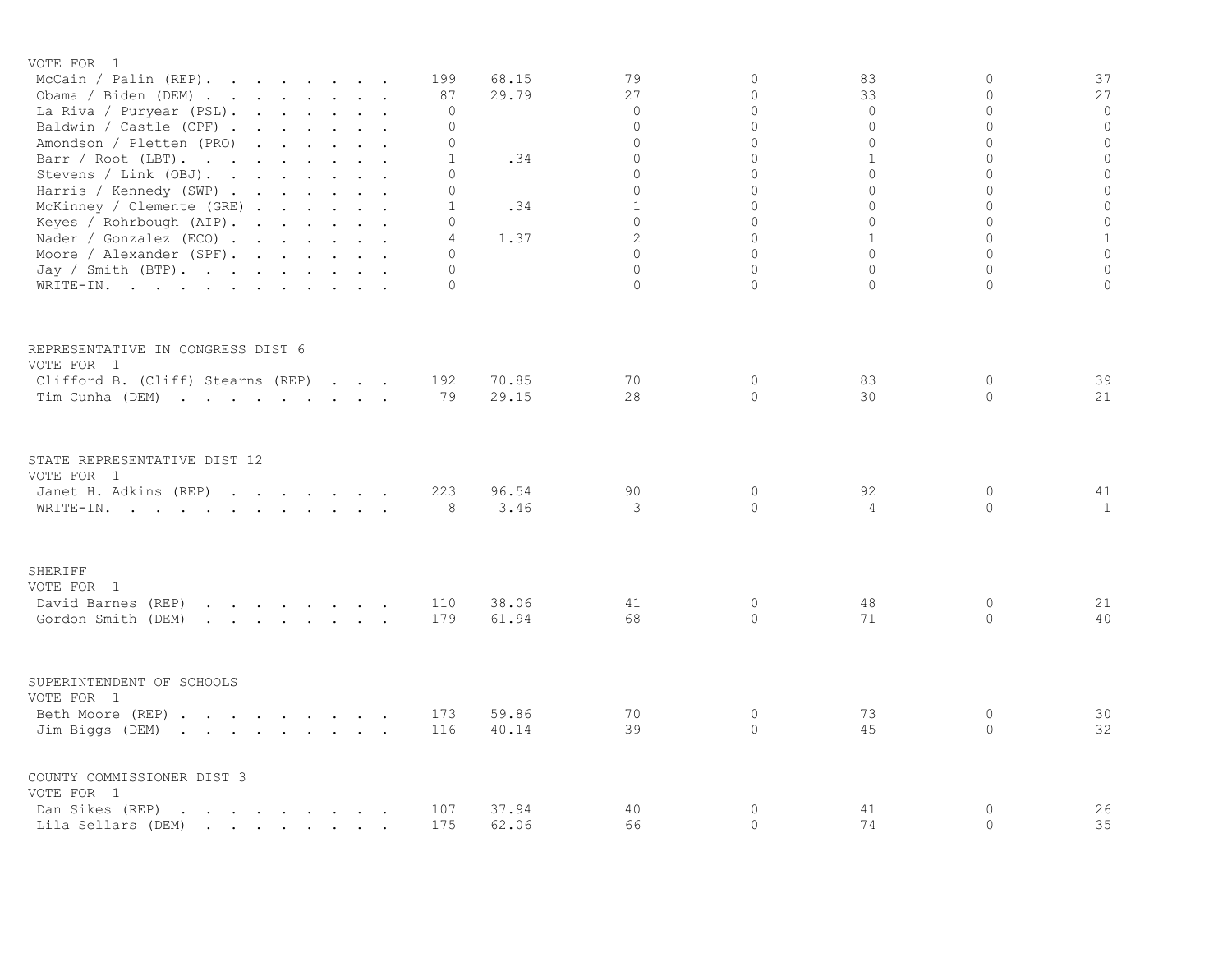| SUPREME COURT JUSTICE- WELLS<br>VOTE FOR 1             |                                |  |                                            |        |                      |                                  |           |                |          |                    |          |                     |          |
|--------------------------------------------------------|--------------------------------|--|--------------------------------------------|--------|----------------------|----------------------------------|-----------|----------------|----------|--------------------|----------|---------------------|----------|
| YES<br>NO.                                             | $\sim$<br>$\ddot{\phantom{a}}$ |  |                                            | $\sim$ |                      | $\sim$ $\sim$<br>$\sim$ $\sim$   | 143<br>99 | 59.09<br>40.91 | 65<br>34 | $\circ$<br>$\circ$ | 54<br>42 | $\circ$<br>$\Omega$ | 24<br>23 |
| DIST 1 APPEALS COURT JUDGE- BENTON                     |                                |  |                                            |        |                      |                                  |           |                |          |                    |          |                     |          |
| VOTE FOR 1                                             |                                |  |                                            |        |                      |                                  |           |                |          |                    |          |                     |          |
| YES<br>NO.                                             |                                |  | $\sim$                                     | $\sim$ |                      | $\sim$ $\sim$<br>$\cdot$ $\cdot$ | 143<br>97 | 59.58<br>40.42 | 64<br>34 | $\circ$<br>$\circ$ | 55<br>39 | $\circ$<br>$\circ$  | 24<br>24 |
| DIST 1 APPEALS COURT JUDGE- DAVIS<br>VOTE FOR 1        |                                |  |                                            |        |                      |                                  |           |                |          |                    |          |                     |          |
| YES                                                    |                                |  | $\mathbf{r}$ , $\mathbf{r}$                |        |                      | $\cdot$ $\cdot$                  | 137       | 57.56          | 63       | $\circ$            | 52       | 0                   | 22       |
| NO.                                                    |                                |  |                                            |        |                      |                                  | 101       | 42.44          | 33       | $\Omega$           | 43       | $\Omega$            | 25       |
| DIST 1 APPEALS COURT JUDGE- LEWIS<br>VOTE FOR 1        |                                |  |                                            |        |                      |                                  |           |                |          |                    |          |                     |          |
| YES                                                    |                                |  | $\mathbf{L} = \mathbf{L} = \mathbf{L}$     |        |                      | $\sim$ $\sim$                    | 143       | 60.34          | 63       | $\circ$            | 57       | 0                   | 23       |
| NO.                                                    |                                |  |                                            |        |                      |                                  | 94        | 39.66          | 33       | $\circ$            | 37       | $\mathbf{0}$        | 24       |
| DIST 1 APPEALS COURT JUDGE- POLSTON<br>VOTE FOR 1      |                                |  |                                            |        |                      |                                  |           |                |          |                    |          |                     |          |
| YES                                                    |                                |  |                                            |        |                      |                                  | 134       | 57.02          | 60       | 0                  | 51       | 0                   | 23       |
| NO.                                                    |                                |  |                                            |        |                      |                                  | 101       | 42.98          | 37       | $\Omega$           | 40       | $\Omega$            | 24       |
| DIST 1 APPEALS COURT JUDGE- ROBERTS                    |                                |  |                                            |        |                      |                                  |           |                |          |                    |          |                     |          |
| VOTE FOR 1<br>YES                                      |                                |  | $\sim$ $\sim$ $\sim$ $\sim$                |        | $\sim$               | $\sim$                           | 141       | 60.26          | 63       | 0                  | 56       | 0                   | 22       |
| NO.                                                    |                                |  |                                            |        |                      |                                  | 93        | 39.74          | 34       | $\Omega$           | 35       | $\Omega$            | 24       |
| DIST 1 APPEALS COURT JUDGE- VAN NORTWICK<br>VOTE FOR 1 |                                |  |                                            |        |                      |                                  |           |                |          |                    |          |                     |          |
| YES                                                    |                                |  | and the state of the state of the state of |        | $\sim$ $\sim$ $\sim$ |                                  | 136       | 58.12          | 59       | $\circ$            | 55       | $\mathbf{0}$        | 22       |
| NO.                                                    |                                |  |                                            |        |                      |                                  | 98        | 41.88          | 36       | $\circ$            | 37       | $\Omega$            | 25       |
| CONSTITUTIONAL AMENDMENT 1<br>VOTE FOR 1               |                                |  |                                            |        |                      |                                  |           |                |          |                    |          |                     |          |
| YES                                                    |                                |  |                                            |        |                      |                                  | 115       | 44.75          | 51       | $\circ$            | 47       | $\circ$             | 17       |
| NO.                                                    |                                |  |                                            |        |                      |                                  | 142       | 55.25          | 49       | $\Omega$           | 58       | $\circ$             | 35       |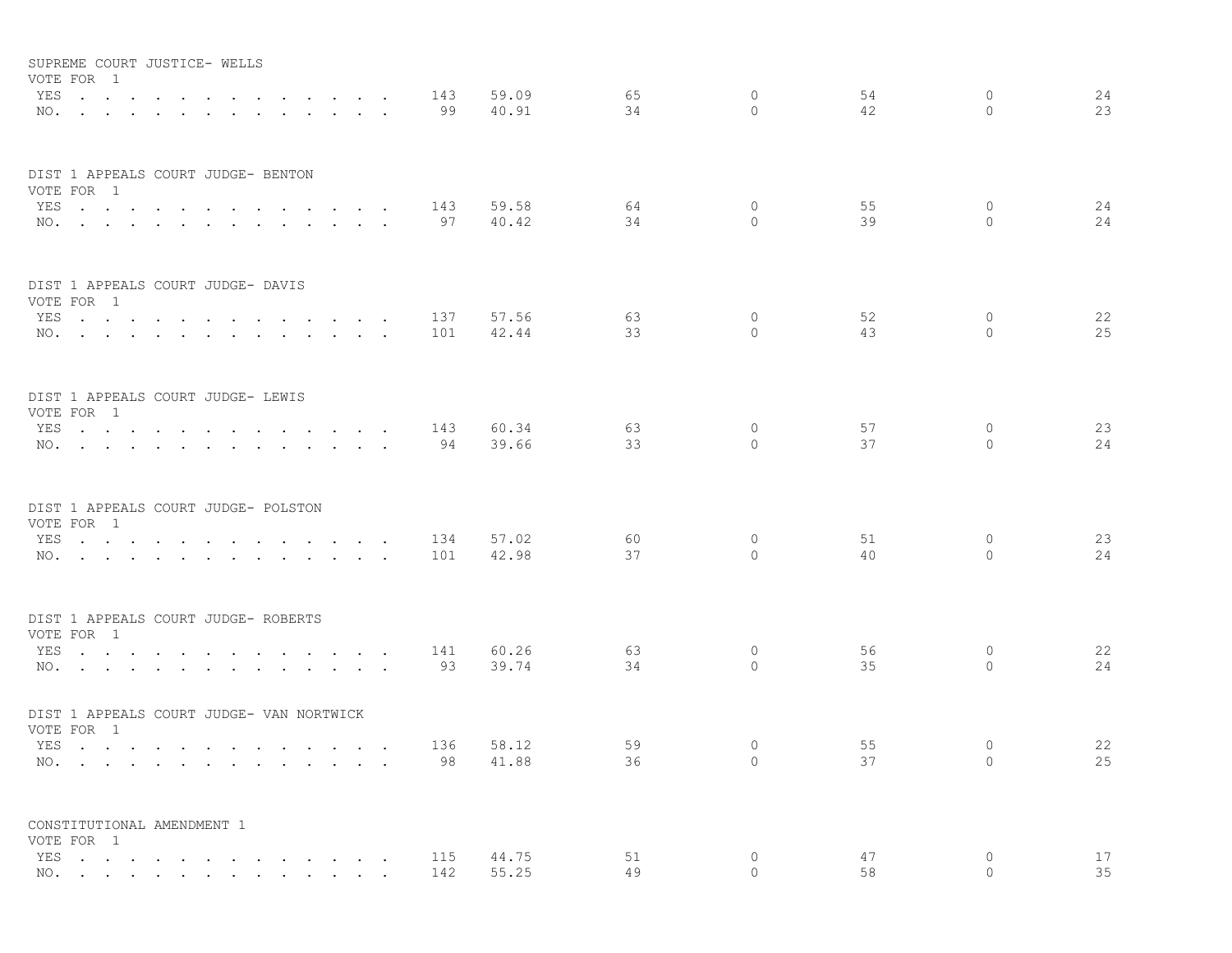| CONSTITUTIONAL AMENDMENT 2<br>VOTE FOR 1                                               |                                                                                                                                                                                                                                                                                                                              |                                                                                                                                                                                                                                   |                                                                                         |                           |                                                           |               |                      |            |                                      |                          |                     |            |                           |          |
|----------------------------------------------------------------------------------------|------------------------------------------------------------------------------------------------------------------------------------------------------------------------------------------------------------------------------------------------------------------------------------------------------------------------------|-----------------------------------------------------------------------------------------------------------------------------------------------------------------------------------------------------------------------------------|-----------------------------------------------------------------------------------------|---------------------------|-----------------------------------------------------------|---------------|----------------------|------------|--------------------------------------|--------------------------|---------------------|------------|---------------------------|----------|
| YES<br>$\mathbf{r}$ , $\mathbf{r}$ , $\mathbf{r}$ , $\mathbf{r}$ , $\mathbf{r}$<br>NO. | $\ddot{\phantom{a}}$<br>the contract of the contract of the contract of the contract of the contract of the contract of the contract of                                                                                                                                                                                      |                                                                                                                                                                                                                                   | $\sim$<br>$\mathbf{r} = \mathbf{r} + \mathbf{r} + \mathbf{r} + \mathbf{r} + \mathbf{r}$ | $\mathbf{L} = \mathbf{L}$ |                                                           | $\sim$ $\sim$ |                      | 224<br>60  | 78.87<br>21.13                       | 88<br>21                 | $\circ$<br>$\Omega$ | 92<br>24   | $\circ$<br>$\Omega$       | 44<br>15 |
| CONSTITUTIONAL AMENDMENT 3<br>VOTE FOR 1<br>YES<br>NO.                                 |                                                                                                                                                                                                                                                                                                                              |                                                                                                                                                                                                                                   | $\mathbf{r}$ , $\mathbf{r}$ , $\mathbf{r}$ , $\mathbf{r}$ , $\mathbf{r}$                |                           |                                                           |               | $\sim$               | 155<br>93  | 62.50<br>37.50                       | 64<br>32                 | $\circ$<br>$\Omega$ | 56<br>43   | $\circ$<br>$\circ$        | 35<br>18 |
|                                                                                        | and the state of the state of the                                                                                                                                                                                                                                                                                            | $\mathbf{r}$ . The set of the set of the set of the set of the set of the set of the set of the set of the set of the set of the set of the set of the set of the set of the set of the set of the set of the set of the set of t |                                                                                         |                           |                                                           |               |                      |            |                                      |                          |                     |            |                           |          |
| CONSTITUTIONAL AMENDMENT 4<br>VOTE FOR 1                                               |                                                                                                                                                                                                                                                                                                                              |                                                                                                                                                                                                                                   |                                                                                         |                           |                                                           |               |                      |            |                                      |                          |                     |            |                           |          |
| YES<br>NO.                                                                             |                                                                                                                                                                                                                                                                                                                              |                                                                                                                                                                                                                                   |                                                                                         |                           |                                                           |               | $\ddot{\phantom{a}}$ | 146<br>96  | 60.33<br>39.67                       | 63<br>34                 | $\circ$<br>$\Omega$ | 57<br>38   | $\circ$<br>$\circ$        | 26<br>24 |
| CONSTITUTIONAL AMENDMENT 6<br>VOTE FOR 1                                               |                                                                                                                                                                                                                                                                                                                              |                                                                                                                                                                                                                                   |                                                                                         |                           |                                                           |               |                      |            |                                      |                          |                     |            |                           |          |
| YES<br>NO.                                                                             | $\mathbf{r}$ . The contract of the contract of the contract of the contract of the contract of the contract of the contract of the contract of the contract of the contract of the contract of the contract of the contract of th<br>$\mathbf{r}$ , $\mathbf{r}$ , $\mathbf{r}$ , $\mathbf{r}$ , $\mathbf{r}$ , $\mathbf{r}$ |                                                                                                                                                                                                                                   | $\mathbf{r}$ . The contract of $\mathbf{r}$                                             |                           | $\mathbf{r}$ , $\mathbf{r}$ , $\mathbf{r}$ , $\mathbf{r}$ |               | $\sim$               | 167<br>76  | 68.72<br>31.28                       | 67<br>28                 | $\circ$<br>$\Omega$ | 63<br>34   | $\circ$<br>$\overline{0}$ | 37<br>14 |
| CONSTITUTIONAL AMENDMENT 8<br>VOTE FOR 1                                               |                                                                                                                                                                                                                                                                                                                              |                                                                                                                                                                                                                                   |                                                                                         |                           |                                                           |               |                      |            |                                      |                          |                     |            |                           |          |
| YES<br>NO.                                                                             | $\mathbf{r}$ , and $\mathbf{r}$ , and $\mathbf{r}$ , and $\mathbf{r}$ , and $\mathbf{r}$ , and $\mathbf{r}$<br>the contract of the contract of the contract of the contract of the contract of the contract of the contract of                                                                                               |                                                                                                                                                                                                                                   |                                                                                         |                           |                                                           |               | $\sim$               | 106<br>148 | 41.73<br>58.27                       | 41<br>57                 | 0<br>$\Omega$       | 41<br>61   | $\circ$<br>$\circ$        | 24<br>30 |
|                                                                                        |                                                                                                                                                                                                                                                                                                                              |                                                                                                                                                                                                                                   |                                                                                         |                           |                                                           |               |                      |            | GENERAL ELECTION<br>NOVEMBER 4, 2008 | BRADFORD COUNTY, FLORIDA |                     |            |                           |          |
| PRECINCT 5B                                                                            |                                                                                                                                                                                                                                                                                                                              |                                                                                                                                                                                                                                   |                                                                                         |                           |                                                           |               | TOTAL VOTES          |            | $\frac{6}{6}$                        | E-Day M100               | E-Day IVO           | Early M100 | Early IVO                 | Absentee |

|                               | TUTAL VUTLD 6 |      |  | E-DAY MIUU LE-DAY IVO LEALIY MIUU LEALIY IVO | ADSENLEE |
|-------------------------------|---------------|------|--|----------------------------------------------|----------|
| REGISTERED VOTERS - TOTAL 285 |               |      |  |                                              |          |
| BALLOTS CAST - TOTAL. 214     |               |      |  | 108                                          |          |
| VOTER TURNOUT - TOTAL         |               | 7509 |  |                                              |          |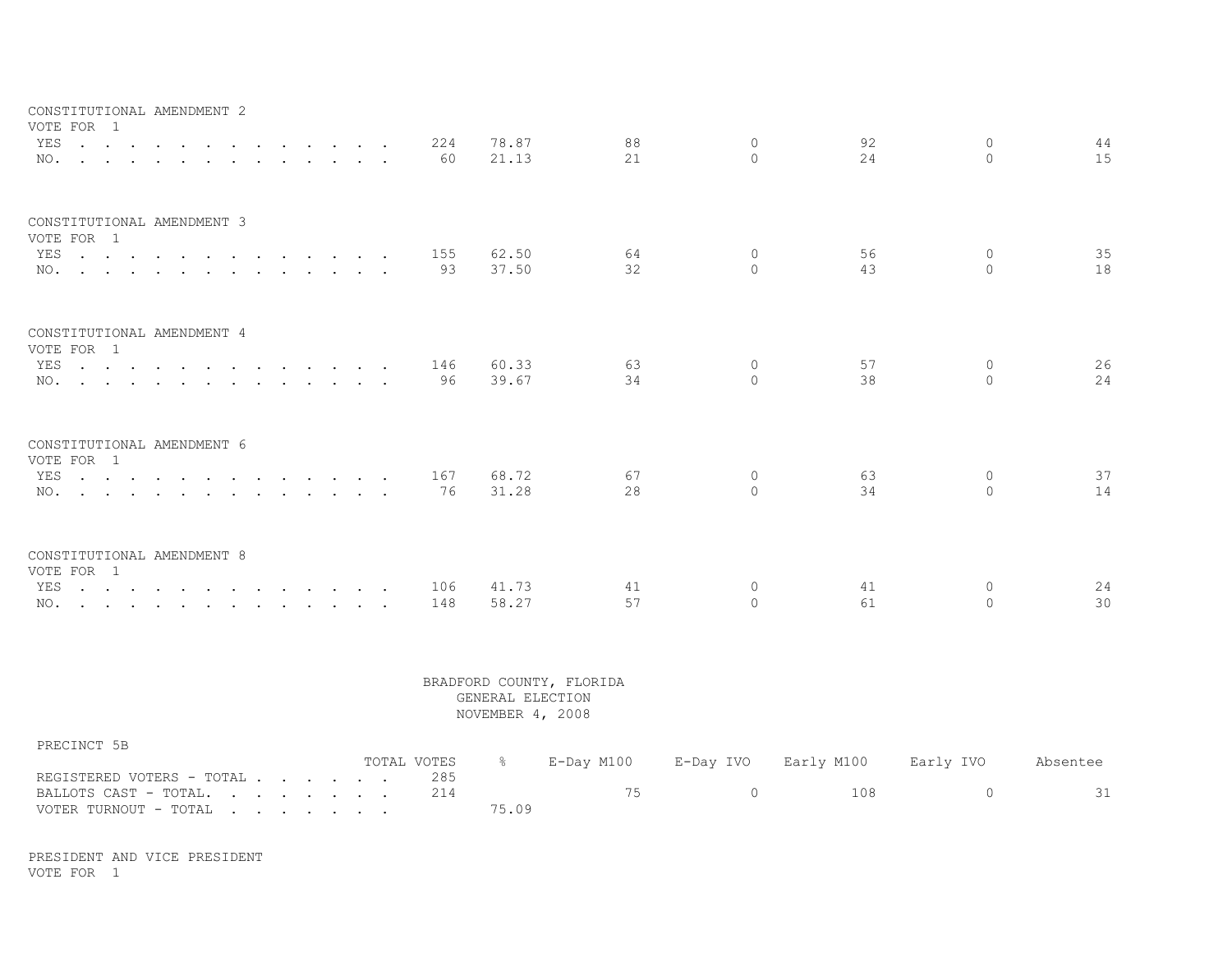| McCain / Palin (REP).<br>Obama / Biden (DEM).<br>and the contract of the contract of the contract of the contract of the contract of the contract of the contract of the contract of the contract of the contract of the contract of the contract of the contract of the contra<br>La Riva / Puryear (PSL).<br>Baldwin / Castle (CPF)<br>Amondson / Pletten (PRO)<br>and the contract of the contract of the contract of the contract of the contract of the contract of the contract of the contract of the contract of the contract of the contract of the contract of the contract of the contra<br>Barr / Root (LBT).<br>Stevens / Link (OBJ).<br>Harris / Kennedy (SWP)<br>McKinney / Clemente (GRE)<br>Keyes / Rohrbough (AIP).<br>Nader / Gonzalez (ECO)<br>Moore / Alexander (SPF).<br>Jay / Smith (BTP). |  | 136<br>75<br>$\mathbf 0$<br>0<br>0<br>$\mathbf{1}$<br>0<br>$\Omega$<br>$\Omega$<br>0<br>2<br>0<br>0 | 63.55<br>35.05<br>.47<br>.93 | 55<br>20<br>$\mathbf{0}$<br>$\mathbf 0$<br>$\circ$<br>$\Omega$<br>$\circ$<br>$\Omega$<br>$\Omega$<br>$\circ$<br>$\Omega$<br>$\Omega$<br>$\Omega$ | $\circ$<br>$\Omega$<br>$\Omega$<br>$\circ$<br>$\circ$<br>$\Omega$<br>$\Omega$<br>$\circ$<br>$\Omega$<br>$\circ$<br>$\Omega$<br>$\Omega$<br>$\circ$ | 62<br>43<br>$\circ$<br>$\mathbf 0$<br>$\mathbf{0}$<br>$\mathbf{1}$<br>$\mathbf{0}$<br>0<br>$\Omega$<br>$\mathbf{0}$<br>2<br>$\Omega$<br>$\mathbf{0}$ | 0<br>$\Omega$<br>$\Omega$<br>$\overline{0}$<br>0<br>$\Omega$<br>0<br>$\Omega$<br>$\Omega$<br>$\overline{0}$<br>$\Omega$<br>$\Omega$<br>$\Omega$ | 19<br>12<br>$\circ$<br>$\mathbb O$<br>$\circ$<br>$\circ$<br>$\circ$<br>$\mathbb O$<br>$\circ$<br>$\mathbb O$<br>$\mathbb O$<br>$\circ$<br>$\circ$ |
|-------------------------------------------------------------------------------------------------------------------------------------------------------------------------------------------------------------------------------------------------------------------------------------------------------------------------------------------------------------------------------------------------------------------------------------------------------------------------------------------------------------------------------------------------------------------------------------------------------------------------------------------------------------------------------------------------------------------------------------------------------------------------------------------------------------------|--|-----------------------------------------------------------------------------------------------------|------------------------------|--------------------------------------------------------------------------------------------------------------------------------------------------|----------------------------------------------------------------------------------------------------------------------------------------------------|------------------------------------------------------------------------------------------------------------------------------------------------------|-------------------------------------------------------------------------------------------------------------------------------------------------|---------------------------------------------------------------------------------------------------------------------------------------------------|
| WRITE-IN.                                                                                                                                                                                                                                                                                                                                                                                                                                                                                                                                                                                                                                                                                                                                                                                                         |  | 0                                                                                                   |                              | $\Omega$                                                                                                                                         | $\Omega$                                                                                                                                           | $\Omega$                                                                                                                                             | $\Omega$                                                                                                                                        | $\circ$                                                                                                                                           |
| REPRESENTATIVE IN CONGRESS DIST 6<br>VOTE FOR 1<br>Clifford B. (Cliff) Stearns (REP)<br>Tim Cunha (DEM)                                                                                                                                                                                                                                                                                                                                                                                                                                                                                                                                                                                                                                                                                                           |  | 137<br>66                                                                                           | 67.49<br>32.51               | 52<br>21                                                                                                                                         | $\circ$<br>$\Omega$                                                                                                                                | 64<br>35                                                                                                                                             | 0<br>$\Omega$                                                                                                                                   | 21<br>10                                                                                                                                          |
| STATE REPRESENTATIVE DIST 12<br>VOTE FOR 1<br>Janet H. Adkins (REP)<br>WRITE-IN.                                                                                                                                                                                                                                                                                                                                                                                                                                                                                                                                                                                                                                                                                                                                  |  | 160<br>6                                                                                            | 96.39<br>3.61                | 60<br>3                                                                                                                                          | $\mathbf{0}$<br>$\Omega$                                                                                                                           | 73<br>3                                                                                                                                              | $\circ$<br>$\circ$                                                                                                                              | 27<br>$\mathbf{0}$                                                                                                                                |
| SHERIFF<br>VOTE FOR 1<br>David Barnes (REP)<br>Gordon Smith (DEM)<br>$\mathbf{r}$ , $\mathbf{r}$ , $\mathbf{r}$ , $\mathbf{r}$ , $\mathbf{r}$ , $\mathbf{r}$                                                                                                                                                                                                                                                                                                                                                                                                                                                                                                                                                                                                                                                      |  | 63<br>146                                                                                           | 30.14<br>69.86               | 22<br>53                                                                                                                                         | 0<br>$\Omega$                                                                                                                                      | 34<br>71                                                                                                                                             | 0<br>0                                                                                                                                          | -7<br>22                                                                                                                                          |
| SUPERINTENDENT OF SCHOOLS<br>VOTE FOR 1<br>Beth Moore (REP)<br>Jim Biggs (DEM)                                                                                                                                                                                                                                                                                                                                                                                                                                                                                                                                                                                                                                                                                                                                    |  | 122<br>85                                                                                           | 58.94<br>41.06               | 44<br>29                                                                                                                                         | 0<br>$\circ$                                                                                                                                       | 60<br>43                                                                                                                                             | 0<br>0                                                                                                                                          | 18<br>13                                                                                                                                          |
| SUPREME COURT JUSTICE- WELLS<br>VOTE FOR 1<br>the contract of the contract of the contract of the contract of the contract of the contract of the contract of<br>YES<br>NO.                                                                                                                                                                                                                                                                                                                                                                                                                                                                                                                                                                                                                                       |  | 105<br>80                                                                                           | 56.76<br>43.24               | 46<br>22                                                                                                                                         | $\mathbf 0$<br>$\circ$                                                                                                                             | 47<br>41                                                                                                                                             | $\circ$<br>$\circ$                                                                                                                              | 12<br>17                                                                                                                                          |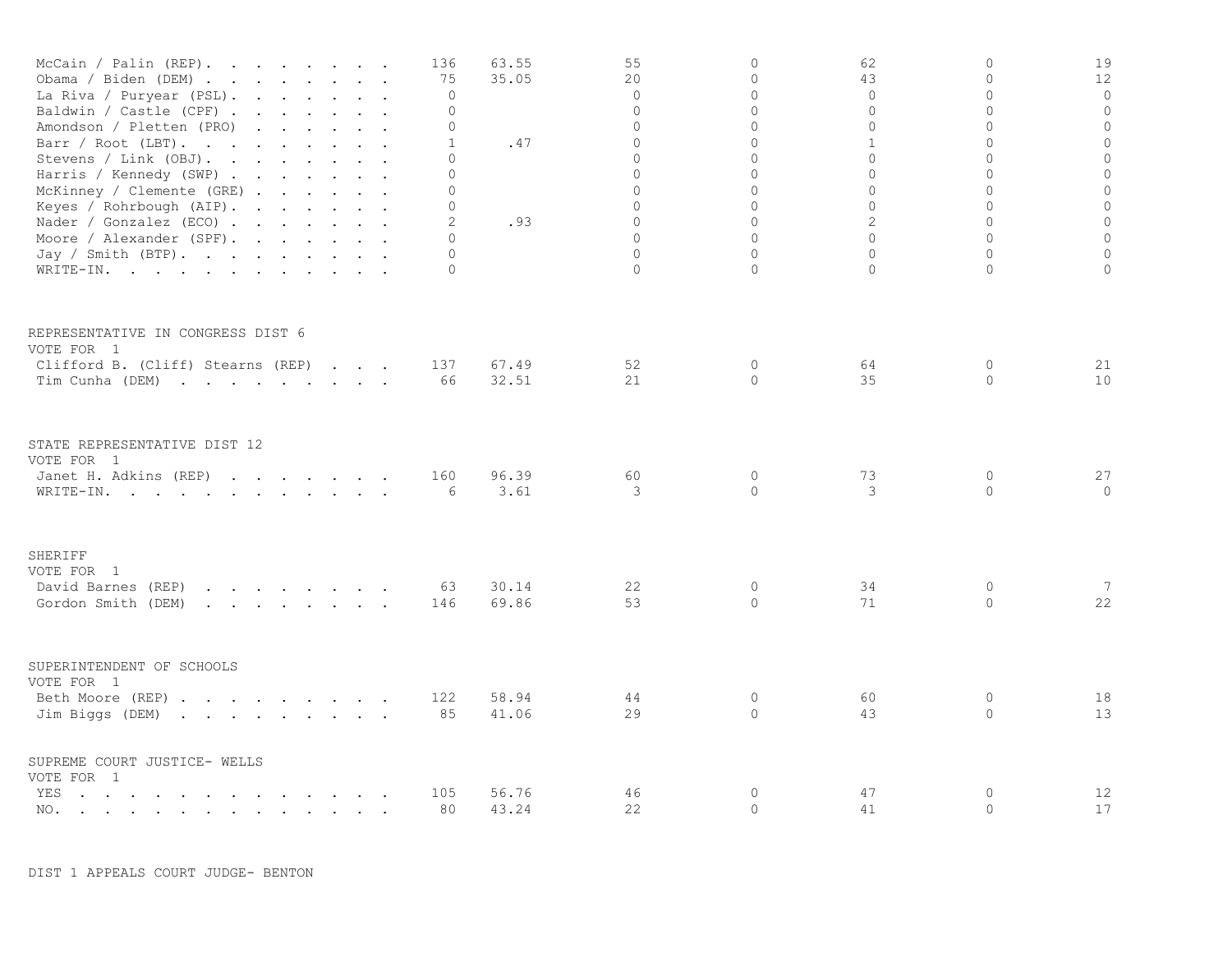| VOTE FOR 1                                        |                      |               |                                     |                      |     |                |    |                   |    |                            |                |
|---------------------------------------------------|----------------------|---------------|-------------------------------------|----------------------|-----|----------------|----|-------------------|----|----------------------------|----------------|
| YES                                               |                      |               |                                     |                      | 100 | 54.64          | 43 | $\Omega$          | 45 | $\circ$                    | 12             |
| NO.                                               |                      |               |                                     |                      | 83  | 45.36          | 24 | $\Omega$          | 42 | $\Omega$                   | 17             |
|                                                   |                      |               |                                     |                      |     |                |    |                   |    |                            |                |
| DIST 1 APPEALS COURT JUDGE- DAVIS                 |                      |               |                                     |                      |     |                |    |                   |    |                            |                |
| VOTE FOR 1                                        |                      |               |                                     |                      |     |                |    |                   |    |                            |                |
| YES                                               | $\sim$               |               |                                     | $\sim$ $\sim$ $\sim$ | 97  | 53.59          | 40 | $\circ$<br>$\cap$ | 47 | $\overline{0}$<br>$\Omega$ | 10             |
| NO.                                               |                      |               |                                     |                      | 84  | 46.41          | 26 |                   | 40 |                            | 18             |
| DIST 1 APPEALS COURT JUDGE- LEWIS                 |                      |               |                                     |                      |     |                |    |                   |    |                            |                |
| VOTE FOR 1                                        |                      |               |                                     |                      |     |                |    |                   |    |                            |                |
| YES                                               |                      |               |                                     |                      | 99  | 55.31          | 42 | $\circ$           | 46 | $\mathbf{0}$               | 11             |
| NO.                                               |                      |               |                                     |                      | 80  | 44.69          | 25 | $\Omega$          | 38 | $\Omega$                   | 17             |
| DIST 1 APPEALS COURT JUDGE- POLSTON<br>VOTE FOR 1 |                      |               |                                     |                      |     |                |    |                   |    |                            |                |
|                                                   |                      |               |                                     |                      |     | 52.17          | 40 | $\circ$           | 45 | $\circ$                    | 11             |
| YES                                               |                      | $\sim$ $\sim$ | and the state of the state of the   | $\sim$ $\sim$ $\sim$ | 96  | 47.83          | 28 | $\Omega$          | 43 | $\bigcap$                  | 17             |
| NO.                                               |                      |               |                                     |                      | 88  |                |    |                   |    |                            |                |
| DIST 1 APPEALS COURT JUDGE- ROBERTS               |                      |               |                                     |                      |     |                |    |                   |    |                            |                |
| VOTE FOR 1                                        |                      |               |                                     |                      |     |                | 44 | $\circ$           | 46 | $\circ$                    | 11             |
| YES                                               |                      |               | $\cdots$ $\cdots$                   | $\cdot$ $\cdot$      | 101 | 56.11<br>43.89 | 22 | $\Omega$          | 40 | $\circ$                    | 17             |
| NO.                                               |                      |               |                                     |                      | 79  |                |    |                   |    |                            |                |
| DIST 1 APPEALS COURT JUDGE- VAN NORTWICK          |                      |               |                                     |                      |     |                |    |                   |    |                            |                |
| VOTE FOR 1                                        |                      |               |                                     |                      |     |                |    |                   |    |                            |                |
| YES                                               | $\sim$ $\sim$ $\sim$ |               | the contract of the contract of the |                      | 94  | 52.22          | 39 | $\circ$           | 44 | $\circ$                    | 11             |
| NO.                                               |                      |               |                                     |                      | 86  | 47.78          | 28 | $\Omega$          | 41 | $\Omega$                   | 17             |
| CONSTITUTIONAL AMENDMENT 1                        |                      |               |                                     |                      |     |                |    |                   |    |                            |                |
| VOTE FOR 1                                        |                      |               |                                     |                      |     |                |    |                   |    |                            |                |
| YES                                               |                      |               |                                     |                      | 72  | 37.11          | 23 | $\circ$           | 42 | $\circ$                    | 7              |
| NO.                                               |                      |               |                                     |                      | 122 | 62.89          | 44 | $\Omega$          | 54 | $\Omega$                   | 24             |
| CONSTITUTIONAL AMENDMENT 2                        |                      |               |                                     |                      |     |                |    |                   |    |                            |                |
| VOTE FOR 1                                        |                      |               |                                     |                      |     |                |    |                   |    |                            |                |
| YES                                               |                      |               |                                     |                      | 174 | 84.06          | 64 | $\circ$           | 83 | $\mathbf{0}$               | 27             |
| NO.                                               |                      |               |                                     |                      | 33  | 15.94          | 8  | $\Omega$          | 21 | $\Omega$                   | $\overline{4}$ |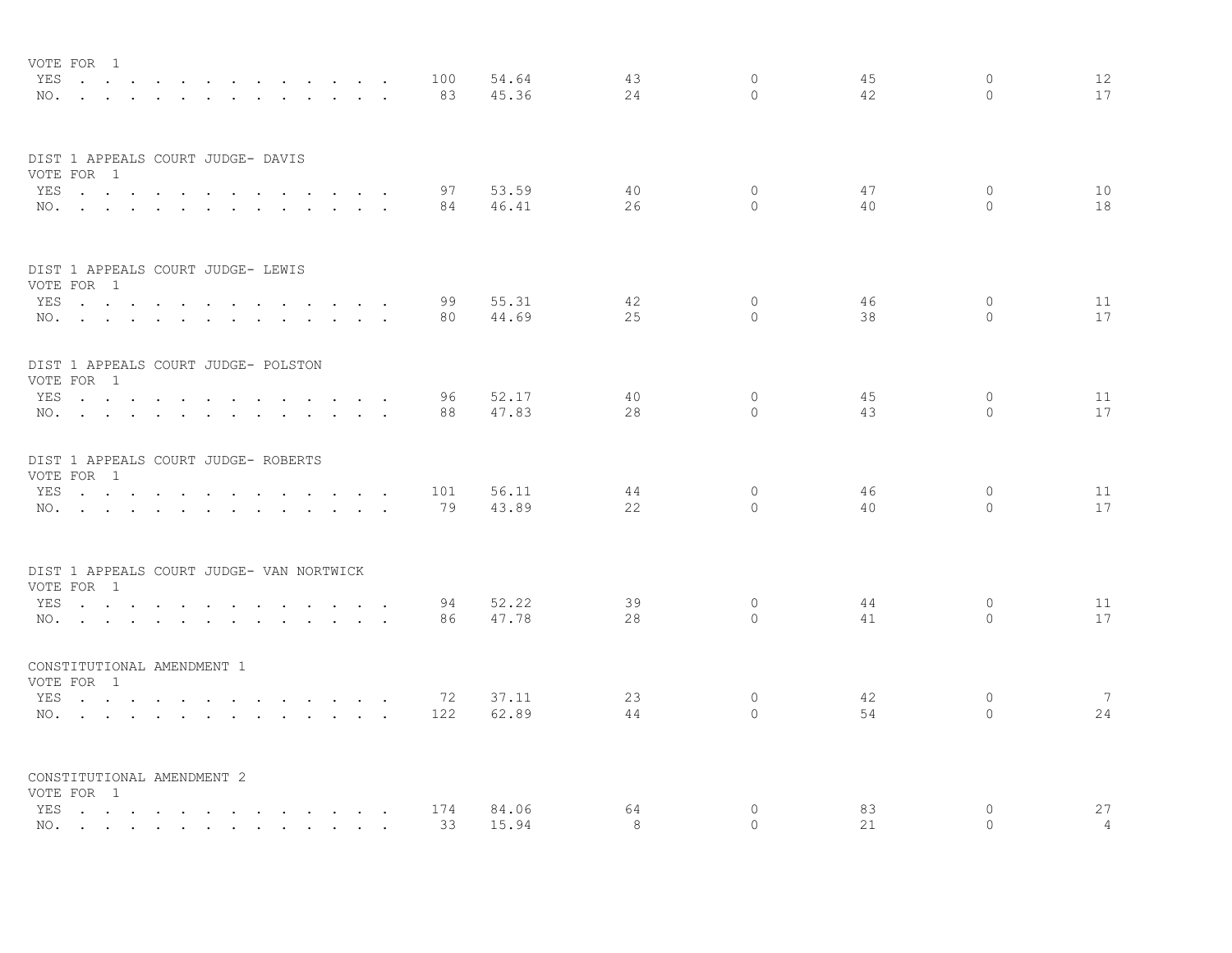| 55.73<br>36<br>55<br>16<br>YES 107<br>0<br>14<br>31<br>40<br>$\Omega$<br>85<br>44.27<br>NO.<br>CONSTITUTIONAL AMENDMENT 4<br>VOTE FOR 1<br>14<br>39<br>60<br>YES 113<br>59.16<br>$\overline{0}$<br>1.5<br>33<br>30<br>$\Omega$<br>78<br>40.84<br>NO.<br>CONSTITUTIONAL AMENDMENT 6<br>VOTE FOR 1<br>15<br>YES 118<br>61.78<br>43<br>60<br>$\Omega$<br>14<br>35<br>24<br>38.22<br>$\cap$<br>NO. 73<br>CONSTITUTIONAL AMENDMENT 8<br>VOTE FOR 1<br>28<br>39.00<br>78<br>43<br>YES<br>NO. | CONSTITUTIONAL AMENDMENT 3 |  |  |  |     |       |    |    |    |
|----------------------------------------------------------------------------------------------------------------------------------------------------------------------------------------------------------------------------------------------------------------------------------------------------------------------------------------------------------------------------------------------------------------------------------------------------------------------------------------|----------------------------|--|--|--|-----|-------|----|----|----|
|                                                                                                                                                                                                                                                                                                                                                                                                                                                                                        | VOTE FOR 1                 |  |  |  |     |       |    |    |    |
|                                                                                                                                                                                                                                                                                                                                                                                                                                                                                        |                            |  |  |  |     |       |    |    |    |
|                                                                                                                                                                                                                                                                                                                                                                                                                                                                                        |                            |  |  |  |     |       |    |    |    |
|                                                                                                                                                                                                                                                                                                                                                                                                                                                                                        |                            |  |  |  |     |       |    |    |    |
|                                                                                                                                                                                                                                                                                                                                                                                                                                                                                        |                            |  |  |  |     |       |    |    |    |
|                                                                                                                                                                                                                                                                                                                                                                                                                                                                                        |                            |  |  |  |     |       |    |    |    |
|                                                                                                                                                                                                                                                                                                                                                                                                                                                                                        |                            |  |  |  |     |       |    |    |    |
|                                                                                                                                                                                                                                                                                                                                                                                                                                                                                        |                            |  |  |  |     |       |    |    |    |
|                                                                                                                                                                                                                                                                                                                                                                                                                                                                                        |                            |  |  |  |     |       |    |    |    |
|                                                                                                                                                                                                                                                                                                                                                                                                                                                                                        |                            |  |  |  |     |       |    |    |    |
|                                                                                                                                                                                                                                                                                                                                                                                                                                                                                        |                            |  |  |  | 122 | 61.00 | 40 | 58 | 24 |

| PRECINCT 6A                                                                 |  |  |  |             |               |            |           |            |           |          |
|-----------------------------------------------------------------------------|--|--|--|-------------|---------------|------------|-----------|------------|-----------|----------|
|                                                                             |  |  |  | TOTAL VOTES | $\frac{8}{6}$ | E-Day M100 | E-Day IVO | Early M100 | Early IVO | Absentee |
| REGISTERED VOTERS - TOTAL<br>BALLOTS CAST - TOTAL.<br>VOTER TURNOUT - TOTAL |  |  |  | 381<br>316  | 82.94         | 161        |           | 121        |           | 34       |
| PRESIDENT AND VICE PRESIDENT                                                |  |  |  |             |               |            |           |            |           |          |
| VOTE FOR 1<br>McCain / Palin (REP).                                         |  |  |  | 271         | 86.58         | 135        |           | 106        |           | 30       |
|                                                                             |  |  |  |             |               |            |           |            |           |          |
| Obama / Biden (DEM)                                                         |  |  |  | 39          | 12.46         | 23         |           | 13         |           |          |
| La Riva / Puryear (PSL).                                                    |  |  |  |             | .32           |            |           |            |           |          |
| Baldwin / Castle (CPF) $\cdot \cdot \cdot \cdot \cdot \cdot$                |  |  |  |             |               |            |           |            |           |          |
| Amondson / Pletten (PRO)                                                    |  |  |  |             |               |            |           |            |           |          |
| Barr / Root (LBT).                                                          |  |  |  |             | .32           |            |           |            |           |          |
| Stevens / Link (OBJ).                                                       |  |  |  |             |               |            |           |            |           |          |
| Harris / Kennedy (SWP)                                                      |  |  |  |             |               |            |           |            |           |          |
| McKinney / Clemente (GRE)                                                   |  |  |  |             |               |            |           |            |           |          |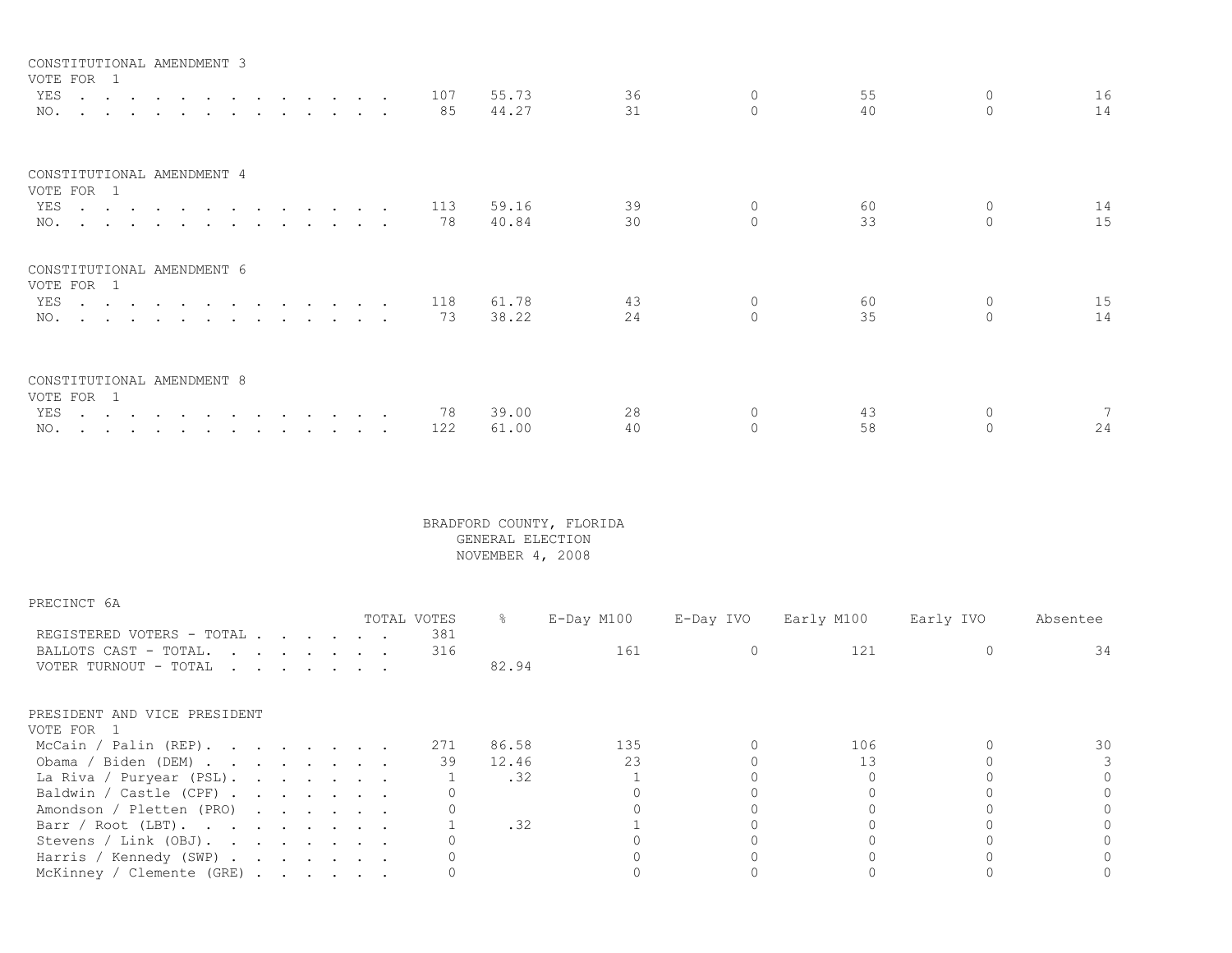| Keyes / Rohrbough (AIP).<br>Nader / Gonzalez (ECO)<br>Moore / Alexander (SPF).<br>Jay / Smith (BTP).<br>WRITE-IN.                                                                                                                                                     | 0<br>1<br>$\Omega$<br>$\Omega$<br>0 | .32            | 0<br>$\mathbf 0$<br>$\circ$<br>$\overline{0}$<br>$\circ$ | $\circ$<br>0<br>$\circ$<br>$\Omega$<br>$\circ$ | $\mathbf{0}$<br>0<br>$\mathbf{0}$<br>$\mathbf{0}$<br>$\circ$ | 0<br>$\mathbf{0}$<br>$\circ$<br>$\circ$<br>$\Omega$ | $\circ$<br>$1\,$<br>$\mathbb O$<br>$\circ$<br>$\circ$ |
|-----------------------------------------------------------------------------------------------------------------------------------------------------------------------------------------------------------------------------------------------------------------------|-------------------------------------|----------------|----------------------------------------------------------|------------------------------------------------|--------------------------------------------------------------|-----------------------------------------------------|-------------------------------------------------------|
| REPRESENTATIVE IN CONGRESS DIST 6<br>VOTE FOR 1                                                                                                                                                                                                                       |                                     |                |                                                          |                                                |                                                              |                                                     |                                                       |
| Clifford B. (Cliff) Stearns (REP)<br>Tim Cunha (DEM)                                                                                                                                                                                                                  | 247<br>54                           | 82.06<br>17.94 | 125<br>25                                                | 0<br>$\circ$                                   | 94<br>23                                                     | 0<br>$\Omega$                                       | 28<br>6                                               |
| STATE REPRESENTATIVE DIST 12<br>VOTE FOR 1                                                                                                                                                                                                                            |                                     |                |                                                          |                                                |                                                              |                                                     |                                                       |
| Janet H. Adkins (REP)<br>WRITE-IN.                                                                                                                                                                                                                                    | 264<br>3                            | 98.88<br>1.12  | 129<br>$\mathbf{1}$                                      | 0<br>$\circ$                                   | 105<br>2                                                     | 0<br>$\circ$                                        | 30<br>$\circ$                                         |
| SHERIFF<br>VOTE FOR 1                                                                                                                                                                                                                                                 |                                     |                |                                                          |                                                |                                                              |                                                     |                                                       |
| David Barnes (REP)<br>$\mathbf{r}$ , $\mathbf{r}$ , $\mathbf{r}$ , $\mathbf{r}$ , $\mathbf{r}$ , $\mathbf{r}$ , $\mathbf{r}$<br>Gordon Smith (DEM)<br>the contract of the contract of the contract of the contract of the contract of the contract of the contract of | 146<br>168                          | 46.50<br>53.50 | 85<br>75                                                 | 0<br>$\circ$                                   | 47<br>73                                                     | 0<br>$\Omega$                                       | 14<br>20                                              |
| SUPERINTENDENT OF SCHOOLS<br>VOTE FOR 1                                                                                                                                                                                                                               |                                     |                |                                                          |                                                |                                                              |                                                     |                                                       |
| Beth Moore (REP)<br>Jim Biggs (DEM)                                                                                                                                                                                                                                   | 205<br>104                          | 66.34<br>33.66 | 108<br>49                                                | 0<br>$\circ$                                   | 76<br>42                                                     | 0<br>$\circ$                                        | 21<br>13                                              |
| SUPREME COURT JUSTICE- WELLS<br>VOTE FOR 1                                                                                                                                                                                                                            |                                     |                |                                                          |                                                |                                                              |                                                     |                                                       |
| the contract of the contract of the contract of the contract of the contract of the contract of the contract of<br>YES<br>NO.                                                                                                                                         | 124<br>141                          | 46.79<br>53.21 | 67<br>62                                                 | $\circ$<br>$\circ$                             | 42<br>65                                                     | $\circ$<br>$\circ$                                  | 15<br>14                                              |
| DIST 1 APPEALS COURT JUDGE- BENTON<br>VOTE FOR 1                                                                                                                                                                                                                      |                                     |                |                                                          |                                                |                                                              |                                                     |                                                       |
| YES<br>NO.                                                                                                                                                                                                                                                            | 118<br>146                          | 44.70<br>55.30 | 63<br>65                                                 | 0<br>$\Omega$                                  | 39<br>67                                                     | 0<br>$\Omega$                                       | 16<br>14                                              |
| DIST 1 APPEALS COURT JUDGE- DAVIS<br>VOTE FOR 1                                                                                                                                                                                                                       |                                     |                |                                                          |                                                |                                                              |                                                     |                                                       |
| YES                                                                                                                                                                                                                                                                   | 111                                 | 42.21          | 59                                                       | 0                                              | 35                                                           | $\Omega$                                            | 17                                                    |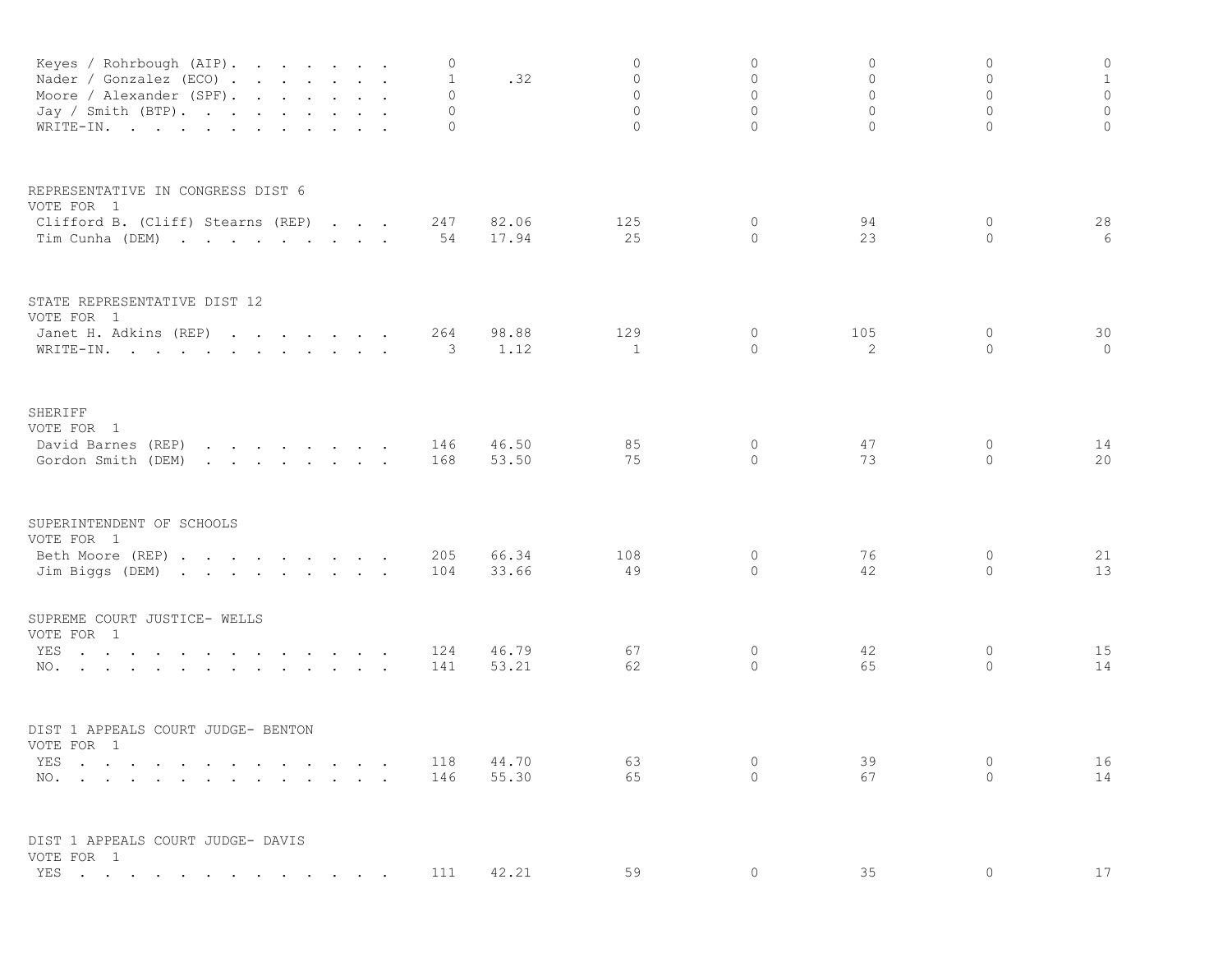|     | NO.                                                        |                                |                      |                      |                                                             |                          |                                        |                      | 152 | 57.79 | 68  | $\circ$      | 71  | $\circ$      | 13   |
|-----|------------------------------------------------------------|--------------------------------|----------------------|----------------------|-------------------------------------------------------------|--------------------------|----------------------------------------|----------------------|-----|-------|-----|--------------|-----|--------------|------|
|     | DIST 1 APPEALS COURT JUDGE- LEWIS<br>VOTE FOR 1            |                                |                      |                      |                                                             |                          |                                        |                      |     |       |     |              |     |              |      |
| YES | $\cdots$ $\cdots$                                          | $\sim$ $\sim$ $\sim$ $\sim$    |                      |                      |                                                             | $\overline{\phantom{a}}$ | $\ddot{\phantom{a}}$                   | $\ddot{\phantom{a}}$ | 121 | 46.01 | 67  | $\circ$      | 38  | $\mathbf{0}$ | 16   |
|     | NO.                                                        | $\sim$<br>$\ddot{\phantom{a}}$ |                      |                      |                                                             |                          |                                        | $\sim$               | 142 | 53.99 | 61  | $\circ$      | 67  | $\circ$      | 14   |
|     | DIST 1 APPEALS COURT JUDGE- POLSTON<br>VOTE FOR 1          |                                |                      |                      |                                                             |                          |                                        |                      |     |       |     |              |     |              |      |
|     | YES                                                        |                                |                      |                      | and the state of the state of the                           |                          | <b>Contract Contract Street</b>        |                      | 124 | 46.62 | 67  | $\circ$      | 41  | $\circ$      | 16   |
|     | NO.                                                        |                                |                      |                      |                                                             |                          | $\sim$ $\sim$                          |                      | 142 | 53.38 | 62  | $\Omega$     | 66  | $\Omega$     | 14   |
|     | DIST 1 APPEALS COURT JUDGE- ROBERTS<br>VOTE FOR 1          |                                |                      |                      |                                                             |                          |                                        |                      |     |       |     |              |     |              |      |
|     | YES.                                                       |                                |                      |                      |                                                             |                          | $\sim$                                 |                      | 125 | 47.53 | 67  | $\mathbf{0}$ | 43  | $\mathbf{0}$ | 15   |
|     | NO.                                                        |                                |                      |                      |                                                             |                          | $\mathbf{r}$                           | $\ddot{\phantom{a}}$ | 138 | 52.47 | 61  | $\Omega$     | 63  | $\mathbf{0}$ | 14   |
|     | DIST 1 APPEALS COURT JUDGE- VAN NORTWICK<br>VOTE FOR 1     |                                |                      |                      |                                                             |                          |                                        |                      |     |       |     |              |     |              |      |
|     | YES                                                        |                                | $\ddot{\phantom{0}}$ | $\ddot{\phantom{a}}$ | <b>Contract Contract Contract</b>                           |                          | $\ddot{\phantom{a}}$                   | $\ddot{\phantom{1}}$ | 114 | 43.85 | 63  | $\circ$      | 36  | $\circ$      | 15   |
|     | NO.                                                        |                                |                      | $\sim$ $\sim$        | $\mathbf{r}$ , $\mathbf{r}$ , $\mathbf{r}$ , $\mathbf{r}$   |                          |                                        | $\ddot{\phantom{a}}$ | 146 | 56.15 | 64  | $\Omega$     | 68  | $\circ$      | 14   |
|     | CONSTITUTIONAL AMENDMENT 1<br>VOTE FOR 1                   |                                |                      |                      |                                                             |                          |                                        |                      |     |       |     |              |     |              |      |
| YES | المنابعة والمستنقل والمستنقل والمستنقل والمستنقل والمستنقل |                                |                      |                      |                                                             |                          |                                        |                      | 112 | 38.23 | 66  | $\circ$      | 34  | $\mathbf{0}$ | $12$ |
|     | $NO.$ $\cdots$ $\cdots$ $\cdots$                           |                                |                      | $\sim 10^{-1}$       | $\mathcal{L}^{\text{max}}$ , and $\mathcal{L}^{\text{max}}$ |                          | $\sim$                                 |                      | 181 | 61.77 | 79  | $\circ$      | 80  | $\circ$      | 22   |
|     | CONSTITUTIONAL AMENDMENT 2<br>VOTE FOR 1                   |                                |                      |                      |                                                             |                          |                                        |                      |     |       |     |              |     |              |      |
|     | YES                                                        |                                |                      |                      | <b>Contract Contract Service</b>                            |                          | $\mathbf{r}$ . The set of $\mathbf{r}$ |                      | 272 | 86.90 | 138 | $\circ$      | 103 | $\circ$      | 31   |
|     | NO.                                                        |                                |                      |                      |                                                             |                          |                                        |                      | 41  | 13.10 | 20  | $\Omega$     | 18  | $\circ$      | 3    |
|     | CONSTITUTIONAL AMENDMENT 3<br>VOTE FOR 1                   |                                |                      |                      |                                                             |                          |                                        |                      |     |       |     |              |     |              |      |
|     | YES                                                        |                                |                      |                      |                                                             |                          |                                        |                      | 160 | 55.94 | 71  | $\circ$      | 64  | $\circ$      | 25   |
|     | NO.                                                        |                                |                      |                      |                                                             |                          |                                        |                      | 126 | 44.06 | 67  | $\circ$      | 51  | $\circ$      | 8    |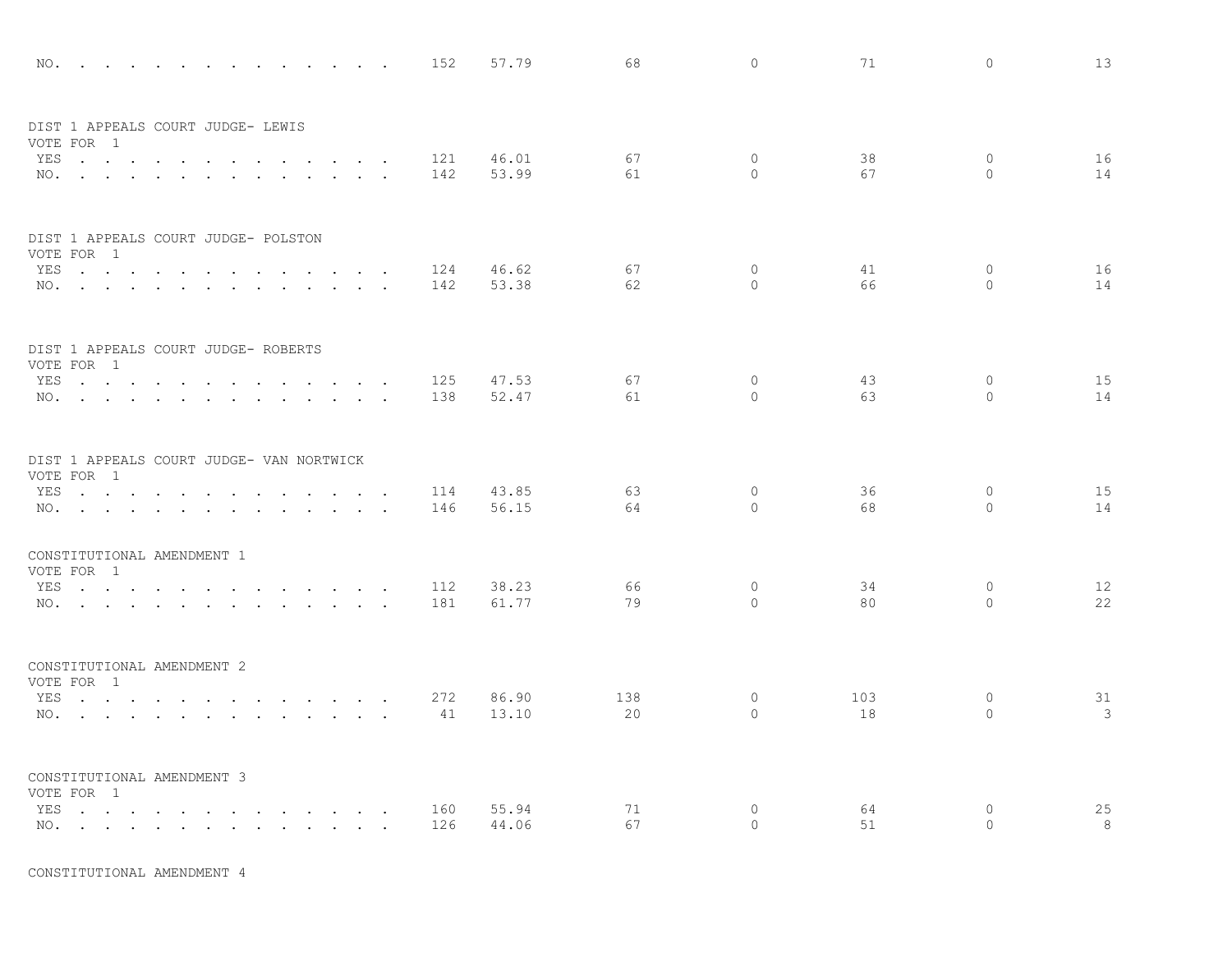| VOTE FOR 1                 |  |  |  |  |  |  |         |       |    |    |                 |
|----------------------------|--|--|--|--|--|--|---------|-------|----|----|-----------------|
|                            |  |  |  |  |  |  | YES 153 | 54.45 | 78 | 55 | 20              |
|                            |  |  |  |  |  |  | NO. 128 | 45.55 | 58 | 57 | 13 <sup>°</sup> |
| CONSTITUTIONAL AMENDMENT 6 |  |  |  |  |  |  |         |       |    |    |                 |
| VOTE FOR 1                 |  |  |  |  |  |  |         |       |    |    |                 |
|                            |  |  |  |  |  |  | YES 177 | 63.90 | 91 | 69 |                 |
|                            |  |  |  |  |  |  | NO. 100 | 36.10 | 44 | 40 | 16              |
| CONSTITUTIONAL AMENDMENT 8 |  |  |  |  |  |  |         |       |    |    |                 |
| VOTE FOR 1                 |  |  |  |  |  |  |         |       |    |    |                 |
|                            |  |  |  |  |  |  | YES 84  | 29.89 | 46 | 29 |                 |
| NO.                        |  |  |  |  |  |  | 197     | 70.11 | 90 |    | 24              |

| PRECINCT | 6 B |
|----------|-----|
|----------|-----|

|                                                                             |  |                                                                                                                                                                                                                                                                                                                                                                                                                              |  | TOTAL VOTES | g.    | $E$ -Day M100 | E-Day IVO | Early M100 | Early IVO | Absentee |
|-----------------------------------------------------------------------------|--|------------------------------------------------------------------------------------------------------------------------------------------------------------------------------------------------------------------------------------------------------------------------------------------------------------------------------------------------------------------------------------------------------------------------------|--|-------------|-------|---------------|-----------|------------|-----------|----------|
| REGISTERED VOTERS - TOTAL<br>BALLOTS CAST - TOTAL.<br>VOTER TURNOUT - TOTAL |  | $\mathbf{r} = \mathbf{r} + \mathbf{r} + \mathbf{r} + \mathbf{r} + \mathbf{r} + \mathbf{r} + \mathbf{r} + \mathbf{r} + \mathbf{r} + \mathbf{r} + \mathbf{r} + \mathbf{r} + \mathbf{r} + \mathbf{r} + \mathbf{r} + \mathbf{r} + \mathbf{r} + \mathbf{r} + \mathbf{r} + \mathbf{r} + \mathbf{r} + \mathbf{r} + \mathbf{r} + \mathbf{r} + \mathbf{r} + \mathbf{r} + \mathbf{r} + \mathbf{r} + \mathbf{r} + \mathbf{r} + \mathbf$ |  | 401<br>315  | 78.55 | 142           |           | 141        |           | 32       |
| PRESIDENT AND VICE PRESIDENT<br>VOTE FOR 1                                  |  |                                                                                                                                                                                                                                                                                                                                                                                                                              |  |             |       |               |           |            |           |          |
| McCain / Palin (REP).                                                       |  |                                                                                                                                                                                                                                                                                                                                                                                                                              |  | 273         | 87.22 | 126           |           | 120        |           |          |
| Obama / Biden (DEM)                                                         |  |                                                                                                                                                                                                                                                                                                                                                                                                                              |  | 34          | 10.86 | 14            |           | 15         |           |          |
| La Riva / Puryear (PSL).                                                    |  |                                                                                                                                                                                                                                                                                                                                                                                                                              |  |             |       |               |           |            |           |          |
| Baldwin / Castle (CPF)                                                      |  |                                                                                                                                                                                                                                                                                                                                                                                                                              |  |             |       |               |           |            |           |          |
| Amondson / Pletten (PRO)                                                    |  |                                                                                                                                                                                                                                                                                                                                                                                                                              |  |             |       |               |           |            |           |          |
| Barr / Root (LBT).                                                          |  |                                                                                                                                                                                                                                                                                                                                                                                                                              |  |             | .32   |               |           |            |           |          |
| Stevens / Link (OBJ).                                                       |  |                                                                                                                                                                                                                                                                                                                                                                                                                              |  |             |       |               |           |            |           |          |
| Harris / Kennedy (SWP)                                                      |  |                                                                                                                                                                                                                                                                                                                                                                                                                              |  |             |       |               |           |            |           |          |
| McKinney / Clemente (GRE)                                                   |  |                                                                                                                                                                                                                                                                                                                                                                                                                              |  |             |       |               |           |            |           |          |
| Keyes / Rohrbough (AIP).                                                    |  |                                                                                                                                                                                                                                                                                                                                                                                                                              |  |             |       |               |           |            |           |          |
| Nader / Gonzalez (ECO) $\cdot \cdot \cdot \cdot \cdot \cdot$                |  |                                                                                                                                                                                                                                                                                                                                                                                                                              |  |             | 1.28  |               |           |            |           |          |
| Moore / Alexander (SPF).                                                    |  |                                                                                                                                                                                                                                                                                                                                                                                                                              |  |             |       |               |           |            |           |          |
| Jay / Smith (BTP).                                                          |  |                                                                                                                                                                                                                                                                                                                                                                                                                              |  |             |       |               |           |            |           |          |
| WRITE-IN.                                                                   |  |                                                                                                                                                                                                                                                                                                                                                                                                                              |  |             | .32   |               |           |            |           |          |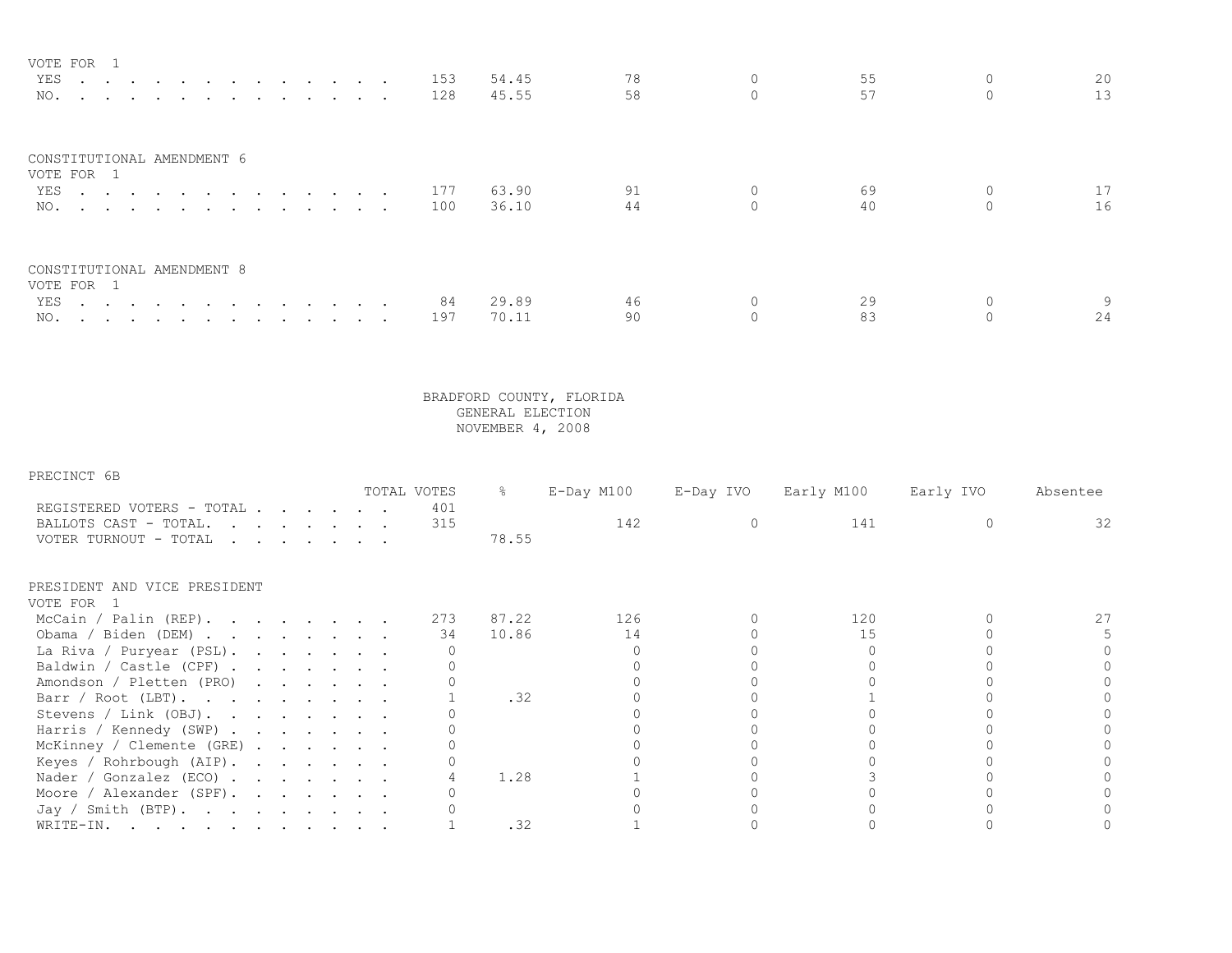| REPRESENTATIVE IN CONGRESS DIST 6<br>VOTE FOR 1                                                                                                      |                   |                                    |            |                |                |                    |           |                              |                      |
|------------------------------------------------------------------------------------------------------------------------------------------------------|-------------------|------------------------------------|------------|----------------|----------------|--------------------|-----------|------------------------------|----------------------|
| Clifford B. (Cliff) Stearns (REP)<br>Tim Cunha (DEM)                                                                                                 | $\cdots$ $\cdots$ |                                    | 246<br>44  | 84.83<br>15.17 | 108<br>27      | 0<br>$\Omega$      | 113<br>13 | 0<br>$\Omega$                | 25<br>$\overline{4}$ |
| STATE REPRESENTATIVE DIST 12<br>VOTE FOR 1<br>Janet H. Adkins (REP)                                                                                  |                   |                                    | 269        | 98.53          | 124            | $\mathbf{0}$       | 116       | $\mathbf{0}$                 | 29                   |
| WRITE-IN.                                                                                                                                            |                   |                                    | 4          | 1.47           | $\overline{4}$ | $\circ$            | $\circ$   | $\circ$                      | $\circ$              |
| SHERIFF<br>VOTE FOR 1                                                                                                                                |                   |                                    |            |                |                |                    |           |                              |                      |
| David Barnes (REP)<br>Gordon Smith (DEM)<br>$\mathbf{r} = \mathbf{r} + \mathbf{r} + \mathbf{r} + \mathbf{r} + \mathbf{r} + \mathbf{r} + \mathbf{r}$  |                   |                                    | 129<br>176 | 42.30<br>57.70 | 60<br>79       | 0<br>$\circ$       | 53<br>84  | 0<br>$\Omega$                | 16<br>13             |
| SUPERINTENDENT OF SCHOOLS<br>VOTE FOR 1                                                                                                              |                   |                                    |            |                |                |                    |           |                              |                      |
| Beth Moore (REP)<br>Jim Biggs (DEM)                                                                                                                  |                   |                                    | 219<br>87  | 71.57<br>28.43 | 93<br>48       | $\circ$<br>$\circ$ | 99<br>35  | 0<br>$\mathbf{0}$            | 27<br>4              |
| COUNTY COMMISSIONER DIST 5<br>VOTE FOR 1                                                                                                             |                   |                                    |            |                |                |                    |           |                              |                      |
| Bruce Scott (REP).<br>Eddie J. Lewis (DEM).                                                                                                          |                   |                                    | 185<br>118 | 61.06<br>38.94 | 78<br>60       | $\circ$<br>$\circ$ | 89<br>45  | $\mathbf{0}$<br>$\mathbf{0}$ | 18<br>13             |
| SUPREME COURT JUSTICE- WELLS<br>VOTE FOR 1                                                                                                           |                   |                                    |            |                |                |                    |           |                              |                      |
| YES<br>and the contract of the state of the<br>$\sim 100$<br><b>Contract Contract Service</b><br>NO.<br>$\ddot{\phantom{a}}$<br>$\sim 100$<br>$\sim$ | $\sim$            | $\cdot$ $\cdot$<br>$\cdot$ $\cdot$ | 141<br>131 | 51.84<br>48.16 | 70<br>53       | $\circ$<br>$\circ$ | 59<br>61  | 0<br>$\Omega$                | 12<br>17             |
| DIST 1 APPEALS COURT JUDGE- BENTON<br>VOTE FOR 1                                                                                                     |                   |                                    |            |                |                |                    |           |                              |                      |
| YES $\qquad \qquad \ldots \qquad \qquad \ldots \qquad \ldots \qquad \qquad \ldots \qquad \ldots \qquad \ldots \qquad \ldots$                         |                   |                                    | 137        | 51.70          | 68             | $\circ$            | 56        | $\mathbf{0}$                 | 13                   |
| NO.                                                                                                                                                  |                   |                                    | 128        | 48.30          | 55             | $\circ$            | 58        | $\circ$                      | 15                   |
| DIST 1 APPEALS COURT JUDGE- DAVIS<br>VOTE FOR 1                                                                                                      |                   |                                    |            |                |                |                    |           |                              |                      |
| YES                                                                                                                                                  |                   | $\cdots$                           | 139        | 52.65          | 67             | $\circ$            | 59        | $\circ$                      | 13                   |
| NO.                                                                                                                                                  |                   |                                    | 125        | 47.35          | 56             | $\Omega$           | 54        | $\Omega$                     | 15                   |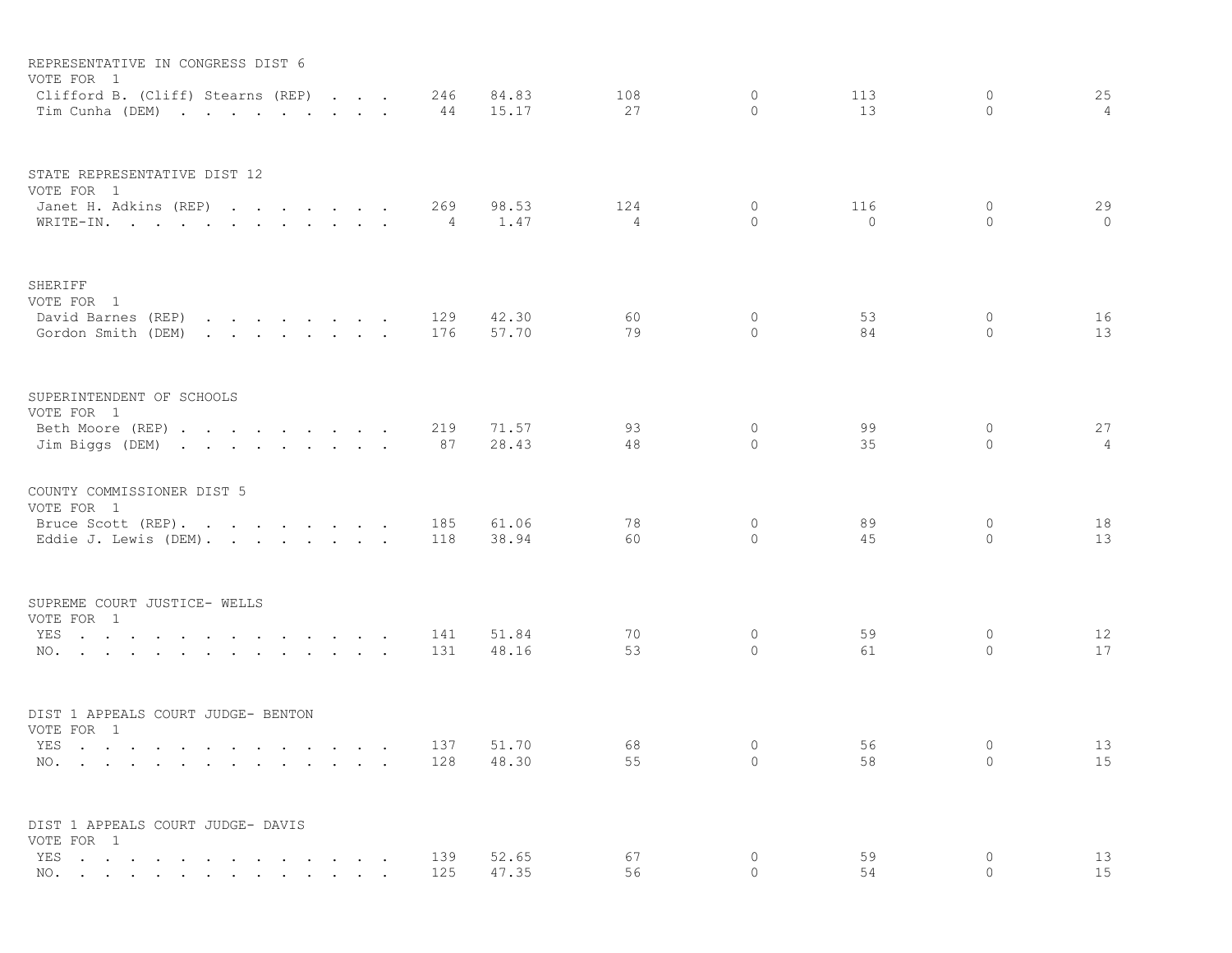| DIST 1 APPEALS COURT JUDGE- LEWIS<br>VOTE FOR 1 |                                                                                                                                                                                                                                         |                                                           |            |       |          |                          |          |                    |                 |
|-------------------------------------------------|-----------------------------------------------------------------------------------------------------------------------------------------------------------------------------------------------------------------------------------------|-----------------------------------------------------------|------------|-------|----------|--------------------------|----------|--------------------|-----------------|
| YES                                             | $\sim$ $\sim$                                                                                                                                                                                                                           | $\sim$<br>$\sim$                                          | 142        | 53.38 | 71       | $\circ$                  | 58       | $\circ$            | 13              |
| $NO.$ $.$ $.$ $.$ $.$ $.$ $.$                   |                                                                                                                                                                                                                                         | $\sim$ $\sim$<br>$\sim$                                   | 124        | 46.62 | 52       | $\Omega$                 | 56       | $\Omega$           | 16              |
|                                                 | DIST 1 APPEALS COURT JUDGE- POLSTON                                                                                                                                                                                                     |                                                           |            |       |          |                          |          |                    |                 |
| VOTE FOR 1<br>YES                               | $\sim$ $\sim$ $\sim$                                                                                                                                                                                                                    | $\sim$<br>$\sim$<br>$\sim$                                | 134        | 50.57 | 66       | $\circ$                  | 56       | $\mathbf{0}$       | 12              |
| $NO.$ $.$ $.$ $.$ $.$ $.$ $.$ $.$ $.$ $.$       |                                                                                                                                                                                                                                         | $\mathbf{r}$ , $\mathbf{r}$ , $\mathbf{r}$ , $\mathbf{r}$ | 131        | 49.43 | 56       | $\bigcap$                | 57       | $\Omega$           | 18              |
|                                                 | DIST 1 APPEALS COURT JUDGE- ROBERTS                                                                                                                                                                                                     |                                                           |            |       |          |                          |          |                    |                 |
| VOTE FOR 1                                      |                                                                                                                                                                                                                                         |                                                           |            | 51.13 | 70       | $\mathbf{0}$             | 54       | 0                  | 12              |
|                                                 | YES<br>NO.                                                                                                                                                                                                                              | $\sim$<br>$\sim$                                          | 136<br>130 | 48.87 | 53       | $\bigcap$                | 59       | $\Omega$           | 18              |
|                                                 |                                                                                                                                                                                                                                         |                                                           |            |       |          |                          |          |                    |                 |
|                                                 | DIST 1 APPEALS COURT JUDGE- VAN NORTWICK                                                                                                                                                                                                |                                                           |            |       |          |                          |          |                    |                 |
| VOTE FOR 1                                      |                                                                                                                                                                                                                                         |                                                           |            |       |          |                          |          |                    |                 |
| YES                                             | and the contract of the contract of the contract of the contract of the contract of the contract of the contract of the contract of the contract of the contract of the contract of the contract of the contract of the contra          |                                                           | 134        | 50.95 | 66<br>55 | $\mathbf{0}$<br>$\Omega$ | 55<br>58 | $\circ$<br>$\circ$ | 13              |
|                                                 | NO.                                                                                                                                                                                                                                     |                                                           | 129        | 49.05 |          |                          |          |                    | 16              |
| CONSTITUTIONAL AMENDMENT 1<br>VOTE FOR 1        |                                                                                                                                                                                                                                         |                                                           |            |       |          |                          |          |                    |                 |
| YES                                             | $\mathcal{L}$ . The contract of the contract of the contract of the contract of the contract of the contract of the contract of the contract of the contract of the contract of the contract of the contract of the contract of th      |                                                           | 105        | 36.97 | 57       | $\circ$                  | 41       | $\circ$            | $7\overline{ }$ |
|                                                 | NO.                                                                                                                                                                                                                                     |                                                           | 179        | 63.03 | 75       | $\bigcap$                | 86       | $\bigcap$          | 18              |
|                                                 |                                                                                                                                                                                                                                         |                                                           |            |       |          |                          |          |                    |                 |
| CONSTITUTIONAL AMENDMENT 2<br>VOTE FOR 1        |                                                                                                                                                                                                                                         |                                                           |            |       |          |                          |          |                    |                 |
| YES                                             | $\mathcal{L}$ . The state of the state of the state $\mathcal{L}$ is the state of the state of the state of the state of the state of the state of the state of the state of the state of the state of the state of the state of the st |                                                           | 279        | 90.00 | 123      | $\circ$                  | 127      | $\circ$            | 29              |
|                                                 | NO.                                                                                                                                                                                                                                     |                                                           | 31         | 10.00 | 18       | $\bigcap$                | 12       | $\bigcap$          | 1               |
|                                                 |                                                                                                                                                                                                                                         |                                                           |            |       |          |                          |          |                    |                 |
| CONSTITUTIONAL AMENDMENT 3<br>VOTE FOR 1        |                                                                                                                                                                                                                                         |                                                           |            |       |          |                          |          |                    |                 |
| YES                                             | the contract of the contract of the contract of the contract of the contract of the contract of the contract of                                                                                                                         |                                                           | 132        | 48.35 | 60       | 0                        | 59       | 0                  | 13              |
|                                                 | NO.                                                                                                                                                                                                                                     |                                                           | 141        | 51.65 | 66       | $\Omega$                 | 65       | $\Omega$           | 10              |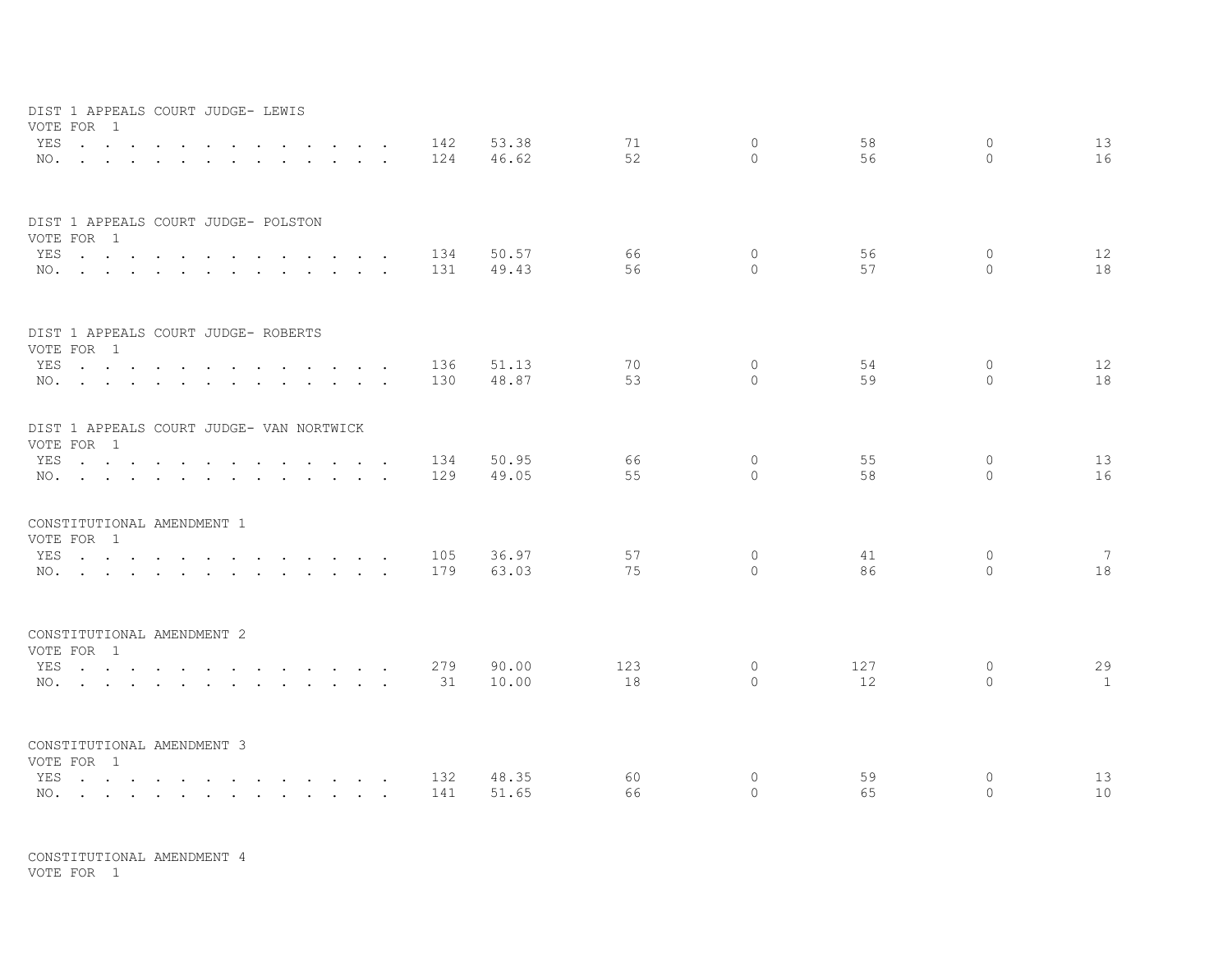| YES 153<br>NO. 124                       |  |     | 55.23<br>44.77 | 50 | 66<br>62 | 10<br>12 <sup>°</sup> |
|------------------------------------------|--|-----|----------------|----|----------|-----------------------|
| CONSTITUTIONAL AMENDMENT 6<br>VOTE FOR 1 |  |     |                |    |          |                       |
| YES 164                                  |  |     | 60.97          | 80 | 68       | 16                    |
| NO.                                      |  | 105 | 39.03          | 45 | 54       | 6                     |
| CONSTITUTIONAL AMENDMENT 8<br>VOTE FOR 1 |  |     |                |    |          |                       |
| YES                                      |  | 79  | 28.01          | 42 |          |                       |
| NO.                                      |  | 203 | 71.99          | 89 | 96       | 18                    |

PRECINCT 7

|                                                              |  |  |                                                                                                                                                                                                                                   | TOTAL VOTES | 옹     | $E$ -Day M100 | E-Day IVO | Early M100 | Early IVO | Absentee |
|--------------------------------------------------------------|--|--|-----------------------------------------------------------------------------------------------------------------------------------------------------------------------------------------------------------------------------------|-------------|-------|---------------|-----------|------------|-----------|----------|
| REGISTERED VOTERS - TOTAL                                    |  |  |                                                                                                                                                                                                                                   | 911         |       |               |           |            |           |          |
| BALLOTS CAST - TOTAL.                                        |  |  |                                                                                                                                                                                                                                   | 663         |       | 304           |           | 245        |           | 114      |
| VOTER TURNOUT - TOTAL                                        |  |  | $\mathbf{r}$ . The set of the set of the set of the set of the set of the set of the set of the set of the set of the set of the set of the set of the set of the set of the set of the set of the set of the set of the set of t |             | 72.78 |               |           |            |           |          |
| PRESIDENT AND VICE PRESIDENT                                 |  |  |                                                                                                                                                                                                                                   |             |       |               |           |            |           |          |
| VOTE FOR 1                                                   |  |  |                                                                                                                                                                                                                                   |             |       |               |           |            |           |          |
| McCain / Palin (REP).                                        |  |  |                                                                                                                                                                                                                                   | 198         | 30.00 | 104           |           | 78         |           | 16       |
| Obama / Biden (DEM)                                          |  |  |                                                                                                                                                                                                                                   | 457         | 69.24 | 199           |           | 163        |           | 95       |
| La Riva / Puryear (PSL).                                     |  |  |                                                                                                                                                                                                                                   |             |       |               |           |            |           |          |
| Baldwin / Castle (CPF)                                       |  |  |                                                                                                                                                                                                                                   |             |       |               |           |            |           |          |
| Amondson / Pletten (PRO)                                     |  |  |                                                                                                                                                                                                                                   |             |       |               |           |            |           |          |
| Barr / Root (LBT).                                           |  |  |                                                                                                                                                                                                                                   |             | .30   |               |           |            |           |          |
| Stevens / Link (OBJ).                                        |  |  |                                                                                                                                                                                                                                   |             |       |               |           |            |           |          |
| Harris / Kennedy (SWP)                                       |  |  |                                                                                                                                                                                                                                   |             |       |               |           |            |           |          |
| McKinney / Clemente (GRE)                                    |  |  |                                                                                                                                                                                                                                   |             |       |               |           |            |           |          |
| Keyes / Rohrbough (AIP).                                     |  |  |                                                                                                                                                                                                                                   |             |       |               |           |            |           |          |
| Nader / Gonzalez (ECO) $\cdot \cdot \cdot \cdot \cdot \cdot$ |  |  |                                                                                                                                                                                                                                   |             |       |               |           |            |           |          |
| Moore / Alexander (SPF).                                     |  |  |                                                                                                                                                                                                                                   |             |       |               |           |            |           |          |
| Jay / Smith (BTP).                                           |  |  |                                                                                                                                                                                                                                   |             |       |               |           |            |           |          |
| WRITE-IN.                                                    |  |  |                                                                                                                                                                                                                                   |             | .45   |               |           |            |           |          |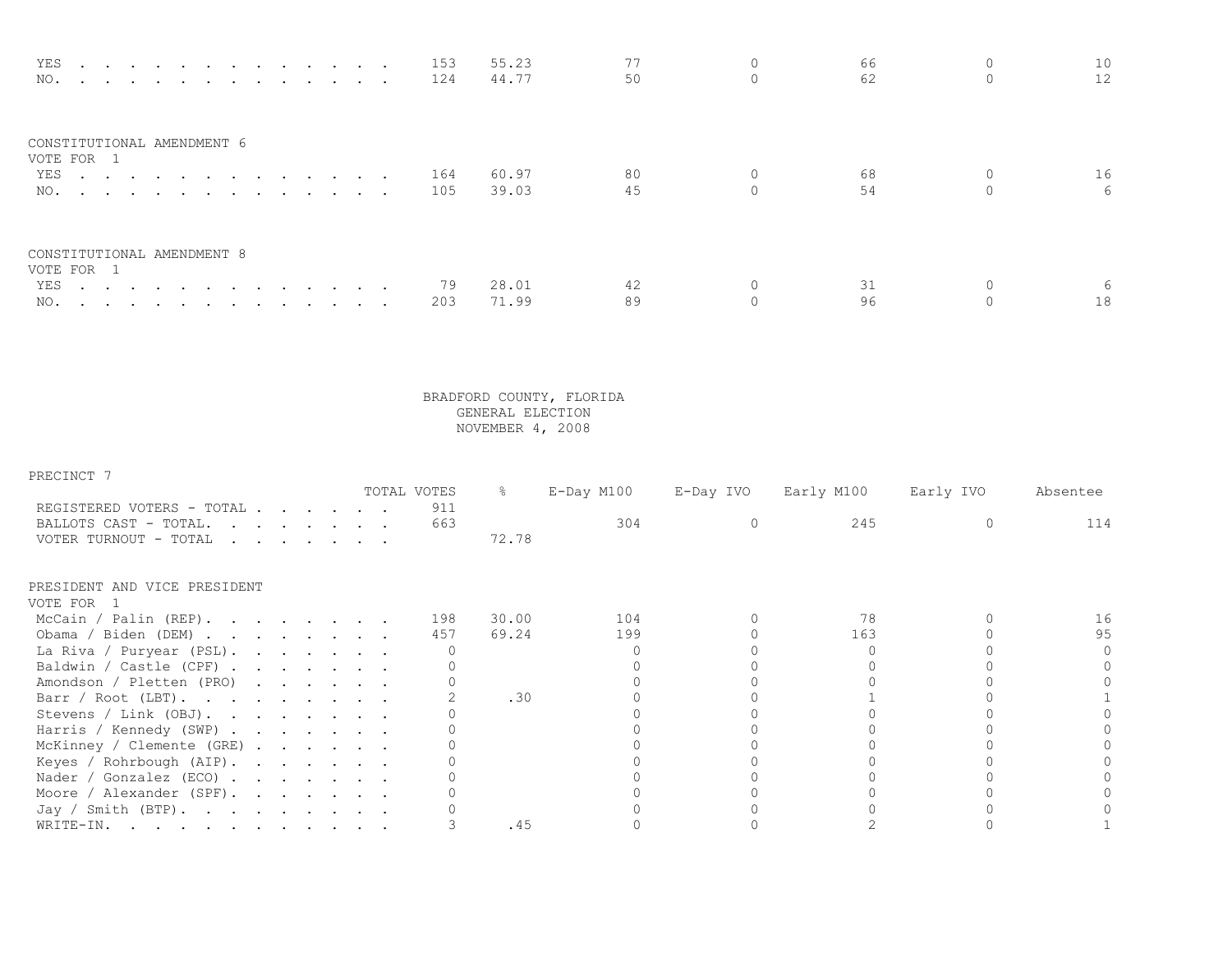| REPRESENTATIVE IN CONGRESS DIST 6<br>VOTE FOR 1                                                                                                                                                                                                                                                           |  |            |                |            |                            |           |                         |           |
|-----------------------------------------------------------------------------------------------------------------------------------------------------------------------------------------------------------------------------------------------------------------------------------------------------------|--|------------|----------------|------------|----------------------------|-----------|-------------------------|-----------|
| Clifford B. (Cliff) Stearns (REP)<br>Tim Cunha (DEM)                                                                                                                                                                                                                                                      |  | 238<br>387 | 38.08<br>61.92 | 113<br>172 | $\circ$<br>$\bigcap$       | 89<br>139 | $\circ$<br>$\Omega$     | 36<br>76  |
| STATE REPRESENTATIVE DIST 12<br>VOTE FOR 1<br>Janet H. Adkins (REP)                                                                                                                                                                                                                                       |  | 412        | 92.58          | 209        | $\circ$                    | 146       | $\mathbf{0}$            | 57        |
| WRITE-IN.                                                                                                                                                                                                                                                                                                 |  | 33         | 7.42           | 11         | $\circ$                    | 11        | $\circ$                 | 11        |
| SHERIFF<br>VOTE FOR 1<br>David Barnes (REP)<br>and the contract of the contract of the<br>Gordon Smith (DEM)                                                                                                                                                                                              |  | 129<br>527 | 19.66<br>80.34 | 52<br>249  | $\circ$<br>$\Omega$        | 59<br>182 | $\Omega$<br>$\Omega$    | 18<br>96  |
|                                                                                                                                                                                                                                                                                                           |  |            |                |            |                            |           |                         |           |
| SUPERINTENDENT OF SCHOOLS<br>VOTE FOR 1                                                                                                                                                                                                                                                                   |  |            |                |            |                            |           |                         |           |
| Beth Moore (REP)<br>Jim Biggs (DEM)                                                                                                                                                                                                                                                                       |  | 261<br>386 | 40.34<br>59.66 | 125<br>171 | $\circ$<br>$\Omega$        | 98<br>141 | $\circ$<br>$\Omega$     | 38<br>74  |
| COUNTY COMMISSIONER DIST 1<br>VOTE FOR 1                                                                                                                                                                                                                                                                  |  |            |                |            |                            |           |                         |           |
| Ross Chandler (DEM)<br>Malcolm Hill (NPA)                                                                                                                                                                                                                                                                 |  | 492<br>154 | 76.16<br>23.84 | 216<br>81  | $\mathbf 0$<br>$\Omega$    | 175<br>61 | $\mathbf 0$<br>$\Omega$ | 101<br>12 |
| SUPREME COURT JUSTICE- WELLS<br>VOTE FOR 1                                                                                                                                                                                                                                                                |  |            |                |            |                            |           |                         |           |
| YES<br>NO.                                                                                                                                                                                                                                                                                                |  | 397<br>183 | 68.45<br>31.55 | 188<br>82  | $\circ$<br>$\Omega$        | 116<br>89 | 0<br>$\Omega$           | 93<br>12  |
| DIST 1 APPEALS COURT JUDGE- BENTON                                                                                                                                                                                                                                                                        |  |            |                |            |                            |           |                         |           |
| VOTE FOR 1<br>YES.<br>NO.<br>the contract of the contract of the contract of the contract of the contract of the contract of the contract of the contract of the contract of the contract of the contract of the contract of the contract of the contract o                                               |  | 399<br>174 | 69.63<br>30.37 | 187<br>79  | $\overline{0}$<br>$\Omega$ | 123<br>79 | $\circ$<br>$\Omega$     | 89<br>16  |
| DIST 1 APPEALS COURT JUDGE- DAVIS<br>VOTE FOR 1                                                                                                                                                                                                                                                           |  |            |                |            |                            |           |                         |           |
| YES<br>and the contract of the contract of the<br>$\sim$<br>$\sim$<br>$\sim$<br>NO. .<br>$\mathbf{a} = \mathbf{a} + \mathbf{a} + \mathbf{a} + \mathbf{a}$<br>$\mathbf{u} = \mathbf{u} \cdot \mathbf{u}$ , and $\mathbf{u} = \mathbf{u} \cdot \mathbf{u}$ , and $\mathbf{u} = \mathbf{u} \cdot \mathbf{u}$ |  | 416<br>164 | 71.72<br>28.28 | 200<br>70  | $\circ$<br>$\Omega$        | 126<br>80 | 0<br>$\Omega$           | 90<br>14  |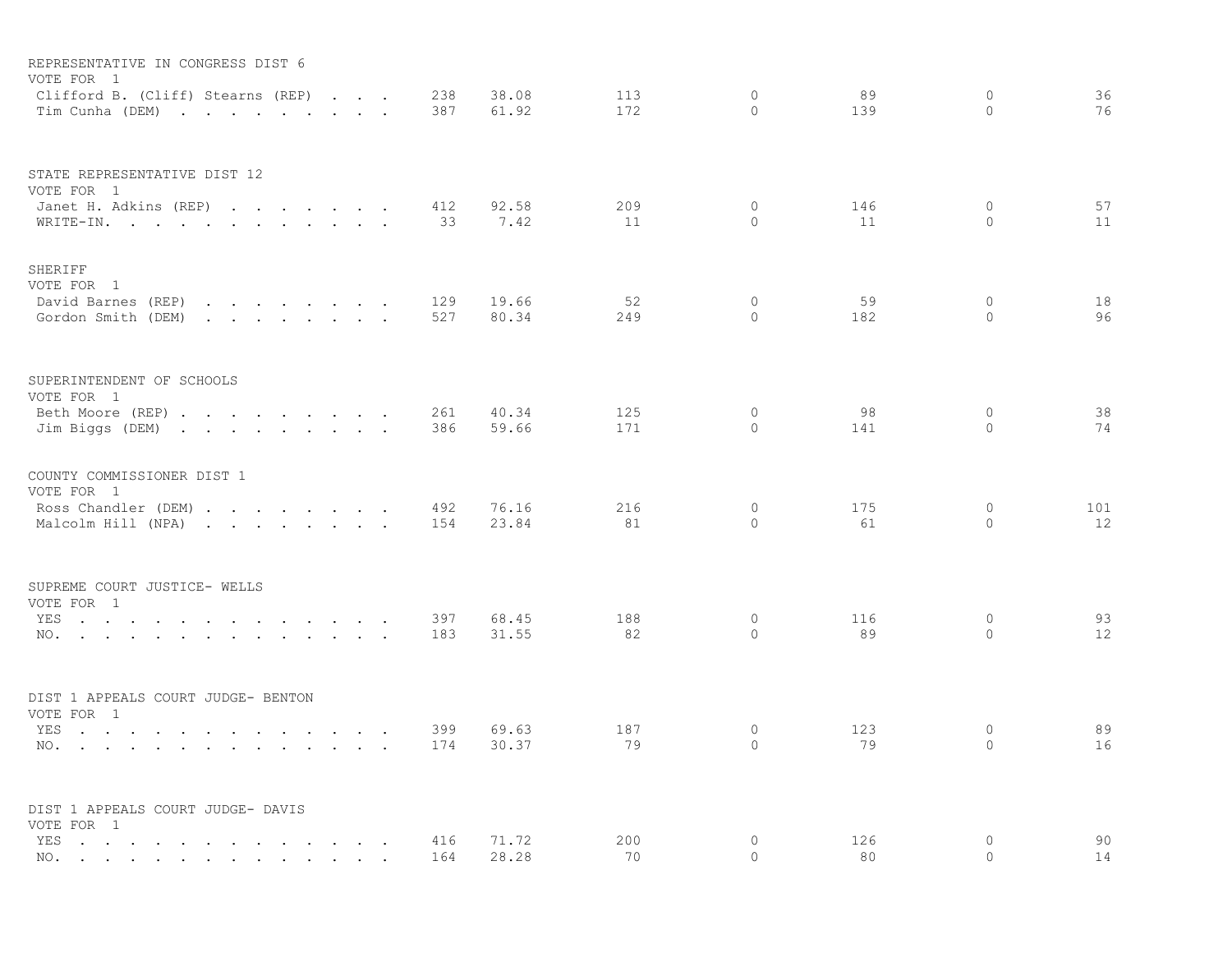| DIST 1 APPEALS COURT JUDGE- LEWIS<br>VOTE FOR 1        |        |            |                          |            |                |           |                          |           |                     |          |
|--------------------------------------------------------|--------|------------|--------------------------|------------|----------------|-----------|--------------------------|-----------|---------------------|----------|
| YES                                                    | $\sim$ |            | $\sim$ $\sim$            | 406        | 69.76          | 188       | $\mathbf{0}$             | 127       | $\circ$             | 91       |
| NO.                                                    |        |            | <b>Contract Contract</b> | 176        | 30.24          | 84        | $\Omega$                 | 77        | $\Omega$            | 15       |
| DIST 1 APPEALS COURT JUDGE- POLSTON                    |        |            |                          |            |                |           |                          |           |                     |          |
| VOTE FOR 1                                             |        |            |                          |            |                |           |                          |           |                     |          |
|                                                        |        | YES<br>NO. |                          | 392<br>181 | 68.41<br>31.59 | 194<br>76 | $\mathbf{0}$<br>$\Omega$ | 113<br>85 | $\circ$<br>$\Omega$ | 85<br>20 |
|                                                        |        |            |                          |            |                |           |                          |           |                     |          |
| DIST 1 APPEALS COURT JUDGE- ROBERTS<br>VOTE FOR 1      |        |            |                          |            |                |           |                          |           |                     |          |
| YES                                                    |        |            |                          | 394        | 68.76          | 182       | 0                        | 122       | $\Omega$            | 90       |
|                                                        |        | NO.        |                          | 179        | 31.24          | 87        | $\Omega$                 | 76        | $\Omega$            | 16       |
|                                                        |        |            |                          |            |                |           |                          |           |                     |          |
| DIST 1 APPEALS COURT JUDGE- VAN NORTWICK<br>VOTE FOR 1 |        |            |                          |            |                |           |                          |           |                     |          |
|                                                        |        | YES        |                          | 388        | 68.43          | 184       | 0                        | 119       | 0                   | 85       |
|                                                        |        | NO.        |                          | 179        | 31.57          | 81        | $\Omega$                 | 80        | $\circ$             | 18       |
|                                                        |        |            |                          |            |                |           |                          |           |                     |          |
| CONSTITUTIONAL AMENDMENT 1<br>VOTE FOR 1               |        |            |                          |            |                |           |                          |           |                     |          |
| YES                                                    |        |            |                          | 315        | 52.33          | 138       | $\circ$                  | 116       | $\circ$             | 61       |
|                                                        |        | NO.        |                          | 287        | 47.67          | 138       | $\Omega$                 | 105       | $\Omega$            | 44       |
|                                                        |        |            |                          |            |                |           |                          |           |                     |          |
| CONSTITUTIONAL AMENDMENT 2<br>VOTE FOR 1               |        |            |                          |            |                |           |                          |           |                     |          |
|                                                        |        | YES        |                          | 508        | 80.00          | 228       | $\circ$                  | 187       | $\circ$             | 93       |
|                                                        |        | NO.        |                          | 127        | 20.00          | 61        | $\Omega$                 | 49        | $\Omega$            | 17       |
|                                                        |        |            |                          |            |                |           |                          |           |                     |          |
| CONSTITUTIONAL AMENDMENT 3<br>VOTE FOR 1               |        |            |                          |            |                |           |                          |           |                     |          |
| YES                                                    |        |            |                          | 347        | 59.01          | 165       | 0                        | 115       | 0                   | 67       |
|                                                        |        | NO.        |                          | 241        | 40.99          | 108       | $\Omega$                 | 97        | $\Omega$            | 36       |

CONSTITUTIONAL AMENDMENT 4 VOTE FOR 1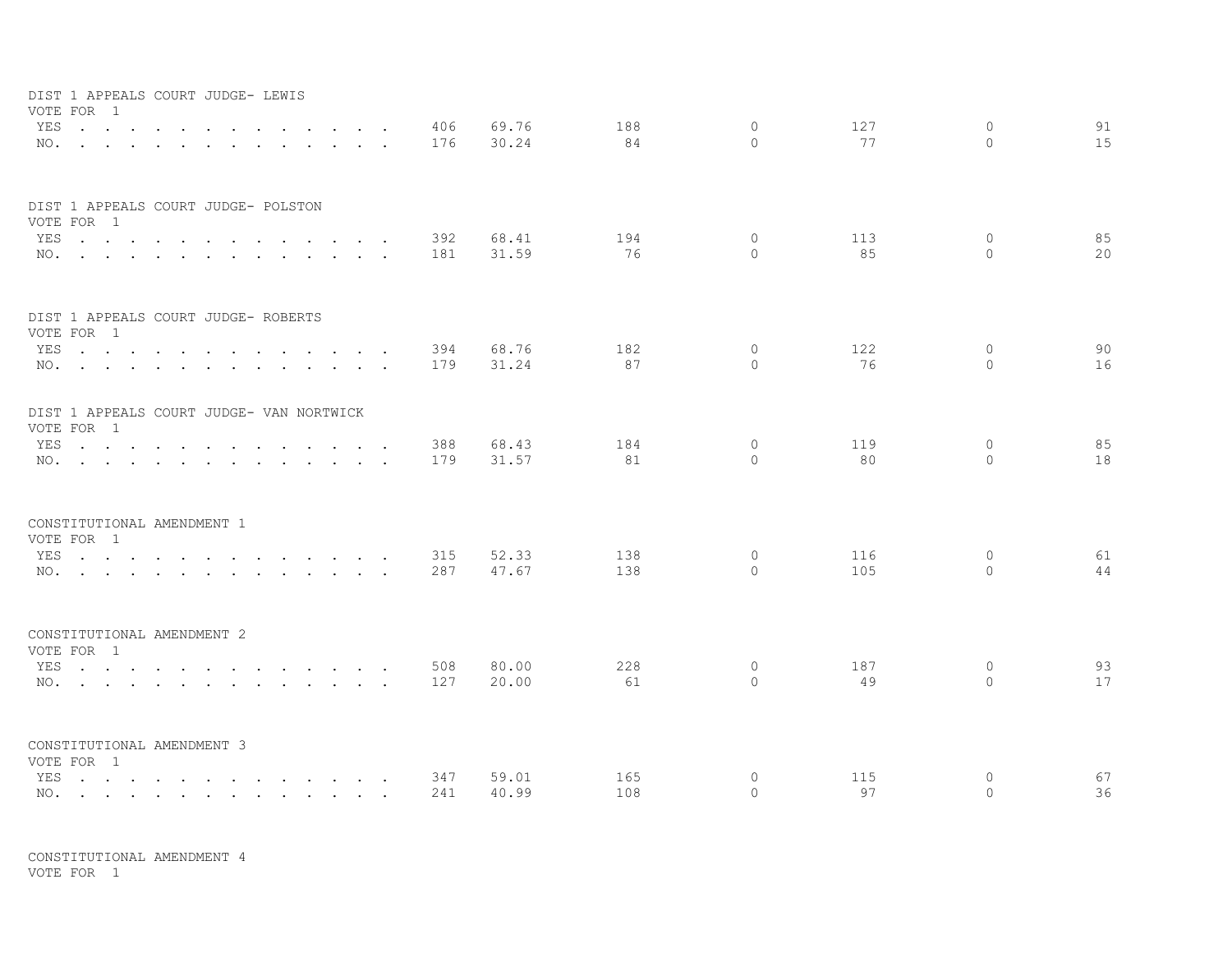| YES<br>the contract of the contract of the contract of the contract of the contract of the contract of the contract of<br>NO. 174 |  | 416 | 70.51<br>29.49 | 196<br>75 | 147<br>69 | 73.<br>30 |
|-----------------------------------------------------------------------------------------------------------------------------------|--|-----|----------------|-----------|-----------|-----------|
| CONSTITUTIONAL AMENDMENT 6<br>VOTE FOR 1                                                                                          |  |     |                |           |           |           |
| YES 386<br>NO.                                                                                                                    |  | 196 | 66.32<br>33.68 | 183<br>88 | 132<br>77 | 31        |
| CONSTITUTIONAL AMENDMENT 8<br>VOTE FOR 1                                                                                          |  |     |                |           |           |           |
| YES                                                                                                                               |  | 300 | 50.68          | 156       |           |           |
| NO.                                                                                                                               |  | 292 | 49.32          | 115       | 119       | 58        |

| PRECINCT 8                                                                                                                                                                                                                                              |                                                                       |  |  |             |               |            |           |            |           |          |
|---------------------------------------------------------------------------------------------------------------------------------------------------------------------------------------------------------------------------------------------------------|-----------------------------------------------------------------------|--|--|-------------|---------------|------------|-----------|------------|-----------|----------|
|                                                                                                                                                                                                                                                         |                                                                       |  |  | TOTAL VOTES | $\frac{6}{6}$ | E-Day M100 | E-Day IVO | Early M100 | Early IVO | Absentee |
| REGISTERED VOTERS - TOTAL                                                                                                                                                                                                                               |                                                                       |  |  | 1,202       |               |            |           |            |           |          |
| BALLOTS CAST - TOTAL.<br>and the contract of the contract of the contract of the contract of the contract of the contract of the contract of the contract of the contract of the contract of the contract of the contract of the contract of the contra |                                                                       |  |  | 928         |               | 384        |           | 412        |           | 131      |
| VOTER TURNOUT - TOTAL                                                                                                                                                                                                                                   | $\mathbf{r}$ , and $\mathbf{r}$ , and $\mathbf{r}$ , and $\mathbf{r}$ |  |  |             | 77.20         |            |           |            |           |          |
| PRESIDENT AND VICE PRESIDENT                                                                                                                                                                                                                            |                                                                       |  |  |             |               |            |           |            |           |          |
| VOTE FOR                                                                                                                                                                                                                                                |                                                                       |  |  |             |               |            |           |            |           |          |
| McCain / Palin (REP).                                                                                                                                                                                                                                   |                                                                       |  |  | 681         | 74.34         | 287        |           | 299        |           |          |
| Obama / Biden (DEM)                                                                                                                                                                                                                                     |                                                                       |  |  | 228         | 24.89         | 90         |           | 106        |           | 32       |
| La Riva / Puryear (PSL).                                                                                                                                                                                                                                |                                                                       |  |  |             |               |            |           |            |           |          |
| Baldwin / Castle (CPF)                                                                                                                                                                                                                                  |                                                                       |  |  |             |               |            |           |            |           |          |
| Amondson / Pletten (PRO)                                                                                                                                                                                                                                |                                                                       |  |  |             |               |            |           |            |           |          |
| Barr / Root (LBT).                                                                                                                                                                                                                                      |                                                                       |  |  |             | .44           |            |           |            |           |          |
| Stevens / Link (OBJ).                                                                                                                                                                                                                                   |                                                                       |  |  |             |               |            |           |            |           |          |
| Harris / Kennedy (SWP)                                                                                                                                                                                                                                  |                                                                       |  |  |             |               |            |           |            |           |          |
| McKinney / Clemente (GRE)                                                                                                                                                                                                                               |                                                                       |  |  |             |               |            |           |            |           |          |
| Keyes / Rohrbough (AIP).                                                                                                                                                                                                                                |                                                                       |  |  |             | .11           |            |           |            |           |          |
| Nader / Gonzalez (ECO) $\cdot \cdot \cdot \cdot \cdot \cdot$                                                                                                                                                                                            |                                                                       |  |  |             | .22           |            |           |            |           |          |
| Moore / Alexander (SPF).                                                                                                                                                                                                                                |                                                                       |  |  |             |               |            |           |            |           |          |
| Jay / Smith (BTP).                                                                                                                                                                                                                                      |                                                                       |  |  |             |               |            |           |            |           |          |
| WRITE-IN.<br>. The contribution of the contribution of the contribution of $\mathcal{A}$                                                                                                                                                                |                                                                       |  |  |             |               |            |           |            |           |          |

REPRESENTATIVE IN CONGRESS DIST 6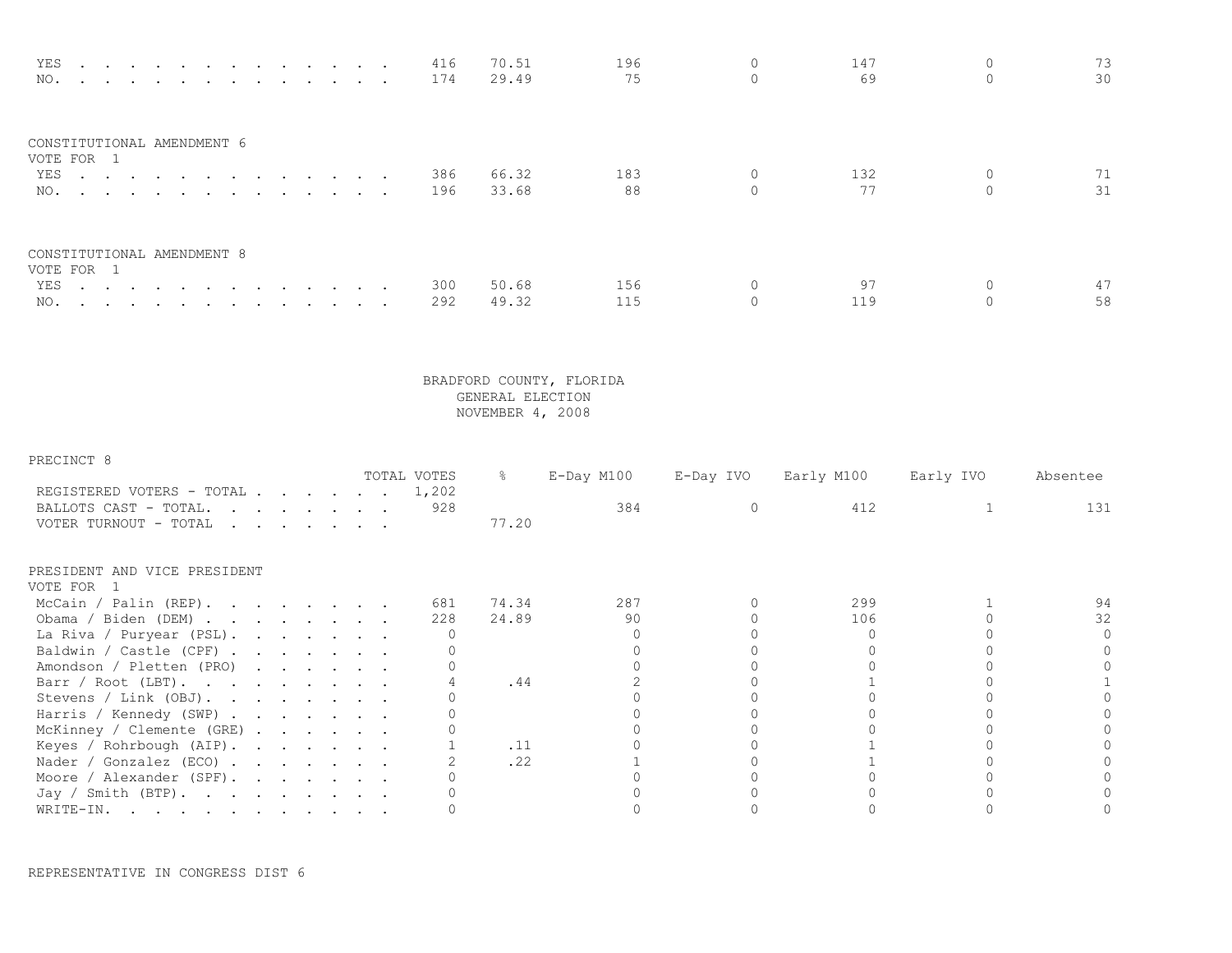| VOTE FOR 1<br>Clifford B. (Cliff) Stearns (REP)<br>Tim Cunha (DEM)                                                                                                                                                                                                                                                                                                      |                                                                                                                                    | 649<br>225 | 74.26<br>25.74 | 275<br>93  | $\circ$<br>$\circ$      | 284<br>102 | 1<br>0                       | 89<br>30 |
|-------------------------------------------------------------------------------------------------------------------------------------------------------------------------------------------------------------------------------------------------------------------------------------------------------------------------------------------------------------------------|------------------------------------------------------------------------------------------------------------------------------------|------------|----------------|------------|-------------------------|------------|------------------------------|----------|
| STATE REPRESENTATIVE DIST 12<br>VOTE FOR 1<br>Janet H. Adkins (REP)<br>WRITE-IN.                                                                                                                                                                                                                                                                                        |                                                                                                                                    | 743<br>14  | 98.15<br>1.85  | 311<br>3   | $\circ$<br>$\circ$      | 335<br>6   | $\circ$<br>$\mathbf{0}$      | 97<br>5  |
| SHERIFF<br>VOTE FOR 1<br>David Barnes (REP)<br>Gordon Smith (DEM)                                                                                                                                                                                                                                                                                                       | the contract of the contract of the contract of the contract of the contract of<br>the contract of the contract of the contract of | 306<br>603 | 33.66<br>66.34 | 134<br>244 | 0<br>$\Omega$           | 123<br>278 | $\circ$<br>$\mathbf{1}$      | 49<br>80 |
| SUPERINTENDENT OF SCHOOLS<br>VOTE FOR 1<br>Beth Moore (REP)<br>Jim Biggs (DEM)                                                                                                                                                                                                                                                                                          |                                                                                                                                    | 542<br>350 | 60.76<br>39.24 | 226<br>141 | $\circ$<br>$\Omega$     | 238<br>162 | $\circ$<br>$\Omega$          | 78<br>47 |
| COUNTY COMMISSIONER DIST 3<br>VOTE FOR 1<br>Dan Sikes (REP)<br>the contract of the contract of the contract of the contract of the contract of the contract of the contract of<br>Lila Sellars (DEM)                                                                                                                                                                    |                                                                                                                                    | 421<br>471 | 47.20<br>52.80 | 171<br>201 | $\circ$<br>$\circ$      | 186<br>207 | $\mathbf{0}$<br>$\mathbf{1}$ | 64<br>62 |
| SUPREME COURT JUSTICE- WELLS<br>VOTE FOR 1<br>YES<br>NO.                                                                                                                                                                                                                                                                                                                |                                                                                                                                    | 442<br>322 | 57.85<br>42.15 | 204<br>120 | $\mathbf{0}$<br>$\circ$ | 186<br>153 | 1<br>$\circ$                 | 51<br>49 |
| DIST 1 APPEALS COURT JUDGE- BENTON<br>VOTE FOR 1<br>YES<br>NO.<br>$\sim$<br>the contract of the contract of the contract of the contract of the contract of the contract of the contract of                                                                                                                                                                             |                                                                                                                                    | 437<br>312 | 58.34<br>41.66 | 197<br>118 | $\circ$<br>$\Omega$     | 188<br>146 | 1<br>$\Omega$                | 51<br>48 |
| DIST 1 APPEALS COURT JUDGE- DAVIS<br>VOTE FOR 1<br>YES<br>$\ddot{\phantom{a}}$<br>$\ddot{\phantom{a}}$<br>$\ddot{\phantom{a}}$<br>NO.<br>and a series of the contract of the series of the series of the series of the series of the series of the series of the series of the series of the series of the series of the series of the series of the series of the seri | the contract of the contract of the                                                                                                | 431<br>326 | 56.94<br>43.06 | 189<br>131 | $\circ$<br>$\Omega$     | 190<br>145 | $\mathbf{1}$<br>$\Omega$     | 51<br>50 |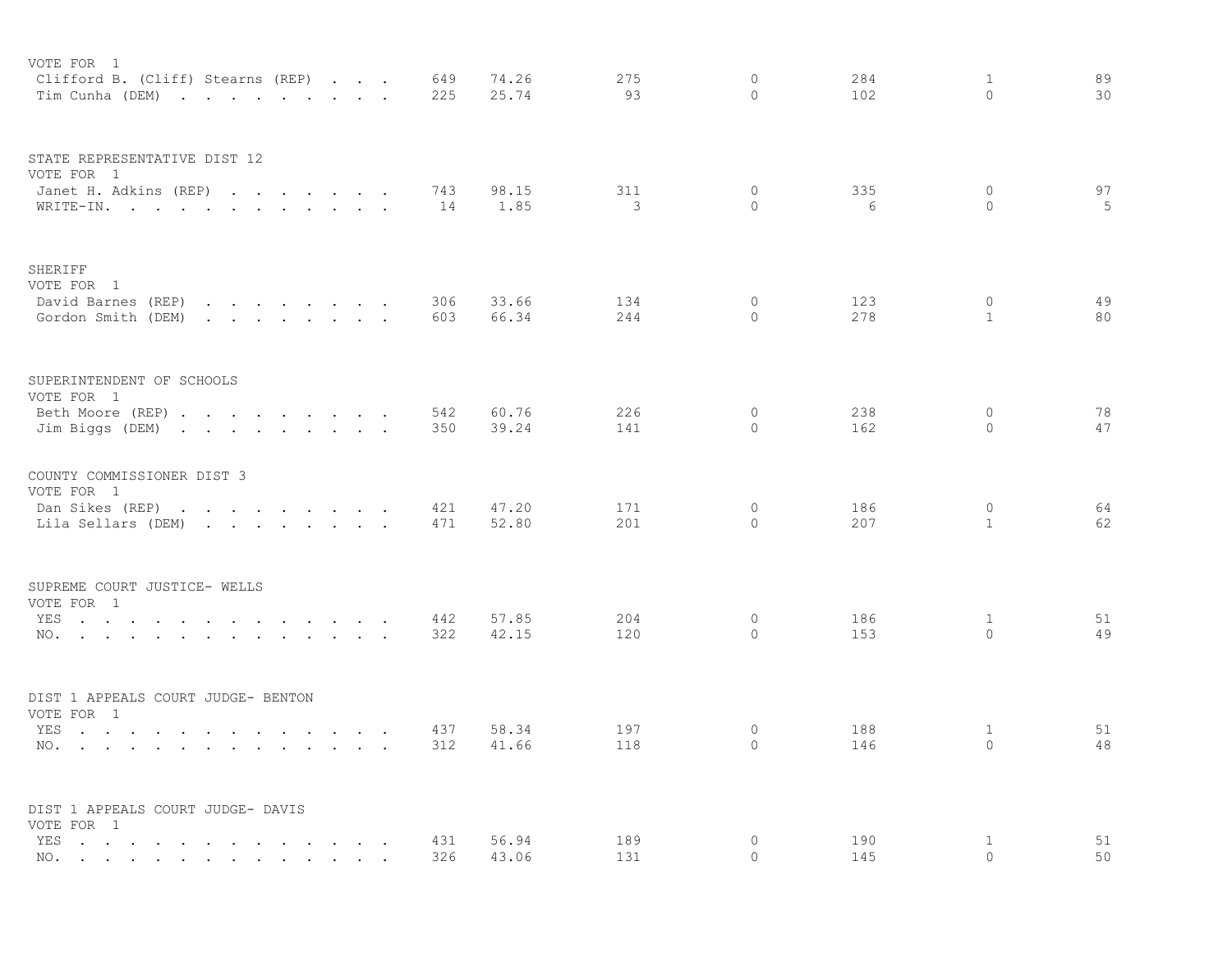| DIST 1 APPEALS COURT JUDGE- LEWIS<br>VOTE FOR 1        |        |                      |                    |            |                |            |                          |            |               |          |
|--------------------------------------------------------|--------|----------------------|--------------------|------------|----------------|------------|--------------------------|------------|---------------|----------|
| YES                                                    | $\sim$ | $\ddot{\phantom{a}}$ | $\sim$ $\sim$      | 454        | 59.66          | 202        | $\mathbf{0}$             | 195        | $\mathbf{1}$  | 56       |
| NO.                                                    |        | $\sim$               | <b>Sales State</b> | 307        | 40.34          | 117        | $\Omega$                 | 143        | $\Omega$      | 47       |
| DIST 1 APPEALS COURT JUDGE- POLSTON                    |        |                      |                    |            |                |            |                          |            |               |          |
| VOTE FOR 1                                             |        |                      |                    |            |                |            |                          |            |               |          |
| YES                                                    |        |                      |                    | 429        | 57.12<br>42.88 | 194<br>121 | $\mathbf{0}$<br>$\Omega$ | 186<br>150 | 1<br>$\Omega$ | 48<br>51 |
| NO.                                                    |        |                      |                    | 322        |                |            |                          |            |               |          |
| DIST 1 APPEALS COURT JUDGE- ROBERTS                    |        |                      |                    |            |                |            |                          |            |               |          |
| VOTE FOR 1<br>YES                                      |        |                      |                    | 438        | 58.63          | 195        | $\circ$                  | 189        | 1             | 53       |
| NO.                                                    |        |                      |                    | 309        | 41.37          | 117        | $\Omega$                 | 146        | $\Omega$      | 46       |
|                                                        |        |                      |                    |            |                |            |                          |            |               |          |
| DIST 1 APPEALS COURT JUDGE- VAN NORTWICK<br>VOTE FOR 1 |        |                      |                    |            |                |            |                          |            |               |          |
| YES                                                    |        |                      |                    | 420        | 56.38          | 187        | $\circ$                  | 184        | 1             | 48       |
| NO.                                                    |        |                      |                    | 325        | 43.62          | 126        | $\Omega$                 | 147        | $\Omega$      | 52       |
|                                                        |        |                      |                    |            |                |            |                          |            |               |          |
| CONSTITUTIONAL AMENDMENT 1<br>VOTE FOR 1               |        |                      |                    |            |                |            |                          |            |               |          |
| YES                                                    |        |                      |                    | 345        | 40.45          | 153        | $\circ$                  | 149        | $\mathbf{1}$  | 42       |
| NO.                                                    |        |                      |                    | 508        | 59.55          | 196        | $\circ$                  | 233        | $\Omega$      | 79       |
|                                                        |        |                      |                    |            |                |            |                          |            |               |          |
| CONSTITUTIONAL AMENDMENT 2<br>VOTE FOR 1               |        |                      |                    |            |                |            |                          |            |               |          |
| YES                                                    |        |                      |                    | 750        | 82.69          | 304        | $\circ$                  | 331        | $\mathbf{1}$  | 114      |
| NO.                                                    |        |                      |                    | 157        | 17.31          | 71         | $\Omega$                 | 70         | $\Omega$      | 16       |
| CONSTITUTIONAL AMENDMENT 3                             |        |                      |                    |            |                |            |                          |            |               |          |
| VOTE FOR 1                                             |        |                      |                    |            |                |            |                          |            |               |          |
| YES<br>NO.                                             |        |                      |                    | 508<br>297 | 63.11<br>36.89 | 199<br>125 | 0<br>$\Omega$            | 248<br>124 | 1<br>$\Omega$ | 60<br>48 |
|                                                        |        |                      |                    |            |                |            |                          |            |               |          |

CONSTITUTIONAL AMENDMENT 4 VOTE FOR 1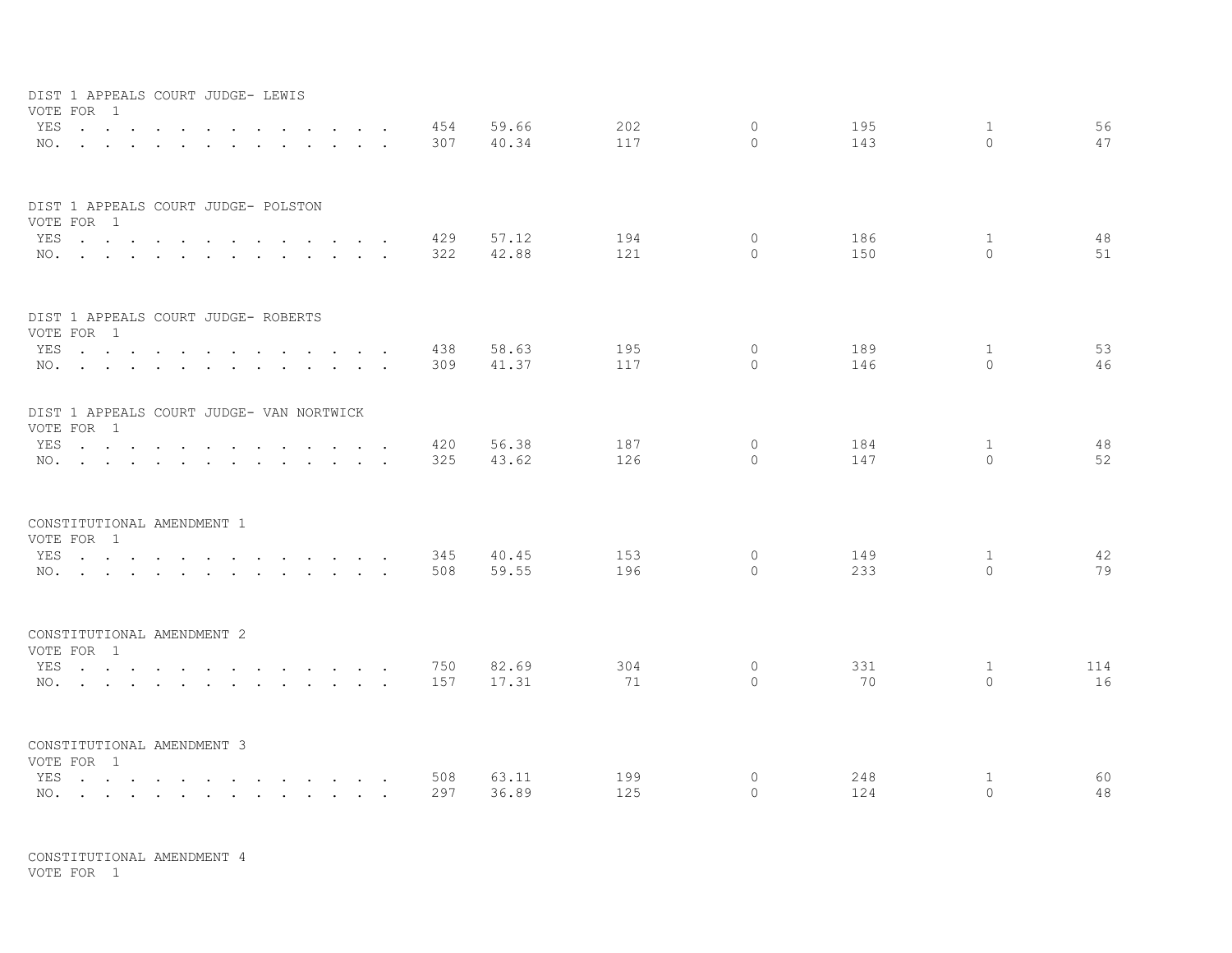| YES<br>NO.                               |  |  |  |  | 513<br>292 | 63.73<br>36.27 | 212<br>113 | 229<br>140 | 39       |
|------------------------------------------|--|--|--|--|------------|----------------|------------|------------|----------|
| CONSTITUTIONAL AMENDMENT 6<br>VOTE FOR 1 |  |  |  |  |            |                |            |            |          |
| YES<br>NO.                               |  |  |  |  | 550<br>243 | 69.36<br>30.64 | 221<br>97  | 243<br>120 | 85<br>26 |
| CONSTITUTIONAL AMENDMENT 8<br>VOTE FOR 1 |  |  |  |  |            |                |            |            |          |
| YES 341                                  |  |  |  |  |            | 40.74          | 159        | 128        | 54       |
| NO.                                      |  |  |  |  | 496        | 59.26          | 179        | 251        | 65       |

| PRECINCT 9                                                                                                                               |  |                                                                                                                                                                                                                                   |  |             |               |            |           |            |           |          |
|------------------------------------------------------------------------------------------------------------------------------------------|--|-----------------------------------------------------------------------------------------------------------------------------------------------------------------------------------------------------------------------------------|--|-------------|---------------|------------|-----------|------------|-----------|----------|
|                                                                                                                                          |  |                                                                                                                                                                                                                                   |  | TOTAL VOTES | $\frac{6}{6}$ | E-Day M100 | E-Day IVO | Early M100 | Early IVO | Absentee |
| REGISTERED VOTERS - TOTAL                                                                                                                |  |                                                                                                                                                                                                                                   |  | 895         |               |            |           |            |           |          |
| BALLOTS CAST - TOTAL.<br>the contract of the contract of the contract of the contract of the contract of the contract of the contract of |  |                                                                                                                                                                                                                                   |  | 631         |               | 265        |           | 260        |           | 106      |
| VOTER TURNOUT - TOTAL                                                                                                                    |  | $\mathbf{r}$ . The contract of the contract of the contract of the contract of the contract of the contract of the contract of the contract of the contract of the contract of the contract of the contract of the contract of th |  |             | 70.50         |            |           |            |           |          |
| PRESIDENT AND VICE PRESIDENT                                                                                                             |  |                                                                                                                                                                                                                                   |  |             |               |            |           |            |           |          |
| VOTE FOR                                                                                                                                 |  |                                                                                                                                                                                                                                   |  |             |               |            |           |            |           |          |
| McCain / Palin (REP).                                                                                                                    |  |                                                                                                                                                                                                                                   |  | 479         | 76.60         | 209        |           | 189        |           |          |
| Obama / Biden (DEM)                                                                                                                      |  |                                                                                                                                                                                                                                   |  | 141         | 22.60         | 53         |           | 67         |           | 21       |
| La Riva / Puryear (PSL).                                                                                                                 |  |                                                                                                                                                                                                                                   |  |             |               |            |           |            |           |          |
| Baldwin / Castle (CPF)                                                                                                                   |  |                                                                                                                                                                                                                                   |  |             |               |            |           |            |           |          |
| Amondson / Pletten (PRO)                                                                                                                 |  |                                                                                                                                                                                                                                   |  |             |               |            |           |            |           |          |
| Barr / Root (LBT).                                                                                                                       |  |                                                                                                                                                                                                                                   |  |             | .32           |            |           |            |           |          |
| Stevens / Link (OBJ).                                                                                                                    |  |                                                                                                                                                                                                                                   |  |             |               |            |           |            |           |          |
| Harris / Kennedy (SWP)                                                                                                                   |  |                                                                                                                                                                                                                                   |  |             |               |            |           |            |           |          |
| McKinney / Clemente (GRE)                                                                                                                |  |                                                                                                                                                                                                                                   |  |             |               |            |           |            |           |          |
| Keyes / Rohrbough (AIP).                                                                                                                 |  |                                                                                                                                                                                                                                   |  |             |               |            |           |            |           |          |
| Nader / Gonzalez (ECO) $\cdot \cdot \cdot \cdot \cdot \cdot$                                                                             |  |                                                                                                                                                                                                                                   |  |             | .16           |            |           |            |           |          |
| Moore / Alexander (SPF).                                                                                                                 |  |                                                                                                                                                                                                                                   |  |             |               |            |           |            |           |          |
| Jay / Smith (BTP).                                                                                                                       |  |                                                                                                                                                                                                                                   |  |             |               |            |           |            |           |          |
| WRITE-IN.<br>. The simple state is a set of the state of the state of the state $\alpha$                                                 |  |                                                                                                                                                                                                                                   |  |             | .32           |            |           |            |           |          |

REPRESENTATIVE IN CONGRESS DIST 6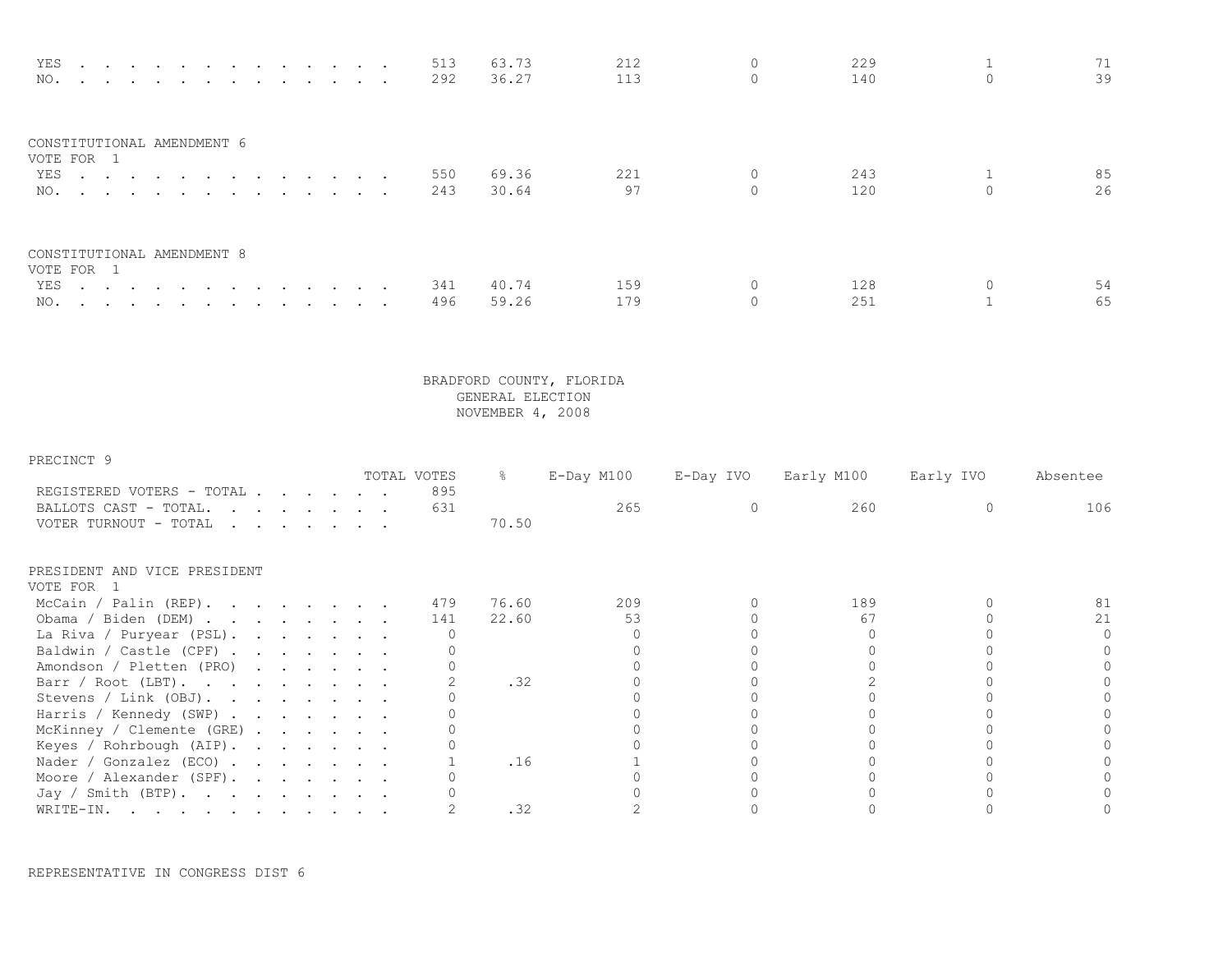| VOTE FOR 1<br>Clifford B. (Cliff) Stearns (REP)<br>Tim Cunha (DEM)                                                                                                                                                                                   |                                                                                 |  | 479<br>125 | 79.27<br>20.73 | 199<br>51 | $\circ$<br>$\Omega$  | 196<br>56 | $\circ$<br>$\Omega$  | 84<br>18     |
|------------------------------------------------------------------------------------------------------------------------------------------------------------------------------------------------------------------------------------------------------|---------------------------------------------------------------------------------|--|------------|----------------|-----------|----------------------|-----------|----------------------|--------------|
|                                                                                                                                                                                                                                                      |                                                                                 |  |            |                |           |                      |           |                      |              |
| STATE REPRESENTATIVE DIST 12<br>VOTE FOR 1                                                                                                                                                                                                           |                                                                                 |  |            |                |           |                      |           |                      |              |
| Janet H. Adkins (REP)                                                                                                                                                                                                                                |                                                                                 |  | 499        | 98.62          | 207       | 0                    | 207       | $\circ$              | 85           |
| WRITE-IN.                                                                                                                                                                                                                                            |                                                                                 |  | - 7        | 1.38           | 3         | $\Omega$             | 3         | $\Omega$             | $\mathbf{1}$ |
| SHERIFF<br>VOTE FOR 1                                                                                                                                                                                                                                |                                                                                 |  |            |                |           |                      |           |                      |              |
| David Barnes (REP)<br>and the contract of the contract of the contract of the contract of the contract of the contract of the contract of the contract of the contract of the contract of the contract of the contract of the contract of the contra |                                                                                 |  | 190        | 30.79          | 76        | $\Omega$             | 85        | $\circ$              | 29           |
| Gordon Smith (DEM)<br>and a strong control of the state of the                                                                                                                                                                                       |                                                                                 |  | 427        | 69.21          | 185       | $\Omega$             | 172       | $\Omega$             | 70           |
| SUPERINTENDENT OF SCHOOLS                                                                                                                                                                                                                            |                                                                                 |  |            |                |           |                      |           |                      |              |
| VOTE FOR 1<br>Beth Moore (REP)                                                                                                                                                                                                                       |                                                                                 |  | 382        | 63.14          | 166       | $\circ$              | 153       | $\circ$              | 63           |
| Jim Biggs (DEM)                                                                                                                                                                                                                                      |                                                                                 |  | 223        | 36.86          | 92        | 0                    | 98        | 0                    | 33           |
| COUNTY COMMISSIONER DIST 3<br>VOTE FOR 1                                                                                                                                                                                                             |                                                                                 |  |            |                |           |                      |           |                      |              |
| Dan Sikes (REP)<br>the contract of the contract of the contract of                                                                                                                                                                                   |                                                                                 |  | 286        | 47.43          | 120       | $\circ$              | 118       | $\circ$              | 48           |
| Lila Sellars (DEM)                                                                                                                                                                                                                                   |                                                                                 |  | 317        | 52.57          | 132       | $\circ$              | 135       | $\circ$              | 50           |
| SUPREME COURT JUSTICE- WELLS                                                                                                                                                                                                                         |                                                                                 |  |            |                |           |                      |           |                      |              |
| VOTE FOR 1<br>YES                                                                                                                                                                                                                                    |                                                                                 |  | 310        | 59.73          | 118       | $\circ$              | 139       | $\circ$              | 53           |
| NO.                                                                                                                                                                                                                                                  |                                                                                 |  | 209        | 40.27          | 87        | $\Omega$             | 89        | $\Omega$             | 33           |
| DIST 1 APPEALS COURT JUDGE- BENTON                                                                                                                                                                                                                   |                                                                                 |  |            |                |           |                      |           |                      |              |
| VOTE FOR 1                                                                                                                                                                                                                                           |                                                                                 |  |            |                |           |                      |           |                      |              |
| YES<br>and the contract of the contract of the<br>$\sim$ $\sim$<br>NO.<br>the contract of the contract of the contract of the contract of the contract of the contract of the contract of<br>$\sim$                                                  | the contract of the contract of the contract of the contract of the contract of |  | 306<br>201 | 60.36<br>39.64 | 116<br>87 | $\Omega$<br>$\Omega$ | 138<br>84 | $\Omega$<br>$\Omega$ | 52<br>30     |
|                                                                                                                                                                                                                                                      |                                                                                 |  |            |                |           |                      |           |                      |              |
| DIST 1 APPEALS COURT JUDGE- DAVIS<br>VOTE FOR 1                                                                                                                                                                                                      |                                                                                 |  |            |                |           |                      |           |                      |              |
| YES<br>$\sim$ $\sim$ $\sim$<br>$\sim$<br>$\ddot{\phantom{a}}$<br>$\ddot{\phantom{a}}$<br>$\sim$                                                                                                                                                      | $\sim$ $\sim$ $\sim$ $\sim$ $\sim$ $\sim$                                       |  | 300        | 59.52          | 117       | 0                    | 133       | $\circ$              | 50           |
| NO.<br>and the contract of the con-<br>and the contract of the contract of the contract of                                                                                                                                                           |                                                                                 |  | 204        | 40.48          | 83        | $\Omega$             | 88        | $\Omega$             | 33           |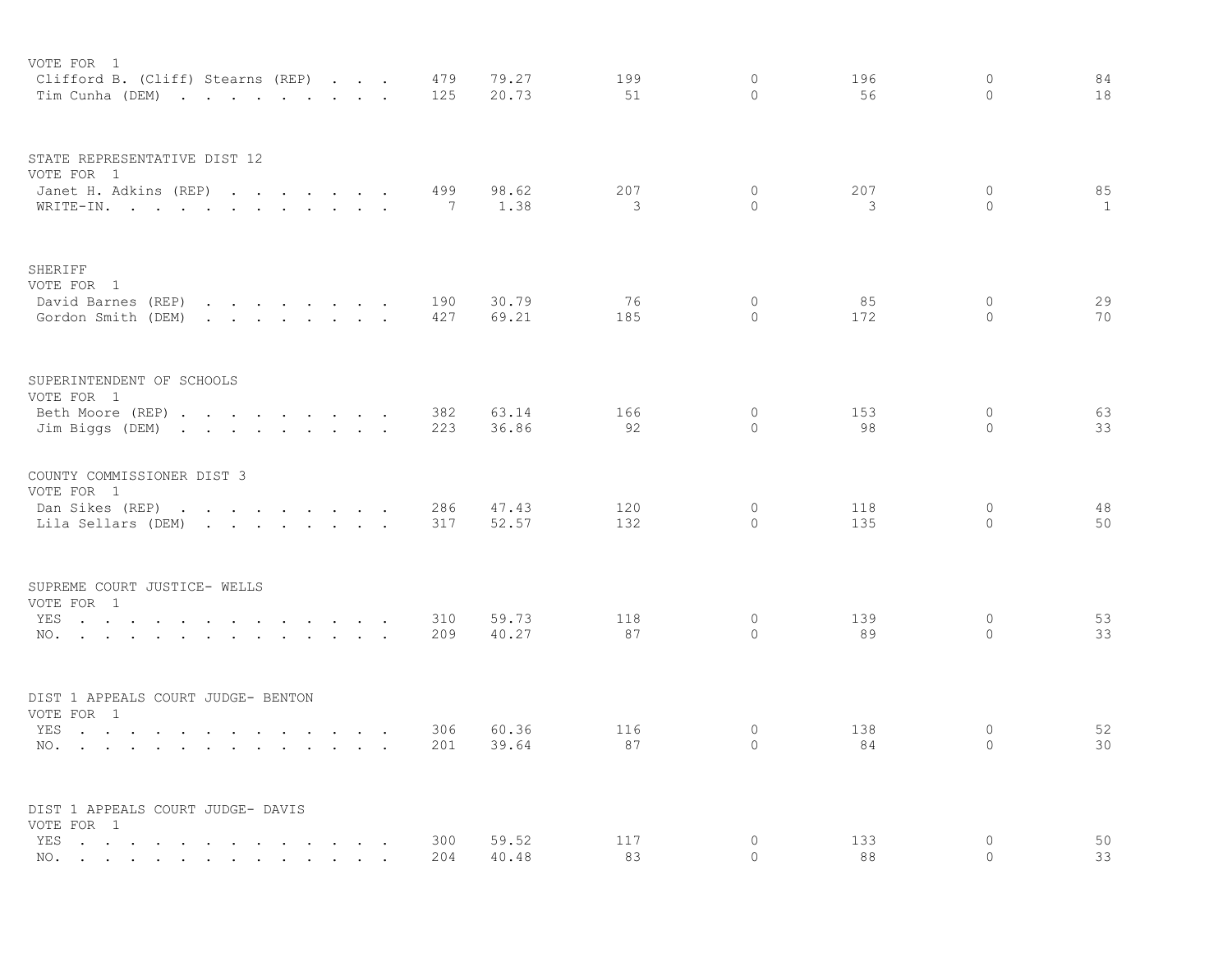| DIST 1 APPEALS COURT JUDGE- LEWIS<br>VOTE FOR 1        |                      |                                                        |                                                                                                                                                                                                                                   |                                                                                                                                                                                                                                   |        |                      |                      |            |                |           |                     |           |               |          |
|--------------------------------------------------------|----------------------|--------------------------------------------------------|-----------------------------------------------------------------------------------------------------------------------------------------------------------------------------------------------------------------------------------|-----------------------------------------------------------------------------------------------------------------------------------------------------------------------------------------------------------------------------------|--------|----------------------|----------------------|------------|----------------|-----------|---------------------|-----------|---------------|----------|
| YES<br>NO.                                             | $\ddot{\phantom{0}}$ |                                                        | $\sim$<br>$\sim$ $-$                                                                                                                                                                                                              | $\sim$ $\sim$ $\sim$                                                                                                                                                                                                              |        | $\ddot{\phantom{0}}$ | $\sim$               | 312<br>194 | 61.66<br>38.34 | 123<br>79 | $\circ$<br>$\Omega$ | 138<br>83 | 0<br>$\Omega$ | 51<br>32 |
| DIST 1 APPEALS COURT JUDGE- POLSTON<br>VOTE FOR 1      |                      |                                                        |                                                                                                                                                                                                                                   |                                                                                                                                                                                                                                   |        |                      |                      |            |                |           |                     |           |               |          |
| YES                                                    | $\sim$ $\sim$        | $\ddot{\phantom{a}}$<br>$\ddot{\phantom{1}}$<br>$\sim$ |                                                                                                                                                                                                                                   | <b>Contract Contract Contract</b>                                                                                                                                                                                                 |        | $\sim$               | $\ddot{\phantom{1}}$ | 305        | 61.00          | 125       | 0                   | 131       | 0             | 49       |
| NO.                                                    | $\sim$               | $\ddot{\phantom{a}}$<br>$\sim$                         | $\sim$                                                                                                                                                                                                                            |                                                                                                                                                                                                                                   | $\sim$ | $\sim$               |                      | 195        | 39.00          | 74        | $\circ$             | 88        | $\Omega$      | 33       |
| DIST 1 APPEALS COURT JUDGE- ROBERTS<br>VOTE FOR 1      |                      |                                                        |                                                                                                                                                                                                                                   |                                                                                                                                                                                                                                   |        |                      |                      |            |                |           |                     |           |               |          |
| YES                                                    | $\ddot{\phantom{0}}$ |                                                        |                                                                                                                                                                                                                                   |                                                                                                                                                                                                                                   |        |                      |                      | 306        | 61.32          | 125       | $\circ$             | 129       | 0             | 52       |
| NO.                                                    |                      | $\ddot{\phantom{a}}$<br>$\ddot{\phantom{a}}$           | $\ddot{\phantom{0}}$<br>$\sim$                                                                                                                                                                                                    | $\sim$                                                                                                                                                                                                                            |        | $\sim$ $\sim$        |                      | 193        | 38.68          | 72        | $\circ$             | 89        | $\Omega$      | 32       |
| DIST 1 APPEALS COURT JUDGE- VAN NORTWICK<br>VOTE FOR 1 |                      |                                                        |                                                                                                                                                                                                                                   |                                                                                                                                                                                                                                   |        |                      |                      |            |                |           |                     |           |               |          |
| YES                                                    |                      | $\sim$                                                 |                                                                                                                                                                                                                                   | $\sim$ $\sim$                                                                                                                                                                                                                     |        |                      |                      | 289        | 58.98          | 112       | $\circ$             | 128       | 0             | 49       |
| NO.                                                    |                      |                                                        |                                                                                                                                                                                                                                   |                                                                                                                                                                                                                                   |        | $\ddot{\phantom{0}}$ |                      | 201        | 41.02          | 80        | $\Omega$            | 88        | $\circ$       | 33       |
| CONSTITUTIONAL AMENDMENT 1<br>VOTE FOR 1               |                      |                                                        |                                                                                                                                                                                                                                   |                                                                                                                                                                                                                                   |        |                      |                      |            |                |           |                     |           |               |          |
| YES                                                    | $\sim$ $\sim$        | $\ddot{\phantom{a}}$<br>$\ddot{\phantom{a}}$           |                                                                                                                                                                                                                                   | $\cdot$ $\cdot$ $\cdot$                                                                                                                                                                                                           |        | $\sim$ $\sim$ $\sim$ |                      | 219        | 38.97          | 83        | $\circ$             | 104       | 0             | 32       |
| NO.                                                    |                      | $\sim$<br>$\ddot{\phantom{a}}$<br>$\sim$               |                                                                                                                                                                                                                                   | $\mathbf{r}$ , $\mathbf{r}$ , $\mathbf{r}$ , $\mathbf{r}$ , $\mathbf{r}$                                                                                                                                                          |        |                      |                      | 343        | 61.03          | 149       | $\circ$             | 141       | $\Omega$      | 53       |
| CONSTITUTIONAL AMENDMENT 2<br>VOTE FOR 1               |                      |                                                        |                                                                                                                                                                                                                                   |                                                                                                                                                                                                                                   |        |                      |                      |            |                |           |                     |           |               |          |
| YES                                                    | $\sim$ $\sim$        | $\ddot{\phantom{0}}$                                   | $\mathbf{r}$ . The set of the set of the set of the set of the set of the set of the set of the set of the set of the set of the set of the set of the set of the set of the set of the set of the set of the set of the set of t |                                                                                                                                                                                                                                   |        |                      |                      | 515        | 83.74          | 211       | $\circ$             | 218       | 0             | 86       |
| NO.                                                    |                      |                                                        |                                                                                                                                                                                                                                   |                                                                                                                                                                                                                                   |        |                      |                      | 100        | 16.26          | 48        | $\mathbf{0}$        | 40        | $\circ$       | 12       |
| CONSTITUTIONAL AMENDMENT 3                             |                      |                                                        |                                                                                                                                                                                                                                   |                                                                                                                                                                                                                                   |        |                      |                      |            |                |           |                     |           |               |          |
| VOTE FOR 1<br>YES                                      |                      |                                                        |                                                                                                                                                                                                                                   | $\mathbf{r}$ . The contract of the contract of the contract of the contract of the contract of the contract of the contract of the contract of the contract of the contract of the contract of the contract of the contract of th |        |                      |                      | 326        | 61.05          | 124       | $\circ$             | 139       | 0             | 63       |
| NO.                                                    | $\ddot{\phantom{a}}$ | $\sim$ $\sim$<br>$\ddot{\phantom{a}}$<br>$\sim$        |                                                                                                                                                                                                                                   | $\mathbf{r}$ , $\mathbf{r}$ , $\mathbf{r}$ , $\mathbf{r}$                                                                                                                                                                         |        |                      |                      | 208        | 38.95          | 97        | $\circ$             | 90        | $\circ$       | 21       |
| CONSTITUTIONAL AMENDMENT 4<br>VOTE FOR 1               |                      |                                                        |                                                                                                                                                                                                                                   |                                                                                                                                                                                                                                   |        |                      |                      |            |                |           |                     |           |               |          |
| YES                                                    |                      |                                                        |                                                                                                                                                                                                                                   |                                                                                                                                                                                                                                   |        |                      |                      | 351        | 66.35          | 142       | $\Omega$            | 146       | $\circ$       | 63       |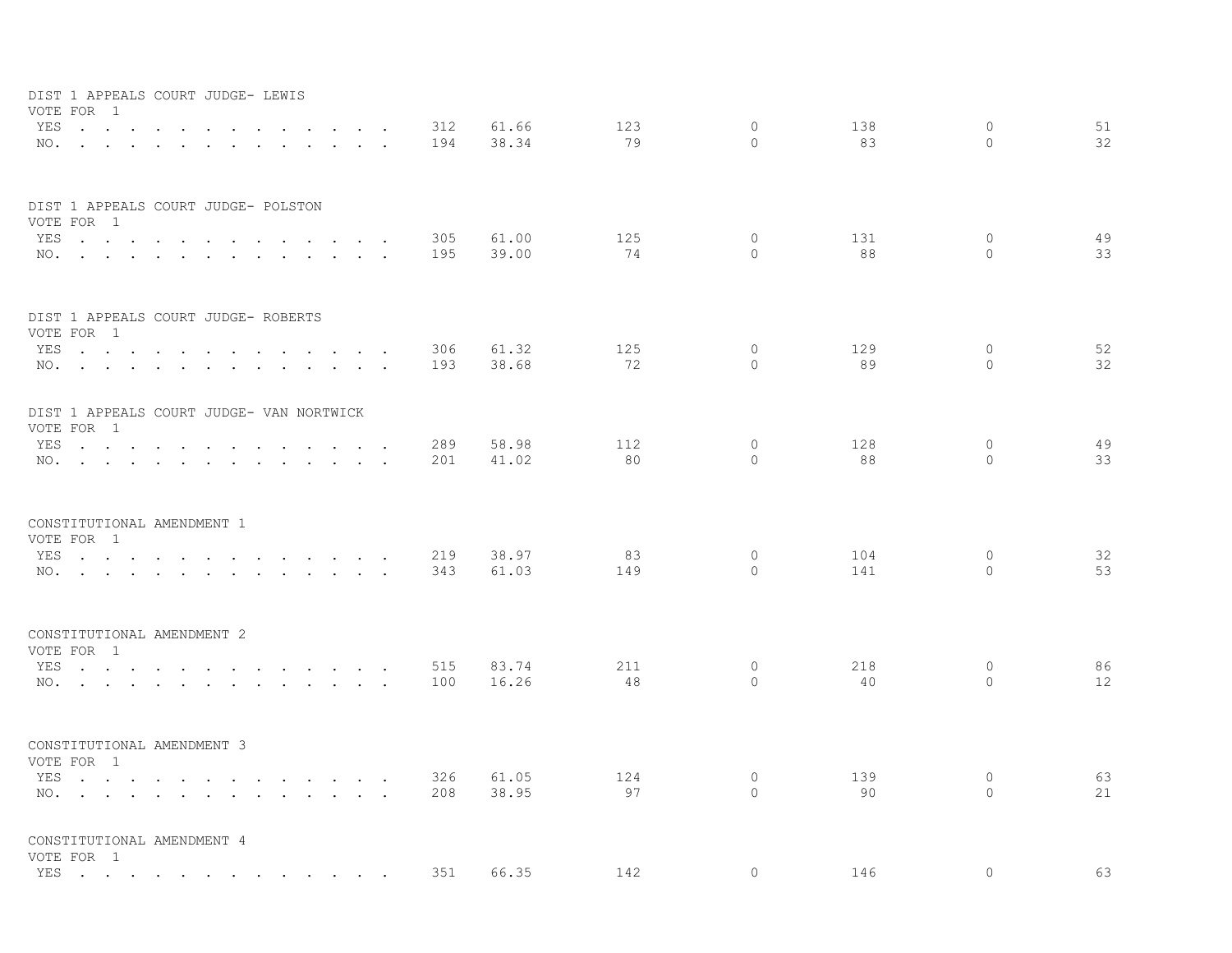| NO. 178                                  |     | 33.65 | 75  |          |     | 18 |
|------------------------------------------|-----|-------|-----|----------|-----|----|
| CONSTITUTIONAL AMENDMENT 6<br>VOTE FOR 1 |     |       |     |          |     |    |
| YES 333                                  |     | 64.04 | 146 |          | 140 |    |
| NO. 187                                  |     | 35.96 | 70  | $\Omega$ | 89  | 28 |
| CONSTITUTIONAL AMENDMENT 8<br>VOTE FOR 1 |     |       |     |          |     |    |
| YES.                                     | 196 | 36.10 | 89  |          | 85  | 22 |
| NO.                                      | 347 | 63.90 | 137 |          | 149 | 61 |

| PRECINCT 10A                                                                                                                             |  |  |  |             |       |            |           |            |           |          |
|------------------------------------------------------------------------------------------------------------------------------------------|--|--|--|-------------|-------|------------|-----------|------------|-----------|----------|
|                                                                                                                                          |  |  |  | TOTAL VOTES | ိ င   | E-Day M100 | E-Day IVO | Early M100 | Early IVO | Absentee |
| REGISTERED VOTERS - TOTAL                                                                                                                |  |  |  | 699         |       |            |           |            |           |          |
| BALLOTS CAST - TOTAL.                                                                                                                    |  |  |  | 546         |       | 277        |           | 171        |           | 98       |
| VOTER TURNOUT - TOTAL<br>the contract of the contract of the contract of the contract of the contract of the contract of the contract of |  |  |  |             | 78.11 |            |           |            |           |          |
| PRESIDENT AND VICE PRESIDENT                                                                                                             |  |  |  |             |       |            |           |            |           |          |
| VOTE FOR 1                                                                                                                               |  |  |  |             |       |            |           |            |           |          |
| McCain / Palin (REP).                                                                                                                    |  |  |  | 466         | 85.35 | 246        |           | 143        |           |          |
| Obama / Biden (DEM)                                                                                                                      |  |  |  | 75          | 13.74 | 29         |           | 28         |           | 18       |
| La Riva / Puryear (PSL).                                                                                                                 |  |  |  |             |       |            |           |            |           |          |
| Baldwin / Castle (CPF)                                                                                                                   |  |  |  |             |       |            |           |            |           |          |
| Amondson / Pletten (PRO)                                                                                                                 |  |  |  |             |       |            |           |            |           |          |
| Barr / Root (LBT).                                                                                                                       |  |  |  |             |       |            |           |            |           |          |
| Stevens / Link (OBJ).                                                                                                                    |  |  |  |             |       |            |           |            |           |          |
| Harris / Kennedy (SWP)                                                                                                                   |  |  |  |             |       |            |           |            |           |          |
| McKinney / Clemente (GRE)                                                                                                                |  |  |  |             |       |            |           |            |           |          |
| Keyes / Rohrbough (AIP).                                                                                                                 |  |  |  |             |       |            |           |            |           |          |
| Nader / Gonzalez (ECO)                                                                                                                   |  |  |  |             | .37   |            |           |            |           |          |
| Moore / Alexander $(SPF)$ .                                                                                                              |  |  |  |             |       |            |           |            |           |          |
| Jay / Smith (BTP).                                                                                                                       |  |  |  |             |       |            |           |            |           |          |
| WRITE-IN.                                                                                                                                |  |  |  |             | .55   |            |           |            |           |          |

REPRESENTATIVE IN CONGRESS DIST 6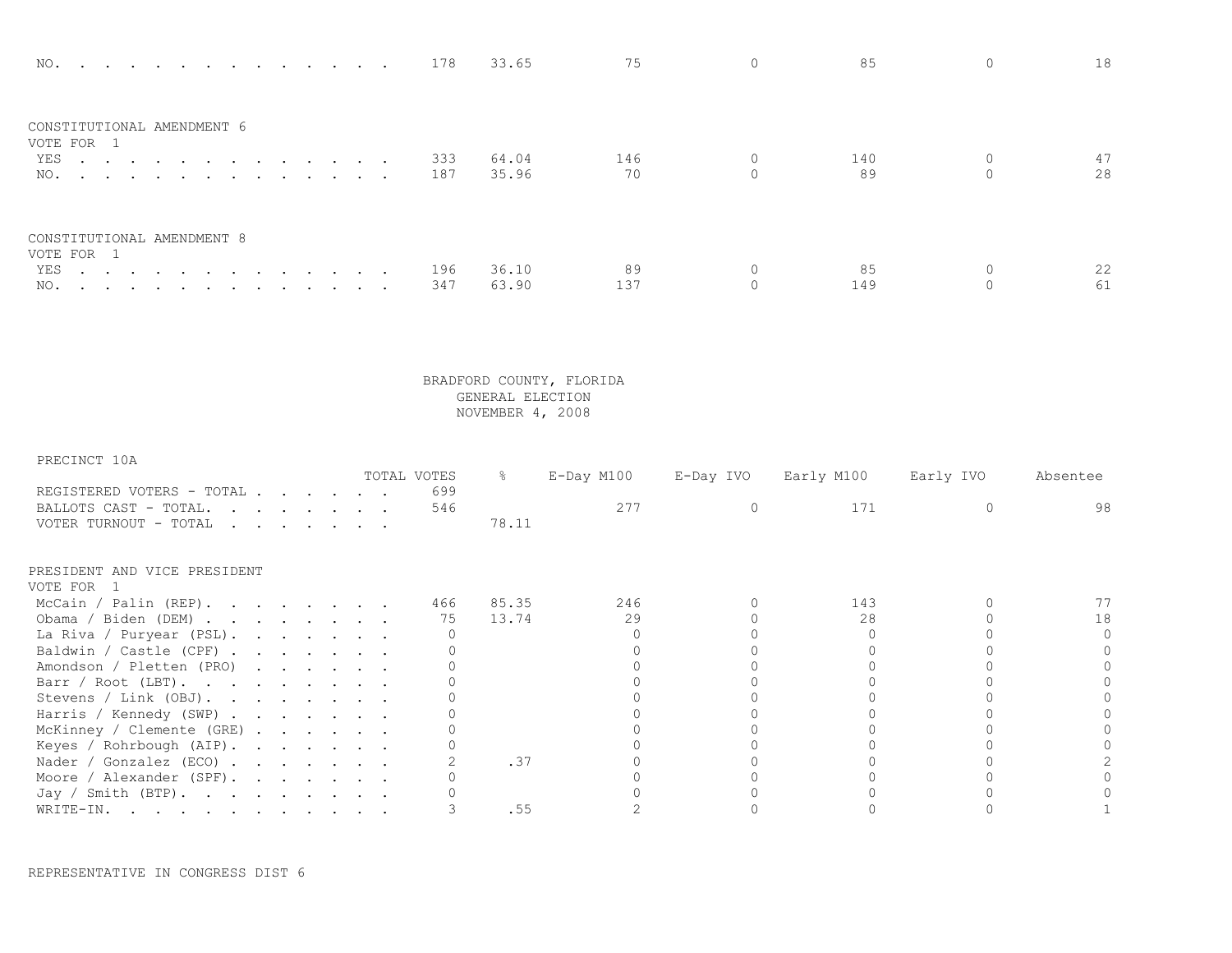| VOTE FOR 1<br>Clifford B. (Cliff) Stearns (REP)<br>Tim Cunha (DEM)                                                                                                               |                                                                                                                                    |        |                      | 441<br>88  | 83.36<br>16.64 | 230<br>40  | $\circ$<br>$\Omega$ | 139<br>26 | $\mathbf{0}$<br>$\Omega$ | 72<br>22         |
|----------------------------------------------------------------------------------------------------------------------------------------------------------------------------------|------------------------------------------------------------------------------------------------------------------------------------|--------|----------------------|------------|----------------|------------|---------------------|-----------|--------------------------|------------------|
| STATE REPRESENTATIVE DIST 12<br>VOTE FOR 1<br>Janet H. Adkins (REP)<br>WRITE-IN.                                                                                                 |                                                                                                                                    |        |                      | 457<br>7   | 98.49<br>1.51  | 238<br>3   | $\circ$<br>$\circ$  | 141<br>2  | $\circ$<br>$\circ$       | 78<br>$\sqrt{2}$ |
| SHERIFF<br>VOTE FOR 1<br>David Barnes (REP)<br>Gordon Smith (DEM)                                                                                                                | the contract of the contract of the contract of<br>the contract of the contract of the contract of the contract of the contract of |        |                      | 256<br>277 | 48.03<br>51.97 | 123<br>146 | 0<br>$\circ$        | 89<br>80  | 0<br>$\circ$             | 44<br>51         |
| SUPERINTENDENT OF SCHOOLS<br>VOTE FOR 1<br>Beth Moore (REP)<br>Jim Biggs (DEM)                                                                                                   |                                                                                                                                    |        |                      | 384<br>139 | 73.42<br>26.58 | 213<br>53  | 0<br>$\circ$        | 109<br>55 | $\circ$<br>$\circ$       | 62<br>31         |
| SUPREME COURT JUSTICE- WELLS<br>VOTE FOR 1<br>YES<br>NO.                                                                                                                         |                                                                                                                                    |        |                      | 232<br>242 | 48.95<br>51.05 | 115<br>133 | $\circ$<br>$\Omega$ | 82<br>69  | $\circ$<br>$\Omega$      | 35<br>40         |
| DIST 1 APPEALS COURT JUDGE- BENTON<br>VOTE FOR 1<br>YES<br>NO.                                                                                                                   |                                                                                                                                    | $\sim$ |                      | 225<br>237 | 48.70<br>51.30 | 110<br>130 | 0<br>$\Omega$       | 80<br>67  | $\circ$<br>$\Omega$      | 35<br>40         |
| DIST 1 APPEALS COURT JUDGE- DAVIS<br>VOTE FOR 1<br>YES<br>NO.<br>the contract of the contract of the contract of the contract of the contract of the contract of the contract of | and the state of the state of                                                                                                      | $\sim$ | $\ddot{\phantom{0}}$ | 225<br>237 | 48.70<br>51.30 | 110<br>132 | $\circ$<br>$\Omega$ | 79<br>67  | $\circ$<br>$\Omega$      | 36<br>38         |
| DIST 1 APPEALS COURT JUDGE- LEWIS<br>VOTE FOR 1<br>YES<br>$\sim$<br>$\sim$<br>$\sim$ $\sim$<br>$\ddot{\phantom{0}}$<br>NO.                                                       | the contract of the contract of the                                                                                                |        |                      | 248<br>213 | 53.80<br>46.20 | 122<br>120 | 0<br>$\Omega$       | 91<br>54  | 0<br>$\Omega$            | 35<br>39         |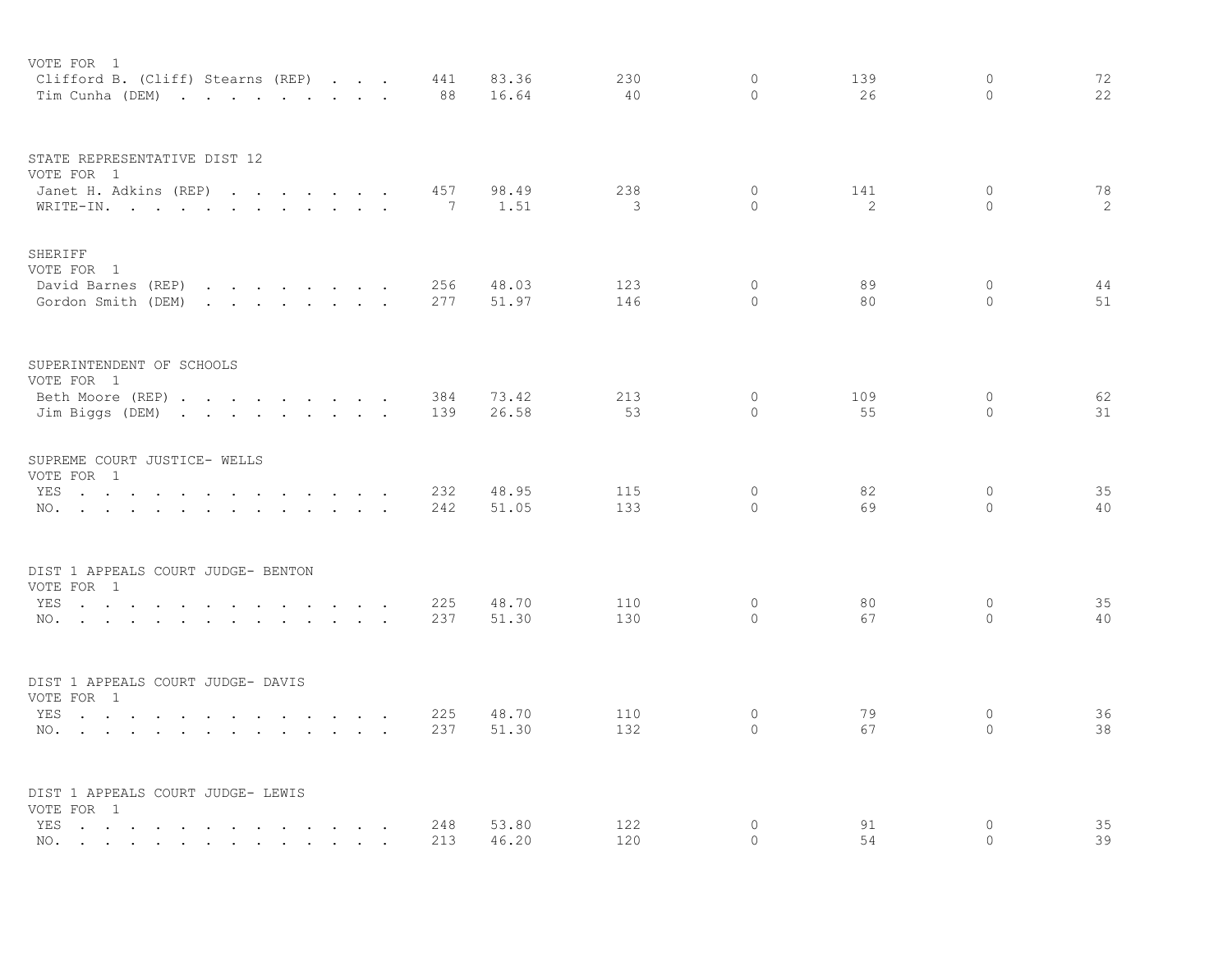| VOTE FOR 1                               | DIST 1 APPEALS COURT JUDGE- POLSTON      |                          |                 |     |       |     |              |     |              |    |
|------------------------------------------|------------------------------------------|--------------------------|-----------------|-----|-------|-----|--------------|-----|--------------|----|
|                                          | YES                                      | <b>Contract Contract</b> | $\sim$          | 239 | 51.62 | 119 | $\circ$      | 86  | $\mathbf{0}$ | 34 |
|                                          | NO.                                      |                          |                 | 224 | 48.38 | 124 | $\Omega$     | 61  | $\Omega$     | 39 |
|                                          | DIST 1 APPEALS COURT JUDGE- ROBERTS      |                          |                 |     |       |     |              |     |              |    |
| VOTE FOR 1<br>YES                        | $\ddot{\phantom{a}}$<br>$\sim$<br>$\sim$ | $\sim$ $\sim$            |                 | 245 | 53.38 | 124 | $\mathbf{0}$ | 89  | $\circ$      | 32 |
|                                          | NO.                                      |                          |                 | 214 | 46.62 | 114 | $\Omega$     | 59  | $\Omega$     | 41 |
| VOTE FOR 1                               | DIST 1 APPEALS COURT JUDGE- VAN NORTWICK |                          |                 |     |       |     |              |     |              |    |
|                                          | YES                                      |                          | and the control | 214 | 47.24 | 104 | $\Omega$     | 77  | $\circ$      | 33 |
|                                          | NO.                                      |                          |                 | 239 | 52.76 | 130 | $\Omega$     | 69  | $\Omega$     | 40 |
| CONSTITUTIONAL AMENDMENT 1               |                                          |                          |                 |     |       |     |              |     |              |    |
| VOTE FOR 1                               | YES                                      |                          |                 | 191 | 37.30 | 92  | $\mathbf{0}$ | 66  | $\circ$      | 33 |
|                                          | NO.                                      |                          |                 | 321 | 62.70 | 170 | $\Omega$     | 95  | $\Omega$     | 56 |
| CONSTITUTIONAL AMENDMENT 2               |                                          |                          |                 |     |       |     |              |     |              |    |
| VOTE FOR 1                               |                                          |                          |                 |     |       |     |              |     |              |    |
|                                          | YES                                      |                          |                 | 460 | 85.66 | 242 | $\mathbf{0}$ | 142 | $\mathbf 0$  | 76 |
|                                          | NO.                                      |                          |                 | 77  | 14.34 | 33  | $\Omega$     | 25  | $\Omega$     | 19 |
| CONSTITUTIONAL AMENDMENT 3               |                                          |                          |                 |     |       |     |              |     |              |    |
| VOTE FOR 1                               | YES                                      |                          |                 | 289 | 58.15 | 148 | $\circ$      | 97  | $\circ$      | 44 |
|                                          | NO.                                      |                          |                 | 208 | 41.85 | 107 | $\Omega$     | 61  | $\Omega$     | 40 |
| CONSTITUTIONAL AMENDMENT 4               |                                          |                          |                 |     |       |     |              |     |              |    |
| VOTE FOR 1                               | YES                                      |                          |                 | 297 | 59.88 | 151 | $\circ$      | 97  | 0            | 49 |
|                                          | NO.                                      |                          |                 | 199 | 40.12 | 105 | $\Omega$     | 59  | $\Omega$     | 35 |
|                                          |                                          |                          |                 |     |       |     |              |     |              |    |
| CONSTITUTIONAL AMENDMENT 6<br>VOTE FOR 1 |                                          |                          |                 |     |       |     |              |     |              |    |
|                                          | YES                                      |                          |                 | 297 | 60.86 | 145 | 0            | 103 | $\circ$      | 49 |
|                                          | NO.                                      |                          |                 | 191 | 39.14 | 106 | $\Omega$     | 51  | $\Omega$     | 34 |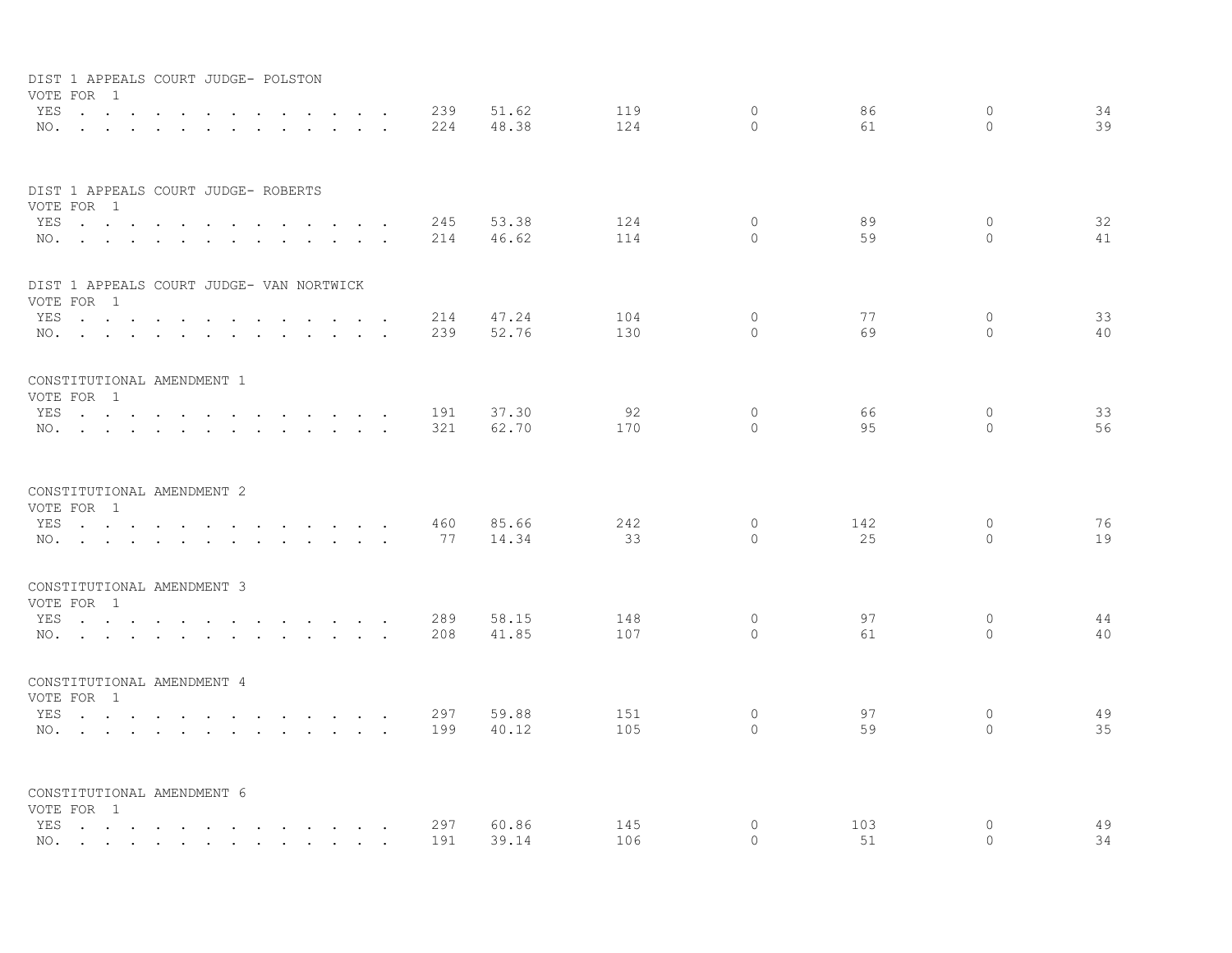| CONSTITUTIONAL AMENDMENT 8 |  |  |  |  |  |  |               |               |     |       |  |
|----------------------------|--|--|--|--|--|--|---------------|---------------|-----|-------|--|
| VOTE FOR 1                 |  |  |  |  |  |  |               |               |     |       |  |
|                            |  |  |  |  |  |  | YES 164 32.35 |               | 78  | 55.   |  |
|                            |  |  |  |  |  |  |               | NO. 343 67.65 | 182 | 1 N 4 |  |

| PRECINCT 10B                                                                                      |  |  |  |               |               |                |           |                |           |                |
|---------------------------------------------------------------------------------------------------|--|--|--|---------------|---------------|----------------|-----------|----------------|-----------|----------------|
|                                                                                                   |  |  |  | TOTAL VOTES   | $\frac{8}{6}$ | E-Day M100     | E-Day IVO | Early M100     | Early IVO | Absentee       |
| REGISTERED VOTERS - TOTAL 1,742<br>BALLOTS CAST - TOTAL.                                          |  |  |  |               |               | 721            | $\Omega$  | 409            | $\Omega$  | 298            |
| VOTER TURNOUT - TOTAL<br>$\mathbf{r}$ , $\mathbf{r}$ , $\mathbf{r}$ , $\mathbf{r}$ , $\mathbf{r}$ |  |  |  | 1,428         | 81.97         |                |           |                |           |                |
|                                                                                                   |  |  |  |               |               |                |           |                |           |                |
| PRESIDENT AND VICE PRESIDENT                                                                      |  |  |  |               |               |                |           |                |           |                |
| VOTE FOR 1                                                                                        |  |  |  |               |               |                |           |                |           |                |
| McCain / Palin $(REP)$ .                                                                          |  |  |  | 1,002         | 70.27         | 526            | $\Omega$  | 243            | $\Omega$  | 233            |
| Obama / Biden (DEM)                                                                               |  |  |  | 404           | 28.33         | 180            | $\Omega$  | 163            | $\Omega$  | 61             |
| La Riva / Puryear (PSL).                                                                          |  |  |  | $\Omega$      |               | $\mathbf 0$    | $\Omega$  | $\overline{0}$ | $\Omega$  | $\circ$        |
| Baldwin / Castle (CPF)                                                                            |  |  |  | 3             | .21           | 3              | $\Omega$  | $\Omega$       | $\Omega$  | $\circ$        |
| Amondson / Pletten (PRO)                                                                          |  |  |  | $\cap$        |               | $\Omega$       | $\Omega$  | $\Omega$       | $\Omega$  | $\circ$        |
| Barr / Root (LBT).                                                                                |  |  |  | $\mathcal{P}$ | .14           | $\mathbf{1}$   | $\Omega$  | $\Omega$       | $\Omega$  | $\mathbf{1}$   |
| Stevens / Link (OBJ).                                                                             |  |  |  | ∩             |               | $\Omega$       | $\Omega$  | $\Omega$       | $\Omega$  | $\Omega$       |
| Harris / Kennedy (SWP)                                                                            |  |  |  | $\cap$        |               | $\Omega$       | $\Omega$  | $\Omega$       | $\Omega$  | $\circ$        |
| McKinney / Clemente (GRE)                                                                         |  |  |  | $\Omega$      |               | $\Omega$       | $\Omega$  | $\Omega$       | $\Omega$  | $\Omega$       |
| Keyes / Rohrbough (AIP).                                                                          |  |  |  | 3             | .21           | $\overline{1}$ | $\Omega$  | $\overline{2}$ | $\Omega$  | $\overline{0}$ |
| Nader / Gonzalez (ECO)                                                                            |  |  |  |               | .42           | 5              | $\Omega$  | $\mathbf{1}$   | $\Omega$  | $\mathbf 0$    |
| Moore / Alexander (SPF).                                                                          |  |  |  | $\mathbf{1}$  | .07           | $\mathbf{1}$   | $\Omega$  | $\Omega$       | $\Omega$  | $\Omega$       |
| Jay / Smith $(BTP)$ .                                                                             |  |  |  | $\Omega$      |               | $\Omega$       | $\Omega$  | $\Omega$       | $\Omega$  | $\Omega$       |
| WRITE-IN.                                                                                         |  |  |  | 5             | .35           | 4              | $\Omega$  | $\Omega$       | $\Omega$  | $\mathbf{1}$   |
| REPRESENTATIVE IN CONGRESS DIST 6                                                                 |  |  |  |               |               |                |           |                |           |                |
| VOTE FOR 1                                                                                        |  |  |  |               |               |                |           |                |           |                |
| Clifford B. (Cliff) Stearns (REP)                                                                 |  |  |  | 996           | 72.70         | 520            | $\Omega$  | 250            | 0         | 226            |
| Tim Cunha (DEM)                                                                                   |  |  |  | 374           | 27.30         | 174            | $\Omega$  | 139            | $\Omega$  | 61             |
|                                                                                                   |  |  |  |               |               |                |           |                |           |                |
| STATE REPRESENTATIVE DIST 21                                                                      |  |  |  |               |               |                |           |                |           |                |
| VOTE FOR 1                                                                                        |  |  |  |               |               |                |           |                |           |                |
| Charles Van Zant (REP)                                                                            |  |  |  | 879           | 63.60         | 447            | $\circ$   | 229            | $\Omega$  | 203            |
| Linda Myers (DEM).                                                                                |  |  |  | 503           | 36.40         | 249            | $\Omega$  | 167            | $\Omega$  | 87             |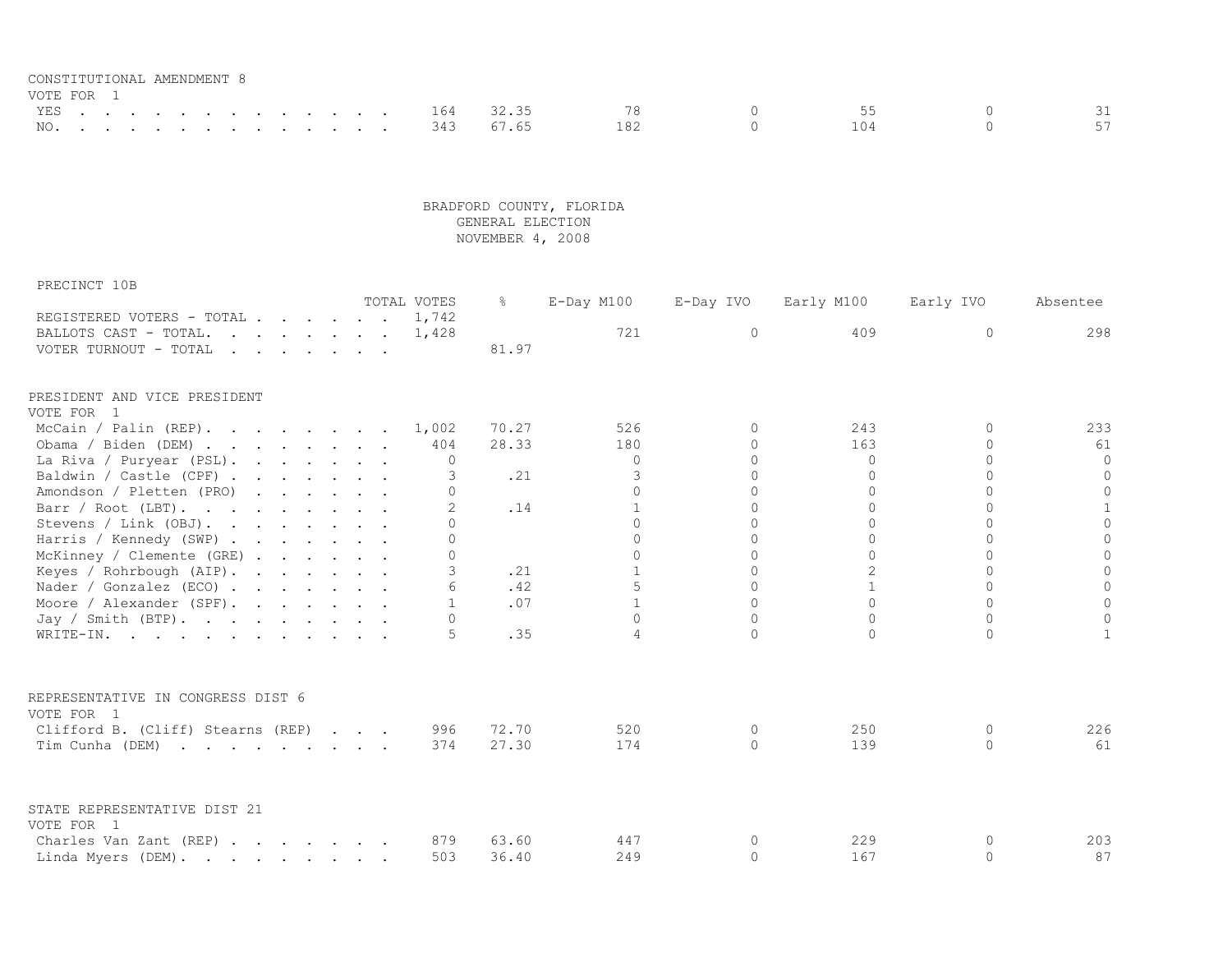| SHERIFF<br>VOTE FOR 1                                                                                                                                                                                                                                                                                                            |            |                |            |                     |            |                         |            |
|----------------------------------------------------------------------------------------------------------------------------------------------------------------------------------------------------------------------------------------------------------------------------------------------------------------------------------|------------|----------------|------------|---------------------|------------|-------------------------|------------|
| David Barnes (REP)<br>the contract of the contract of the contract of<br>Gordon Smith (DEM)<br>$\mathbf{r}$ . The contract of the contract of the contract of the contract of the contract of the contract of the contract of the contract of the contract of the contract of the contract of the contract of the contract of th | 700<br>662 | 51.40<br>48.60 | 351<br>334 | $\circ$<br>$\Omega$ | 178<br>215 | $\circ$<br>$\Omega$     | 171<br>113 |
| SUPERINTENDENT OF SCHOOLS                                                                                                                                                                                                                                                                                                        |            |                |            |                     |            |                         |            |
| VOTE FOR 1<br>Beth Moore (REP)                                                                                                                                                                                                                                                                                                   | 924        | 68.80          | 469        | 0                   | 230        | 0                       | 225        |
| Jim Biggs (DEM)                                                                                                                                                                                                                                                                                                                  | 419        | 31.20          | 211        | $\circ$             | 156        | $\Omega$                | 52         |
| SUPREME COURT JUSTICE- WELLS                                                                                                                                                                                                                                                                                                     |            |                |            |                     |            |                         |            |
| VOTE FOR 1                                                                                                                                                                                                                                                                                                                       |            |                |            |                     |            |                         |            |
| YES                                                                                                                                                                                                                                                                                                                              | 660        | 57.44          | 339        | $\circ$<br>$\circ$  | 185<br>153 | 0<br>$\Omega$           | 136        |
| NO.                                                                                                                                                                                                                                                                                                                              | 489        | 42.56          | 251        |                     |            |                         | 85         |
| DIST 1 APPEALS COURT JUDGE- BENTON                                                                                                                                                                                                                                                                                               |            |                |            |                     |            |                         |            |
| VOTE FOR 1                                                                                                                                                                                                                                                                                                                       |            |                |            |                     |            |                         |            |
| YES<br><b>Contract Contract Contract</b>                                                                                                                                                                                                                                                                                         | 621        | 55.60          | 317        | 0<br>$\Omega$       | 181        | $\mathbf 0$<br>$\Omega$ | 123        |
| NO.                                                                                                                                                                                                                                                                                                                              | 496        | 44.40          | 266        |                     | 144        |                         | 86         |
| DIST 1 APPEALS COURT JUDGE- DAVIS                                                                                                                                                                                                                                                                                                |            |                |            |                     |            |                         |            |
| VOTE FOR 1<br>YES                                                                                                                                                                                                                                                                                                                | 613        | 55.28          | 307        | $\circ$             | 181        | 0                       | 125        |
| $\sim$ $\sim$<br>$\cdots$ $\cdots$<br>$\sim$<br>$\sim$<br>NO.                                                                                                                                                                                                                                                                    | 496        | 44.72          | 269        | $\circ$             | 143        | $\Omega$                | 84         |
| DIST 1 APPEALS COURT JUDGE- LEWIS                                                                                                                                                                                                                                                                                                |            |                |            |                     |            |                         |            |
| VOTE FOR 1                                                                                                                                                                                                                                                                                                                       |            |                |            |                     |            |                         |            |
| YES<br>the contract of the contract of the<br>$\sim$ $\sim$ $\sim$ $\sim$                                                                                                                                                                                                                                                        | 645        | 57.95          | 331        | $\circ$             | 190        | $\circ$                 | 124        |
| NO.                                                                                                                                                                                                                                                                                                                              | 468        | 42.05          | 249        | $\Omega$            | 136        | $\Omega$                | 83         |
| DIST 1 APPEALS COURT JUDGE- POLSTON                                                                                                                                                                                                                                                                                              |            |                |            |                     |            |                         |            |
| VOTE FOR 1                                                                                                                                                                                                                                                                                                                       |            |                |            |                     |            |                         |            |
| YES<br>the contract of the contract of the contract of the contract of the contract of the contract of the contract of                                                                                                                                                                                                           | 645        | 57.69          | 337        | $\circ$             | 181        | $\circ$                 | 127        |
| NO.<br>and the contract of the contract of the contract of the contract of the contract of the contract of the contract of the contract of the contract of the contract of the contract of the contract of the contract of the contra                                                                                            | 473        | 42.31          | 243        | $\circ$             | 148        | $\Omega$                | 82         |
| DIST 1 APPEALS COURT JUDGE- ROBERTS<br>VOTE FOR 1                                                                                                                                                                                                                                                                                |            |                |            |                     |            |                         |            |
| YES                                                                                                                                                                                                                                                                                                                              | 667        | 60.14          | 347        | $\circ$             | 189        | $\mathbf{0}$            | 131        |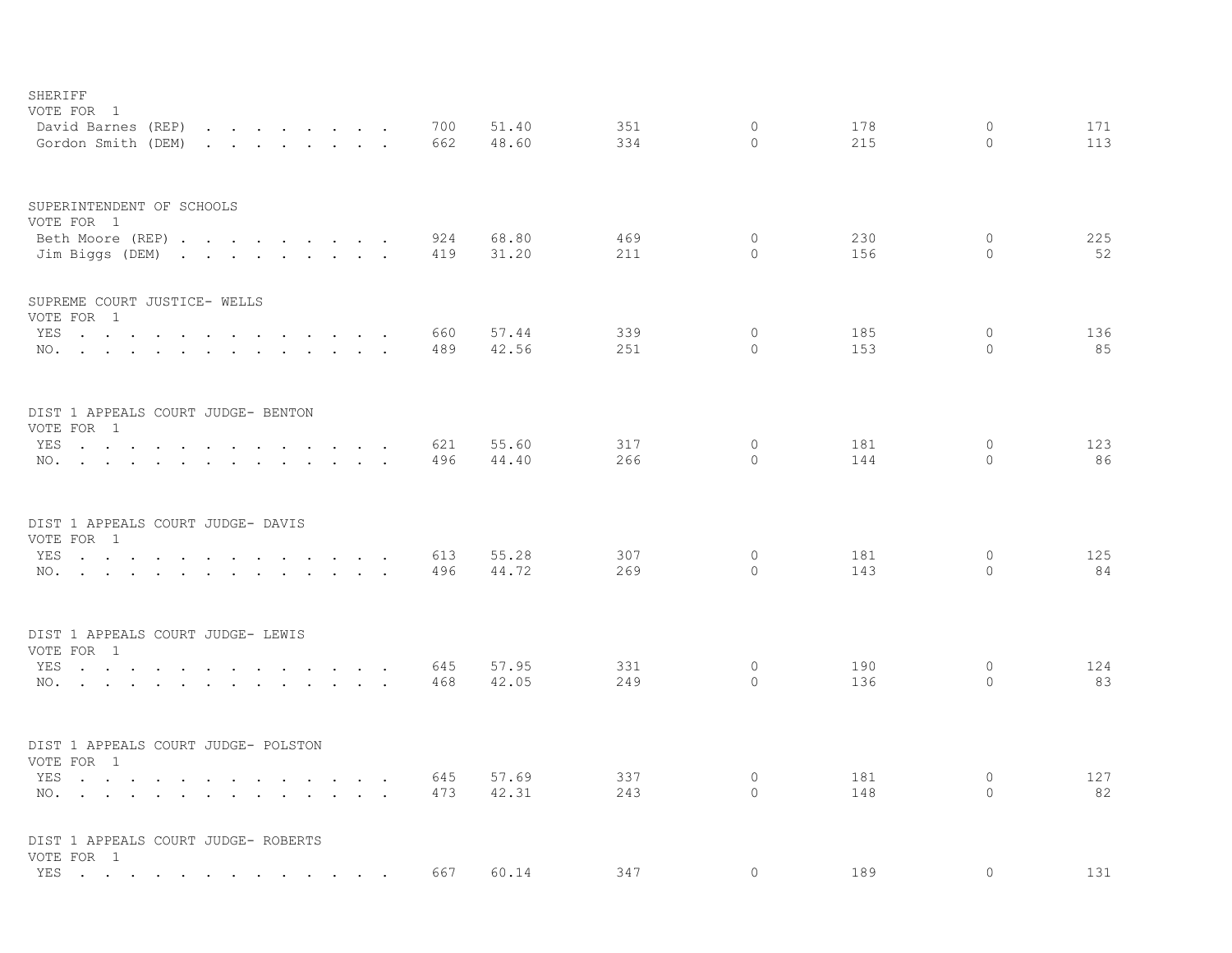| NO.                                      |  |                                                                                                                 |                                                                                 |                              |        |                      | 442   | 39.86 | 226 | $\circ$      | 135 | $\circ$      | 81  |
|------------------------------------------|--|-----------------------------------------------------------------------------------------------------------------|---------------------------------------------------------------------------------|------------------------------|--------|----------------------|-------|-------|-----|--------------|-----|--------------|-----|
| DIST 1 APPEALS COURT JUDGE- VAN NORTWICK |  |                                                                                                                 |                                                                                 |                              |        |                      |       |       |     |              |     |              |     |
| VOTE FOR 1<br>YES                        |  |                                                                                                                 |                                                                                 | $\sim$                       |        |                      | 610   | 55.51 | 304 | $\mathbf{0}$ | 178 | $\circ$      | 128 |
| NO.                                      |  | $\ddot{\phantom{0}}$                                                                                            |                                                                                 | $\sim 10^{-10}$ km s $^{-1}$ |        |                      | 489   | 44.49 | 261 | $\Omega$     | 147 | $\Omega$     | 81  |
|                                          |  |                                                                                                                 |                                                                                 |                              |        |                      |       |       |     |              |     |              |     |
| CONSTITUTIONAL AMENDMENT 1<br>VOTE FOR 1 |  |                                                                                                                 |                                                                                 |                              |        |                      |       |       |     |              |     |              |     |
| YES                                      |  |                                                                                                                 | $\mathbf{r}$ , and $\mathbf{r}$ , and $\mathbf{r}$ , and $\mathbf{r}$           |                              |        |                      | 506   | 38.42 | 242 | $\circ$      | 155 | $\circ$      | 109 |
| NO.                                      |  |                                                                                                                 |                                                                                 |                              | $\sim$ | $\ddot{\phantom{a}}$ | 811   | 61.58 | 417 | $\Omega$     | 229 | $\Omega$     | 165 |
| CONSTITUTIONAL AMENDMENT 2<br>VOTE FOR 1 |  |                                                                                                                 |                                                                                 |                              |        |                      |       |       |     |              |     |              |     |
| YES                                      |  |                                                                                                                 |                                                                                 |                              |        |                      | 1,069 | 76.19 | 537 | $\circ$      | 289 | $\mathbf{0}$ | 243 |
| NO.                                      |  |                                                                                                                 |                                                                                 |                              |        |                      | 334   | 23.81 | 174 | $\Omega$     | 110 | $\Omega$     | 50  |
|                                          |  |                                                                                                                 |                                                                                 |                              |        |                      |       |       |     |              |     |              |     |
| CONSTITUTIONAL AMENDMENT 3               |  |                                                                                                                 |                                                                                 |                              |        |                      |       |       |     |              |     |              |     |
| VOTE FOR 1<br>YES                        |  |                                                                                                                 | the contract of the contract of the contract of the contract of the contract of |                              |        |                      | 797   | 61.88 | 395 | $\mathbf 0$  | 231 | $\circ$      | 171 |
| NO.                                      |  |                                                                                                                 |                                                                                 |                              |        |                      | 491   | 38.12 | 251 | $\Omega$     | 145 | $\Omega$     | 95  |
|                                          |  |                                                                                                                 |                                                                                 |                              |        |                      |       |       |     |              |     |              |     |
| CONSTITUTIONAL AMENDMENT 4<br>VOTE FOR 1 |  |                                                                                                                 |                                                                                 |                              |        |                      |       |       |     |              |     |              |     |
| YES                                      |  | the contract of the contract of the contract of the contract of the contract of the contract of the contract of |                                                                                 |                              |        |                      | 790   | 61.67 | 403 | $\circ$      | 216 | $\circ$      | 171 |
| NO.                                      |  |                                                                                                                 |                                                                                 |                              |        |                      | 491   | 38.33 | 239 | $\Omega$     | 155 | $\Omega$     | 97  |
|                                          |  |                                                                                                                 |                                                                                 |                              |        |                      |       |       |     |              |     |              |     |
| CONSTITUTIONAL AMENDMENT 6               |  |                                                                                                                 |                                                                                 |                              |        |                      |       |       |     |              |     |              |     |
| VOTE FOR 1<br>YES                        |  |                                                                                                                 | $\mathbf{r}$ , $\mathbf{r}$ , $\mathbf{r}$ , $\mathbf{r}$ , $\mathbf{r}$        |                              |        |                      | 834   | 65.77 | 416 | 0            | 234 | 0            | 184 |
| NO.                                      |  |                                                                                                                 |                                                                                 |                              |        | $\ddot{\phantom{1}}$ | 434   | 34.23 | 220 | $\Omega$     | 131 | $\circ$      | 83  |
|                                          |  |                                                                                                                 |                                                                                 |                              |        |                      |       |       |     |              |     |              |     |
| CONSTITUTIONAL AMENDMENT 8<br>VOTE FOR 1 |  |                                                                                                                 |                                                                                 |                              |        |                      |       |       |     |              |     |              |     |
| YES                                      |  |                                                                                                                 |                                                                                 |                              |        |                      | 445   | 33.76 | 233 | 0            | 127 | 0            | 85  |
| NO.                                      |  |                                                                                                                 |                                                                                 |                              |        |                      | 873   | 66.24 | 429 | $\Omega$     | 253 | 0            | 191 |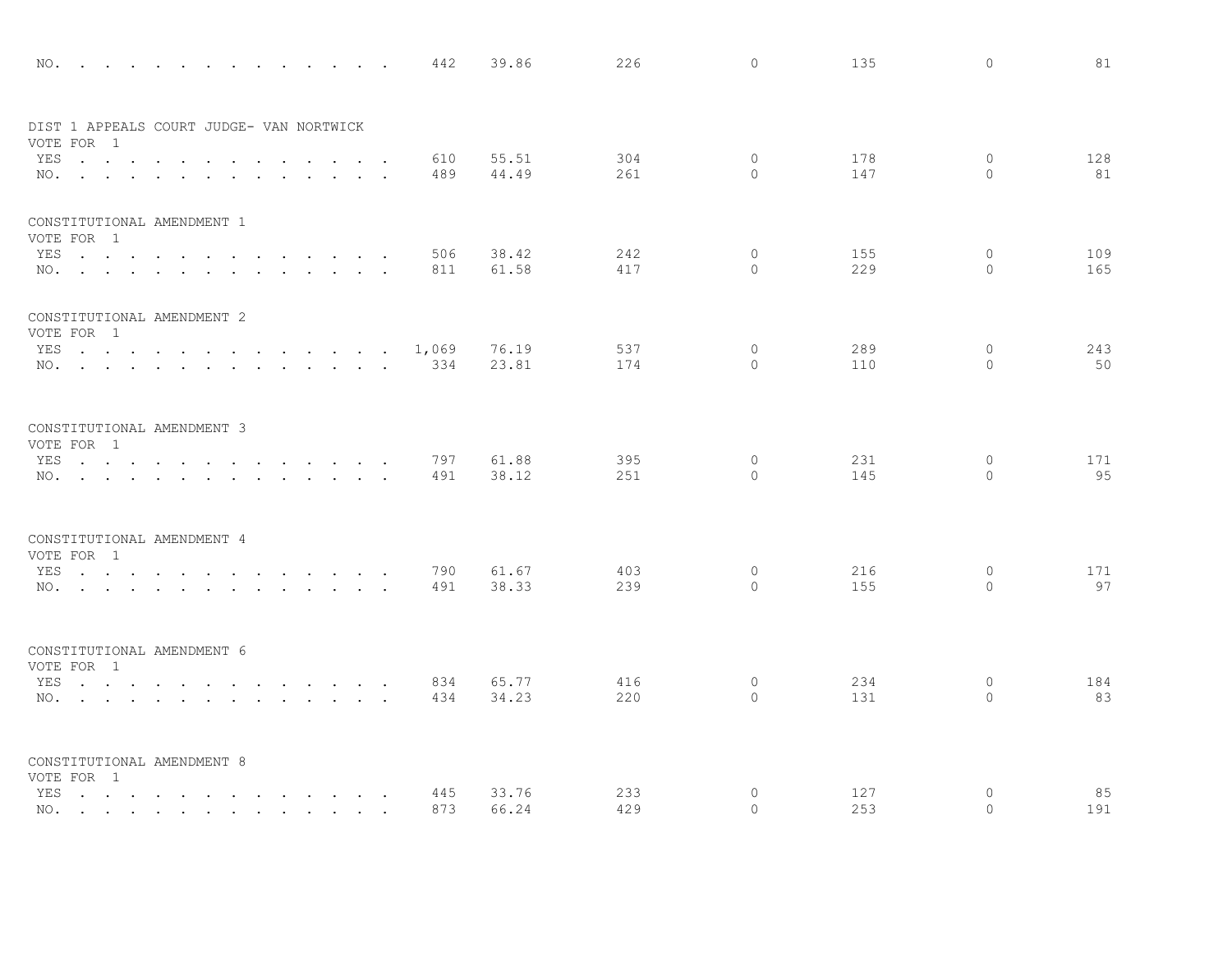| PRECINCT |  |
|----------|--|
|----------|--|

|                                                                                                                                                                                                                                                            |  |  | TOTAL VOTES  | $\frac{6}{6}$ | $E$ -Day M100  | E-Day IVO | Early M100     | Early IVO   | Absentee            |
|------------------------------------------------------------------------------------------------------------------------------------------------------------------------------------------------------------------------------------------------------------|--|--|--------------|---------------|----------------|-----------|----------------|-------------|---------------------|
| REGISTERED VOTERS - TOTAL                                                                                                                                                                                                                                  |  |  | 1,163        |               |                |           |                |             |                     |
| BALLOTS CAST - TOTAL.<br>$\mathbf{r}$ . The contract of the contract of $\mathbf{r}$<br>$\sim$                                                                                                                                                             |  |  | 800          |               | 446            | $\circ$   | 240            | 0           | 114                 |
| VOTER TURNOUT - TOTAL<br>$\mathbf{r}$ . The set of the set of the set of the set of the set of the set of the set of the set of the set of the set of the set of the set of the set of the set of the set of the set of the set of the set of the set of t |  |  |              | 68.79         |                |           |                |             |                     |
| PRESIDENT AND VICE PRESIDENT                                                                                                                                                                                                                               |  |  |              |               |                |           |                |             |                     |
| VOTE FOR 1                                                                                                                                                                                                                                                 |  |  |              |               |                |           |                |             |                     |
| McCain / Palin (REP).<br>$\mathbf{r}$ . The set of the set of the set of the set of the set of the set of the set of the set of the set of the set of the set of the set of the set of the set of the set of the set of the set of the set of the set of t |  |  | 568          | 71.45         | 320            | $\Omega$  | 162            | $\Omega$    | 86                  |
| Obama / Biden (DEM)                                                                                                                                                                                                                                        |  |  | 205          | 25.79         | 110            | $\Omega$  | 73             | $\Omega$    | 22                  |
| La Riva / Puryear (PSL).                                                                                                                                                                                                                                   |  |  | 0            |               | $\mathbf 0$    | $\circ$   | 0              | $\circ$     | $\circ$             |
| Baldwin / Castle (CPF)                                                                                                                                                                                                                                     |  |  | 1            | .13           | $\mathbf{1}$   | $\Omega$  | $\Omega$       | $\Omega$    | $\circ$             |
| Amondson / Pletten (PRO)                                                                                                                                                                                                                                   |  |  | $\Omega$     |               | $\Omega$       | $\Omega$  | 0              | $\Omega$    | $\circ$             |
| Barr / Root (LBT).                                                                                                                                                                                                                                         |  |  | 8            | 1.01          | 3              | $\Omega$  | $\overline{2}$ | $\Omega$    | $\mathsf 3$         |
| Stevens / Link (OBJ).                                                                                                                                                                                                                                      |  |  | $\Omega$     |               | $\Omega$       | $\Omega$  | $\Omega$       | $\Omega$    | $\circ$             |
| Harris / Kennedy (SWP)                                                                                                                                                                                                                                     |  |  | $\Omega$     |               | $\Omega$       | $\Omega$  | $\Omega$       | $\Omega$    | $\circ$             |
| McKinney / Clemente (GRE)                                                                                                                                                                                                                                  |  |  | $\Omega$     |               | $\Omega$       | $\Omega$  | $\Omega$       | $\Omega$    | $\mathsf{O}\xspace$ |
| Keyes / Rohrbough (AIP).                                                                                                                                                                                                                                   |  |  | $\mathbf{1}$ | .13           | $\Omega$       | $\Omega$  | $\Omega$       | $\Omega$    | $\mathbf{1}$        |
| Nader / Gonzalez (ECO)                                                                                                                                                                                                                                     |  |  | 9            | 1.13          | 7              | $\Omega$  | $\mathbf{1}$   | $\Omega$    | $\,1\,$             |
| Moore / Alexander (SPF).                                                                                                                                                                                                                                   |  |  | $\cap$       |               | $\Omega$       | $\Omega$  | $\Omega$       | $\Omega$    | $\circ$             |
| Jay / Smith $(BTP)$ .                                                                                                                                                                                                                                      |  |  | $\Omega$     |               | $\Omega$       | $\Omega$  | 0              | $\Omega$    | $\circ$             |
| WRITE-IN.                                                                                                                                                                                                                                                  |  |  | 3            | .38           | $\mathbf{1}$   | $\Omega$  | $\mathbf{1}$   | $\Omega$    | $\mathbf{1}$        |
|                                                                                                                                                                                                                                                            |  |  |              |               |                |           |                |             |                     |
| REPRESENTATIVE IN CONGRESS DIST 6<br>VOTE FOR 1                                                                                                                                                                                                            |  |  |              |               |                |           |                |             |                     |
| Clifford B. (Cliff) Stearns (REP)                                                                                                                                                                                                                          |  |  | 505          | 67.69         | 275            | $\circ$   | 152            | $\circ$     | 78                  |
| Tim Cunha (DEM)<br>$\mathbf{r}$ , and $\mathbf{r}$ , and $\mathbf{r}$ , and $\mathbf{r}$ , and $\mathbf{r}$                                                                                                                                                |  |  | 241          | 32.31         | 133            | $\Omega$  | 81             | $\Omega$    | 27                  |
|                                                                                                                                                                                                                                                            |  |  |              |               |                |           |                |             |                     |
| STATE REPRESENTATIVE DIST 12<br>VOTE FOR 1                                                                                                                                                                                                                 |  |  |              |               |                |           |                |             |                     |
| Janet H. Adkins (REP)                                                                                                                                                                                                                                      |  |  | 597          | 99.00         | 324            | $\circ$   | 187            | $\circ$     | 86                  |
| WRITE-IN.                                                                                                                                                                                                                                                  |  |  | 6            | 1.00          | $\overline{4}$ | $\Omega$  | 2              | $\circ$     | $\circ$             |
|                                                                                                                                                                                                                                                            |  |  |              |               |                |           |                |             |                     |
| SHERIFF<br>VOTE FOR 1                                                                                                                                                                                                                                      |  |  |              |               |                |           |                |             |                     |
| David Barnes (REP)<br>$\mathbf{r}$ , $\mathbf{r}$ , $\mathbf{r}$ , $\mathbf{r}$ , $\mathbf{r}$ , $\mathbf{r}$                                                                                                                                              |  |  | 282          | 35.92         | 146            | $\circ$   | 99             | $\mathbf 0$ | 37                  |
|                                                                                                                                                                                                                                                            |  |  | 503          |               | 290            | $\circ$   | 138            | $\circ$     | 75                  |
| Gordon Smith (DEM)<br>$\mathbf{r}$ , $\mathbf{r}$ , $\mathbf{r}$ , $\mathbf{r}$ , $\mathbf{r}$ , $\mathbf{r}$                                                                                                                                              |  |  |              | 64.08         |                |           |                |             |                     |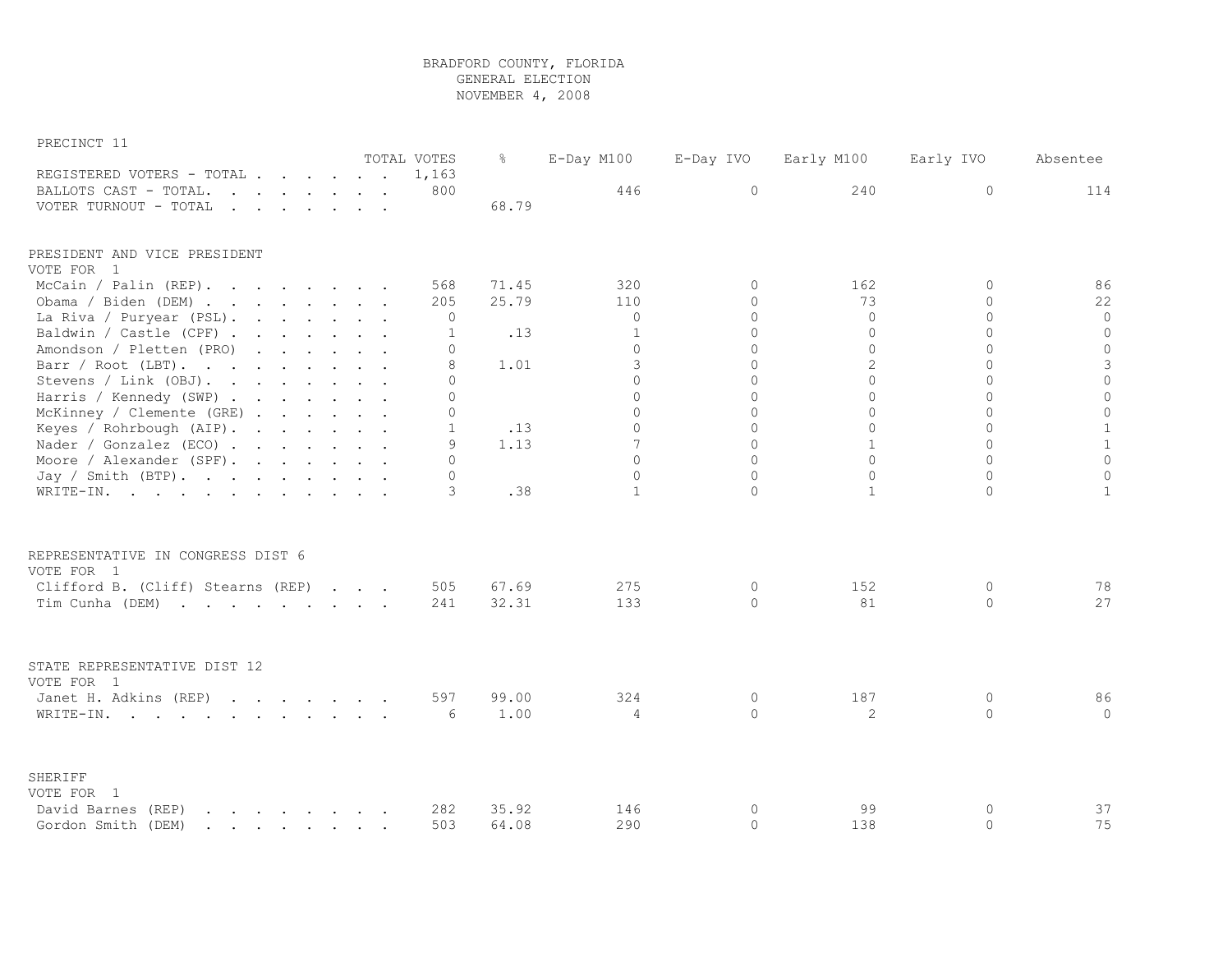|            | SUPERINTENDENT OF SCHOOLS<br>VOTE FOR 1<br>Beth Moore (REP)                                                     |        |                                                                                                                 |                      |                         |        |                                |                      | 474        | 61.56          | 251        | $\circ$            | 144        | 0                      | 79       |
|------------|-----------------------------------------------------------------------------------------------------------------|--------|-----------------------------------------------------------------------------------------------------------------|----------------------|-------------------------|--------|--------------------------------|----------------------|------------|----------------|------------|--------------------|------------|------------------------|----------|
|            | Jim Biggs (DEM)                                                                                                 |        | the contract of the contract of the contract of the contract of the contract of the contract of the contract of |                      |                         |        |                                |                      | 296        | 38.44          | 173        | 0                  | 90         | 0                      | 33       |
|            | SUPREME COURT JUSTICE- WELLS                                                                                    |        |                                                                                                                 |                      |                         |        |                                |                      |            |                |            |                    |            |                        |          |
|            | VOTE FOR 1                                                                                                      |        |                                                                                                                 |                      |                         |        |                                |                      |            |                |            |                    |            |                        |          |
| YES<br>NO. | and the contract of the state of<br>$\mathbf{r}$ , and $\mathbf{r}$ , and $\mathbf{r}$                          |        | $\ddot{\phantom{a}}$                                                                                            |                      |                         |        |                                |                      | 374<br>275 | 57.63<br>42.37 | 220<br>133 | 0<br>$\circ$       | 106<br>107 | 0<br>$\circ$           | 48<br>35 |
|            |                                                                                                                 | $\sim$ |                                                                                                                 |                      |                         | $\sim$ | $\sim$                         |                      |            |                |            |                    |            |                        |          |
|            | DIST 1 APPEALS COURT JUDGE- BENTON<br>VOTE FOR 1                                                                |        |                                                                                                                 |                      |                         |        |                                |                      |            |                |            |                    |            |                        |          |
|            | YES                                                                                                             |        |                                                                                                                 | $\ddot{\phantom{0}}$ |                         |        | $\ddot{\phantom{a}}$           | $\ddot{\phantom{a}}$ | 366        | 57.19          | 213        | 0                  | 106        | 0                      | 47       |
|            | NO.                                                                                                             | $\sim$ |                                                                                                                 |                      |                         |        |                                |                      | 274        | 42.81          | 136        | 0                  | 105        | $\mathbf{0}$           | 33       |
|            | DIST 1 APPEALS COURT JUDGE- DAVIS<br>VOTE FOR 1                                                                 |        |                                                                                                                 |                      |                         |        |                                |                      |            |                |            |                    |            |                        |          |
|            | YES                                                                                                             |        | $\ddot{\phantom{a}}$                                                                                            |                      |                         |        | $\ddot{\phantom{0}}$           | $\ddot{\phantom{a}}$ | 370        | 57.45          | 215        | $\circ$            | 110        | $\circ$                | 45       |
|            | NO.                                                                                                             |        |                                                                                                                 |                      |                         |        |                                |                      | 274        | 42.55          | 138        | 0                  | 100        | $\mathbf{0}$           | 36       |
|            | DIST 1 APPEALS COURT JUDGE- LEWIS                                                                               |        |                                                                                                                 |                      |                         |        |                                |                      |            |                |            |                    |            |                        |          |
|            | VOTE FOR 1<br>YES                                                                                               |        |                                                                                                                 |                      |                         |        |                                |                      |            | 57.12          | 209        | 0                  | 109        | $\circ$                | 47       |
|            | NO.                                                                                                             |        |                                                                                                                 |                      | $\cdot$ $\cdot$ $\cdot$ |        | $\sim$ $\sim$<br>$\sim$ $\sim$ |                      | 365<br>274 | 42.88          | 141        | $\circ$            | 100        | 0                      | 33       |
|            | DIST 1 APPEALS COURT JUDGE- POLSTON                                                                             |        |                                                                                                                 |                      |                         |        |                                |                      |            |                |            |                    |            |                        |          |
|            | VOTE FOR 1                                                                                                      |        |                                                                                                                 |                      |                         |        |                                |                      |            |                |            |                    |            |                        |          |
|            | YES                                                                                                             |        |                                                                                                                 |                      |                         |        |                                | $\sim$               | 366        | 57.37          | 214        | 0                  | 109        | 0                      | 43<br>34 |
| NO.        | the contract of the contract of the contract of the contract of the contract of the contract of the contract of |        |                                                                                                                 |                      |                         |        |                                |                      | 272        | 42.63          | 137        | 0                  | 101        | 0                      |          |
|            | DIST 1 APPEALS COURT JUDGE- ROBERTS<br>VOTE FOR 1                                                               |        |                                                                                                                 |                      |                         |        |                                |                      |            |                |            |                    |            |                        |          |
| YES        | the contract of the contract of the contract of the contract of the contract of the contract of the contract of |        |                                                                                                                 |                      |                         |        | $\sim$ $\sim$                  |                      | 370        | 58.27          | 211        | 0                  | 109        | 0                      | 50       |
|            | NO.                                                                                                             |        |                                                                                                                 |                      |                         |        |                                |                      | 265        | 41.73          | 137        | $\circ$            | 100        | $\circ$                | 28       |
|            | DIST 1 APPEALS COURT JUDGE- VAN NORTWICK                                                                        |        |                                                                                                                 |                      |                         |        |                                |                      |            |                |            |                    |            |                        |          |
|            | VOTE FOR 1                                                                                                      |        |                                                                                                                 |                      |                         |        |                                |                      |            | 57.64          |            |                    |            |                        |          |
|            | YES<br>NO.                                                                                                      |        |                                                                                                                 |                      |                         |        | $\sim$                         |                      | 362<br>266 | 42.36          | 206<br>135 | $\circ$<br>$\circ$ | 110<br>99  | $\mathbf 0$<br>$\circ$ | 46<br>32 |
|            |                                                                                                                 |        |                                                                                                                 |                      |                         |        |                                |                      |            |                |            |                    |            |                        |          |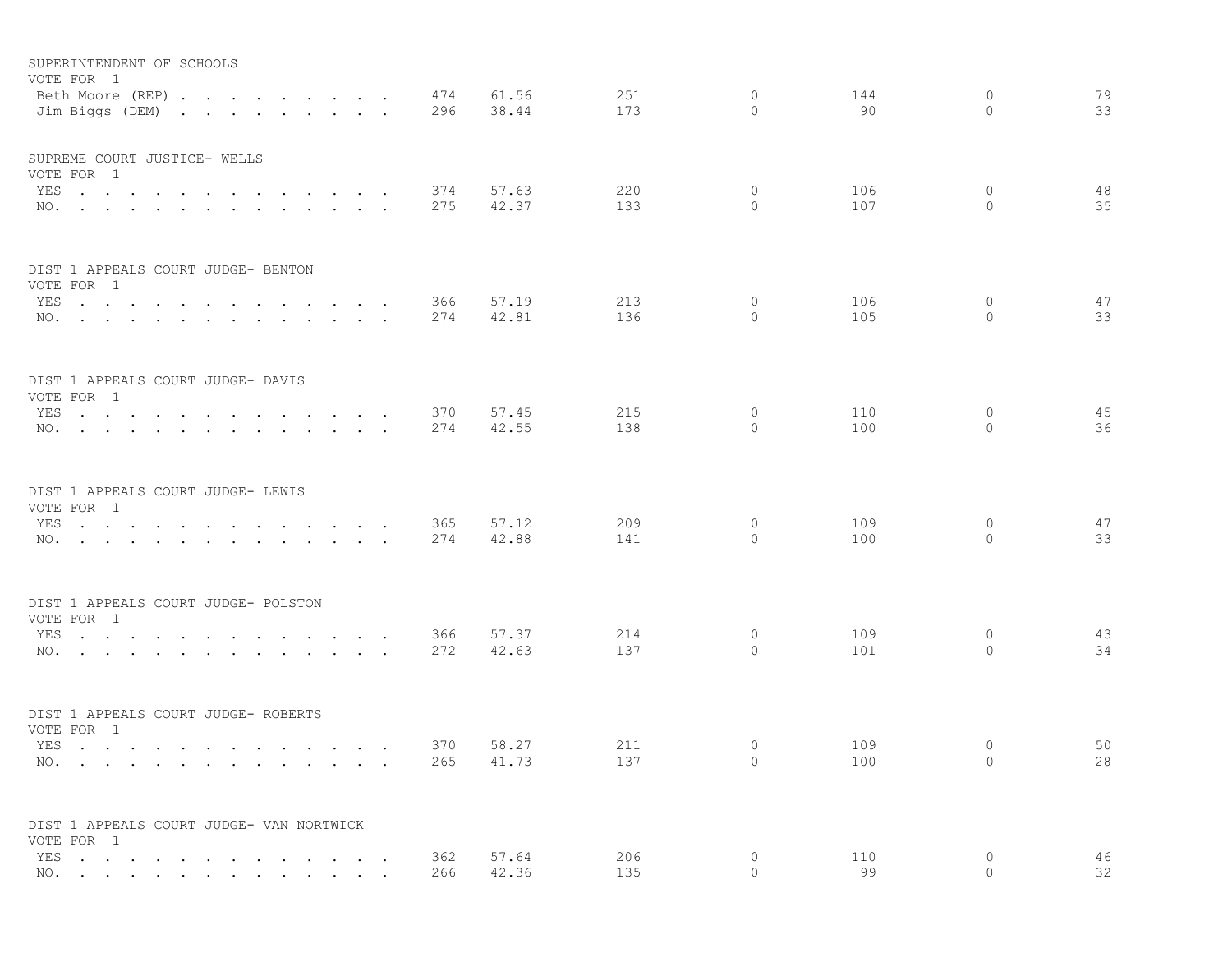| CONSTITUTIONAL AMENDMENT 1<br>VOTE FOR 1               |                                                                                                                                                            |  |        |            |                |            |                      |           |                          |          |
|--------------------------------------------------------|------------------------------------------------------------------------------------------------------------------------------------------------------------|--|--------|------------|----------------|------------|----------------------|-----------|--------------------------|----------|
| YES<br>NO.                                             | <u>na kama sa sana sa sa sa sa sa sa sa</u><br>$\mathbf{r}$ , and $\mathbf{r}$ , and $\mathbf{r}$ , and $\mathbf{r}$ , and $\mathbf{r}$ , and $\mathbf{r}$ |  |        | 288<br>430 | 40.11<br>59.89 | 166<br>232 | $\Omega$<br>$\Omega$ | 90<br>140 | $\Omega$<br>$\Omega$     | 32<br>58 |
| CONSTITUTIONAL AMENDMENT 2<br>VOTE FOR 1<br>YES<br>NO. |                                                                                                                                                            |  | $\sim$ | 616<br>164 | 78.97<br>21.03 | 344<br>85  | $\circ$<br>$\Omega$  | 184<br>54 | $\mathbf{0}$<br>$\Omega$ | 88<br>25 |
| CONSTITUTIONAL AMENDMENT 3<br>VOTE FOR 1<br>YES<br>NO. |                                                                                                                                                            |  |        | 385<br>297 | 56.45<br>43.55 | 204<br>172 | 0<br>$\Omega$        | 126<br>92 | $\mathbf{0}$<br>$\Omega$ | 55<br>33 |
| CONSTITUTIONAL AMENDMENT 4<br>VOTE FOR 1<br>YES<br>NO. |                                                                                                                                                            |  |        | 398<br>283 | 58.44<br>41.56 | 199<br>173 | 0<br>$\Omega$        | 131<br>86 | $\circ$<br>$\mathbf{0}$  | 68<br>24 |
| CONSTITUTIONAL AMENDMENT 6<br>VOTE FOR 1<br>YES<br>NO. |                                                                                                                                                            |  |        | 421<br>251 | 62.65<br>37.35 | 232<br>135 | $\circ$<br>$\Omega$  | 135<br>80 | $\mathbf{0}$<br>$\Omega$ | 54<br>36 |
| CONSTITUTIONAL AMENDMENT 8<br>VOTE FOR 1<br>YES<br>NO. |                                                                                                                                                            |  |        | 231<br>477 | 32.63<br>67.37 | 119<br>267 | 0<br>$\Omega$        | 78<br>147 | 0<br>$\Omega$            | 34<br>63 |

PRECINCT 12

TOTAL VOTES % E-Day M100 E-Day IVO Early M100 Early IVO Absentee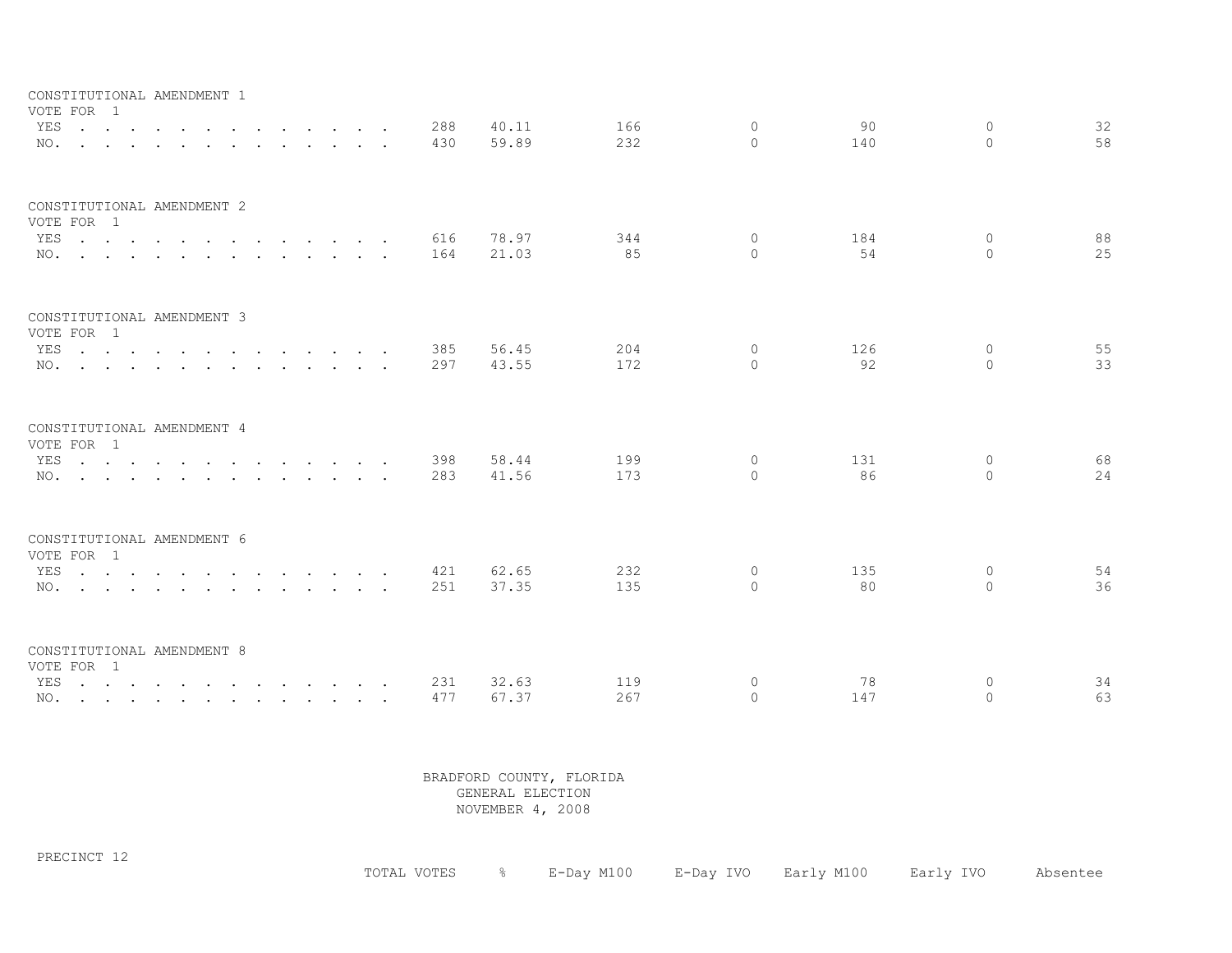| REGISTERED VOTERS - TOTAL .                                                                                                                                                                                                                            |        | $\sim$ $\sim$ |        |                                                                                                                                                                                                                                |  | 900                         |       |                |                      |                     |                         |                                  |
|--------------------------------------------------------------------------------------------------------------------------------------------------------------------------------------------------------------------------------------------------------|--------|---------------|--------|--------------------------------------------------------------------------------------------------------------------------------------------------------------------------------------------------------------------------------|--|-----------------------------|-------|----------------|----------------------|---------------------|-------------------------|----------------------------------|
| BALLOTS CAST - TOTAL.<br>$\overline{a}$                                                                                                                                                                                                                | $\sim$ | $\sim$        | $\sim$ |                                                                                                                                                                                                                                |  | 617                         |       | 252            | $\circ$              | 249                 | $\mathbf 0$             | 116                              |
| VOTER TURNOUT - TOTAL<br>$\sim$                                                                                                                                                                                                                        | $\sim$ | $\sim$        |        |                                                                                                                                                                                                                                |  |                             | 68.56 |                |                      |                     |                         |                                  |
| PRESIDENT AND VICE PRESIDENT                                                                                                                                                                                                                           |        |               |        |                                                                                                                                                                                                                                |  |                             |       |                |                      |                     |                         |                                  |
| VOTE FOR 1                                                                                                                                                                                                                                             |        |               |        |                                                                                                                                                                                                                                |  |                             |       |                |                      |                     |                         |                                  |
| McCain / Palin $(REP)$ .                                                                                                                                                                                                                               |        |               |        |                                                                                                                                                                                                                                |  | 333                         | 53.97 | 148            | $\circ$              | 119                 | $\mathbf{0}$            | 66                               |
| Obama / Biden (DEM) $\cdot \cdot \cdot \cdot \cdot \cdot$                                                                                                                                                                                              |        |               |        |                                                                                                                                                                                                                                |  | 276                         | 44.73 | 100            | $\circ$              | 127                 | $\circ$                 | 49                               |
| La Riva / Puryear (PSL).                                                                                                                                                                                                                               |        |               |        | and the contract of the con-                                                                                                                                                                                                   |  | 0                           |       | $\Omega$       | $\Omega$<br>$\Omega$ | $\circ$<br>$\Omega$ | $\Omega$<br>$\Omega$    | $\overline{0}$<br>$\overline{0}$ |
| Baldwin / Castle (CPF).                                                                                                                                                                                                                                |        |               |        | and the contract of the contract of the contract of the contract of the contract of the contract of the contract of the contract of the contract of the contract of the contract of the contract of the contract of the contra |  | $\circ$                     |       | $\Omega$       | $\Omega$             | $\Omega$            | $\Omega$                |                                  |
| Amondson / Pletten (PRO)                                                                                                                                                                                                                               |        |               |        | and the contract of the contract of                                                                                                                                                                                            |  | $\circ$                     |       | $\Omega$       |                      |                     |                         | $\mathbf 0$                      |
| Barr / Root (LBT).                                                                                                                                                                                                                                     |        |               |        |                                                                                                                                                                                                                                |  | $\mathbf{1}$                | .16   | $\mathbf{1}$   | $\circ$<br>$\Omega$  | 0<br>$\Omega$       | $\mathbf 0$<br>$\Omega$ | $\circ$                          |
| Stevens / Link (OBJ).<br>$\mathbf{r}$ , $\mathbf{r}$ , $\mathbf{r}$ , $\mathbf{r}$                                                                                                                                                                     |        |               |        | $\sim$                                                                                                                                                                                                                         |  | $\Omega$                    |       | $\Omega$       |                      |                     |                         | $\circ$                          |
| Harris / Kennedy (SWP)                                                                                                                                                                                                                                 |        |               |        |                                                                                                                                                                                                                                |  | $\circ$                     |       | $\mathbf 0$    | $\circ$              | 0                   | $\circ$                 | $\circ$                          |
| McKinney / Clemente (GRE)                                                                                                                                                                                                                              |        |               |        |                                                                                                                                                                                                                                |  | $\circ$                     |       | $\overline{0}$ | $\circ$              | 0                   | $\circ$                 | $\mathbf 0$                      |
| Keyes / Rohrbough (AIP).                                                                                                                                                                                                                               |        |               |        |                                                                                                                                                                                                                                |  | $\circ$                     |       | $\circ$<br>3   | $\circ$<br>$\circ$   | $\circ$<br>3        | $\circ$<br>$\Omega$     | $\mathbb O$                      |
| Nader / Gonzalez (ECO).                                                                                                                                                                                                                                |        |               |        | the company of the company of                                                                                                                                                                                                  |  | 6                           | .97   | $\Omega$       | $\circ$              | 0                   | $\circ$                 | $\mathbb O$                      |
| Moore / Alexander (SPF).                                                                                                                                                                                                                               |        |               |        |                                                                                                                                                                                                                                |  | 0                           |       | $\Omega$       | $\circ$              | $\circ$             | $\mathbf 0$             | $\circ$                          |
| Jay / Smith (BTP).                                                                                                                                                                                                                                     |        |               |        |                                                                                                                                                                                                                                |  | $\mathbf 0$<br>$\mathbf{1}$ |       | $\Omega$       | $\Omega$             | $\Omega$            | $\Omega$                | $\mathbb O$<br>$\mathbf{1}$      |
| WRITE-IN.                                                                                                                                                                                                                                              |        |               |        |                                                                                                                                                                                                                                |  |                             | .16   |                |                      |                     |                         |                                  |
| REPRESENTATIVE IN CONGRESS DIST 6                                                                                                                                                                                                                      |        |               |        |                                                                                                                                                                                                                                |  |                             |       |                |                      |                     |                         |                                  |
| VOTE FOR 1                                                                                                                                                                                                                                             |        |               |        |                                                                                                                                                                                                                                |  |                             |       |                |                      |                     |                         |                                  |
| Clifford B. (Cliff) Stearns (REP)                                                                                                                                                                                                                      |        |               |        | $\cdot$ $\cdot$ $\cdot$                                                                                                                                                                                                        |  | 316                         | 55.44 | 133            | $\circ$              | 120                 | $\circ$                 | 63                               |
| Tim Cunha (DEM)                                                                                                                                                                                                                                        |        |               |        |                                                                                                                                                                                                                                |  | 254                         | 44.56 | 96             | $\circ$              | 111                 | $\circ$                 | 47                               |
| STATE REPRESENTATIVE DIST 12<br>VOTE FOR 1                                                                                                                                                                                                             |        |               |        |                                                                                                                                                                                                                                |  |                             |       |                |                      |                     |                         |                                  |
| Janet H. Adkins (REP)                                                                                                                                                                                                                                  |        |               |        |                                                                                                                                                                                                                                |  | 411                         | 94.92 | 171            | $\circ$              | 160                 | 0                       | 80                               |
| WRITE-IN.                                                                                                                                                                                                                                              |        |               |        |                                                                                                                                                                                                                                |  | 22                          | 5.08  | 7              | $\circ$              | 12                  | $\circ$                 | 3                                |
| SHERIFF                                                                                                                                                                                                                                                |        |               |        |                                                                                                                                                                                                                                |  |                             |       |                |                      |                     |                         |                                  |
| VOTE FOR 1                                                                                                                                                                                                                                             |        |               |        |                                                                                                                                                                                                                                |  |                             |       |                |                      |                     |                         |                                  |
| David Barnes (REP)<br>$\mathbf{r}$ and $\mathbf{r}$ are all $\mathbf{r}$ and $\mathbf{r}$ are all $\mathbf{r}$                                                                                                                                         |        |               |        |                                                                                                                                                                                                                                |  | 168                         | 27.81 | 74             | $\circ$              | 65                  | 0                       | 29                               |
| Gordon Smith (DEM)<br>and a strong control of the state of the                                                                                                                                                                                         |        |               |        |                                                                                                                                                                                                                                |  | 436                         | 72.19 | 170            | $\Omega$             | 182                 | $\circ$                 | 84                               |
| SUPERINTENDENT OF SCHOOLS                                                                                                                                                                                                                              |        |               |        |                                                                                                                                                                                                                                |  |                             |       |                |                      |                     |                         |                                  |
| VOTE FOR 1                                                                                                                                                                                                                                             |        |               |        |                                                                                                                                                                                                                                |  |                             | 49.00 | 125            | $\circ$              | 115                 | $\mathbb O$             | 53                               |
| Beth Moore (REP).<br>$\mathbf{r}$ . The contract of the contract of the contract of the contract of the contract of the contract of the contract of the contract of the contract of the contract of the contract of the contract of the contract of th |        |               |        |                                                                                                                                                                                                                                |  | 293<br>305                  | 51.00 | 118            | $\Omega$             | 129                 | $\Omega$                | 58                               |
| Jim Biggs (DEM)<br>the contract of the contract of the contract of the contract of the contract of the contract of the contract of                                                                                                                     |        |               |        |                                                                                                                                                                                                                                |  |                             |       |                |                      |                     |                         |                                  |

COUNTY COMMISSIONER DIST 5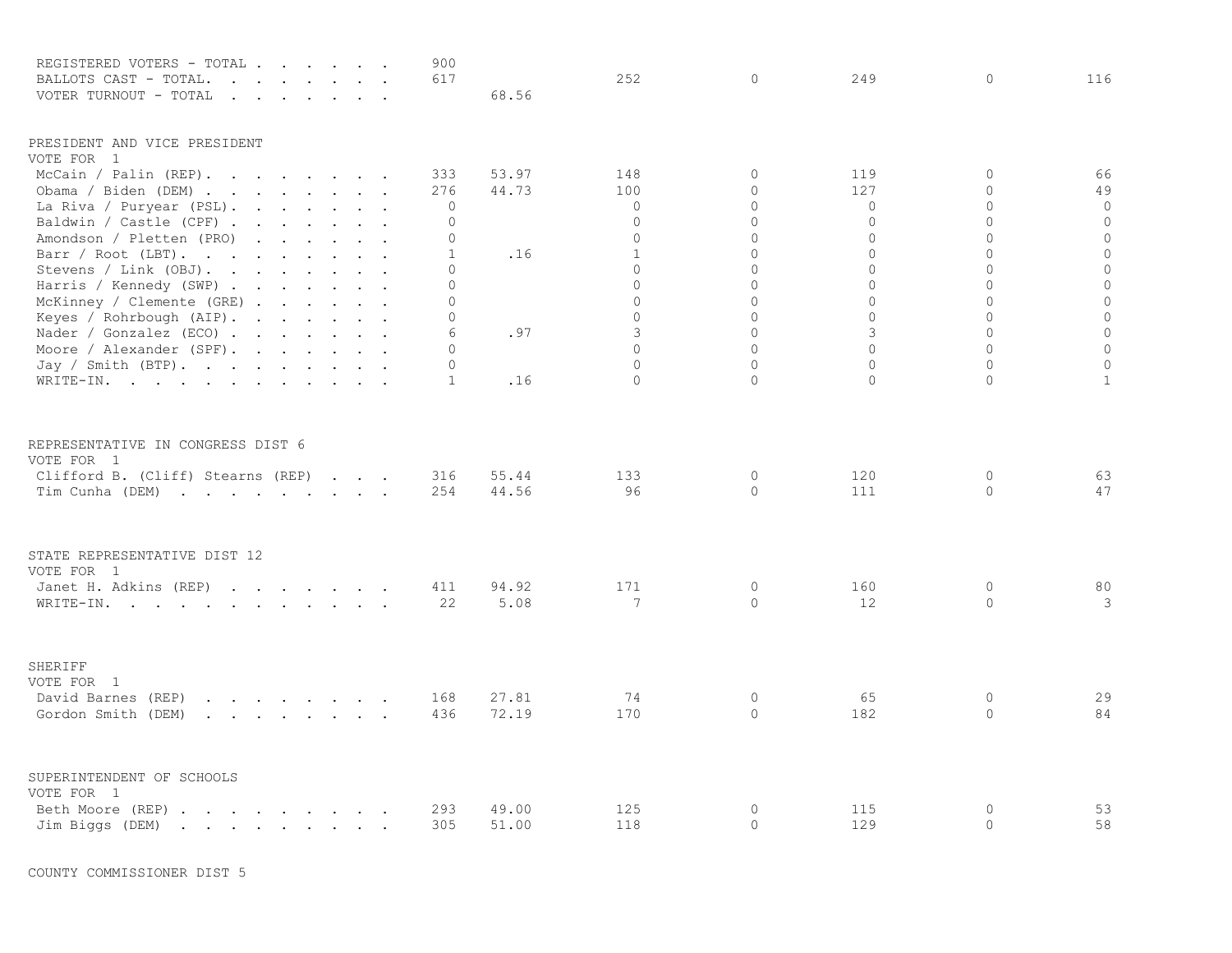| VOTE FOR 1<br>Bruce Scott (REP).<br>Eddie J. Lewis (DEM). |                                                                                                                 |                                                 | 244<br>343 | 41.57<br>58.43 | 111<br>124 | $\circ$<br>$\circ$  | 84<br>158 | $\circ$<br>$\circ$       | 49<br>61 |
|-----------------------------------------------------------|-----------------------------------------------------------------------------------------------------------------|-------------------------------------------------|------------|----------------|------------|---------------------|-----------|--------------------------|----------|
| SUPREME COURT JUSTICE- WELLS<br>VOTE FOR 1                |                                                                                                                 |                                                 |            |                |            |                     |           |                          |          |
| YES<br>NO.                                                | $\sim$                                                                                                          | $\sim$ $\sim$ $\sim$ $\sim$<br>$\sim$ 100 $\mu$ | 304<br>209 | 59.26<br>40.74 | 114<br>104 | $\circ$<br>$\circ$  | 131<br>68 | $\circ$<br>$\circ$       | 59<br>37 |
|                                                           |                                                                                                                 |                                                 |            |                |            |                     |           |                          |          |
| DIST 1 APPEALS COURT JUDGE- BENTON<br>VOTE FOR 1          |                                                                                                                 |                                                 |            |                |            |                     |           |                          |          |
| YES                                                       |                                                                                                                 | $\sim$                                          | 301        | 59.49          | 113        | 0                   | 127       | 0                        | 61       |
| NO.                                                       |                                                                                                                 |                                                 | 205        | 40.51          | 101        | $\Omega$            | 69        | $\Omega$                 | 35       |
| DIST 1 APPEALS COURT JUDGE- DAVIS                         |                                                                                                                 |                                                 |            |                |            |                     |           |                          |          |
| VOTE FOR 1<br>YES                                         |                                                                                                                 | $\sim$                                          | 303        | 60.00          | 115        | $\circ$             | 130       | $\mathbf{0}$             | 58       |
| NO.                                                       |                                                                                                                 |                                                 | 202        | 40.00          | 97         | $\Omega$            | 66        | $\Omega$                 | 39       |
| DIST 1 APPEALS COURT JUDGE- LEWIS                         |                                                                                                                 |                                                 |            |                |            |                     |           |                          |          |
| VOTE FOR 1                                                |                                                                                                                 |                                                 |            |                | 114        | $\circ$             | 121       | $\circ$                  |          |
| YES<br>NO.                                                | the contract of the contract of the contract of the                                                             |                                                 | 298<br>207 | 59.01<br>40.99 | 99         | $\Omega$            | 75        | $\circ$                  | 63<br>33 |
| DIST 1 APPEALS COURT JUDGE- POLSTON                       |                                                                                                                 |                                                 |            |                |            |                     |           |                          |          |
| VOTE FOR 1                                                |                                                                                                                 |                                                 |            |                |            |                     |           |                          |          |
| YES<br>NO.                                                | $\sim$ $\sim$ $\sim$ $\sim$ $\sim$                                                                              |                                                 | 286<br>216 | 56.97<br>43.03 | 107<br>102 | 0<br>$\circ$        | 122<br>75 | $\circ$<br>$\circ$       | 57<br>39 |
| DIST 1 APPEALS COURT JUDGE- ROBERTS                       |                                                                                                                 |                                                 |            |                |            |                     |           |                          |          |
| VOTE FOR 1                                                |                                                                                                                 |                                                 |            |                |            |                     |           |                          |          |
| YES<br>NO.                                                |                                                                                                                 | $\sim$ $\sim$ $\sim$                            | 290<br>211 | 57.88<br>42.12 | 115<br>96  | $\circ$<br>$\Omega$ | 119<br>76 | $\mathbf{0}$<br>$\Omega$ | 56<br>39 |
| DIST 1 APPEALS COURT JUDGE- VAN NORTWICK<br>VOTE FOR 1    |                                                                                                                 |                                                 |            |                |            |                     |           |                          |          |
| YES                                                       | <u>na kama sa sana sa sa sa sa sa sa sa</u>                                                                     |                                                 | 280        | 56.11          | 107        | $\circ$             | 115       | $\circ$                  | 58       |
| NO.                                                       | the contract of the contract of the contract of the contract of the contract of the contract of the contract of |                                                 | 219        | 43.89          | 102        | $\Omega$            | 81        | $\Omega$                 | 36       |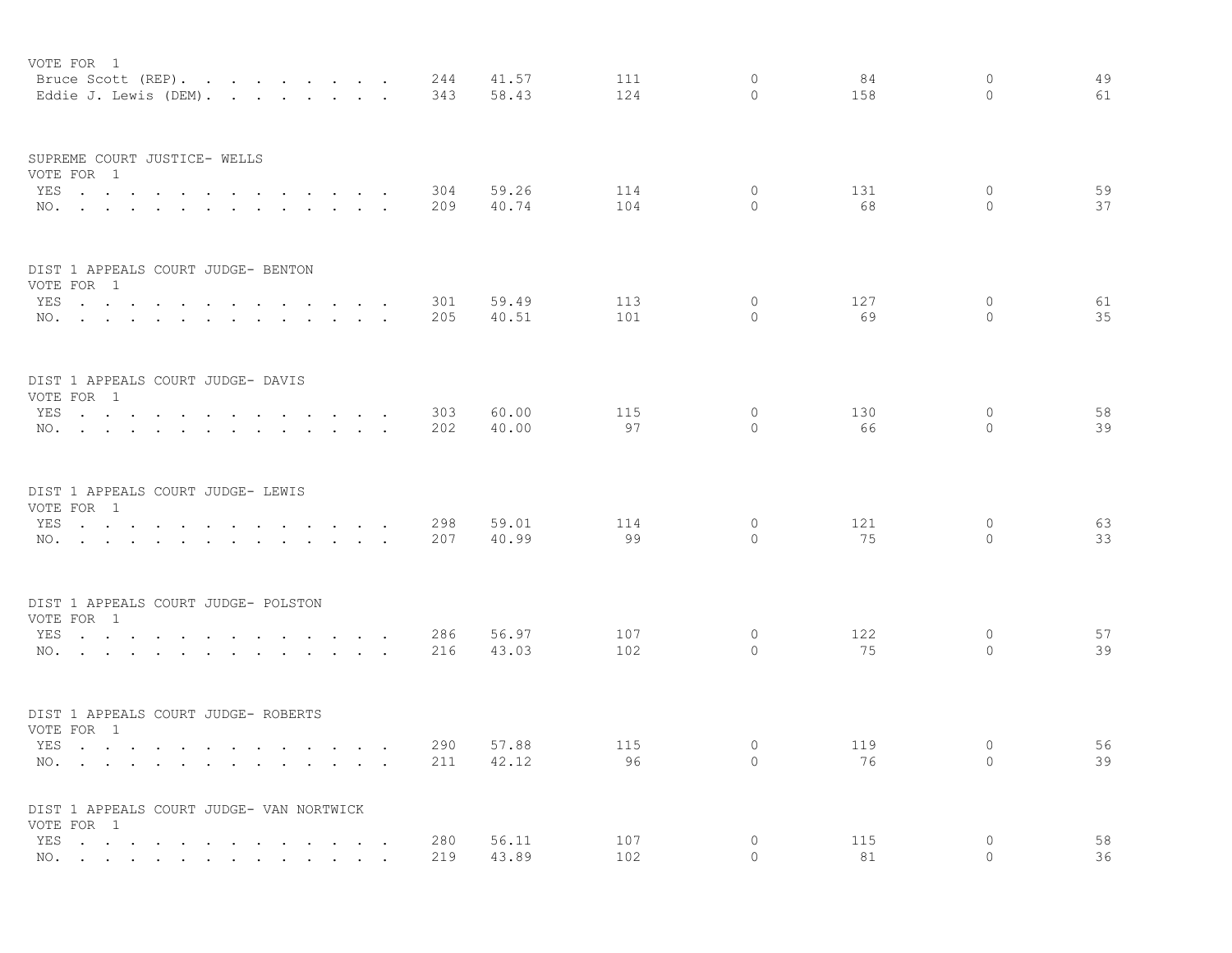| CONSTITUTIONAL AMENDMENT 1<br>VOTE FOR 1 |                                                                                                                 |        |                                                    |                          |            |                |            |                     |           |                     |           |
|------------------------------------------|-----------------------------------------------------------------------------------------------------------------|--------|----------------------------------------------------|--------------------------|------------|----------------|------------|---------------------|-----------|---------------------|-----------|
| YES<br>NO.                               | the contract of the contract of the contract of the contract of the contract of the contract of the contract of | $\sim$ |                                                    | $\sim$                   | 228<br>318 | 41.76<br>58.24 | 85<br>137  | $\circ$<br>$\Omega$ | 94<br>125 | $\circ$<br>$\Omega$ | 49<br>56  |
| CONSTITUTIONAL AMENDMENT 2<br>VOTE FOR 1 |                                                                                                                 |        |                                                    |                          |            |                |            |                     |           |                     |           |
| YES<br>NO.                               |                                                                                                                 |        |                                                    | $\sim$                   | 465<br>116 | 80.03<br>19.97 | 180<br>53  | $\circ$<br>$\Omega$ | 185<br>51 | $\circ$<br>$\Omega$ | 100<br>12 |
| CONSTITUTIONAL AMENDMENT 3<br>VOTE FOR 1 |                                                                                                                 |        |                                                    |                          |            |                |            |                     |           |                     |           |
| YES<br>NO.                               |                                                                                                                 |        |                                                    | $\overline{\phantom{a}}$ | 292<br>247 | 54.17<br>45.83 | 108<br>117 | 0<br>$\Omega$       | 124<br>89 | $\circ$<br>$\Omega$ | 60<br>41  |
| CONSTITUTIONAL AMENDMENT 4<br>VOTE FOR 1 |                                                                                                                 |        |                                                    |                          |            |                |            |                     |           |                     |           |
| YES<br>NO.                               |                                                                                                                 |        | $\mathbf{r}$ , and $\mathbf{r}$ , and $\mathbf{r}$ |                          | 322<br>214 | 60.07<br>39.93 | 140<br>86  | 0<br>$\Omega$       | 123<br>86 | $\circ$<br>$\Omega$ | 59<br>42  |
| CONSTITUTIONAL AMENDMENT 6<br>VOTE FOR 1 |                                                                                                                 |        |                                                    |                          |            |                |            |                     |           |                     |           |
| YES.<br>NO.                              |                                                                                                                 |        |                                                    |                          | 316<br>216 | 59.40<br>40.60 | 133<br>90  | $\circ$<br>$\Omega$ | 118<br>92 | $\circ$<br>$\Omega$ | 65<br>34  |
| CONSTITUTIONAL AMENDMENT 8<br>VOTE FOR 1 |                                                                                                                 |        |                                                    |                          |            |                |            |                     |           |                     |           |
| YES                                      |                                                                                                                 |        |                                                    |                          | 226        | 41.17          | 90         | $\circ$             | 89        | $\circ$             | 47        |
| NO.                                      |                                                                                                                 |        |                                                    |                          | 323        | 58.83          | 135        | $\Omega$            | 133       | $\Omega$            | 55        |

PRECINCT 13

|                           | TOTAL VOTES & E-Day M100 E-Day IVO Early M100 Early IVO Absentee |  |  |  |
|---------------------------|------------------------------------------------------------------|--|--|--|
| REGISTERED VOTERS - TOTAL |                                                                  |  |  |  |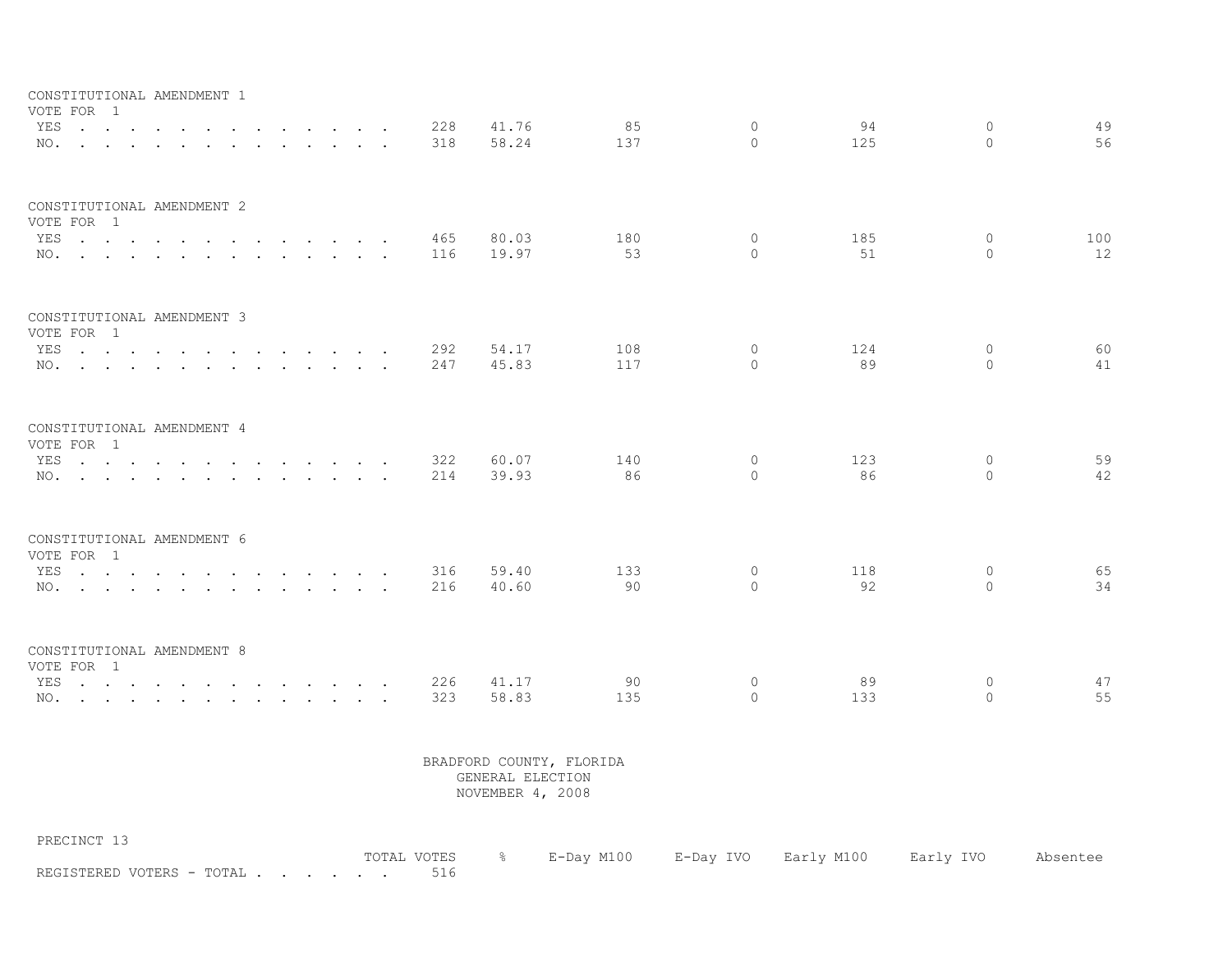| BALLOTS CAST - TOTAL.<br>the contract of the contract of the contract of the contract of the contract of the contract of the contract of<br>VOTER TURNOUT - TOTAL<br>$\mathbf{r}$ , $\mathbf{r}$ , $\mathbf{r}$ , $\mathbf{r}$ , $\mathbf{r}$ , $\mathbf{r}$ , $\mathbf{r}$ |  |  | 373           | 72.29 | 238               | 0                    | 91            | $\circ$        | 44               |
|-----------------------------------------------------------------------------------------------------------------------------------------------------------------------------------------------------------------------------------------------------------------------------|--|--|---------------|-------|-------------------|----------------------|---------------|----------------|------------------|
| PRESIDENT AND VICE PRESIDENT                                                                                                                                                                                                                                                |  |  |               |       |                   |                      |               |                |                  |
| VOTE FOR 1                                                                                                                                                                                                                                                                  |  |  |               |       |                   |                      |               |                |                  |
| McCain / Palin (REP).                                                                                                                                                                                                                                                       |  |  | 305           | 81.99 | 193               | $\Omega$             | 71            | $\Omega$       | 41               |
| Obama / Biden (DEM)                                                                                                                                                                                                                                                         |  |  | 66            | 17.74 | 45<br>$\mathbf 0$ | $\Omega$<br>$\Omega$ | 18<br>$\circ$ | 0<br>$\Omega$  | 3<br>$\mathbf 0$ |
| La Riva / Puryear (PSL).                                                                                                                                                                                                                                                    |  |  | 0<br>$\Omega$ |       | $\Omega$          | $\Omega$             | 0             | $\Omega$       | $\circ$          |
| Baldwin / Castle (CPF)<br>Amondson / Pletten (PRO)                                                                                                                                                                                                                          |  |  | $\Omega$      |       | $\circ$           | $\Omega$             | $\Omega$      | $\Omega$       | $\circ$          |
| Barr / Root (LBT).                                                                                                                                                                                                                                                          |  |  | 0             |       | $\mathbf{0}$      | $\Omega$             | 0             | $\Omega$       | $\mathbf 0$      |
| Stevens / Link (OBJ).                                                                                                                                                                                                                                                       |  |  | $\Omega$      |       | $\mathbf{0}$      | $\Omega$             | 0             | $\overline{0}$ | $\circ$          |
| Harris / Kennedy (SWP)                                                                                                                                                                                                                                                      |  |  | $\Omega$      |       | $\Omega$          | $\Omega$             | $\Omega$      | $\Omega$       | $\circ$          |
| McKinney / Clemente (GRE)                                                                                                                                                                                                                                                   |  |  | 0             |       | $\mathbf 0$       | $\circ$              | 0             | $\mathbf 0$    | $\circ$          |
| Keyes / Rohrbough (AIP).                                                                                                                                                                                                                                                    |  |  | $\Omega$      |       | $\mathbf 0$       | $\Omega$             | $\Omega$      | $\Omega$       | $\circ$          |
| Nader / Gonzalez (ECO)                                                                                                                                                                                                                                                      |  |  | $\Omega$      |       | $\Omega$          | $\Omega$             | $\Omega$      | $\Omega$       | $\mathbf 0$      |
| Moore / Alexander (SPF).                                                                                                                                                                                                                                                    |  |  | $\mathbf{0}$  |       | $\mathbf 0$       | $\Omega$             | $\Omega$      | $\Omega$       | $\circ$          |
| Jay / Smith (BTP).                                                                                                                                                                                                                                                          |  |  | 0             |       | $\overline{0}$    | $\Omega$             | $\Omega$      | $\Omega$       | $\circ$          |
| WRITE-IN.                                                                                                                                                                                                                                                                   |  |  | 1             | .27   | $\Omega$          | $\Omega$             | 1             | 0              | $\mathbf{0}$     |
| REPRESENTATIVE IN CONGRESS DIST 6<br>VOTE FOR 1                                                                                                                                                                                                                             |  |  |               |       |                   |                      |               |                |                  |
| Clifford B. (Cliff) Stearns (REP)                                                                                                                                                                                                                                           |  |  | 280           | 78.65 | 183               | 0                    | 63            | 0              | 34               |
| Tim Cunha (DEM)                                                                                                                                                                                                                                                             |  |  | 76            | 21.35 | 45                | $\Omega$             | 25            | 0              | 6                |
| STATE REPRESENTATIVE DIST 12<br>VOTE FOR 1                                                                                                                                                                                                                                  |  |  |               |       |                   |                      |               |                |                  |
| Janet H. Adkins (REP)                                                                                                                                                                                                                                                       |  |  | 298           | 97.70 | 196               | 0                    | 69            | 0              | 33               |
| WRITE-IN.                                                                                                                                                                                                                                                                   |  |  | 7             | 2.30  | 5                 | $\Omega$             | 1             | $\Omega$       | 1                |
| SHERIFF<br>VOTE FOR 1                                                                                                                                                                                                                                                       |  |  |               |       |                   |                      |               |                |                  |
| David Barnes (REP)<br>the contract of the contract of the                                                                                                                                                                                                                   |  |  | 142           | 38.80 | 88                | 0                    | 34            | 0              | 20               |
| Gordon Smith (DEM)                                                                                                                                                                                                                                                          |  |  | 224           | 61.20 | 147               | 0                    | 56            | 0              | 21               |
|                                                                                                                                                                                                                                                                             |  |  |               |       |                   |                      |               |                |                  |
| SUPERINTENDENT OF SCHOOLS                                                                                                                                                                                                                                                   |  |  |               |       |                   |                      |               |                |                  |
| VOTE FOR 1                                                                                                                                                                                                                                                                  |  |  |               |       |                   |                      |               |                |                  |
| Beth Moore (REP)                                                                                                                                                                                                                                                            |  |  | 246           | 68.33 | 156               | $\Omega$             | 60            | 0              | 30               |
| Jim Biggs (DEM)                                                                                                                                                                                                                                                             |  |  | 114           | 31.67 | 75                | $\Omega$             | 28            | $\Omega$       | 11               |
| COUNTY COMMISSIONER DIST 5<br>VOTE FOR 1                                                                                                                                                                                                                                    |  |  |               |       |                   |                      |               |                |                  |
| Bruce Scott (REP).                                                                                                                                                                                                                                                          |  |  | 172           | 48.18 | 112               | 0                    | 40            | $\circ$        | 20               |
|                                                                                                                                                                                                                                                                             |  |  |               |       |                   |                      |               |                |                  |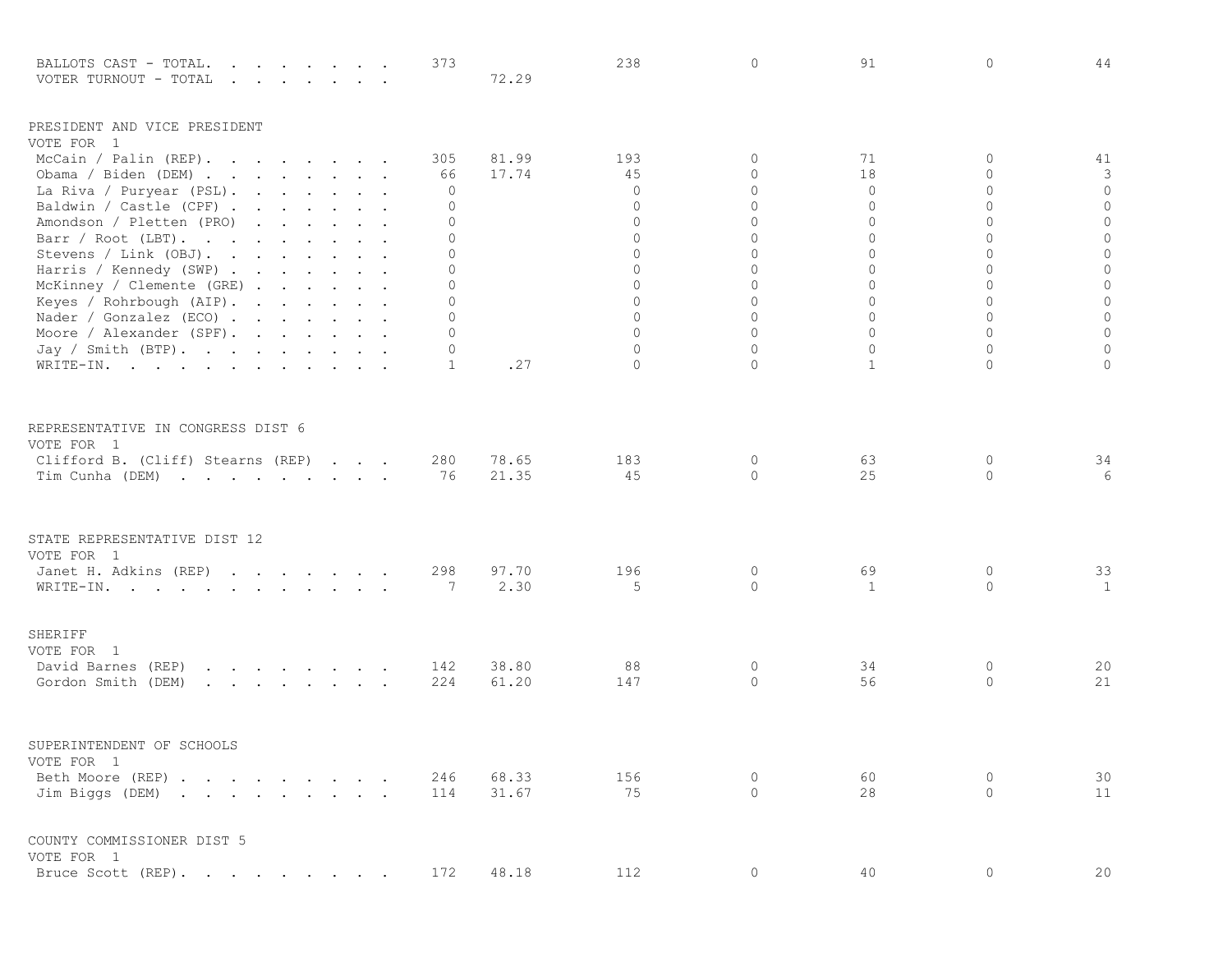|     | Eddie J. Lewis (DEM).                                  |                                                           |                                 |                                                                                                                                                                                                                                   |                                                                                                        |                      |                      | 185        | 51.82          | 116        | $\circ$            | 49       | $\circ$       | 20       |
|-----|--------------------------------------------------------|-----------------------------------------------------------|---------------------------------|-----------------------------------------------------------------------------------------------------------------------------------------------------------------------------------------------------------------------------------|--------------------------------------------------------------------------------------------------------|----------------------|----------------------|------------|----------------|------------|--------------------|----------|---------------|----------|
|     | SUPREME COURT JUSTICE- WELLS                           |                                                           |                                 |                                                                                                                                                                                                                                   |                                                                                                        |                      |                      |            |                |            |                    |          |               |          |
|     | VOTE FOR 1<br>YES                                      |                                                           |                                 |                                                                                                                                                                                                                                   |                                                                                                        |                      |                      | 173        | 54.06          | 106        | $\circ$            | 49       | 0             | 18       |
|     | NO.                                                    | $\sim$                                                    | $\cdot$ $\cdot$ $\cdot$ $\cdot$ | $\ddot{\phantom{0}}$<br>$\sim$                                                                                                                                                                                                    | $\sim$ $\sim$<br>$\mathbf{r} = \mathbf{r} + \mathbf{r}$ , where $\mathbf{r} = \mathbf{r} + \mathbf{r}$ | $\sim$ $\sim$        |                      | 147        | 45.94          | 101        | $\mathbf{0}$       | 29       | $\Omega$      | 17       |
|     | DIST 1 APPEALS COURT JUDGE- BENTON                     |                                                           |                                 |                                                                                                                                                                                                                                   |                                                                                                        |                      |                      |            |                |            |                    |          |               |          |
|     | VOTE FOR 1                                             |                                                           |                                 |                                                                                                                                                                                                                                   |                                                                                                        |                      |                      |            |                |            |                    |          |               |          |
|     | YES<br>NO.                                             |                                                           |                                 | the contract of the contract of                                                                                                                                                                                                   |                                                                                                        | $\sim$<br>$\sim$     | $\bullet$            | 166<br>148 | 52.87<br>47.13 | 100<br>103 | 0<br>$\Omega$      | 50<br>26 | 0<br>$\Omega$ | 16<br>19 |
|     | DIST 1 APPEALS COURT JUDGE- DAVIS                      |                                                           |                                 |                                                                                                                                                                                                                                   |                                                                                                        |                      |                      |            |                |            |                    |          |               |          |
|     | VOTE FOR 1                                             |                                                           |                                 |                                                                                                                                                                                                                                   |                                                                                                        |                      |                      |            |                |            |                    |          |               |          |
| YES | $\mathbf{r}$ , $\mathbf{r}$ , $\mathbf{r}$             | $\ddot{\phantom{a}}$<br>$\ddot{\phantom{a}}$              |                                 |                                                                                                                                                                                                                                   |                                                                                                        |                      |                      | 162        | 51.76          | 95         | $\circ$            | 49       | 0<br>$\circ$  | 18<br>17 |
| NO. | $\cdots$ $\cdots$                                      | $\mathbf{r}$ , $\mathbf{r}$ , $\mathbf{r}$ , $\mathbf{r}$ |                                 | $\sim$                                                                                                                                                                                                                            | $\cdot$ $\cdot$ $\cdot$                                                                                | $\ddot{\phantom{1}}$ |                      | 151        | 48.24          | 107        | $\circ$            | 27       |               |          |
|     | DIST 1 APPEALS COURT JUDGE- LEWIS<br>VOTE FOR 1        |                                                           |                                 |                                                                                                                                                                                                                                   |                                                                                                        |                      |                      |            |                |            |                    |          |               |          |
|     | YES                                                    |                                                           |                                 |                                                                                                                                                                                                                                   |                                                                                                        | $\sim$ $\sim$        |                      | 166        | 53.04          | 103        | $\mathbf{0}$       | 47       | $\circ$       | 16       |
|     | NO.<br>$\overline{9}$                                  |                                                           |                                 | the contract of the contract of the contract of the contract of the contract of the contract of the contract of                                                                                                                   |                                                                                                        | $\ddot{\phantom{a}}$ |                      | 147        | 46.96          | 98         | $\Omega$           | 30       | $\Omega$      | 19       |
|     | DIST 1 APPEALS COURT JUDGE- POLSTON                    |                                                           |                                 |                                                                                                                                                                                                                                   |                                                                                                        |                      |                      |            |                |            |                    |          |               |          |
|     | VOTE FOR 1                                             |                                                           |                                 |                                                                                                                                                                                                                                   |                                                                                                        |                      |                      |            |                |            |                    |          |               |          |
| YES | $\mathbf{r}$ , $\mathbf{r}$ , $\mathbf{r}$<br>NO.      | $\sim 100$ km s $^{-1}$<br>$\sim$ $\sim$                  |                                 | $\sim$ $\sim$                                                                                                                                                                                                                     | $\overline{\phantom{a}}$<br>$\sim$ $\sim$ $\sim$                                                       |                      |                      | 158<br>150 | 51.30<br>48.70 | 96<br>102  | $\circ$<br>$\circ$ | 46<br>29 | 0<br>$\circ$  | 16<br>19 |
|     |                                                        |                                                           |                                 |                                                                                                                                                                                                                                   |                                                                                                        |                      |                      |            |                |            |                    |          |               |          |
|     | DIST 1 APPEALS COURT JUDGE- ROBERTS                    |                                                           |                                 |                                                                                                                                                                                                                                   |                                                                                                        |                      |                      |            |                |            |                    |          |               |          |
|     | VOTE FOR 1<br>YES                                      | $\sim$ $\sim$ $\sim$ $\sim$                               |                                 | $\sim$ $\sim$ $\sim$ $\sim$                                                                                                                                                                                                       |                                                                                                        | $\sim$               | $\ddot{\phantom{a}}$ | 169        | 54.69          | 103        | $\circ$            | 49       | 0             | 17       |
|     | $NO.$                                                  |                                                           |                                 |                                                                                                                                                                                                                                   |                                                                                                        | $\sim$ $\sim$        |                      | 140        | 45.31          | 95         | $\Omega$           | 27       | $\Omega$      | 18       |
|     | DIST 1 APPEALS COURT JUDGE- VAN NORTWICK<br>VOTE FOR 1 |                                                           |                                 |                                                                                                                                                                                                                                   |                                                                                                        |                      |                      |            |                |            |                    |          |               |          |
| YES | $\cdots$ $\cdots$                                      | and the contract of the con-                              | $\sim$                          | $\mathbf{r}$ . The contract of the contract of the contract of the contract of the contract of the contract of the contract of the contract of the contract of the contract of the contract of the contract of the contract of th |                                                                                                        |                      |                      | 157        | 51.48          | 93         | $\circ$            | 48       | $\mathbf 0$   | 16       |
|     | NO.                                                    |                                                           |                                 |                                                                                                                                                                                                                                   |                                                                                                        |                      |                      | 148        | 48.52          | 101        | $\circ$            | 28       | $\circ$       | 19       |
|     |                                                        |                                                           |                                 |                                                                                                                                                                                                                                   |                                                                                                        |                      |                      |            |                |            |                    |          |               |          |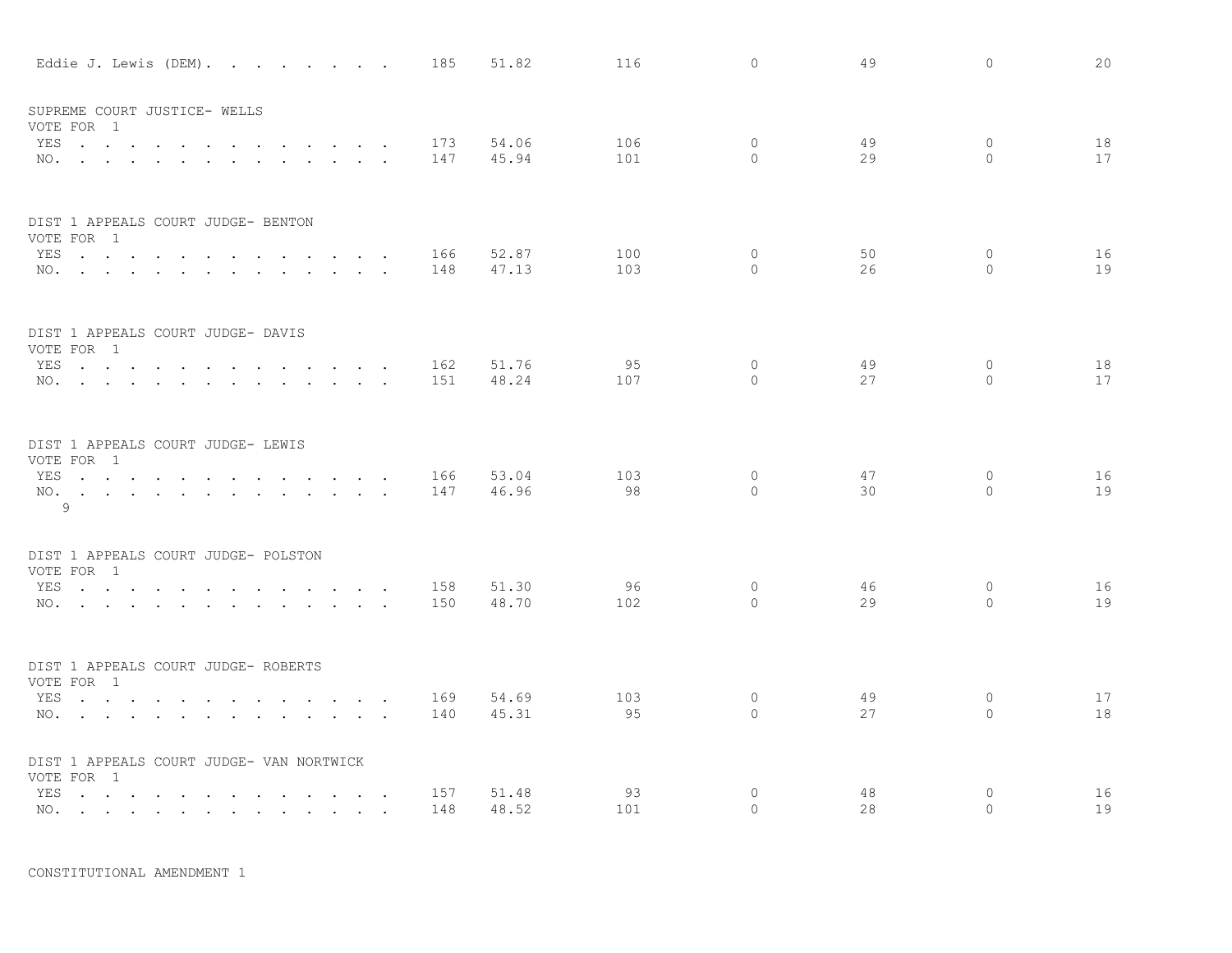| VOTE FOR 1                                                                                                             |                          |                                                                                         |  |  |  |     |       |     |          |    |              |    |
|------------------------------------------------------------------------------------------------------------------------|--------------------------|-----------------------------------------------------------------------------------------|--|--|--|-----|-------|-----|----------|----|--------------|----|
| YES.                                                                                                                   |                          |                                                                                         |  |  |  | 137 | 40.29 | 85  | $\Omega$ | 33 | $\Omega$     | 19 |
| NO.                                                                                                                    | <b>Contract Contract</b> | $\mathbf{r}$ , $\mathbf{r}$ , $\mathbf{r}$ , $\mathbf{r}$ , $\mathbf{r}$ , $\mathbf{r}$ |  |  |  | 203 | 59.71 | 133 | $\Omega$ | 50 | $\Omega$     | 20 |
| CONSTITUTIONAL AMENDMENT 2<br>VOTE FOR 1                                                                               |                          |                                                                                         |  |  |  |     |       |     |          |    |              |    |
| YES                                                                                                                    |                          |                                                                                         |  |  |  | 311 | 85.21 | 194 | $\Omega$ | 76 | $\Omega$     | 41 |
| NO.                                                                                                                    |                          |                                                                                         |  |  |  | 54  | 14.79 | 38  | $\cap$   | 14 | $\cap$       | 2  |
|                                                                                                                        |                          |                                                                                         |  |  |  |     |       |     |          |    |              |    |
| CONSTITUTIONAL AMENDMENT 3                                                                                             |                          |                                                                                         |  |  |  |     |       |     |          |    |              |    |
| VOTE FOR 1                                                                                                             |                          |                                                                                         |  |  |  |     |       |     |          |    |              |    |
| YES.                                                                                                                   |                          |                                                                                         |  |  |  | 197 | 60.24 | 122 | $\Omega$ | 56 | $\circ$      | 19 |
| NO.                                                                                                                    |                          |                                                                                         |  |  |  | 130 | 39.76 | 86  | $\Omega$ | 27 | $\Omega$     | 17 |
| CONSTITUTIONAL AMENDMENT 4                                                                                             |                          |                                                                                         |  |  |  |     |       |     |          |    |              |    |
| VOTE FOR 1                                                                                                             |                          |                                                                                         |  |  |  |     |       |     |          |    |              |    |
| YES.                                                                                                                   |                          |                                                                                         |  |  |  | 185 | 56.57 | 109 | $\Omega$ | 57 | $\circ$      | 19 |
| NO.                                                                                                                    |                          |                                                                                         |  |  |  | 142 | 43.43 | 101 | $\Omega$ | 24 | $\bigcap$    | 17 |
|                                                                                                                        |                          |                                                                                         |  |  |  |     |       |     |          |    |              |    |
| CONSTITUTIONAL AMENDMENT 6<br>VOTE FOR 1                                                                               |                          |                                                                                         |  |  |  |     |       |     |          |    |              |    |
| YES                                                                                                                    |                          |                                                                                         |  |  |  | 218 | 67.08 | 135 | $\circ$  | 61 | $\mathbf{0}$ | 22 |
| NO.                                                                                                                    |                          |                                                                                         |  |  |  | 107 | 32.92 | 73  | $\Omega$ | 21 | $\Omega$     | 13 |
|                                                                                                                        |                          |                                                                                         |  |  |  |     |       |     |          |    |              |    |
| CONSTITUTIONAL AMENDMENT 8                                                                                             |                          |                                                                                         |  |  |  |     |       |     |          |    |              |    |
| VOTE FOR 1                                                                                                             |                          |                                                                                         |  |  |  |     |       |     |          |    |              |    |
| YES<br>the contract of the contract of the contract of the contract of the contract of the contract of the contract of |                          |                                                                                         |  |  |  | 119 | 35.84 | 70  | $\Omega$ | 37 | 0            | 12 |
| NO.                                                                                                                    |                          |                                                                                         |  |  |  | 213 | 64.16 | 143 | $\Omega$ | 45 | $\Omega$     | 25 |

PRECINCT 14

|                                 | TOTAL VOTES – % | E-Day M100      E-Day IVO     Early M100 |     | Early IVO | Absentee |
|---------------------------------|-----------------|------------------------------------------|-----|-----------|----------|
| REGISTERED VOTERS - TOTAL 1,141 |                 |                                          |     |           |          |
| BALLOTS CAST - TOTAL833         |                 | 348.                                     | 346 |           | 139      |
| VOTER TURNOUT - TOTAL           |                 |                                          |     |           |          |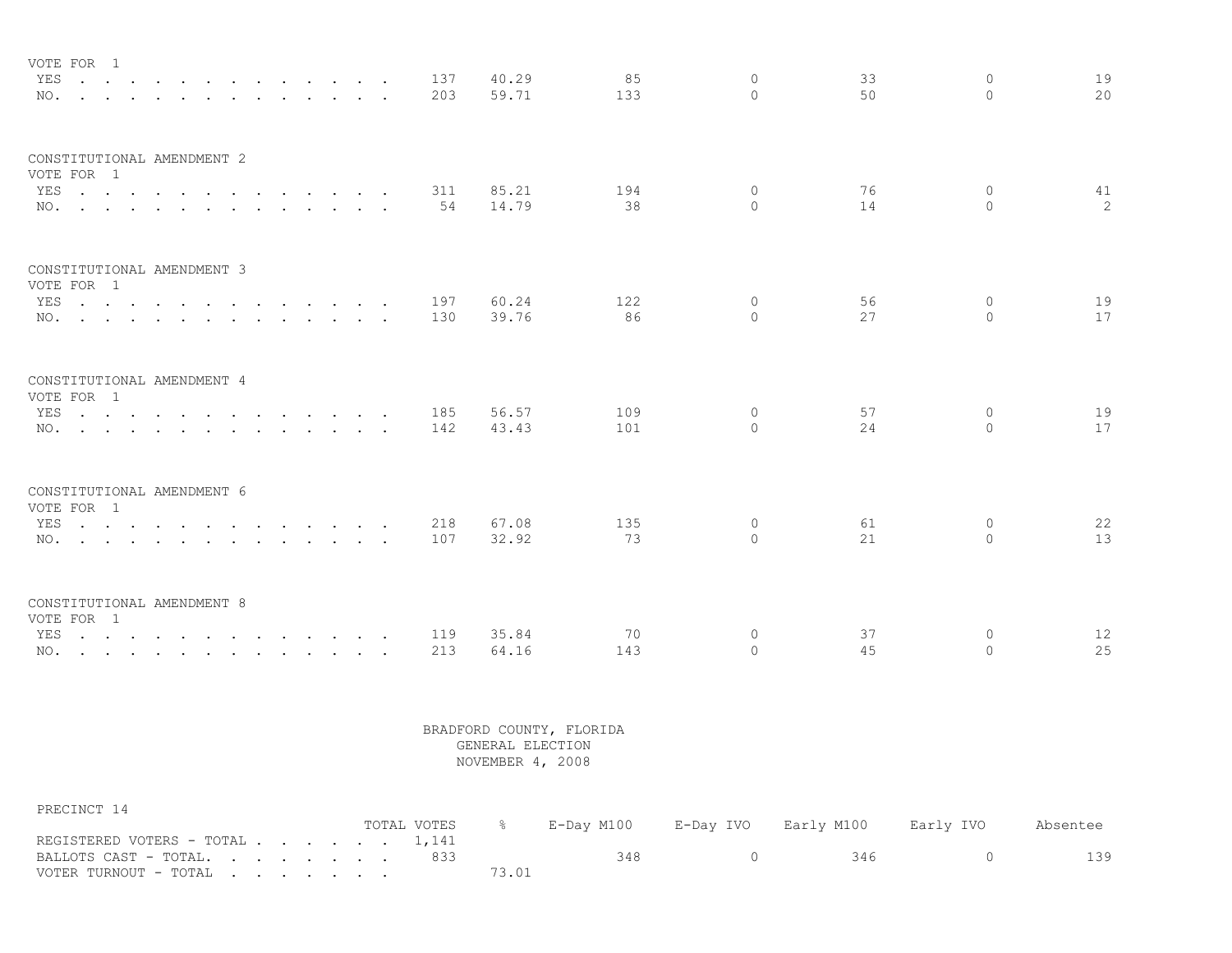| PRESIDENT AND VICE PRESIDENT<br>VOTE FOR 1                                                                                                                                                                                                                 |                |       |                             |                                  |                            |                               |                     |
|------------------------------------------------------------------------------------------------------------------------------------------------------------------------------------------------------------------------------------------------------------|----------------|-------|-----------------------------|----------------------------------|----------------------------|-------------------------------|---------------------|
| McCain / Palin (REP).                                                                                                                                                                                                                                      | 634            | 76.20 | 271                         | 0                                | 251                        | $\circ$                       | 112                 |
| Obama / Biden (DEM)                                                                                                                                                                                                                                        | 186            | 22.36 | 73                          | $\overline{0}$                   | 90                         | $\mathbf 0$                   | 23                  |
| La Riva / Puryear (PSL).                                                                                                                                                                                                                                   | 0              |       | $\circ$                     | 0                                | $\circ$                    | $\circ$                       | $\mathbf 0$         |
| Baldwin / Castle (CPF) .<br>and the contract of the contract of                                                                                                                                                                                            | 2              | .24   | $\Omega$                    | $\Omega$                         | $\Omega$                   | $\Omega$                      | $\sqrt{2}$          |
| Amondson / Pletten (PRO)<br>and the contract of the contract of the contract of the contract of the contract of the contract of the contract of the contract of the contract of the contract of the contract of the contract of the contract of the contra | $\mathbf 0$    |       | $\mathbf 0$                 | $\overline{0}$                   | $\mathbf 0$                | $\mathbf 0$                   | $\circ$             |
| Barr / Root (LBT).                                                                                                                                                                                                                                         | 3              | .36   | $\circ$                     | $\Omega$                         | $\overline{2}$             | $\Omega$                      | $\mathbf{1}$        |
| Stevens / Link (OBJ).                                                                                                                                                                                                                                      | $\mathbf 0$    |       | $\circ$                     | $\overline{0}$                   | $\Omega$<br>$\overline{0}$ | $\mathbf 0$<br>$\overline{0}$ | $\circ$             |
| Harris / Kennedy (SWP)                                                                                                                                                                                                                                     | 2<br>$\Omega$  | .24   | $\mathbf{2}$<br>$\mathbf 0$ | $\overline{0}$<br>$\overline{0}$ | $\Omega$                   | $\mathbf 0$                   | $\circ$<br>$\circ$  |
| McKinney / Clemente (GRE)<br>Keyes / Rohrbough (AIP).                                                                                                                                                                                                      | $\Omega$       |       | $\Omega$                    | $\Omega$                         | $\Omega$                   | $\Omega$                      | $\circ$             |
| Nader / Gonzalez (ECO) $\cdot \cdot \cdot \cdot \cdot \cdot$                                                                                                                                                                                               | 3              | .36   | $\,1\,$                     | $\mathsf O$                      | $\overline{c}$             | $\mathbf{0}$                  | $\mathsf{O}\xspace$ |
| Moore / Alexander (SPF).                                                                                                                                                                                                                                   | $\Omega$       |       | $\Omega$                    | $\overline{0}$                   | $\Omega$                   | $\Omega$                      | $\circ$             |
| Jay / Smith (BTP).                                                                                                                                                                                                                                         | $\Omega$       |       | $\Omega$                    | $\overline{0}$                   | $\mathbf 0$                | $\mathbf 0$                   | $\circ$             |
| WRITE-IN.                                                                                                                                                                                                                                                  | $\overline{2}$ | .24   | $\Omega$                    | $\Omega$                         | $\mathbf{1}$               | $\circ$                       | $\mathbf{1}$        |
| REPRESENTATIVE IN CONGRESS DIST 6                                                                                                                                                                                                                          |                |       |                             |                                  |                            |                               |                     |
| VOTE FOR 1                                                                                                                                                                                                                                                 |                |       |                             |                                  |                            |                               |                     |
| Clifford B. (Cliff) Stearns (REP)                                                                                                                                                                                                                          | 591            | 74.43 | 253                         | 0                                | 231                        | 0                             | 107                 |
| Tim Cunha (DEM)                                                                                                                                                                                                                                            | 203            | 25.57 | 80                          | $\circ$                          | 102                        | $\circ$                       | 21                  |
| STATE REPRESENTATIVE DIST 12<br>VOTE FOR 1                                                                                                                                                                                                                 |                |       |                             |                                  |                            |                               |                     |
| Janet H. Adkins (REP)                                                                                                                                                                                                                                      | 669            | 96.96 | 290                         | 0                                | 265                        | 0                             | 114                 |
| WRITE-IN.                                                                                                                                                                                                                                                  | 21             | 3.04  | 6                           | $\Omega$                         | 11                         | $\overline{0}$                | $\overline{4}$      |
|                                                                                                                                                                                                                                                            |                |       |                             |                                  |                            |                               |                     |
| SHERIFF                                                                                                                                                                                                                                                    |                |       |                             |                                  |                            |                               |                     |
| VOTE FOR 1<br>David Barnes (REP)<br>$\mathbf{a}$ and $\mathbf{a}$ are all $\mathbf{a}$ and $\mathbf{a}$ are all $\mathbf{a}$                                                                                                                               | 297            | 36.22 | 117                         | $\circ$                          | 119                        | $\circ$                       | 61                  |
| Gordon Smith (DEM)<br>$\mathbf{r}$ , and $\mathbf{r}$ , and $\mathbf{r}$ , and $\mathbf{r}$                                                                                                                                                                | 523            | 63.78 | 227                         | 0                                | 221                        | $\circ$                       | 75                  |
|                                                                                                                                                                                                                                                            |                |       |                             |                                  |                            |                               |                     |
| SUPERINTENDENT OF SCHOOLS                                                                                                                                                                                                                                  |                |       |                             |                                  |                            |                               |                     |
| VOTE FOR 1                                                                                                                                                                                                                                                 |                |       |                             |                                  |                            |                               |                     |
| Beth Moore (REP)                                                                                                                                                                                                                                           | 479            | 59.21 | 202                         | 0                                | 181                        | 0                             | 96                  |
| Jim Biggs (DEM)                                                                                                                                                                                                                                            | 330            | 40.79 | 138                         | $\Omega$                         | 155                        | $\circ$                       | 37                  |
| COUNTY COMMISSIONER DIST 5                                                                                                                                                                                                                                 |                |       |                             |                                  |                            |                               |                     |
| VOTE FOR 1<br>Bruce Scott (REP).                                                                                                                                                                                                                           | 436            | 55.19 | 182                         | 0                                | 175                        | $\circ$                       | 79                  |
| Eddie J. Lewis (DEM).                                                                                                                                                                                                                                      | 354            | 44.81 | 148                         | $\Omega$                         | 156                        | $\circ$                       | 50                  |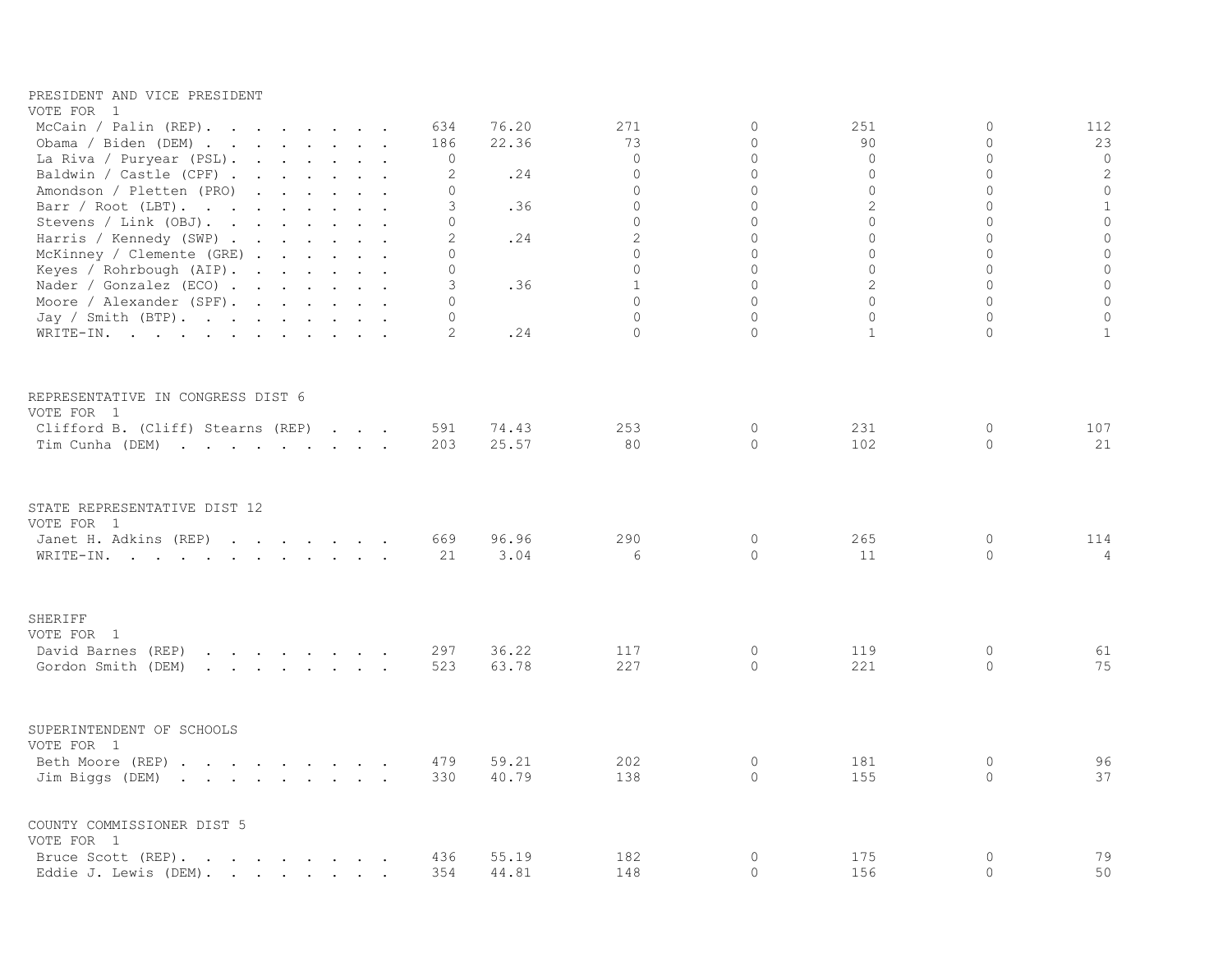|     | SUPREME COURT JUSTICE- WELLS<br>VOTE FOR 1                                                                      |  |                   |                   |                                                                                                         |        |                      |            |                |            |                     |            |                     |          |
|-----|-----------------------------------------------------------------------------------------------------------------|--|-------------------|-------------------|---------------------------------------------------------------------------------------------------------|--------|----------------------|------------|----------------|------------|---------------------|------------|---------------------|----------|
|     | YES<br>NO.                                                                                                      |  | $\sim$ 100 $\sim$ | $\sim$ $\sim$     | $\mathbf{r}$ , $\mathbf{r}$ , $\mathbf{r}$ , $\mathbf{r}$<br>$\mathbf{r}$ , $\mathbf{r}$ , $\mathbf{r}$ |        |                      | 410<br>297 | 57.99<br>42.01 | 191<br>115 | $\circ$<br>$\Omega$ | 165<br>125 | $\circ$<br>$\Omega$ | 54<br>57 |
|     |                                                                                                                 |  |                   |                   |                                                                                                         |        |                      |            |                |            |                     |            |                     |          |
|     | DIST 1 APPEALS COURT JUDGE- BENTON                                                                              |  |                   |                   |                                                                                                         |        |                      |            |                |            |                     |            |                     |          |
|     | VOTE FOR 1<br>YES                                                                                               |  |                   |                   |                                                                                                         |        |                      | 403        | 58.07          | 189        | 0                   | 160        | 0                   | 54       |
|     | NO.                                                                                                             |  |                   |                   |                                                                                                         |        |                      | 291        | 41.93          | 110        | $\Omega$            | 126        | $\Omega$            | 55       |
|     |                                                                                                                 |  |                   |                   |                                                                                                         |        |                      |            |                |            |                     |            |                     |          |
|     | DIST 1 APPEALS COURT JUDGE- DAVIS                                                                               |  |                   |                   |                                                                                                         |        |                      |            |                |            |                     |            |                     |          |
|     | VOTE FOR 1                                                                                                      |  |                   |                   |                                                                                                         |        |                      |            |                |            |                     |            |                     |          |
|     | YES                                                                                                             |  |                   |                   |                                                                                                         |        |                      | 400        | 57.97          | 187        | $\circ$             | 159        | $\circ$             | 54       |
|     | NO.                                                                                                             |  |                   |                   | $\mathbf{r}$ , $\mathbf{r}$ , $\mathbf{r}$ , $\mathbf{r}$                                               |        |                      | 290        | 42.03          | 111        | $\Omega$            | 125        | $\Omega$            | 54       |
|     | DIST 1 APPEALS COURT JUDGE- LEWIS                                                                               |  |                   |                   |                                                                                                         |        |                      |            |                |            |                     |            |                     |          |
|     | VOTE FOR 1                                                                                                      |  |                   |                   |                                                                                                         |        |                      |            |                |            |                     |            |                     |          |
|     | YES.                                                                                                            |  |                   |                   |                                                                                                         |        |                      | 409        | 58.85          | 194        | $\circ$             | 165        | $\mathbf{0}$        | 50       |
|     | NO.                                                                                                             |  |                   |                   |                                                                                                         |        |                      | 286        | 41.15          | 107        | $\Omega$            | 119        | $\Omega$            | 60       |
|     | DIST 1 APPEALS COURT JUDGE- POLSTON                                                                             |  |                   |                   |                                                                                                         |        |                      |            |                |            |                     |            |                     |          |
|     | VOTE FOR 1                                                                                                      |  |                   |                   |                                                                                                         |        |                      |            |                |            |                     |            |                     |          |
| YES | the contract of the contract of the contract of the contract of the contract of the contract of the contract of |  |                   |                   |                                                                                                         |        |                      | 398        | 58.36          | 183        | 0                   | 164        | 0                   | 51       |
|     | NO.                                                                                                             |  |                   |                   |                                                                                                         |        |                      | 284        | 41.64          | 111        | $\circ$             | 115        | $\Omega$            | 58       |
|     | DIST 1 APPEALS COURT JUDGE- ROBERTS                                                                             |  |                   |                   |                                                                                                         |        |                      |            |                |            |                     |            |                     |          |
|     | VOTE FOR 1                                                                                                      |  |                   |                   |                                                                                                         |        |                      |            |                |            |                     |            |                     |          |
|     | YES                                                                                                             |  |                   | $\cdots$ $\cdots$ |                                                                                                         | $\sim$ | $\sim$               | 407        | 59.33          | 193        | $\circ$             | 160        | 0                   | 54       |
|     | NO.                                                                                                             |  |                   |                   |                                                                                                         |        |                      | 279        | 40.67          | 104        | $\circ$             | 120        | $\Omega$            | 55       |
|     | DIST 1 APPEALS COURT JUDGE- VAN NORTWICK<br>VOTE FOR 1                                                          |  |                   |                   |                                                                                                         |        |                      |            |                |            |                     |            |                     |          |
| YES | the contract of the contract of the contract of the contract of the contract of the contract of the contract of |  |                   |                   |                                                                                                         |        | $\ddot{\phantom{a}}$ | 384        | 56.55          | 182        | 0                   | 150        | $\circ$             | 52       |
|     | NO.                                                                                                             |  |                   |                   |                                                                                                         |        | $\sim$               | 295        | 43.45          | 112        | $\circ$             | 127        | $\Omega$            | 56       |
|     |                                                                                                                 |  |                   |                   |                                                                                                         |        |                      |            |                |            |                     |            |                     |          |

VOTE FOR 1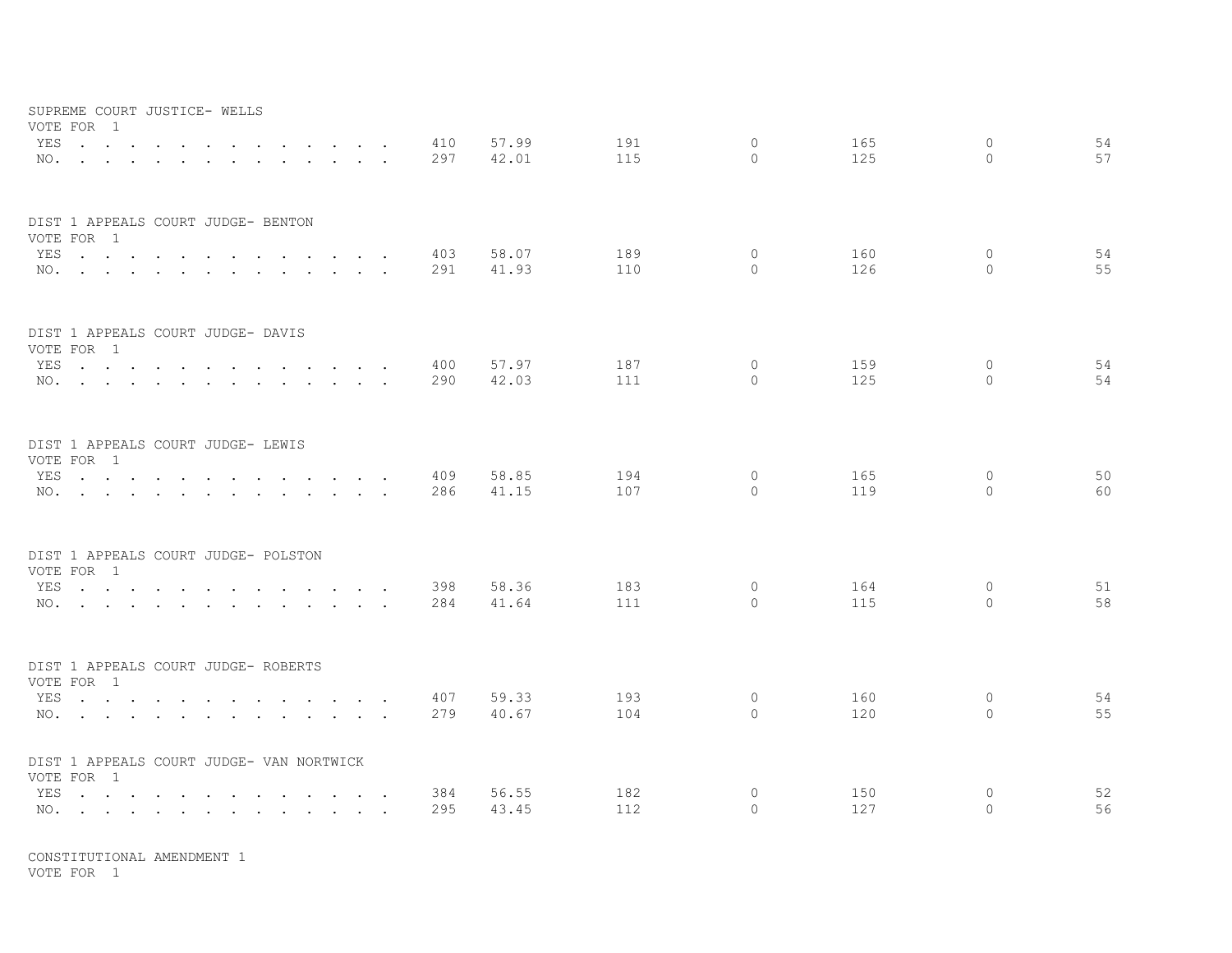| YES<br>NO.                               |  |  | $\sim$ $\sim$ $\sim$ | 311<br>459 | 40.39<br>59.61 | 146<br>176 | $\Omega$<br>$\Omega$ | 126<br>194 | $\Omega$<br>$\Omega$ | 39<br>89  |
|------------------------------------------|--|--|----------------------|------------|----------------|------------|----------------------|------------|----------------------|-----------|
| CONSTITUTIONAL AMENDMENT 2<br>VOTE FOR 1 |  |  |                      |            |                |            |                      |            |                      |           |
| YES<br>NO.                               |  |  |                      | 681<br>140 | 82.95<br>17.05 | 290<br>52  | $\Omega$<br>$\Omega$ | 277<br>64  | $\circ$<br>$\Omega$  | 114<br>24 |
| CONSTITUTIONAL AMENDMENT 3<br>VOTE FOR 1 |  |  |                      |            |                |            |                      |            |                      |           |
| YES<br>NO.                               |  |  |                      | 450<br>283 | 61.39<br>38.61 | 182<br>126 | $\Omega$<br>$\Omega$ | 196<br>110 | $\Omega$<br>$\Omega$ | 72<br>47  |
| CONSTITUTIONAL AMENDMENT 4<br>VOTE FOR 1 |  |  |                      |            |                |            |                      |            |                      |           |
| YES                                      |  |  |                      | 458<br>282 | 61.89<br>38.11 | 206<br>105 | 0<br>$\Omega$        | 175<br>132 | $\circ$<br>$\Omega$  | 77<br>45  |
| CONSTITUTIONAL AMENDMENT 6<br>VOTE FOR 1 |  |  |                      |            |                |            |                      |            |                      |           |
| YES<br>NO.                               |  |  |                      | 468<br>260 | 64.29<br>35.71 | 205<br>103 | $\Omega$<br>$\Omega$ | 189<br>115 | $\circ$<br>$\Omega$  | 74<br>42  |
| CONSTITUTIONAL AMENDMENT 8<br>VOTE FOR 1 |  |  |                      |            |                |            |                      |            |                      |           |
| YES<br>NO.                               |  |  |                      | 295<br>460 | 39.07<br>60.93 | 138<br>175 | $\circ$<br>$\Omega$  | 121<br>198 | $\circ$<br>$\Omega$  | 36<br>87  |

|                           |  |  |             | GENERAL ELECTION<br>NOVEMBER 4, 2008 | BRADFORD COUNTY, FLORIDA |           |            |           |          |
|---------------------------|--|--|-------------|--------------------------------------|--------------------------|-----------|------------|-----------|----------|
| PRECINCT 15               |  |  | TOTAL VOTES |                                      | E-Day M100               | E-Day IVO | Early M100 | Early IVO | Absentee |
| REGISTERED VOTERS - TOTAL |  |  | 657         |                                      |                          |           |            |           |          |
| BALLOTS CAST - TOTAL.     |  |  | 518         |                                      | 342                      | $\Omega$  | 114        |           | 62       |
| VOTER TURNOUT - TOTAL     |  |  |             | 78.84                                |                          |           |            |           |          |

PRESIDENT AND VICE PRESIDENT VOTE FOR 1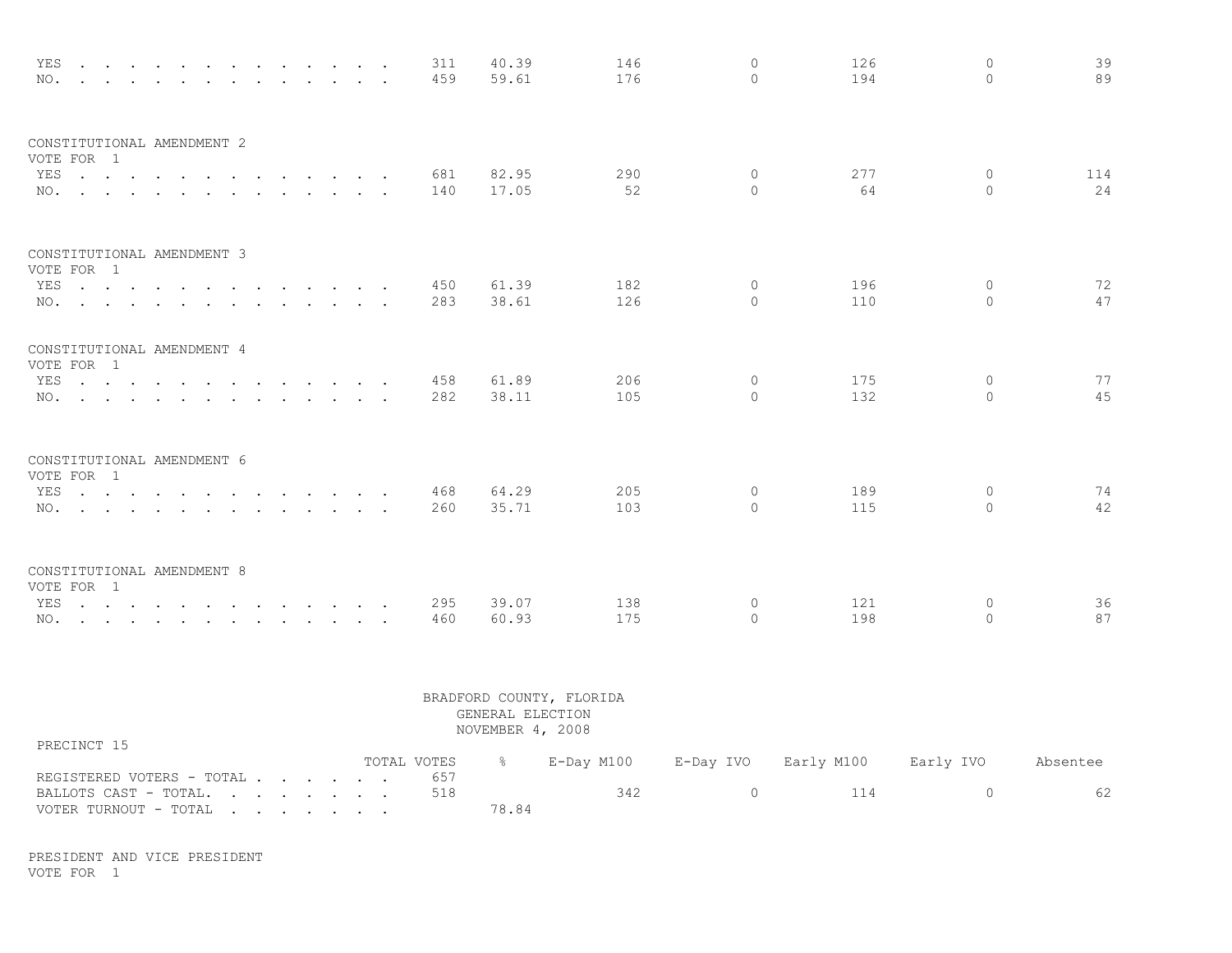| McCain / Palin (REP).<br>Obama / Biden (DEM)<br>La Riva / Puryear (PSL).<br>Baldwin / Castle (CPF).<br>Amondson / Pletten (PRO)<br>Barr / Root (LBT).<br>Stevens / Link (OBJ).<br>Harris / Kennedy (SWP)<br>McKinney / Clemente (GRE)<br>Keyes / Rohrbough $(AIP)$ .<br>Nader / Gonzalez (ECO)<br>Moore / Alexander (SPF).<br>Jay / Smith (BTP).<br>WRITE-IN. | and the contract of the contract of the<br>the contract of the contract of the contract of the contract of the contract of<br>$\mathbf{r}$ , $\mathbf{r}$ , $\mathbf{r}$ , $\mathbf{r}$ , $\mathbf{r}$ , $\mathbf{r}$ |  | 370<br>129<br>1<br>$\mathbf{1}$<br>0<br>3<br>0<br>$\Omega$<br>0<br>0<br>3<br>$\Omega$<br>0<br>1 | 72.83<br>25.39<br>.20<br>.20<br>.59<br>.59<br>.20 | 235<br>89<br>1<br>$\mathbf{1}$<br>$\circ$<br>3<br>$\mathbf 0$<br>$\Omega$<br>$\circ$<br>$\mathbf 0$<br>2<br>$\Omega$<br>$\Omega$<br>$\mathbf{1}$ | $\Omega$<br>$\circ$<br>$\Omega$<br>$\Omega$<br>$\circ$<br>0<br>$\Omega$<br>$\Omega$<br>$\circ$<br>$\circ$<br>$\Omega$<br>$\Omega$<br>$\Omega$<br>$\Omega$ | 88<br>26<br>$\mathbf 0$<br>$\Omega$<br>$\mathbf 0$<br>0<br>$\mathbf{0}$<br>$\Omega$<br>$\mathbf 0$<br>0<br>$\Omega$<br>$\Omega$<br>$\mathbf{0}$<br>$\Omega$ | $\Omega$<br>$\Omega$<br>$\Omega$<br>$\Omega$<br>$\overline{0}$<br>0<br>0<br>$\Omega$<br>$\overline{0}$<br>0<br>$\Omega$<br>$\Omega$<br>$\Omega$<br>$\Omega$ | 47<br>14<br>$\circ$<br>$\mathbf 0$<br>$\mathbb O$<br>$\mathbb O$<br>$\circ$<br>$\mathbb O$<br>$\circ$<br>$\mathbb O$<br>$\mathbf{1}$<br>$\circ$<br>$\mathbf 0$<br>0 |
|---------------------------------------------------------------------------------------------------------------------------------------------------------------------------------------------------------------------------------------------------------------------------------------------------------------------------------------------------------------|-----------------------------------------------------------------------------------------------------------------------------------------------------------------------------------------------------------------------|--|-------------------------------------------------------------------------------------------------|---------------------------------------------------|--------------------------------------------------------------------------------------------------------------------------------------------------|-----------------------------------------------------------------------------------------------------------------------------------------------------------|-------------------------------------------------------------------------------------------------------------------------------------------------------------|-------------------------------------------------------------------------------------------------------------------------------------------------------------|---------------------------------------------------------------------------------------------------------------------------------------------------------------------|
|                                                                                                                                                                                                                                                                                                                                                               |                                                                                                                                                                                                                       |  |                                                                                                 |                                                   |                                                                                                                                                  |                                                                                                                                                           |                                                                                                                                                             |                                                                                                                                                             |                                                                                                                                                                     |
| REPRESENTATIVE IN CONGRESS DIST 6<br>VOTE FOR 1                                                                                                                                                                                                                                                                                                               |                                                                                                                                                                                                                       |  |                                                                                                 |                                                   |                                                                                                                                                  |                                                                                                                                                           |                                                                                                                                                             |                                                                                                                                                             |                                                                                                                                                                     |
| Clifford B. (Cliff) Stearns (REP)                                                                                                                                                                                                                                                                                                                             |                                                                                                                                                                                                                       |  | 357                                                                                             | 71.69                                             | 220                                                                                                                                              | $\circ$                                                                                                                                                   | 87                                                                                                                                                          | $\circ$                                                                                                                                                     | 50                                                                                                                                                                  |
| Tim Cunha (DEM)                                                                                                                                                                                                                                                                                                                                               |                                                                                                                                                                                                                       |  | 141                                                                                             | 28.31                                             | 103                                                                                                                                              | $\Omega$                                                                                                                                                  | 26                                                                                                                                                          | $\Omega$                                                                                                                                                    | 12                                                                                                                                                                  |
| STATE REPRESENTATIVE DIST 12                                                                                                                                                                                                                                                                                                                                  |                                                                                                                                                                                                                       |  |                                                                                                 |                                                   |                                                                                                                                                  |                                                                                                                                                           |                                                                                                                                                             |                                                                                                                                                             |                                                                                                                                                                     |
| VOTE FOR 1<br>Janet H. Adkins (REP)                                                                                                                                                                                                                                                                                                                           |                                                                                                                                                                                                                       |  | 377                                                                                             | 98.18                                             | 248                                                                                                                                              | $\circ$                                                                                                                                                   | 84                                                                                                                                                          | 0                                                                                                                                                           | 45                                                                                                                                                                  |
| WRITE-IN.                                                                                                                                                                                                                                                                                                                                                     |                                                                                                                                                                                                                       |  | 7                                                                                               | 1.82                                              | 5                                                                                                                                                | $\Omega$                                                                                                                                                  | 1                                                                                                                                                           | $\circ$                                                                                                                                                     | 1                                                                                                                                                                   |
| SHERIFF                                                                                                                                                                                                                                                                                                                                                       |                                                                                                                                                                                                                       |  |                                                                                                 |                                                   |                                                                                                                                                  |                                                                                                                                                           |                                                                                                                                                             |                                                                                                                                                             |                                                                                                                                                                     |
| VOTE FOR 1                                                                                                                                                                                                                                                                                                                                                    |                                                                                                                                                                                                                       |  |                                                                                                 |                                                   |                                                                                                                                                  |                                                                                                                                                           |                                                                                                                                                             |                                                                                                                                                             |                                                                                                                                                                     |
| David Barnes (REP)<br>the contract of the contract of the contract of<br>Gordon Smith (DEM)<br>$\mathbf{r}$ , $\mathbf{r}$ , $\mathbf{r}$ , $\mathbf{r}$ , $\mathbf{r}$ , $\mathbf{r}$                                                                                                                                                                        |                                                                                                                                                                                                                       |  | 219<br>293                                                                                      | 42.77<br>57.23                                    | 126<br>210                                                                                                                                       | 0<br>$\Omega$                                                                                                                                             | 59<br>55                                                                                                                                                    | 0<br>$\circ$                                                                                                                                                | 34<br>28                                                                                                                                                            |
|                                                                                                                                                                                                                                                                                                                                                               |                                                                                                                                                                                                                       |  |                                                                                                 |                                                   |                                                                                                                                                  |                                                                                                                                                           |                                                                                                                                                             |                                                                                                                                                             |                                                                                                                                                                     |
| SUPERINTENDENT OF SCHOOLS<br>VOTE FOR 1                                                                                                                                                                                                                                                                                                                       |                                                                                                                                                                                                                       |  |                                                                                                 |                                                   |                                                                                                                                                  |                                                                                                                                                           |                                                                                                                                                             |                                                                                                                                                             |                                                                                                                                                                     |
| Beth Moore (REP)                                                                                                                                                                                                                                                                                                                                              |                                                                                                                                                                                                                       |  | 303                                                                                             | 60.12                                             | 192                                                                                                                                              | 0                                                                                                                                                         | 71                                                                                                                                                          | 0                                                                                                                                                           | 40                                                                                                                                                                  |
| Jim Biggs (DEM)                                                                                                                                                                                                                                                                                                                                               |                                                                                                                                                                                                                       |  | 201                                                                                             | 39.88                                             | 138                                                                                                                                              | $\Omega$                                                                                                                                                  | 41                                                                                                                                                          | 0                                                                                                                                                           | 22                                                                                                                                                                  |
| COUNTY COMMISSIONER DIST 5<br>VOTE FOR 1                                                                                                                                                                                                                                                                                                                      |                                                                                                                                                                                                                       |  |                                                                                                 |                                                   |                                                                                                                                                  |                                                                                                                                                           |                                                                                                                                                             |                                                                                                                                                             |                                                                                                                                                                     |
| Bruce Scott (REP).<br>and the contract of the contract of the                                                                                                                                                                                                                                                                                                 |                                                                                                                                                                                                                       |  | 218                                                                                             | 43.60                                             | 117                                                                                                                                              | $\circ$                                                                                                                                                   | 72                                                                                                                                                          | $\overline{0}$                                                                                                                                              | 29                                                                                                                                                                  |
| Eddie J. Lewis (DEM).                                                                                                                                                                                                                                                                                                                                         |                                                                                                                                                                                                                       |  | 282                                                                                             | 56.40                                             | 211                                                                                                                                              | $\Omega$                                                                                                                                                  | 39                                                                                                                                                          | $\overline{0}$                                                                                                                                              | 32                                                                                                                                                                  |

SUPREME COURT JUSTICE- WELLS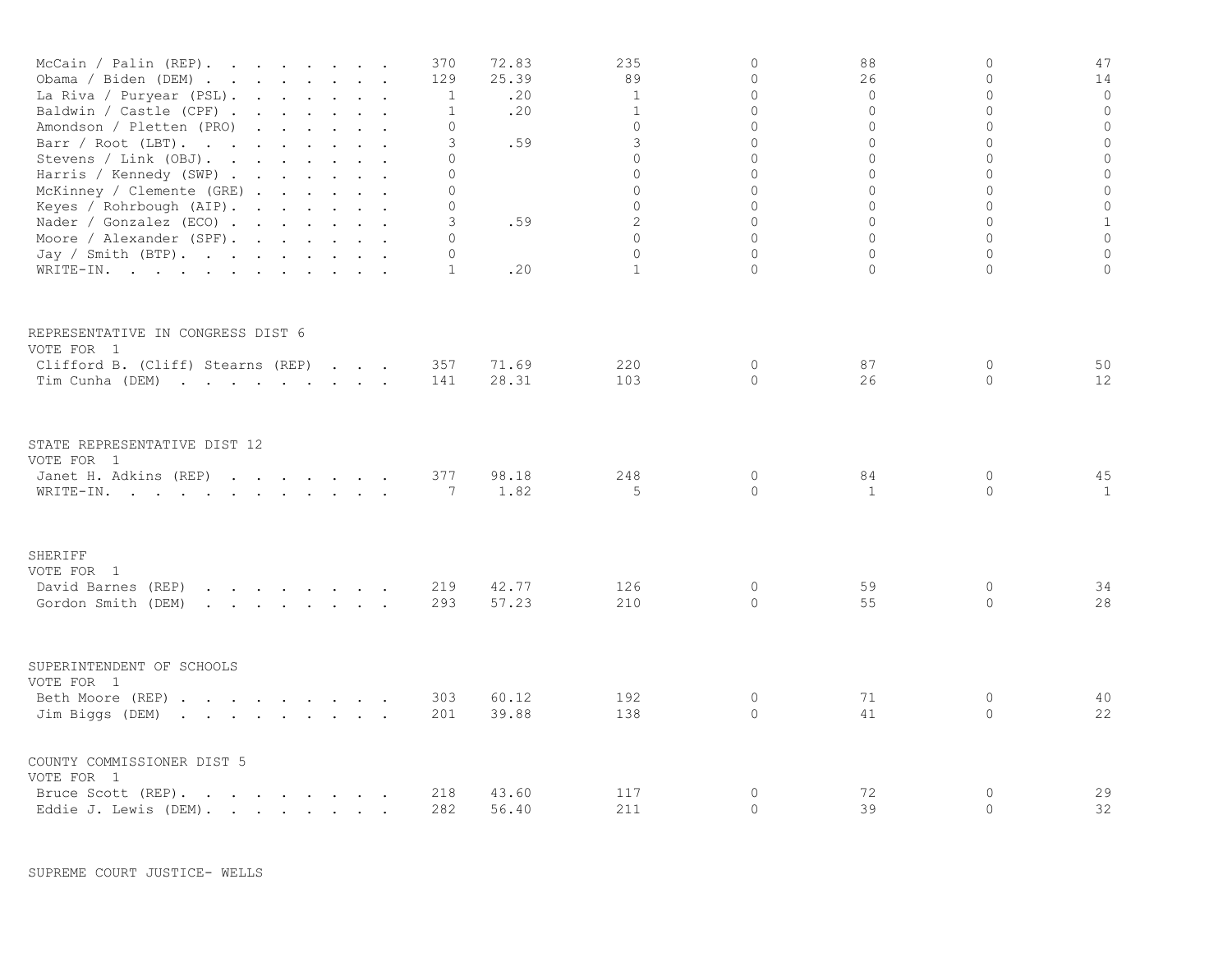|     | VOTE FOR 1<br>YES<br>NO.<br>$\ddot{\phantom{a}}$                                                                                                                                                                               | $\sim$<br>$\sim$        |                         |                                     |                                                                                   | $\cdot$ $\cdot$      |                      | 216<br>194 | 52.68<br>47.32 | 149<br>114 | $\circ$<br>$\Omega$ | 43<br>54 | 0<br>$\Omega$        | 24<br>26 |
|-----|--------------------------------------------------------------------------------------------------------------------------------------------------------------------------------------------------------------------------------|-------------------------|-------------------------|-------------------------------------|-----------------------------------------------------------------------------------|----------------------|----------------------|------------|----------------|------------|---------------------|----------|----------------------|----------|
|     | DIST 1 APPEALS COURT JUDGE- BENTON<br>VOTE FOR 1                                                                                                                                                                               |                         |                         |                                     |                                                                                   |                      |                      |            |                |            |                     |          |                      |          |
|     | YES<br>NO.                                                                                                                                                                                                                     |                         |                         |                                     |                                                                                   |                      | $\sim$ $\sim$ $\sim$ | 204<br>194 | 51.26<br>48.74 | 137<br>119 | $\circ$<br>$\Omega$ | 45<br>49 | $\circ$<br>$\bigcap$ | 22<br>26 |
|     | DIST 1 APPEALS COURT JUDGE- DAVIS                                                                                                                                                                                              |                         |                         |                                     |                                                                                   |                      |                      |            |                |            |                     |          |                      |          |
|     | VOTE FOR 1                                                                                                                                                                                                                     |                         |                         |                                     |                                                                                   |                      |                      |            |                |            |                     |          |                      |          |
|     | YES                                                                                                                                                                                                                            |                         |                         |                                     | the contract of the contract of the contract of                                   |                      |                      | 188        | 47.24          | 128        | $\circ$             | 38       | $\circ$              | 22       |
|     | $NO.$ $\cdots$ $\cdots$ $\cdots$                                                                                                                                                                                               |                         |                         | $\sim 100$                          | $\mathbf{r} = \mathbf{r} + \mathbf{r}$ .                                          | $\ddot{\phantom{0}}$ |                      | 210        | 52.76          | 126        | $\Omega$            | 57       | $\Omega$             | 27       |
|     | DIST 1 APPEALS COURT JUDGE- LEWIS<br>VOTE FOR 1                                                                                                                                                                                |                         |                         |                                     |                                                                                   |                      |                      |            |                |            |                     |          |                      |          |
|     | YES                                                                                                                                                                                                                            | $\sim$ $\sim$<br>$\sim$ |                         |                                     |                                                                                   |                      |                      | 208        | 52.26          | 134        | $\circ$             | 46       | $\mathbf 0$          | 28       |
|     | NO.                                                                                                                                                                                                                            |                         |                         |                                     | $\mathbf{r}$ , $\mathbf{r}$ , $\mathbf{r}$ , $\mathbf{r}$                         |                      |                      | 190        | 47.74          | 120        | $\circ$             | 50       | $\circ$              | 20       |
|     | DIST 1 APPEALS COURT JUDGE- POLSTON                                                                                                                                                                                            |                         |                         |                                     |                                                                                   |                      |                      |            |                |            |                     |          |                      |          |
|     | VOTE FOR 1                                                                                                                                                                                                                     |                         |                         |                                     |                                                                                   |                      |                      |            |                |            | $\circ$             |          |                      |          |
| NO. | YES<br>$\mathbf{r}$ , $\mathbf{r}$ , $\mathbf{r}$ , $\mathbf{r}$ , $\mathbf{r}$ , $\mathbf{r}$                                                                                                                                 | $\sim$                  | $\sim$<br>$\sim$ $\sim$ | $\sim$                              | $\sim$ $\sim$ $\sim$<br>$\mathbf{r}$ , $\mathbf{r}$ , $\mathbf{r}$ , $\mathbf{r}$ | $\sim$               | $\sim$ $\sim$        | 213<br>177 | 54.62<br>45.38 | 138<br>110 | $\Omega$            | 51<br>43 | 0<br>$\Omega$        | 24<br>24 |
|     | $\circ$                                                                                                                                                                                                                        |                         |                         |                                     |                                                                                   |                      |                      |            |                |            |                     |          |                      |          |
|     | DIST 1 APPEALS COURT JUDGE- ROBERTS                                                                                                                                                                                            |                         |                         |                                     |                                                                                   |                      |                      |            |                |            |                     |          |                      |          |
|     | VOTE FOR 1<br>YES                                                                                                                                                                                                              |                         |                         |                                     |                                                                                   |                      |                      | 210        | 53.98          | 145        | $\circ$             | 41       | 0                    | 24       |
|     | NO.                                                                                                                                                                                                                            |                         |                         |                                     |                                                                                   |                      |                      | 179        | 46.02          | 104        | $\Omega$            | 51       | $\Omega$             | 24       |
|     |                                                                                                                                                                                                                                |                         |                         |                                     |                                                                                   |                      |                      |            |                |            |                     |          |                      |          |
|     | DIST 1 APPEALS COURT JUDGE- VAN NORTWICK<br>VOTE FOR 1                                                                                                                                                                         |                         |                         |                                     |                                                                                   |                      |                      |            |                |            |                     |          |                      |          |
| YES | and the contract of the contract of the contract of the contract of the contract of the contract of the contract of the contract of the contract of the contract of the contract of the contract of the contract of the contra |                         |                         |                                     |                                                                                   |                      |                      | 186        | 48.56          | 126        | $\Omega$            | 37       | 0                    | 23       |
| NO. | the contract of the contract of the contract of the contract of the contract of the contract of the contract of                                                                                                                |                         |                         |                                     |                                                                                   |                      |                      | 197        | 51.44          | 119        | $\Omega$            | 54       | $\circ$              | 24       |
|     |                                                                                                                                                                                                                                |                         |                         |                                     |                                                                                   |                      |                      |            |                |            |                     |          |                      |          |
|     | CONSTITUTIONAL AMENDMENT 1<br>VOTE FOR 1                                                                                                                                                                                       |                         |                         |                                     |                                                                                   |                      |                      |            |                |            |                     |          |                      |          |
|     | YES                                                                                                                                                                                                                            |                         |                         | the contract of the contract of the |                                                                                   |                      |                      | 169        | 36.19          | 107        | 0                   | 38       | 0                    | 24       |
|     | NO.                                                                                                                                                                                                                            |                         |                         |                                     |                                                                                   |                      |                      | 298        | 63.81          | 197        | $\Omega$            | 66       | $\Omega$             | 35       |